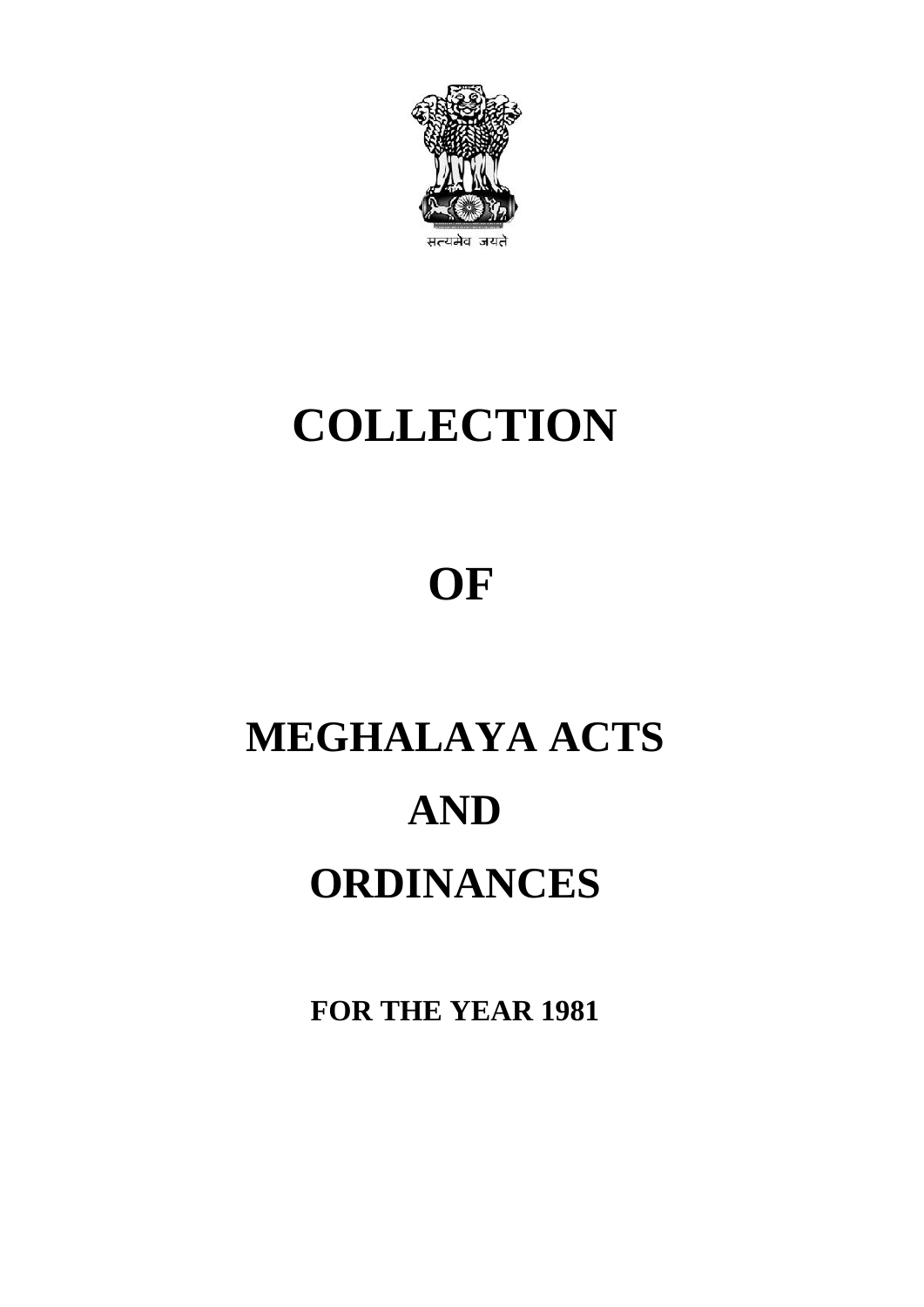### **CONTENTS**

### **LIST OF MEGHALAYA, ACTS AND ORDINANCE, 1981**

| Sl No.         | <b>Short Title</b>                                                                                                  | Page No. |  |
|----------------|---------------------------------------------------------------------------------------------------------------------|----------|--|
| $\mathbf{1}$   | The Meghalaya Agriculture Produce Market Act, 1980 (Act No.1) 1981.                                                 | $1-25$   |  |
| $\overline{2}$ | The Meghalaya Appropriation (No. II) Act, 1981 (Act No.2) 1981.                                                     | 26-30    |  |
| $\mathfrak{Z}$ | The Meghalaya Appropriation (No. I) Act, 1981 (Act No.3) 1981.                                                      | 31-32    |  |
| $\overline{4}$ | The Meghalaya Appropriation (No. III) Act, 1981 (Act No.4) 1981.                                                    | 33-42    |  |
| 5              | The Meghalaya Finance (Sale Tax) (First Amendment) Act, 1981 (Act<br>No.5) 1981.                                    | 43       |  |
| $\sqrt{6}$     | The Meghalaya Finance (Sales Tax) (Second Amendment) Act, 1981 (Act<br>No.6) 1981.                                  | 44       |  |
| $\tau$         | The Meghalaya Finance (Sales Tax) (Third Amendment) Act, 1981 (Act<br>No.7) 1981.                                   | 45       |  |
| $8\,$          | The Meghalaya Purchase Tax (Amendment) Act, 1981 (Act No.8) 1981.                                                   | 46-47    |  |
| 9              | The Meghalaya Amusements and Betting Tax (Amendment) Act, 1981<br>(Act No.9) 1981.                                  | 48       |  |
| 10             | The Meghalaya Finance (Sales Tax) (Fourth Amendment) Act, 1981 (Act<br>No.10) 1981.                                 | 49-51    |  |
| 11             | The Meghalaya Removal of Restrictions on Use and Enjoyment of Land<br>Act, 1981 (Act No.11) 1981.                   | 52-53    |  |
| 12             | The Meghalaya Forest Removal of Timber (Regulation) Act, 1981 (Act<br>No.12) 1981.                                  | 54-63    |  |
| 13             | The Meghalaya Finance (Sales Tax) (Fifth Amendment) Act, 1981.                                                      | 64       |  |
| 14             | The Meghalaya Appropriation (No. IV) Act, 1981 (Act No.14) 1981.                                                    | 65-67    |  |
| 15             | The Indian Stamp (Meghalaya Amendment) Act, 1981 (Act No.15) 1981.                                                  | 68       |  |
| 16             | The Meghalaya School Education Act, 1981 (Act No.16) 1981.                                                          | 69-91    |  |
| 17             | The Legislative Assembly of Meghalaya (Member's Salaries and<br>Allowances) (Amendment) Act, 1981 (Act No.17) 1981. | 92-93    |  |

#### **ORDINANCE**

| Indian Stamps (Meghalaya Amendment) Ordinance, 1981 (Ordinance No. | 94 |
|--------------------------------------------------------------------|----|
| $I)$ 1981.                                                         |    |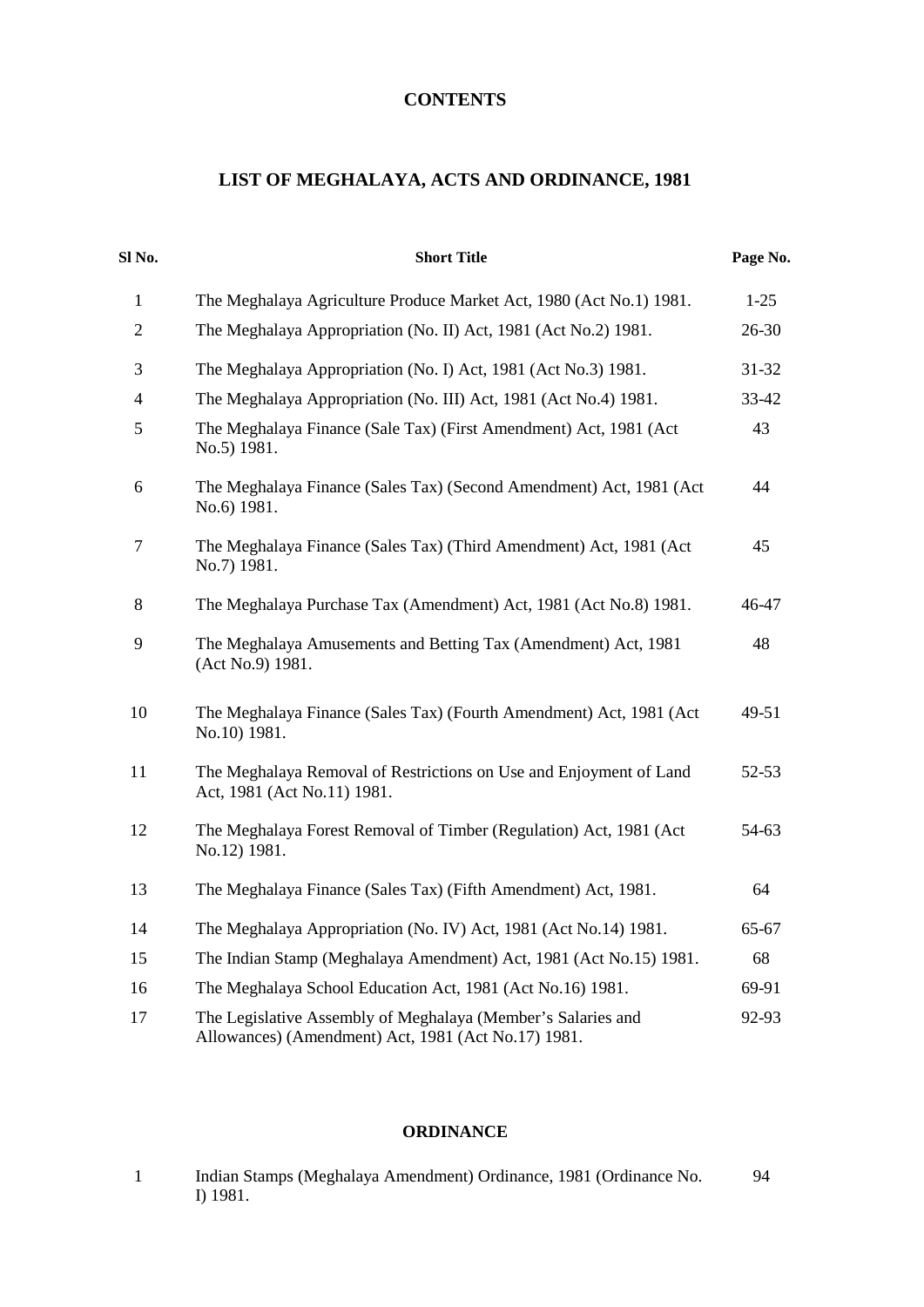#### **MEGHALAYA ACT 1 OF 1981**

#### THE MEGHALAYA AGRICULTURAL PRODUCE MARKET ACT, 1980

(As passed by the Assembly)

[Received the assent of the President on the 31<sup>st</sup> January, 1981]

(Published in the *Gazette of Meghalaya*, Extraordinary, dated 6<sup>th</sup> February, 1981)

**An**

**Act**

#### **to provide for better regulation of buying and selling of certain agricultural produce and the establishment of markets therefor in the State of Meghalaya and for matters connected therewith**

Be it enacted by the Legislature of Meghalaya in the Thirtieth Year of the Republic of India as follows:-

| Short title, extent and<br>commencement. | 1. (1) This Act may be called the Meghalaya Agricultural Produce<br>Market Act, 1981.                                                                                                                                                                                                                                                                      |
|------------------------------------------|------------------------------------------------------------------------------------------------------------------------------------------------------------------------------------------------------------------------------------------------------------------------------------------------------------------------------------------------------------|
|                                          | (2) It extends to the whole of the State of Meghalaya.                                                                                                                                                                                                                                                                                                     |
|                                          | (3) It shall come into force in such area and on such dates as the<br>State Government may, by notification, in the Official Gazette,<br>appoint and different dates may be appointed for different areas.                                                                                                                                                 |
| Definition.                              | 2. In this Act, unless the context other-wise requires,                                                                                                                                                                                                                                                                                                    |
|                                          | (i) "Agricultural Produce" includes any produce, whether<br>processed or non-processed, of agriculture, horticulture,<br>animal husbandry, pisciculture, sericulture and forest as<br>specified in the Schedule;                                                                                                                                           |
|                                          | (ii) "Agriculturist" means a person who ordinarily by himself<br>or by his tenants or hired labour or otherwise is engaged<br>in the production of agricultural produce but does not<br>include a dealer or broker in agricultural produce although<br>such a dealer or broker may also be engaged in the<br>production or growth of agricultural produce. |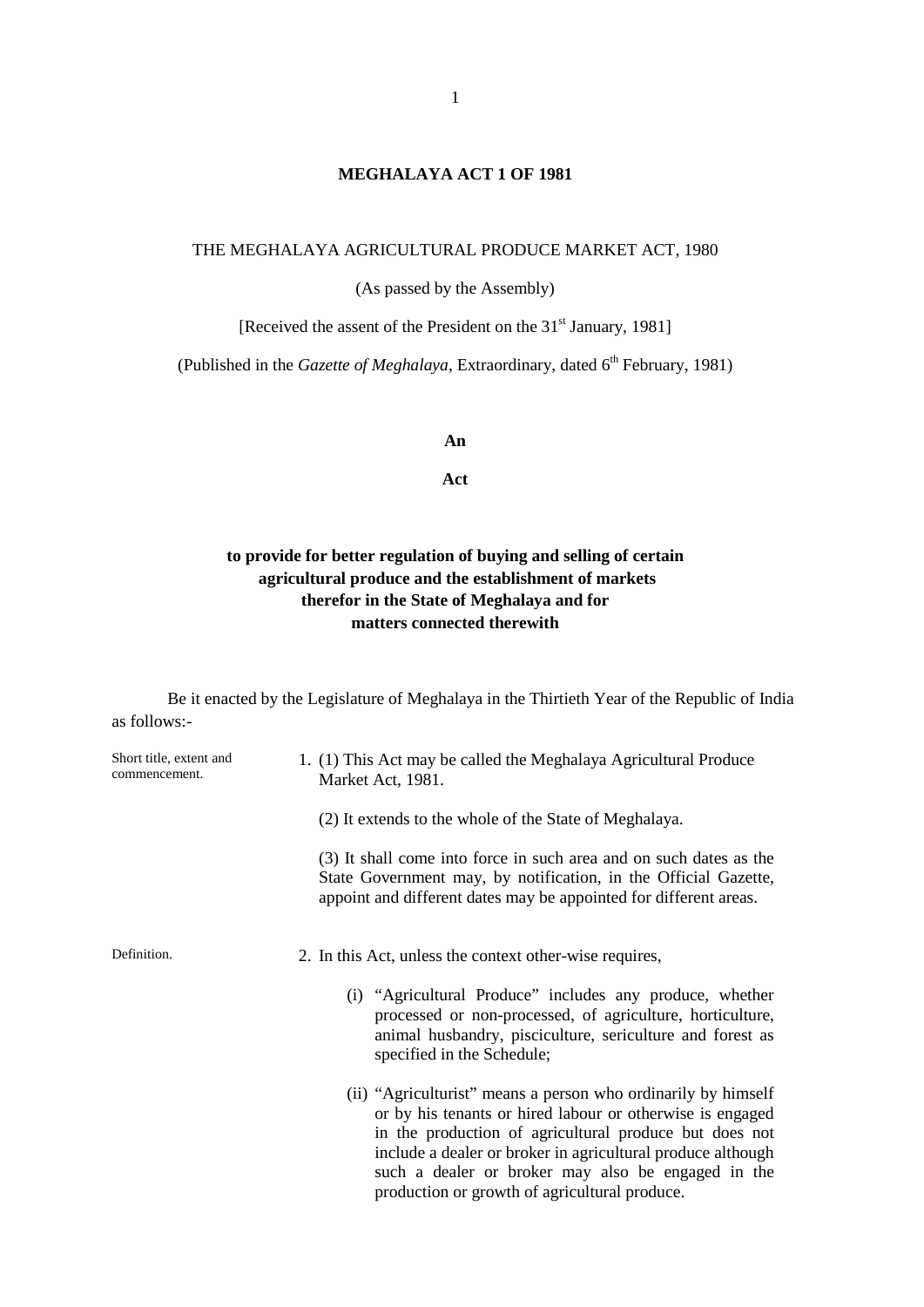- (iii) "Board" means the Meghalaya State Agricultural Marketing Board constituted under Section 3;
- (iv) "Broker" means an agent whose ordinary course of business is to negotiate and make contracts for the purchase or sale of agricultural produce on behalf of his principal and who is remunerated by commission; but does not include the servant of such principal whether engaged in negotiating or making such contracts;
- (v) "Bye laws" means bye-laws made under Section 53;
- (vi) "Commission Agent" means a person who on behalf of another person and in consideration of commission makes or offers to make purchase or sale of agricultural produce or does or offers to do anything necessary for completing and carrying such purchase or sale;
- (vii) "Co-operative Agent" means the Meghalaya Co operative Apex Bank Ltd,. Registered under the Meghalaya Co-operative Societies Act (Assam Act 1 of 1950 as adapted by Meghalaya) or any other Cooperative Bank formed in the State of Meghalaya;
- (viii) "Co-operative Marketing Society" means a Co operative Society registered under the Meghalaya Co operative Societies Act (Assam Act 1 of 1950 as adapted by Meghalaya) which has as its principal object the promotion of the sale of agricultural produce grown, reared or produced by its members or a Co-operative Society registered as such and declared to be equivalent to a Co-operative Marketing Society, by the State Government;
- (ix) "Director" means the Director of Agriculture, Meghalaya and includes any other person or authority authorised by the Government, by notification, to perform the functions of the Director under this Act for such an area as may be specified in the notification;
- (x) "District Council" means a District Council constituted under paragraph 2 of Sixth Schedule to the Constitution of India;
- (xi) "Licence" means a person to whom a license is granted under this Act;
- (xii) "Local authority" means a Municipal Corporation, a Municipal Board or a Town Committee constituted under any law in force;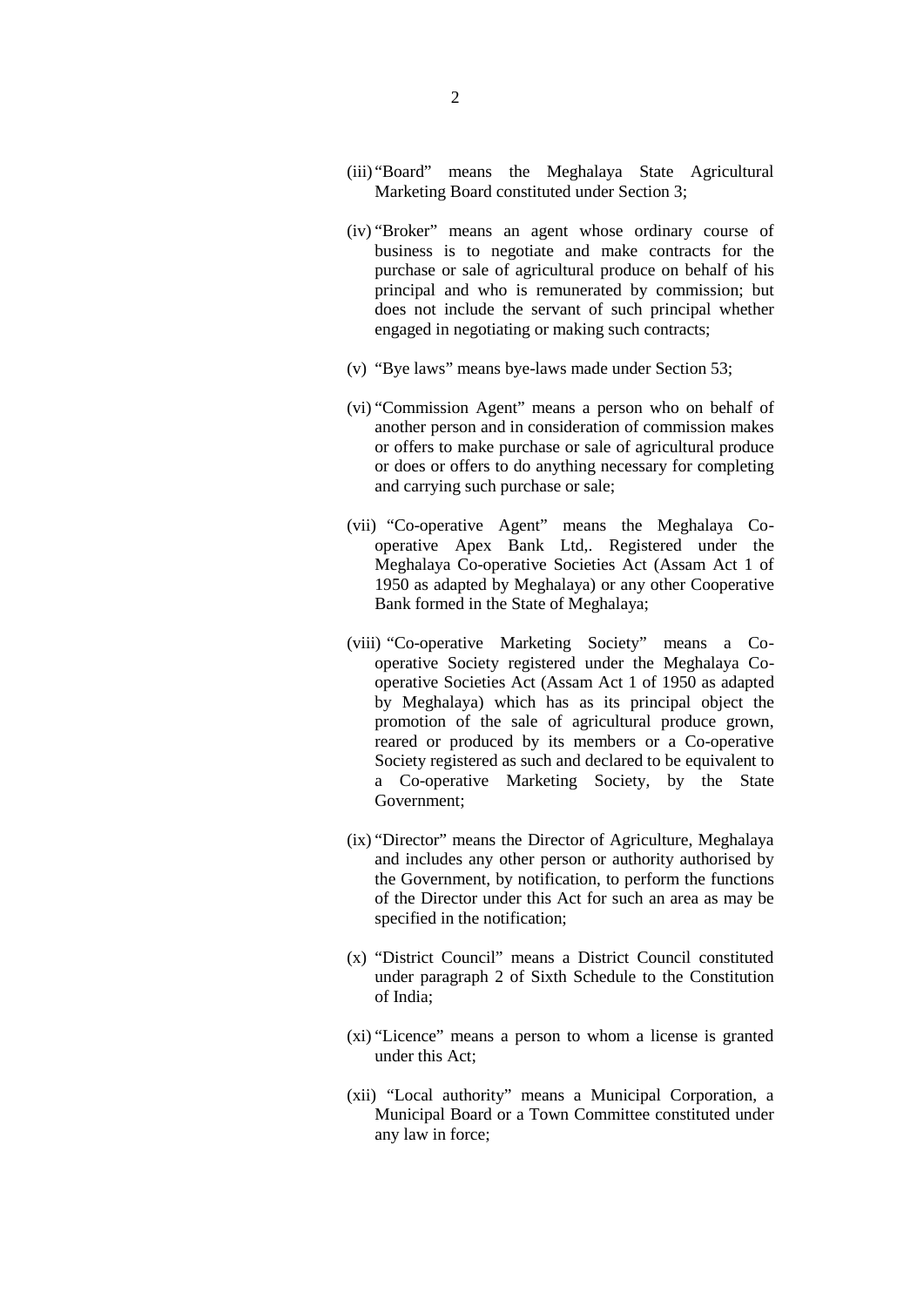- (xiii) "Market" means a market established and regulated under this Act for the Market area and includes a market proper, a principal market yard and a sub-market yard or yards if any;
- (xiv) "Market area" means any area declared to be a market area under Section 11;
- (xv) "Market Committee" means a Committee established under Section 13;
- (xvi) "Market proper" means any area including all lands with the buildings and structures thereon within such distance of the principal or sub-market yard declared to be a market proper under clause (b) of Section 12 (2);
- (xvii)"Measurer" means a person whose business is to measure consignments of agricultural produce for sale ;
- (xviii) "Notified" Agricultural produce means the agricultural produce specified as such under Section 11;
- (xix) "Prescribed" means prescribed by rules made under this Act;
- (xx) "Principal Market Yard" and "sub-market yard" means an enclosure, building or locality in a market area declared to be a principal market yard and sub-market yard, respectively, under clause (a) of Section 12 (2).
- (xxi) "Progressive producer" means a producer who in the opinion of the Director carries on agricultural production on improved method;
- (xxii)"Registrar" means the Registrar of Co-operative Societies, Meghalaya;
- (xxiii) "Retail Sale" means a sale of any agricultural produce not exceeding such quantity as may be fixed by bye-laws or rules in respect of such agricultural produce;
- (xxiv) "Rules" means rules made under this Act;
- (xxv) "State Government" means the State Government of Meghalaya;
- (xxvi) "Schedule" means a schedule to this Act;
- (xxvii) "Secretary" means the Chief Executive of the market committee and includes officiating, acting, Deputy and Assistant Secretary;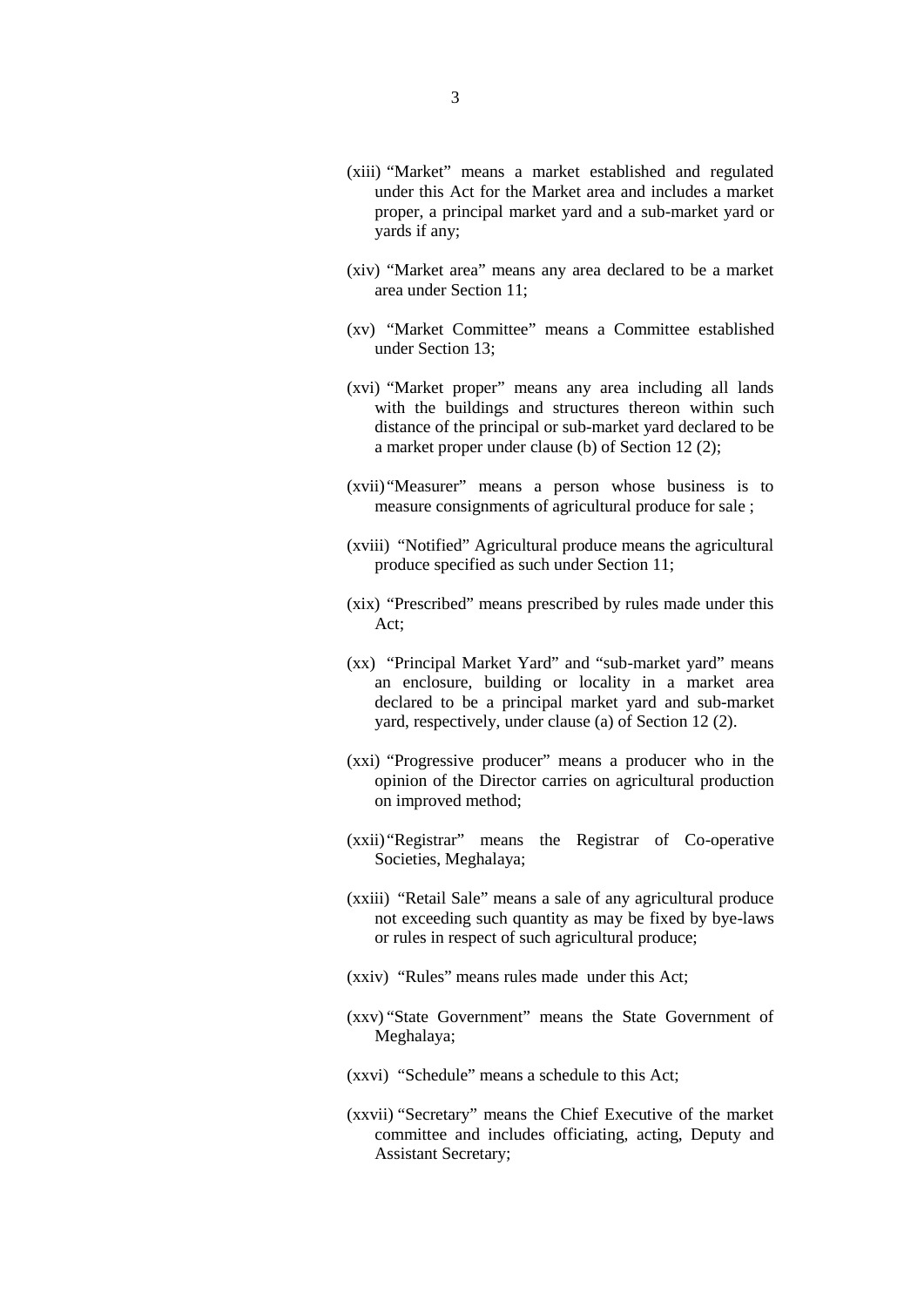- (xxviii) "Surveyor" means a person whose business is to survey a consignment of agricultural produce for sale in regard to quality, grade, adulteration and such other purposes;
- (xxix) "Trade" means any mind of transaction of sale and purchase of any agricultural produce;
- (xxx) "Trade" means a person who is ordinarily engaged in the business of buying and selling of agricultural produce whether by himself or by a duly authorised agent and includes a person who is ordinarily engaged in the business of proceeding of agricultural produce;
- (xxxi) "Warehousing Corporation" means the Meghalaya State Warehousing Corporation established in Meghalaya under section 18 of the Warehousing Corporation Act, 1962;
- (xxxii) "Weightman" means a person is or is not an agriculturist or trader for the purpose of this Act shall be decided in the manner prescribed and such decision shall be final.

(2) The question as to whether a person is or is not an agriculturist of trader for the purpose of this Act shall be decided in the manner prescribed and such decision shall be final.

**Explanation**.- For the purpose of this Act the word 'person' includes any firm, joint family, association or body of individuals whether incorporated or not.

- 3. (1) The State Government may for the purpose of this Act establish and constitute a Board to be known as the Meghalaya State Agricultural Marketing Board, with Headquarters at Shillong, consisting of not more than fifteen members and which shall includes the following, namely-
	- (a) Six official members, that is-
	- (i) The Secretary to the Government of Meghalaya in the Agriculture Department;
	- (ii) The Director of Agriculture, Meghalaya;
	- (iii)The Director of Animal Husbandry and Veterinary, Meghalaya;

Constitution of State Agricultural Marketing Board.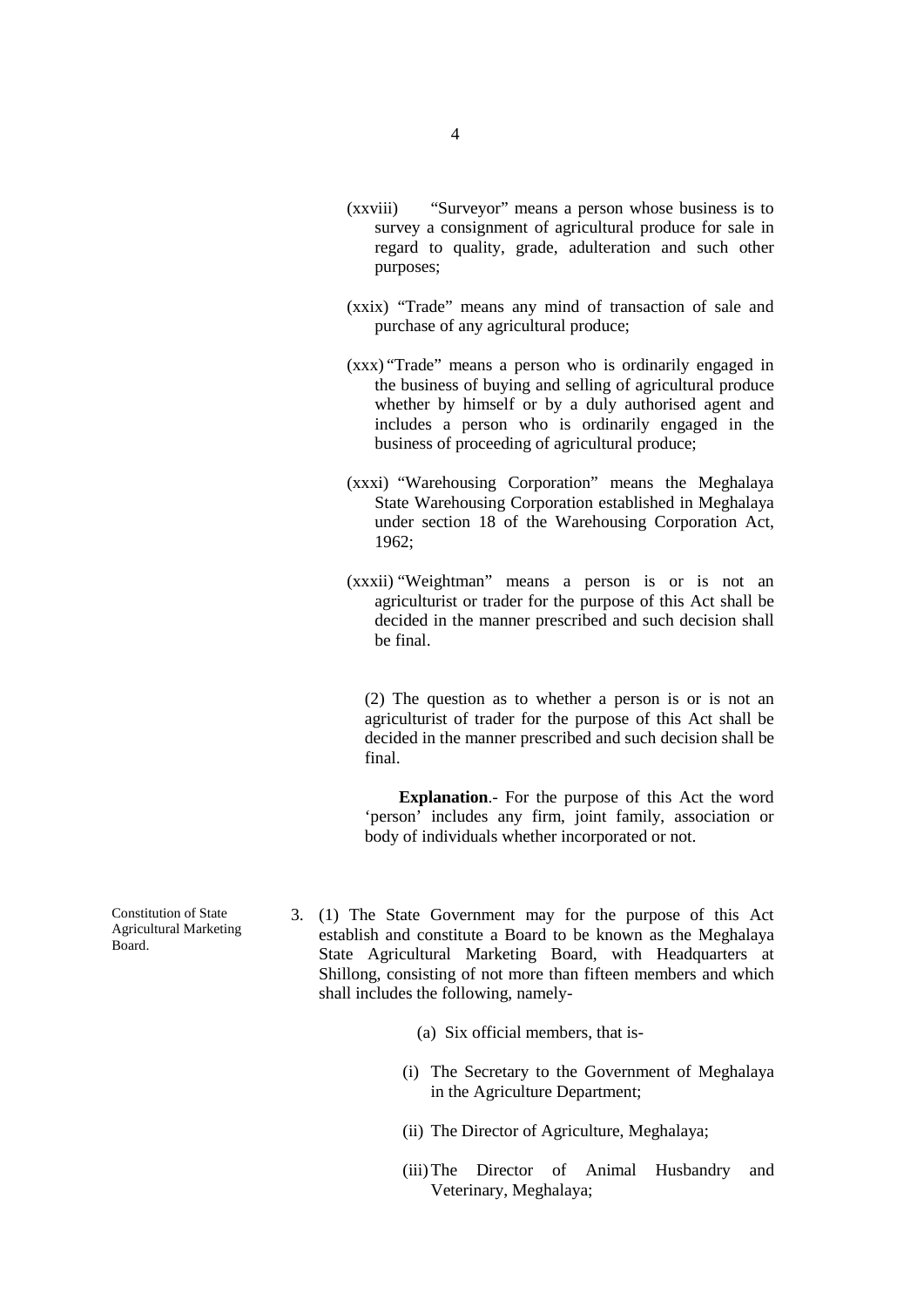- (iv) The Registrar of Co-operative Societies, Meghalaya; and
- (v) Two others.
	- (b) Nine non-official members, that is-
- (i) The Managing Director of the Meghalaya State Warehousing Corporation;
- (ii) The Secretariat of the Executive Committee of the three District Council in the State;
- (iii)One Agricultural representing the Market Committees;
- (iv) One progressive farmer;
- (v) One Licensee;
- (vi) One representative of the Co-operative Marketing Societies; and
- (vii) One representative of the Financial Institutions;

(2) The members in item (v) of clause (a) and in items (iii) (iv), (v), (vi) and (vii) of clause (b) of sub-section (1) shall be nominated by the Government.

(3) The Secretary to the Government in the Agriculture Department shall be the *Ex*-officio Chairman of the board and the Government shall appoint an officer of the Agriculture Department not below the rank of a Deputy Director to be its Secretary.

(4) The term of office of the non-official members of the Board shall be three years;

Provided that the any non-official member in items  $(iii)$ , $(v)$ (vi) and (vii) of clause (b) of sub-section (1) shall cease to be a member of the Board from the date he ceases to be an Agriculturist member representing the Market Committee, a licensee, a representative of the Marketing Societies or a representative of the Financial Institutions, as the case may be.

(5) A non-official member of the Board may resign his membership by tendering his resignation to the Chairman of the Board and such resignation shall take effect from the date of acceptance.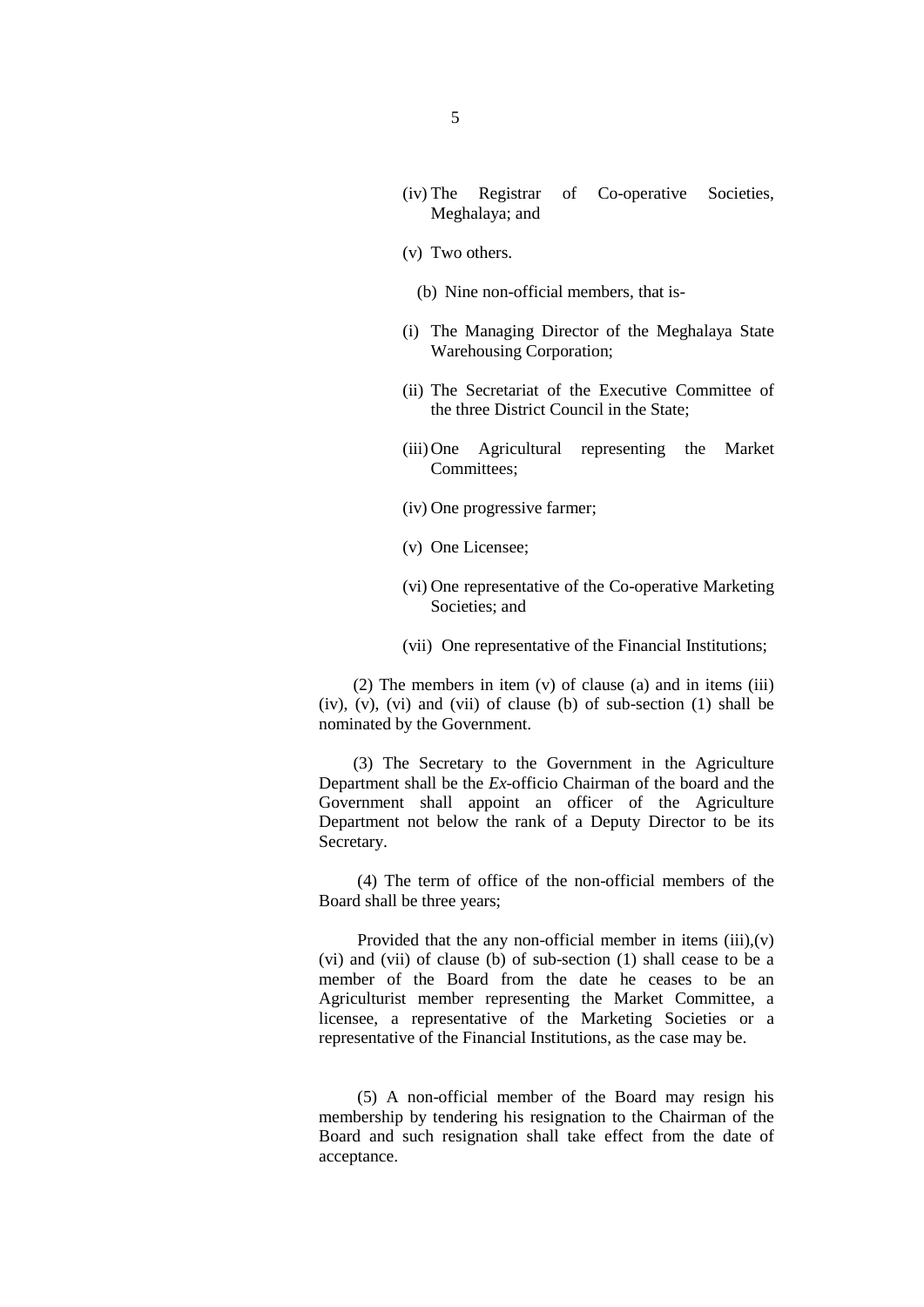(6) In case of vacancy in the Board caused by the resignation of otherwise of any non-official member the Government may nominate another person in his place in the manner provided under this act and such person shall remain in office for the remaining term of his predecessor.

(7) Five persons shall constitute a quorum at a meeting of the Board;

Provided that if a meeting is adjourned for want of quorum, no quorum shall be necessary at such adjourned meeting.

(8) All questions before a meeting of the Board shall be determined by a majority of votes of the members present and voting and in case of equality of votes the Chairman may exercise a casting vote.

(9) No act or proceeding of the board shall be invalid by reason only of the existence of any vacancy amongst its members or any defect in the constitution thereof.

Board. 4. (1) The Board shall be a body corporate by the name of the Meghalaya State Agricultural Marketing Board having perpetual succession and a common seal with power, subject to the provisions of this Act, to acquire and hold property and shall by the said name use and be used.

> (2) The State Government shall exercise superintendence and control over the Board and its employees and may call for such information as it may deem necessary and in the event of its being satisfied that the Board is not functioning properly the State Government may reconstitute it.

No person shall be eligible to be a non-official member of the Board who-

- (a) is below twenty-one years of age;
- (b) has been removed under Section 34 of this Act;
- (c) is of unsound mind; or
- (d) has been declared as insolvent or sentenced by a criminal court for an offence involving moral turpitude:

Provided that the disqualification under a clause (d) shall not apply after the expiry of four years from the date on which the period of the sentence expired.

Incorporation of the

Disqualification for membership in the Board.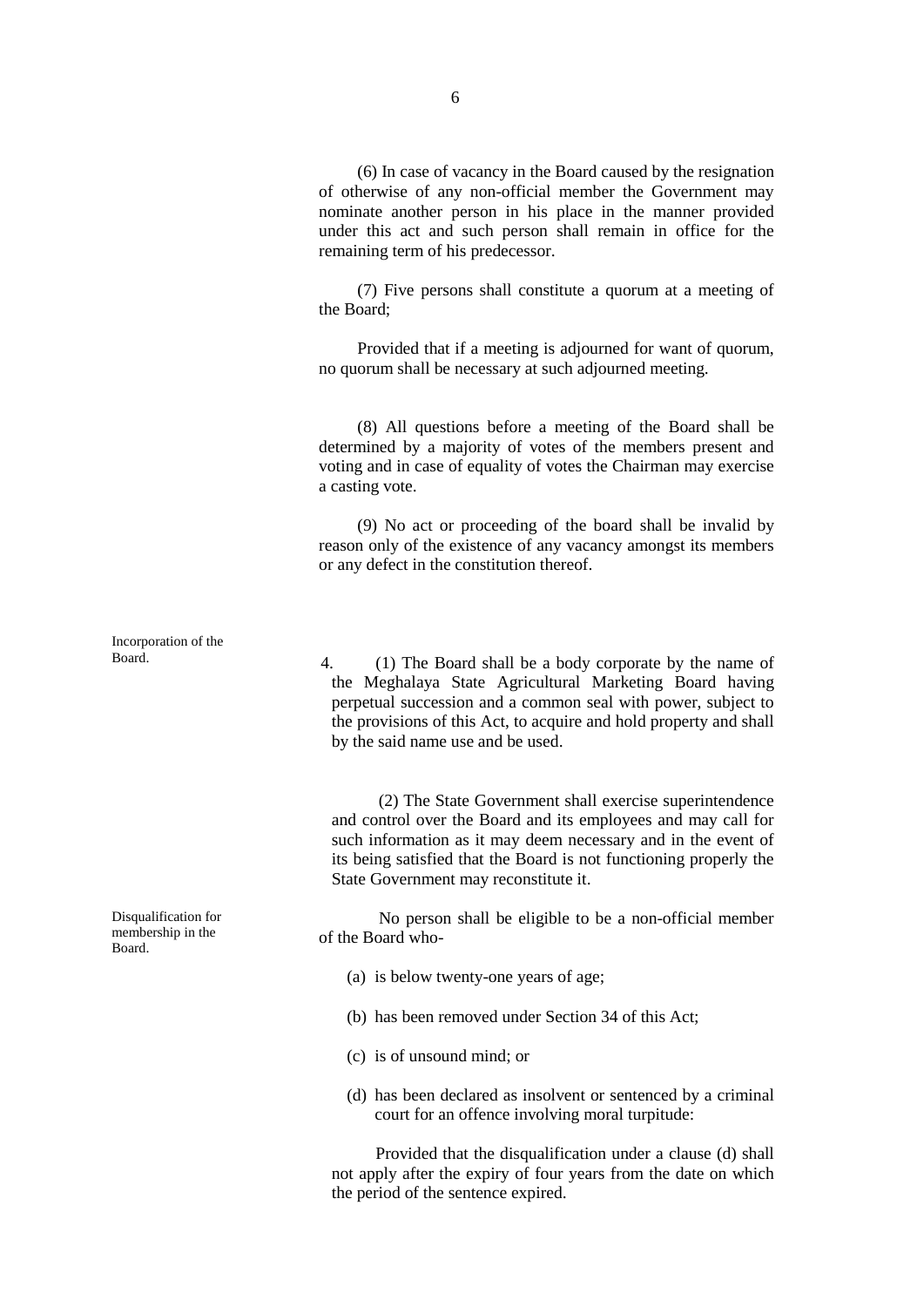Appointment of officers and staff.

Power to borrow and maintenance of funds and accounts.

Annual Financial Statements.

Notification of intention of exercising control over purchase and sale of agricultural produce in specified areas.

(2) It shall exercise superintendence and control over the Market Committees in the manner prescribed and may call for any information, or returns relating to notified agricultural produce from any Market Committee and shall have the power to inspect the records of any Market Committee and shall have the power to inspect the records of any Market Committee or such functionaries under or in relation to such Market Committee as the case may be.

(3) Notwithstanding anything contained in subsections (1) and (2) the State Government shall also have powers of superintendence and control over the Market Committees or other Functionaries under or in relation to such Market Committees.

- 7.Subject to other Provisions of this Act and rules and bye-laws framed thereunder the Board may its own officers and staff for carrying out the functions under this Act.
- 8.(1) The Board shall have its own fund into which all moneys received by it shall be paid and from all expenditure incurred shall be defrayed.

(2) The Board may, with the previous sanction of the Government, raise money required for carrying out of the purposes for which it is established on the security of any property vested in it.

(3) The accounts of the Board shall be maintained in such form as the Government may prescribe.

- 9.Subject to rules made for this purpose the Board shall submit to the Government a statement of the estimated income and expenditure for each financial year and the State Government shall give its approval with or without modification within two months of the receipt thereof failing which it shall be deemed to have been approved.
- 10. (1) The State Government may, after consultation with the District Council concerned, by notification, declare its intention of regulating the purchase, sale, or storage of such agricultural produce in such areas as may be specified and such notification shall be published in the manner prescribed:

Provided that no such consultation shall be necessary where an area is within the Cantonment and Municipality of Shillong.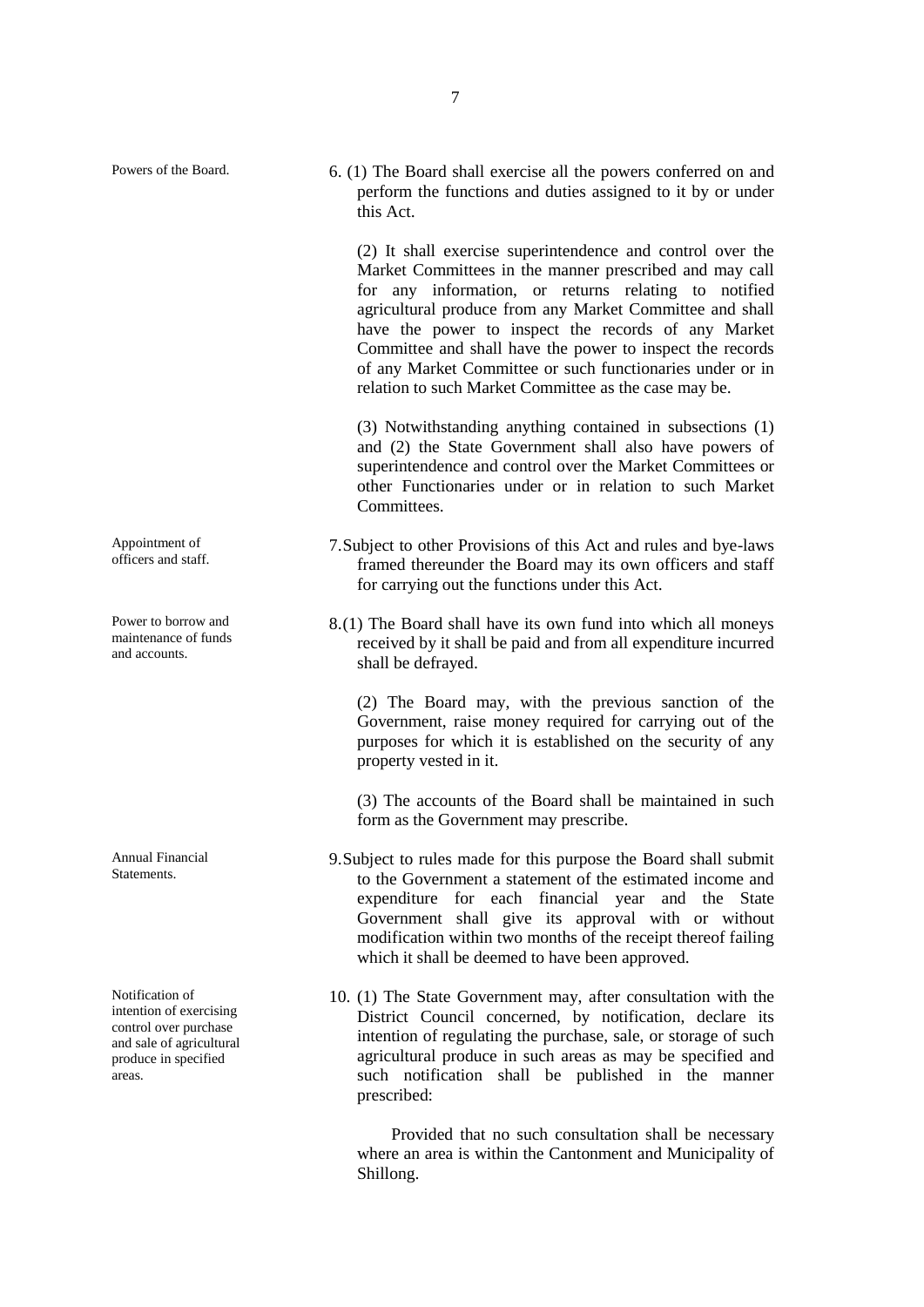(2) The notification under sub-section (1) shall state that any objection or suggestion received by the State Government within a period of not less than one month to be specified in the notification under sub-section (1) shall be considered by the State Government.

Declaration of market 11. (1) After the expiry of the period specified in the notification issued under section 10 and after considering such objections and suggestions as may be received the State Government may, by notification, declare the area so notified or any portion thereof to be a market area for the purpose of this Act in respect of all or any of the agricultural produce specified in the said notification. The notification shall be published in the manner prescribed.

> (2) After the date of the publication of the notification under sub-section (1) or at such later date as may be specified therein, no person, local or other authority notwithstanding anything contained in any law for the time being in force , shall , within the market area or within a distance thereof to be notified in the official Gazette in this behalf, set up, established or continued, any place for the purchase, sale or storage of any agricultural produce so notified, except in accordance with the provisions of this Act, rules or bye-laws framed thereunder.

> (3) Nothing in sub-section (2) shall apply to the purchase, sale or storage of such agricultural produce if the producer of such produce if the producer of such produce is himself its seller and the purchaser is a person who purchases such produce for his own consumption or if such agricultural produce is sold by retail sale to a person who purchases such for his own consumption.

> (4) The State Government may, at an time by notification in the official Gazette, exclude from the market area any area or any agricultural produce specified for the market area.

12. (1) For each market area there shall be one principal market-yard and one or more sub-market yards as may be necessary.

(2) The State Government may, by notification in the official Gazette, declare:-

(a) any enclosure, building or locality in any market area to be the principal market yard and other enclosures, buildings or localities in such market areas to be one or more sub-market yard or yards for the area; and

Declaration of market yard.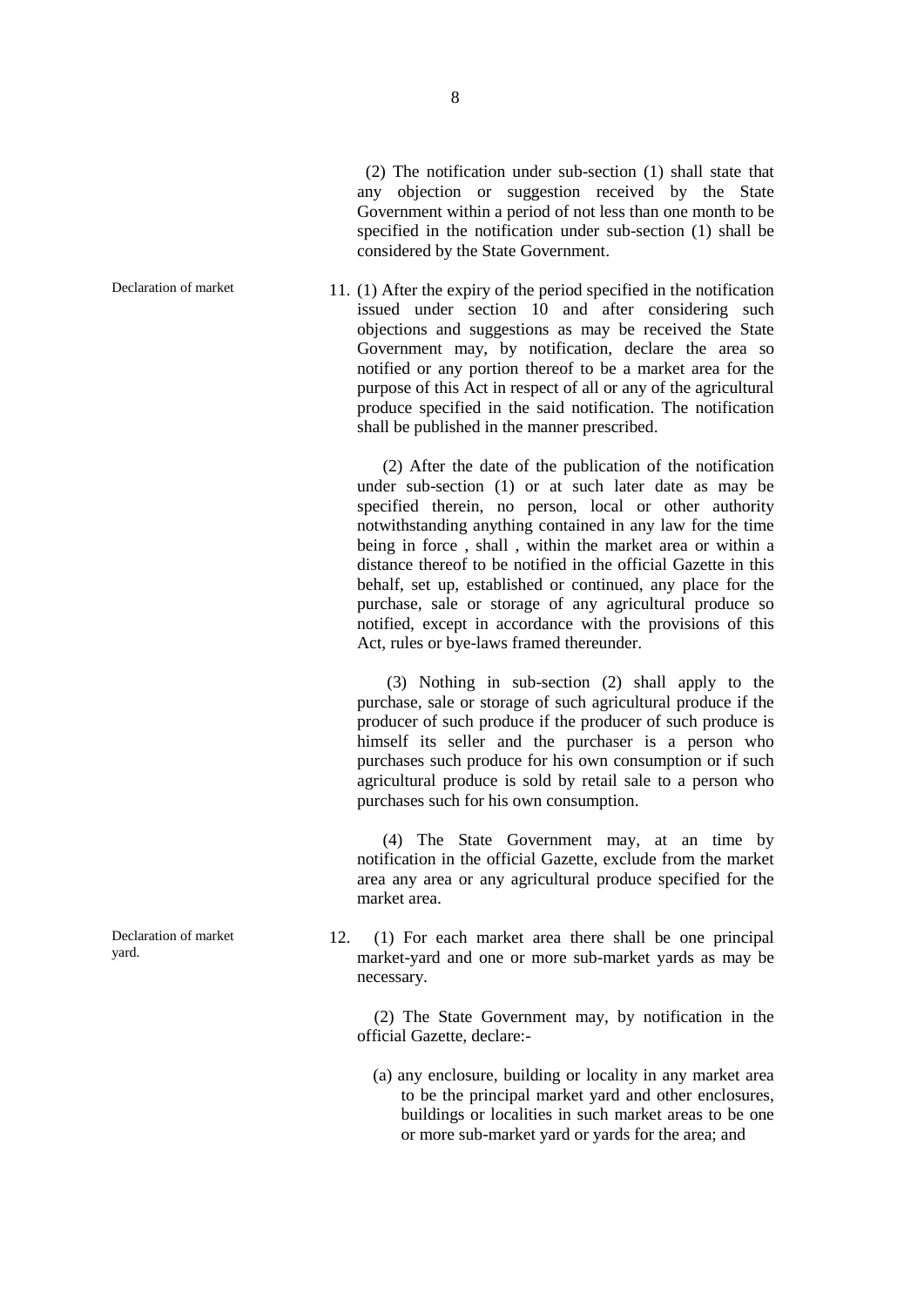Establishment of Market Committee.

Constitution of Market Committee.

- (b) any area including all lands with the buildings and structures thereon within such distance of the principal or sub-market yard or yards as the case may be and as it thinks fit, to be market proper.
- 13. (1) The State Government may establish a market committee for every area declared to be a market area under sub-section (1) of Section 11. It shall be the duty of the market area under sub-section (1) of Section 11.It shall be the duty of the market committee to enforce the provisions of this Act and the rules and bye-laws framed thereunder in such market area.

(2) The State Government may establish a separate market committee within the same market area of a part thereof if it is satisfied that trading in a particular type of agricultural produce can be regulated only when an independent market committee already functioning is unable to undertake regulated trading in that commodity because of its peculiar nature:

Provided that not more than one market committee shall be established within the same market area or a part thereof for the same type of agricultural produce.

- 14. Every market committee shall consist of the following member, namely:-
	- (i) five agriculturists to be nominated by the Board from amongst the progressive farmers of the market area in the manner prescribed;
	- (ii) three to be nominated by the traders otherwise than the Co-operative Marketing Societies, holding valid licence under this Act from amongst themselves in the manner prescribed;
	- (iii)two to be nominated by the Registrar from amongst the members of the Managing Committee or Board of Directors, as the case may be, of the Co-operative Societies in the market area holding a licence under this Act;
	- (iv) one to he nominated by the State Government;
	- (v) one to be nominated by the members of the local authorities, if any, within whose jurisdiction the principal market yard is situated. When the principal market yard is situated. When the principal market-yard is situated within the jurisdiction of two or more local authorities shall nominate one members;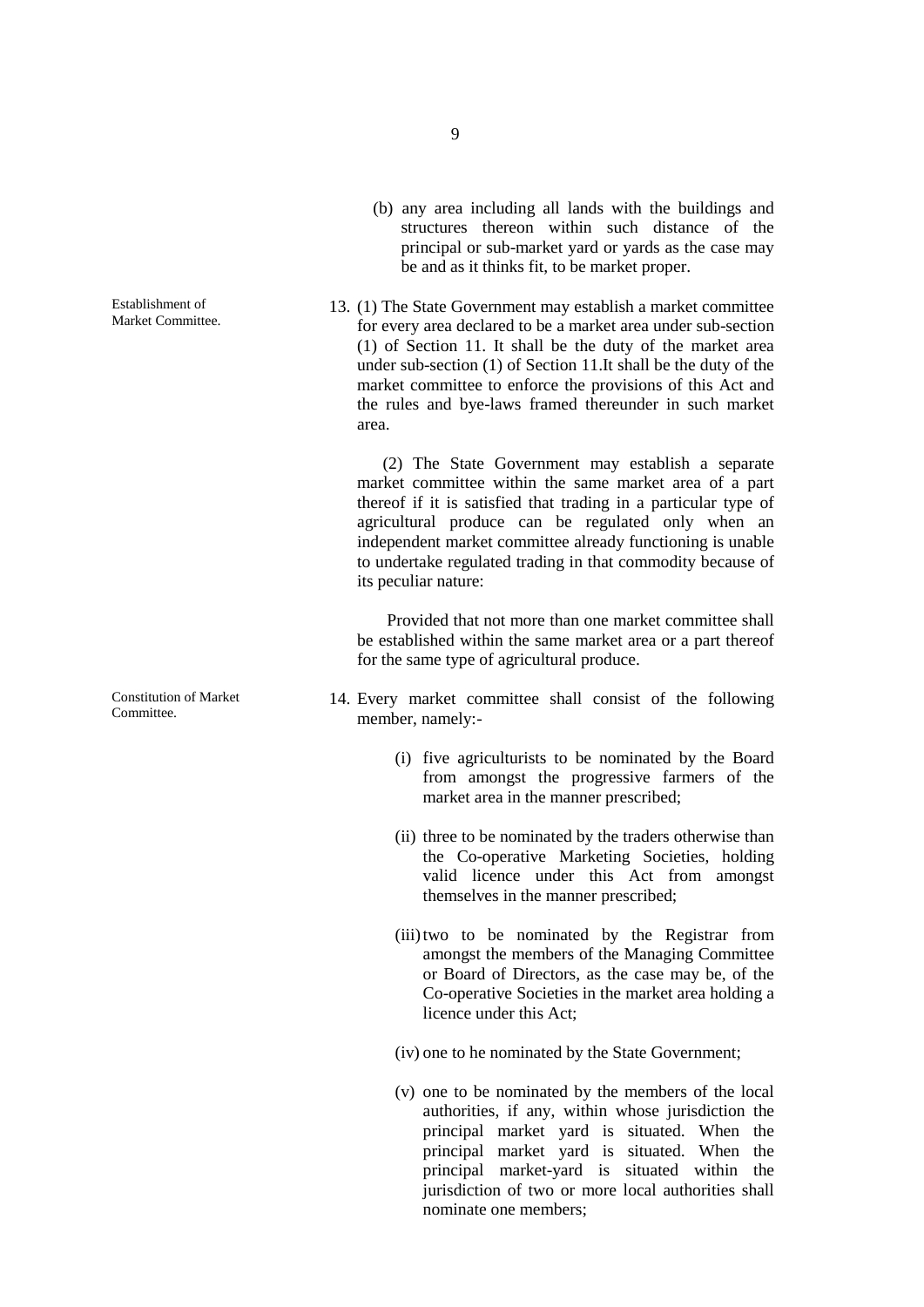Period of office of Market Committee Member.

Election of a Chairman, etc.

Corporation, if a warehouse has been established by such Corporation within the market area.

(vi) one to be nominated by the Warehousing

15. (1) Every member of market committee shall hold office for a period of three years commencing from the date of the first meeting of the market committee.

(2) The State Government may, by notification for sufficient cause to be stated therein, direct from time to time that the term of office of the members of a market committee be extended by such period not exceeding one year as may be specified in the notification.

(3) A member nominated under clauses (i), (ii), (iii) or (vi) of Section 14 shall cease to hold office, if he ceases to be a member of the category of persons from which he was nominated.

(4) A member shall also cease to hold office if here signs his membership and the same is accepted by the market committee or if he is removed by the State Government.

(5) Whenever any vacancy occurs in membership for any of the reasons aforesaid, the said vacancy shall be filled in the same manner and such member shall hold office for the unexpired term of the member in whose place he is nominated.

(6) Notwithstanding any vacancy the market committee shall be competent to exercise its powers and perform its duties and none of its action shall be questioned merely on the ground of the existence of any vacancy or any defect in the constitution of the committee.

16. (1) Every market committee shall elect, in the manner prescribed one of its members to be its Chairman.

(2) The Chairman shall exercise such powers and perform such duties on behalf of the committee under this Act and the rules made thereunder as may be prescribed.

(3) Whenever for any reason the office of the Chairman of any market committee falls vacant the Board shall appoint any one from amongst the members of such market committee as the Chairman to hold office as such, temporarily, till a Chairman is elected.

(4) The Chairman shall preside at every meeting of the market committee and in his absence the member present shall elect one from amongst themselves to preside over that meeting.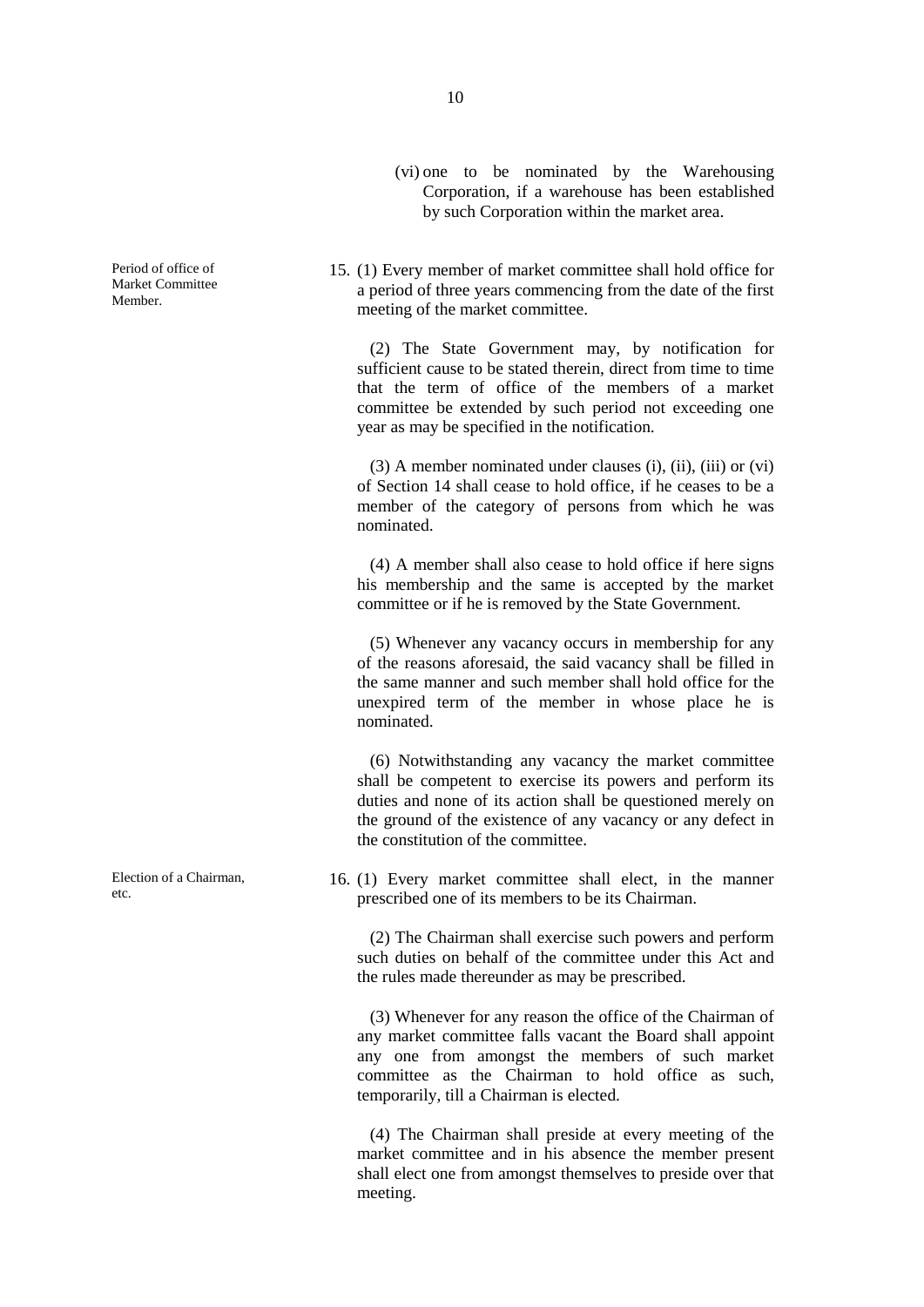Calling of meetings and quorum.

Incorporation of market

(5) When a meeting is held for the removal of the Chairman a duly elected at the meeting shall preside over that meeting.

Removal of Chairman 17. (1) The Chairman of any market committee may be removed from office by a resolution adopted by at least two-third of the total number of members of the market committee present and voting at the meeting convened for the purpose, in the manner prescribed.

> (2) The State Government may, after giving an opportunity to explain, remove the Chairman of a market committee from office if he persistently omits or refuses to carry out or disobeys the provisions of this Act or the rules made thereunder or any directive issued by the competent authority under this act or rules made thereunder or if he becomes incapable of so acting or is declared insolvent or is convicted by a criminal court for any offence involving moral turpitude or declared disqualified under any of the provisions of this act or the rules made thereunder.

> 18. (1) No business shall be transacted at any meeting of the market committee unless-

(a) such meeting is called by the Secretary, under the direction of the Chairman or on a requisition by the members as prescribed, and

(b) there is a quorum.

(2) The quorum referred to in sub-section (1) shall be one-third of the total number of members of the market committee. If at any meeting there is no quorum, the meeting shall stand adjourned to some future day to be appointed by the Chairman or any member who may preside at the meeting, as the case may be. The members a present at such adjourned meeting shall form a quorum whatever their number may be.

Incorporation of market 19. (1) Every market committee shall be a body corporate committee. by such name as the State Government may specify by notification in the official Gazette. It shall have perpetual succession and a common seal and may sue and be sued in its corporate name and shall be competent to acquire, hold lease, sell or otherwise transfer any property and to contract and to do all other things necessary for the purpose for which it is established.

> (2) Where a market committee is established in any area, no person shall function as a trader, commercial agent, broker, weightman, measurer, surveyor warehouseman or in any other capacity as the Board may determine within any market area under this act unless a licence is granted to such person by the market committee on payment of such fees and subject to such conditions as may be prescribed.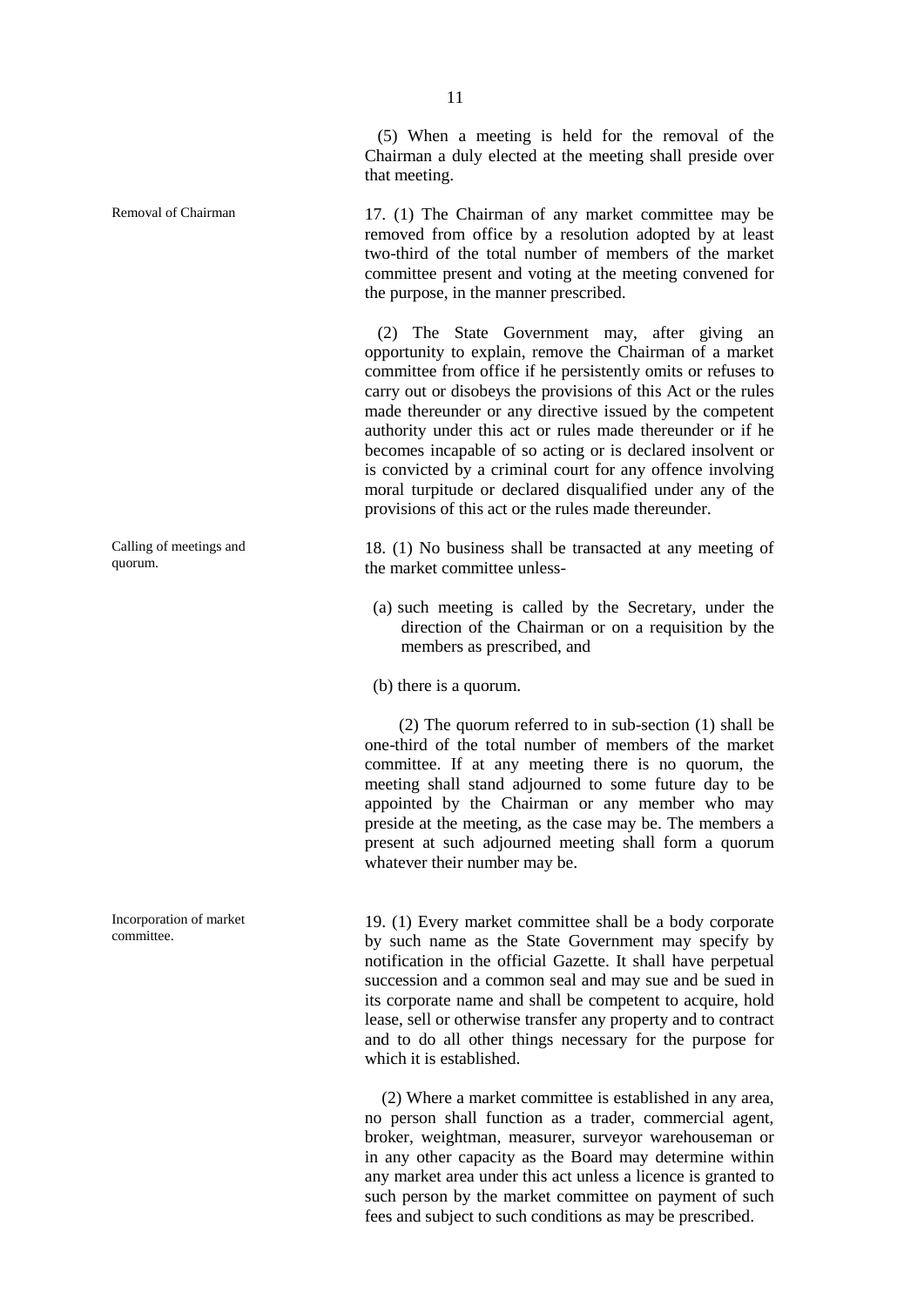Functions of the market committee.

- 20. The functions of a market committee shall as follows-
	- (i) to maintain and manage the market yard and to control, regulate, and run the market in the interest of the agriculturists and traders holding licence from the market committee;
	- (ii) to regulate and control transactions in the market, and to deal with any defaulting licence holder with respect to any notified agricultural produce;
	- (iii)to settle, mediate or arbitrate in all matters of claims, difference or disputes between the licensees, agriculturists or between licensees and agriculturists making use of the market;
	- (iv) to control and regulate the admission to the market, to determine the conditions for the user of the market, to determine the conditions for the use of the market and to prosecute and confiscate the goods belonging to persons trading without a valid licence;
	- (v) to bring prosecute or defend or aid in bringing, prosecuting or defending any suit, action, proceedings application or arbitration, on behalf of the market committee or otherwise as directed by the State Government;
	- (vi) to purchase, hire, or acquire any land or other movable or immovable property for the purpose of its business to raise fund from the Government, or otherwise with the approval of the board and for the said purpose to enter into arrangement with the Government, local authority or otherwise;
	- (vii) to levy and recover marker charges, fees on agricultural produce, licence, and other fees and to impose fines and penalties; and
	- (viii)to do such other things as may be required for the purpose of achieving the objects and purposes of this Act and the rules and bye-laws framed thereunder.

21. A market committee shall have the power to regulate entry of person into the principal or sub-market yards, to supervise the behaviour of the person so entered for transacting business and to take disciplinary action against the license who fails to fulfil the conditions of the licence or any direction of the market committee issues within the purview of this Act or rules or bye-laws framed thereunder.

Power of the Market Committee.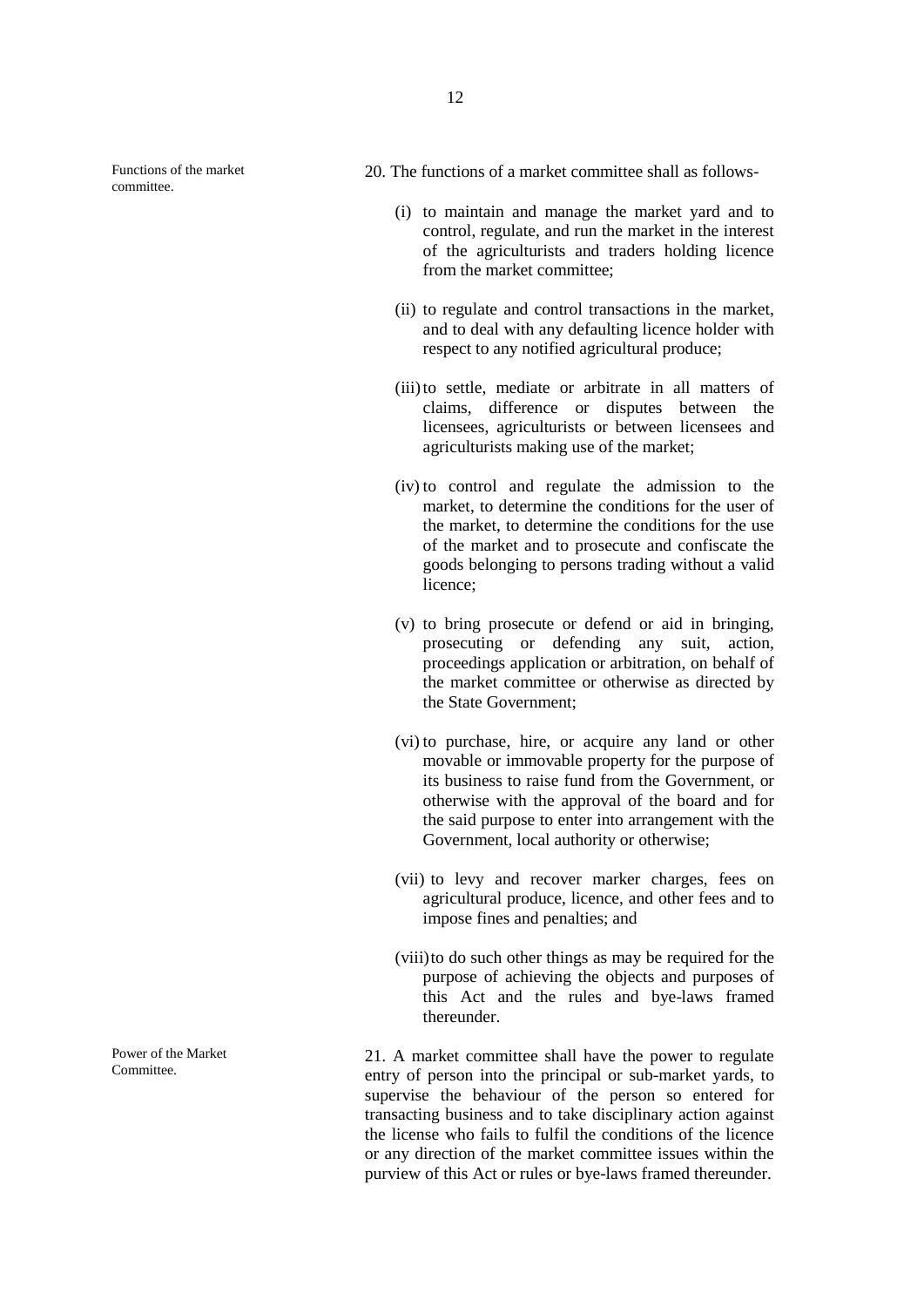Duties of the Market

Appointment of sub committee and joint committee.

Appointment of Secretary and other officers and staff.

Market Committee

Duties of the Market 22. It shall be the duty of every market committee to committee enforce the provisions of this act, the conditions of licence granted under the rules and bye-laws framed under the Act in the market area and to provide such facilities as the State Government may, from time to time, direct in connection with the purchase and or sale of notified agricultural produce concerned.

> 23. A market committee may appoint a sub-committee or an *ad-hoc* committee from amongst its members for the administration of the sub-market yard, for reporting or recommending or deciding any matter or matters and may delegate to such committee such of its powers or duties as it may think fit. There shall be at least three members in such committee.

> 24. (1) Every market committee shall have a Secretary appointed by the Government subject to such terms and conditions as may be prescribed.

> (2) A market committee may also, with the approval of the Board, employ such other officers and staff as may be necessary for the management of the market on such terms and conditions as may be prescribed.

Execution of contracts. 25. Every contract entered into by a market committee shall be in writing and shall be executed by the Chairman and Secretary of the committee.

Power to levy fees. 26. A market committee shall levy and collect fees on the agricultural produce bought or sold in the notified market area at a rate not exceeding one rupee for every hundred rupee of the aggregate amount for which an agricultural produce is bought or sold whether for cash or for deferred payment or other valuable considerations:

Provided that-

- (a) no fee shall be leviable in respect of any transaction in which delivery of the agricultural produce bought or sold is not actually made; and
- (b) a fee shall be leviable only on the parties to a transaction in which delivery is actually made.

Market Committee<br>
Fund. 27. All money received by a market committee shall be<br>
Fund. 27. All money received by a market committee shall be paid into a fund to be called "The Market Committee Fund" and all expenditures incurred by the market committee under or for purpose of this Act shall be defrayed out of the said fund. Any surplus remaining with the market committee after such expenditure shall be invested in such manner as may be prescribed in this behalf.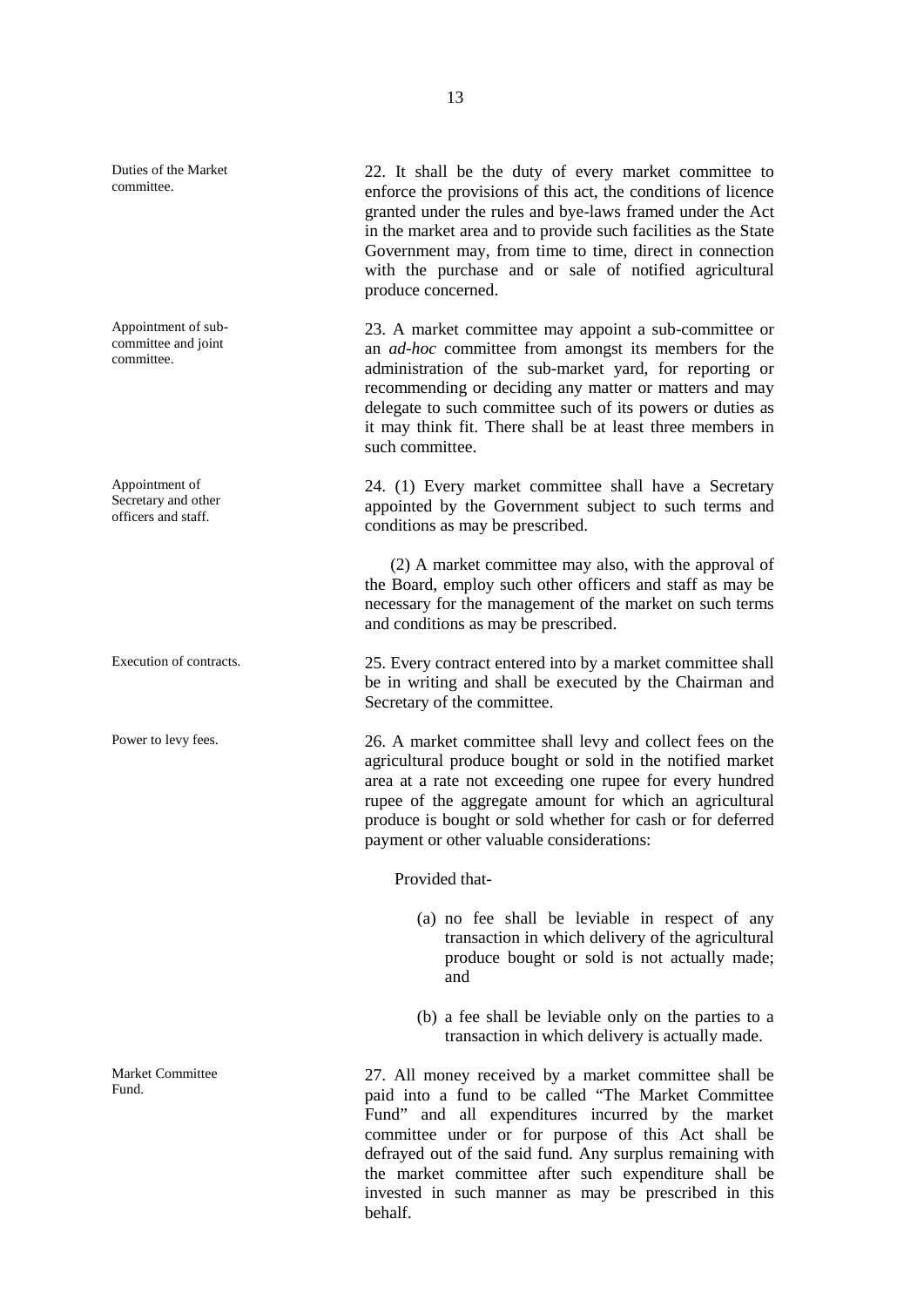Contribution to the

Purposes for which market committee fund shall be expended.

Mis-application of

14

Contribution to the 28. Every market committee shall, out of its fund, Board contribute to the Board a sum not exceeding 30 percent of the moneys received by it as may be determined by the Government on account of the Board expenses and such other expenses incurred by the Board in the interest of market committee including the cost of staff that may be appointed by the Board for giving effect to the provisions of this Act in the market area.

> 29. The fund of the market committee shall be expended for the following purposes, namely:-

- (i) payment of interest on the loans that may be raised for the purposes of the market and the provisions of sinking fund in respect of such loans;
- (ii) the acquisition of a site or sites for the market;
- (iii) the maintenance and improvement of the market;
- (iv) the construction and repair of buildings necessary for the purposes of such market and for the persons using it;
- (v) pay, pensions, allowance, gratuities, compensations for injuries resulting from accidents while on duty and compassionate allowances of its employees and contribution towards leave salary and pensions of the officers and staff on deputation to the market committee;
- (vi) expenses connected with the collection dissemination of information regarding matters relating to crop statistics and marketing in respect of the agricultural produce;
- (vii) contribution to the Board under Section 28; and
- (viii) other expenses connected with the carrying out the purposes of this Act and the rules and bye-laws framed thereunder.

30. If a market committee incurs an expenditure for any purpose other than those specified under the last preceding section or in excess of the expenditure approved by the Board then it shall be deemed to be a mis-application of the land.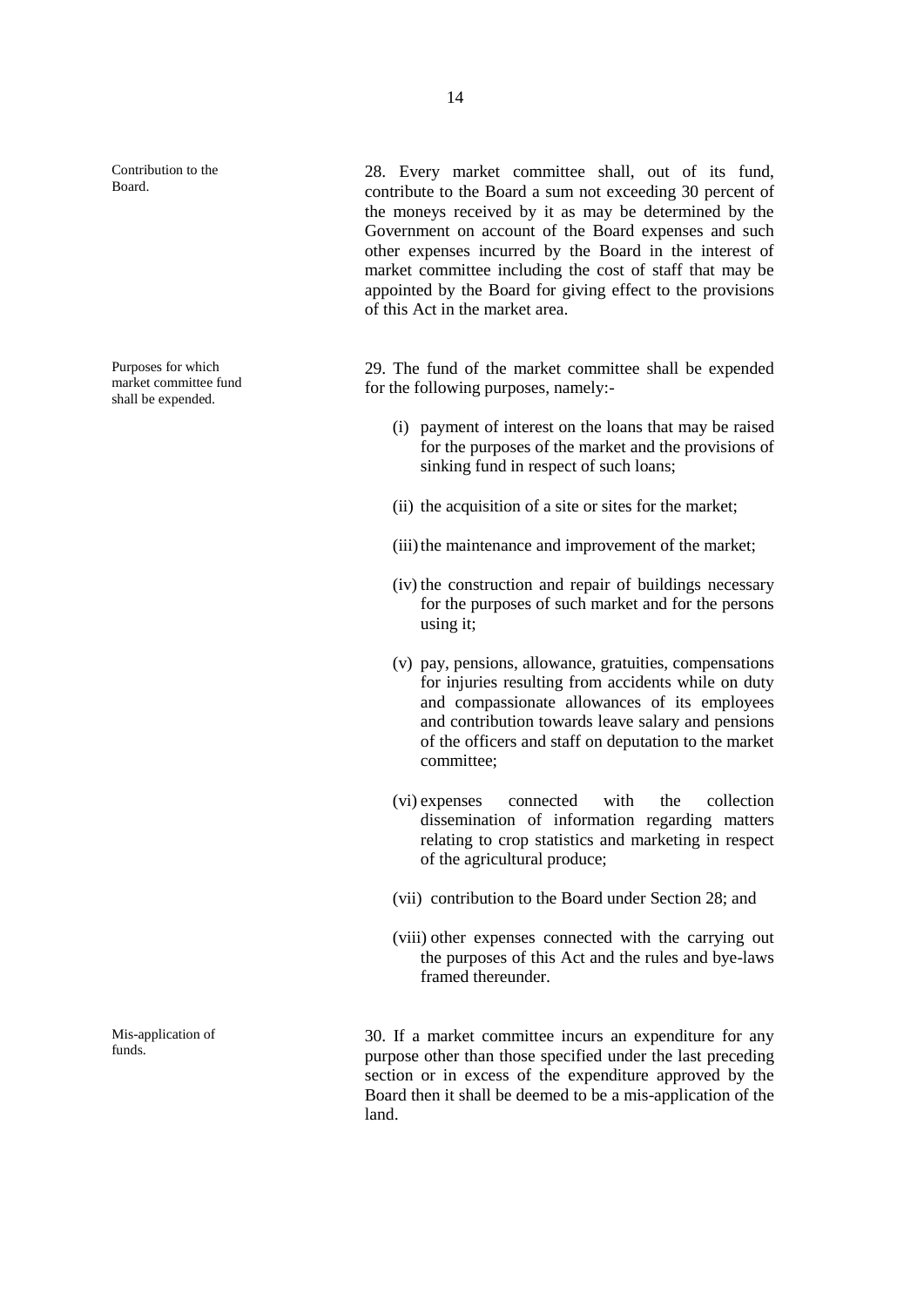Acquisition of land for

No trade allowance permissible except as prescribed.

Liabilities of members of market committee to removal from office.

Power to borrow. 31. (1) A market committee may, with the previous sanction of state Government, raise money required for carrying out of the purposes for which it is established on the security of any property vested in it and of any fees leviable by it under this Act.

> (2) A market committee may, for the purpose of meeting the initial expenditure on lands, buildings and equipments required for establishing the market obtain loan from the State Government or any financial institution.

> (3) The conditions subject to which such money or loan shall be raised or obtained and the time within which the same shall be repayable shall be subject to the previous sanction of the State Government.

> $32.$  (1) The State Government may, on the request of the board or a Market Committee, acquire land required for the purpose of this act under the provisions of the Land Acquisition Act, 1894 (Act I 1894).

> (2) The Board Market Committee shall be deemed to be a local authority for the purpose of the Land Acquisition Act, 1894 (Act I of 1894).

> 33. No person shall make or recover any trade allowance other than an allowance prescribed by rules or byelaws made under this Act in any market area in any transaction in respect of the notified agricultural produce concerned and no Civil Court shall, in any suit or proceeding arising out of any such transaction, have regard to or recognise any trade allowance not so prescribed.

> **Explanation** – Every deduction, other than a deduction on account of deviation from sample when the purchase is made by sample or on account of deviation from standard, when the purchase is made by reference to a known standard or on account of difference between the actual weights of the container and the standard weight or on account of the admixture of foreign matter shall be regarded as a trade allowance for the purposes of this section.

> 34. (1) The State Government may, on the recommendation of the market committee supported by atleast two-third of the total members or on the recommendation of the Board, remove any member of the market committee, if such a member has in the opinion of the State Government, been guilty of misconduct, in the discharge of his duties or has become incapable of performing his duties as a member.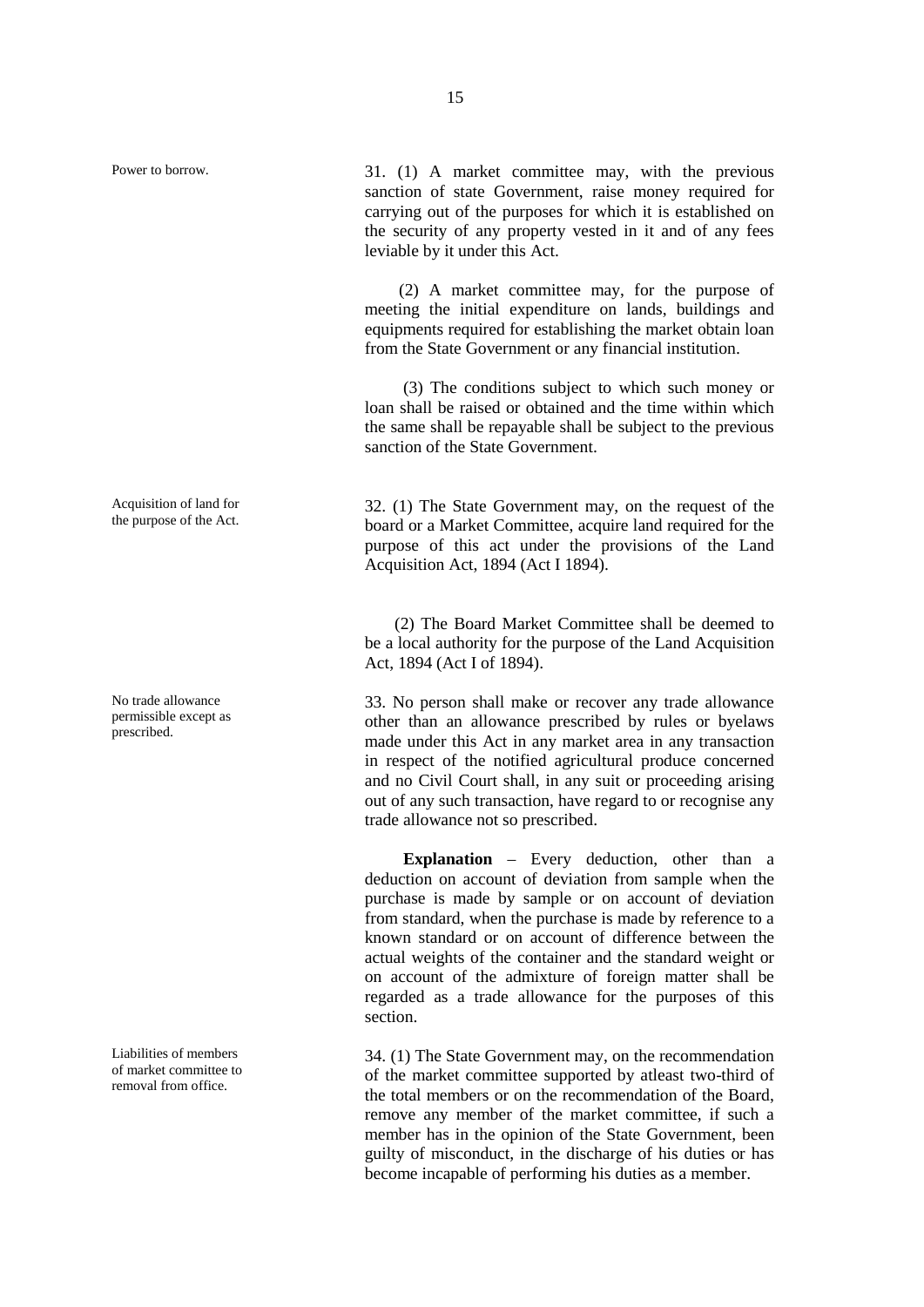. Provided that no recommendation shall be made by the made by the market committee or the Board unless the member has been given a reasonable opportunity of showing cause why such recommendation should not be made;

Provided further that no order for removal of any member shall be passed by the State Government unless the member has been given a reasonable opportunity of showing cause why such order should not be passed.

(2) The decision of the State Government under sub section (1) shall be final.

Members to be held 35. Every member of the market committee shall be<br>
personally liable for the mis-application of fund to which<br>
application of funds. he shall have been a party, which shall have happened through, or been facilitated by gross neglect of his duty as a member, and he may be sued for recovery of the moneys so mis-applied.

> 36. When the affairs of the Board or of a market committee are investigated or the proceedings of such Board or Committee are examined by the Government or any officer as may be authorised by the State Government in this behalf, all officers, and staff members of the Board and of such committee shall furnish such information in their possession in regard to the affairs or proceedings of the Board or Committee as the Government or such officer may require.

Power to inspect. 37. The Director, or any officer authorised by the State Government by general or special order shall have power to inspect the accounts of the Board or any market committee or to institute an enquiry into the affairs of the Board or any market committee and to require it to do a thing or to desist from doing anything which the Director or such officer considers necessary in the interest of the Board or any market committee, as the case may be, and in case of non compliance to furnish a written reply to him within a reasonable time stating reasons therefor.

> 38. (1) In case of an emergency, the Board may suspend or cancel all or any licence issued under the provisions of this Act and take such other steps as may be deemed necessary in the interest of a market.

> (2) When a market committee is not competent to perform the duties imposed by under this Act, under orders or decision of a court, the Board shall make such arrangement for performing the duties and functions of such a market committee,

Members to be held responsible for mis-

Duty to furnish information to the Government or other authority officer.

Power of the Board in emergency.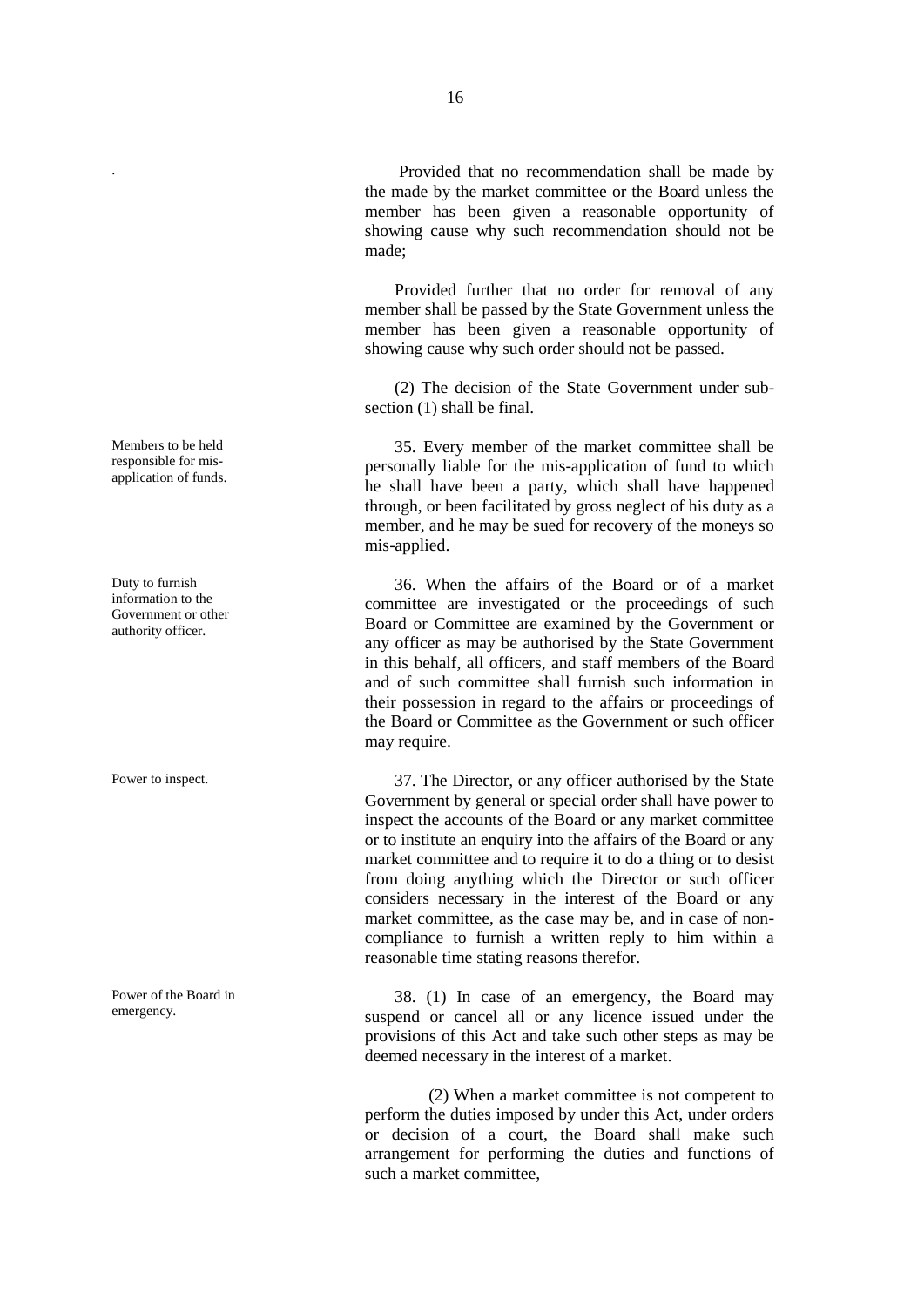Suppression of market committee.

**Consequences** following supersession or dissolution.

Recovery of loss. 39. (1) Any loss that may occur to a market committee due to its failure to carry out any instruction of the Board shall be recoverable from the members of the market committee after due enquiry and reasonable opportunity have been given to them to show cause as to why such loss should not be recovered from them.

> (2) Any amount recoverable from the members of market committee under this section shall be realised as an arrear of land revenue.

> 40.(1) If in the opinion of the State Government a market committee is incompetent to perform or persistently makes default in performing the duties imposed on it by or under this Act, or the rules and bye-laws framed thereunder, or if it abuses its powers, the State Government may, after giving the market committee an opportunity to submit an explanation and objections, if any, by notification, supersede such committee for a period not exceeding one year at a time or dissolve the committee and reconstitute it as soon as possible.

> (2) When a committee is superseded or dissolved under his section the State Government may appoint any person as an Administrator to exercise and perform all powers, duties and functions of the Market Committee until a new committee is reconstituted.

> 41 (1) When an order of supersession or dissolution shall have been passed under the last preceding section the following consequences shall ensure:-

- (a) all the members as well as the Chairman of the market committee shall, from the date of such supersession or dissolution, be deemed to have vacated their offices;
- (b) all assets vested in such committee shall during the period of supersession or dissolution vest in the State Government subject to all its liabilities.

(2) On the expiration of the period of supersession specified in the order

- (a) extend the period of supersession for such further term as it may consider necessary, but not exceeding a period of one year at a time; or
- (b) reconstitute the market committee: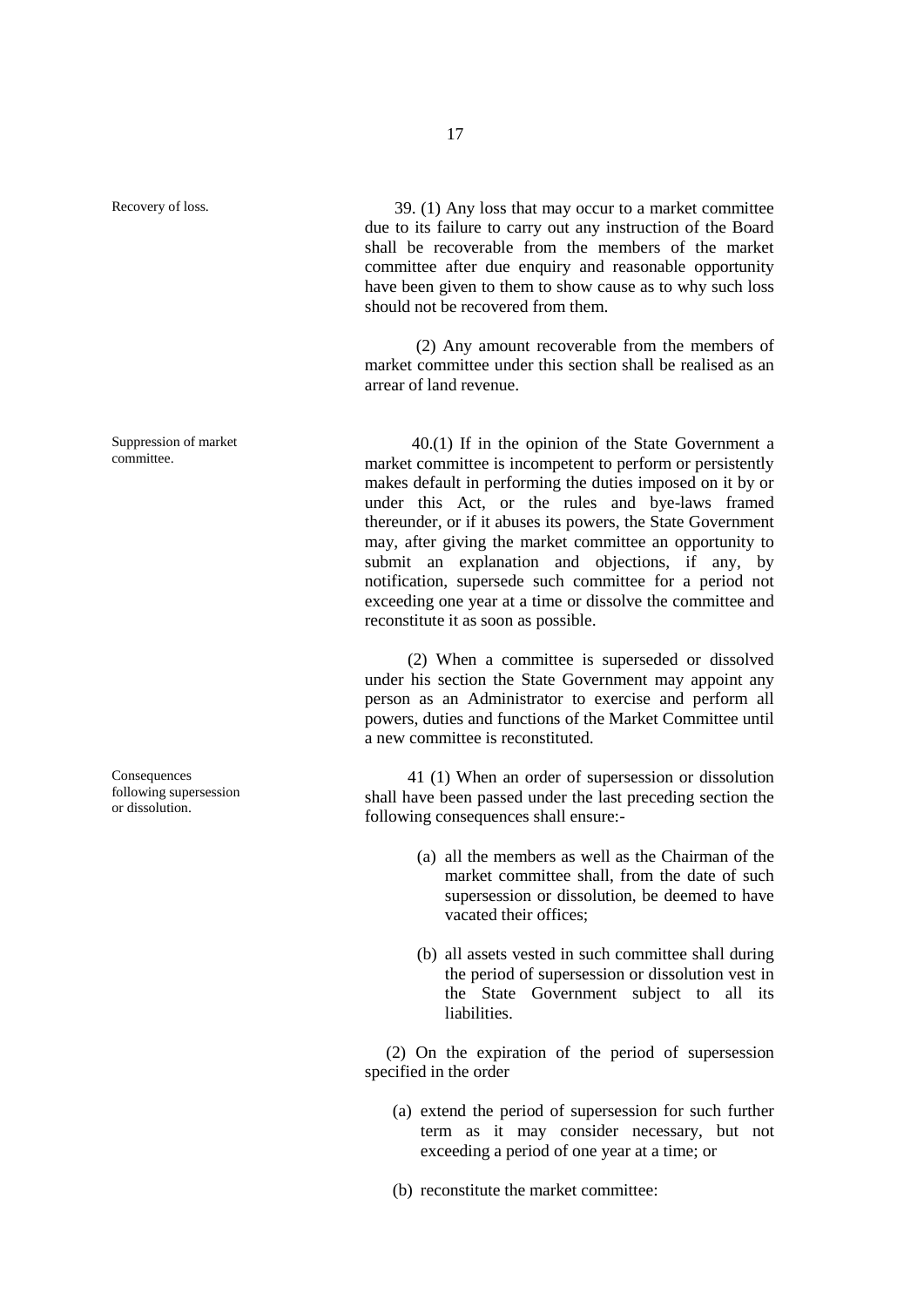Provided that the State Government may at any time before the expiration of the period of supersession take action under clause (b) of this sub-section.

(3) On the reconstitution of the market committee under sub-section (2) the Government shall transfer all assets and liabilities of the market committee as on the date of such transfer to the new market committee.

42. Whoever contravenes the provisions of sub-section (2) of Section II, shall, on conviction be punishable with fine which may extend to five hundred rupees and, in the case of continuing contravention, with further fine which may extend to one hundred rupees per day during which the contravention is continued after the conviction.

Eviction of encroacher **43.** Every encroacher of market yard or sub-market of market yards. yard shall be evicted therefrom in such manner and procedure as provided in any law in force for eviction of encroachers.

> 44. (1) Whoever makes or recovers any trade allowance in contravention of the rules or bye-laws made under this Act, shall on conviction, be punishable with fine which may extend to rupees two hundred.

> (2) All fines and damages recovered from an offender shall be paid to the fund of the market committee concerned.

> 45. (1) if any officer or member of market committee which required to furnish information in regard to the affairs or proceedings of the Board or a market committee under Section 36-

- (a) Wilfully neglects or refuse to furnish any information, or
- (b) Wilfully furnished false information, he shall , on conviction, be punishable with fine which may extend to rupees two hundred.

(2) If any officer, member, or employee of the Board or a market committee wilfully neglects or refuses to do any act or, without any reasonable excuse disobeys an order issued under the provisions of this Act or fails to furnish information or return required from him he shall, on conviction, be punishable with fine which may extend to rupees five hundred.

Penalty for contravention of Section II.

Eviction of encroacher

Penalty for contravention of Section 33.

Penalty for contravening Provisions of Section 36.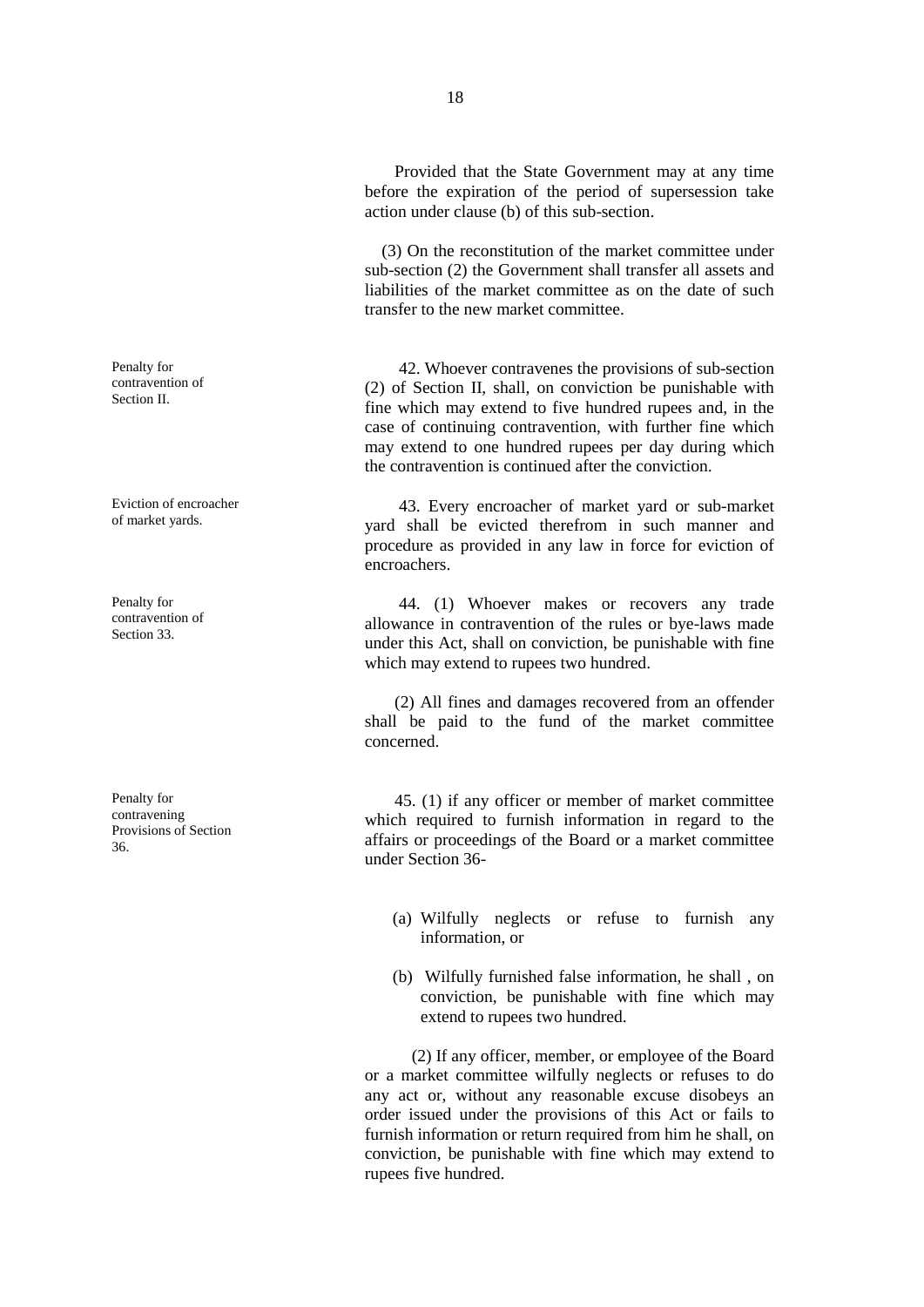Chairman Members, and staff of market committees to be public servants.

Bar of suit in absence of notice.

Admissibility of copy of entry as evidence.

Recovery of sums due to and from market committee.

46. The Chairman, members, Secretary and other officers and staff of the Board and a market committee shall be deemed to be public servants within the meaning of Section 21 of the Indian Penal Code.

47. (1) No suit shall be instituted against the Board or a market committee or any member, officer or staff thereof, or any person acting under the direction of such Board or market committee, for anything done or purported to be done in good faith for the purpose of this Act until the expiration of two months next after notice in writing, stating the cause of action, the name and place of abode of the intending plaintiff and the relief which he claims, has been in the case of the Board or a market committee, delivered or left at its office, staff or person as aforesaid, delivered to him or left at his office or usual place of abode and the plaint shall contain a statement that such notice has been so delivered or left.

(2) Every such suit shall be barred unless it is instituted within six months from the date the alleged cause of action arises.

Trial of Offences. 48. (1) No offence under this Act or any rule or bye-laws framed thereunder shall be used by a court other than that of a Magistrate of the First Class.

> (2) No court shall take cognizance of any offence punishable under this act except on the complaint of the Secretary of the Board or of the Market Committee or any other officer authorised by the State Government in this behalf.

> 49. A copy of any entry in any book, register or list regularly kept in course of business in the possession of market committee shall, if, duly certified, in such manner as may be prescribed, be admissible in evidence of the existence of such entry and shall be admitted as evidence of the matter and the transaction therein recorded to the same extent the original entry would, if produced, have been admissible to prove such matter.

> 50. (1) Every sum due from a market committee to the State Government or the Board on any Local authority shall be realised as arrears of land revenue,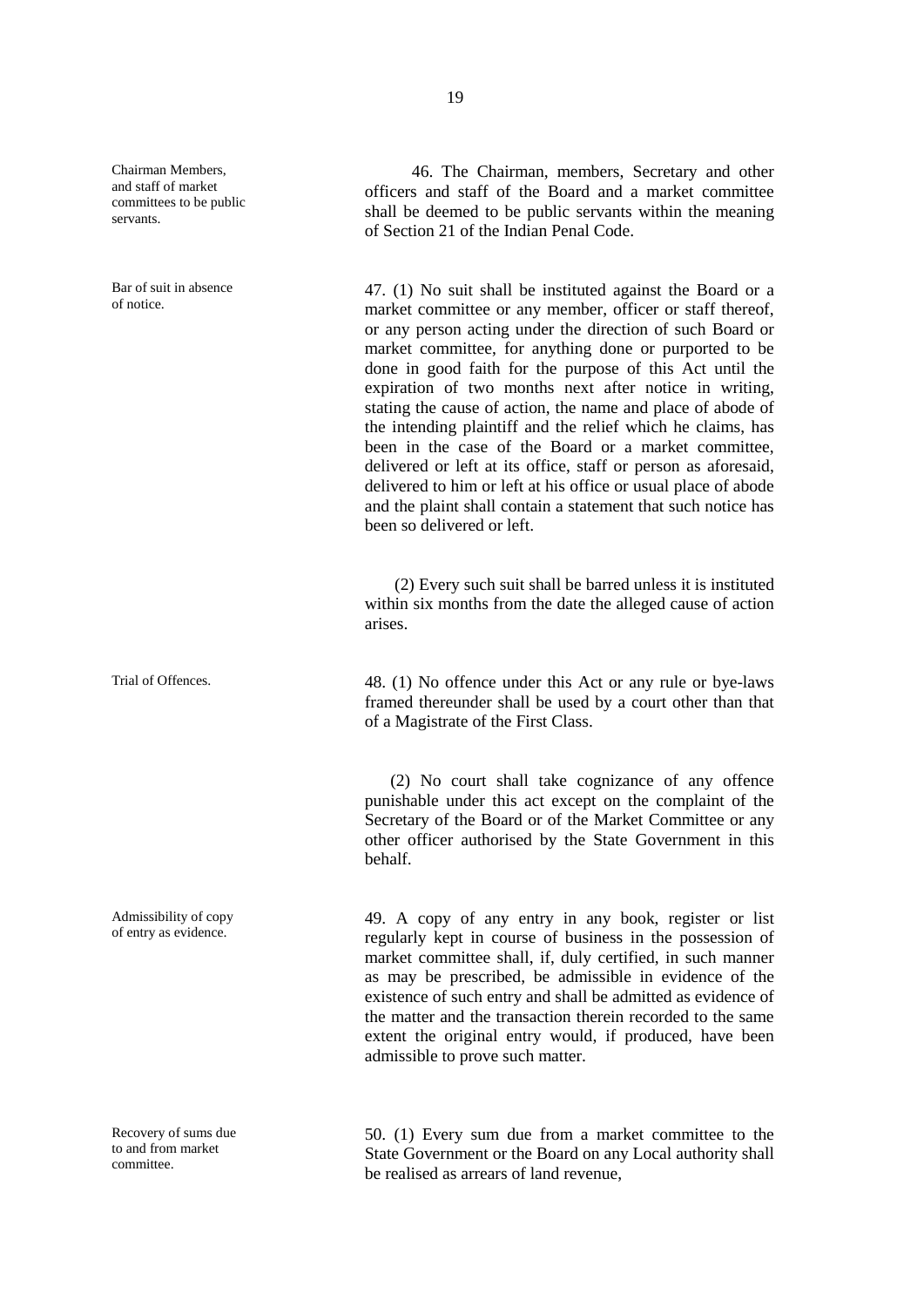(2) Every sum due to a market committee from any person shall be reduced to the form of a demand certificate, as may be prescribed and signed by the Director or such officer as may be authorised by him in this behalf.

51. The State Government may delegate by notification in the official Gazette any of the powers conferred on it by or under this Act, to any of its officers or to the Board or to its Chairman or Secretary.

Power to make rules 52. (1) The State Government may either generally or specially for the Board or any market area or market areas make rules after previous publication for carrying out the purposes of this Act.

> (2) In particular and without prejudice to the generality of the foregoing power, such rules may provide for all or any of the following matters, namely-

- (i) The election of the Chairman of the market committee;
- (ii) The powers to be exercised and the duties to be performed by a market committee and its Chairman and Secretary;
- (iii)The management of the market, minimum and maximum fee which may be levied and collected by the market committee, the method, manner and mode of collection of such fee in respect of such agricultural produce sold and resold in the market areas;
- (iv) The issue of licences to traders, persons and firms engaged in processing of agricultural, weightmen, measurers, surveyors warehousemen and the cancellation and suspension of such licence and the category of such other persons operating in a market area as may be determined by the Board and the form in which and the condition subject to which such licences shall be issued, cancelled or renewed.
- (v) The method and manner of holding meetings, the procedure to be followed at such meetings and the powers to be exercised at such meetings;

Power of the State Government to delegate its powers.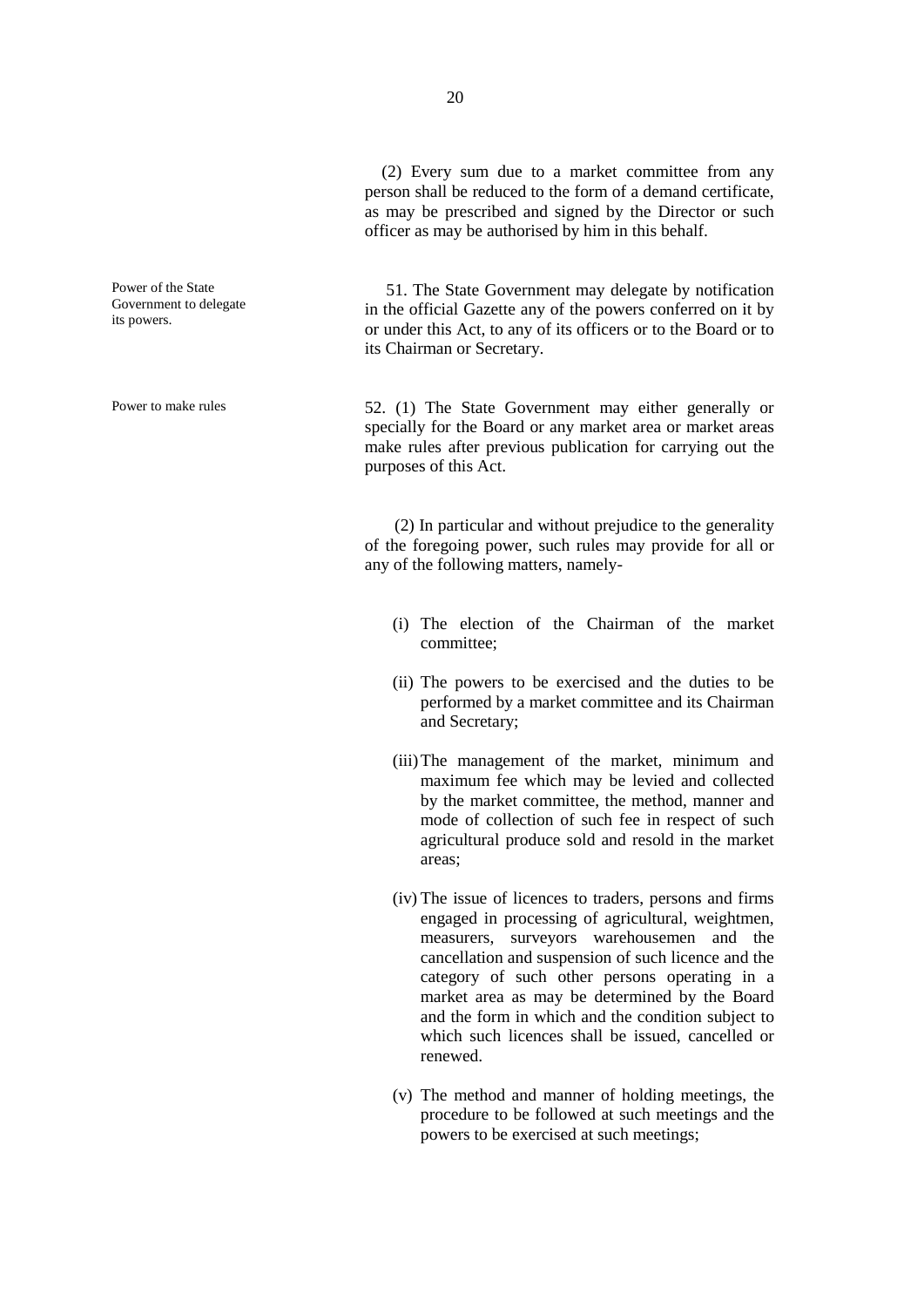- (vi) the form in which returns shall be submitted by the Board or a market committee;
- (vii) the person by whom and the form in which copies of document entries in the books of a market committee, may be certified and the charges to be levied for the supply of such copies;
- (viii) the kind and description of the weights and measures and the weighing and measuring instruments which shall be used in the transactions in agricultural produce in any market area;
- (ix) the periodical inspection of all weights and measures and weighing and measuring instruments in use in market areas;
- (x) the manner in which inquiry and inspection of the Board or a market committee shall be held ;
- (xi) the matters in respect of which the Board or a market committee may make bye-laws and the procedure to be followed in making, amending or rescinding the bye-laws;
- (xii) the declaration of market proper and market yards;
- (xiii) the condition of service, recruitment provident fund, pension, and such other terms and conditions as may be required for the employment of the staff of the Board and the market committee;
- (xiv) the trade allowance which may be made or received by any person in any transaction in any agricultural produce in a market area;
- (xv) the prohibition of brokers for acting in any transaction on behalf of both the buyer and seller of agricultural produce or as a buyer or seller;
- (xvi) the provision of accommodation for storing any agricultural produce brought into the market;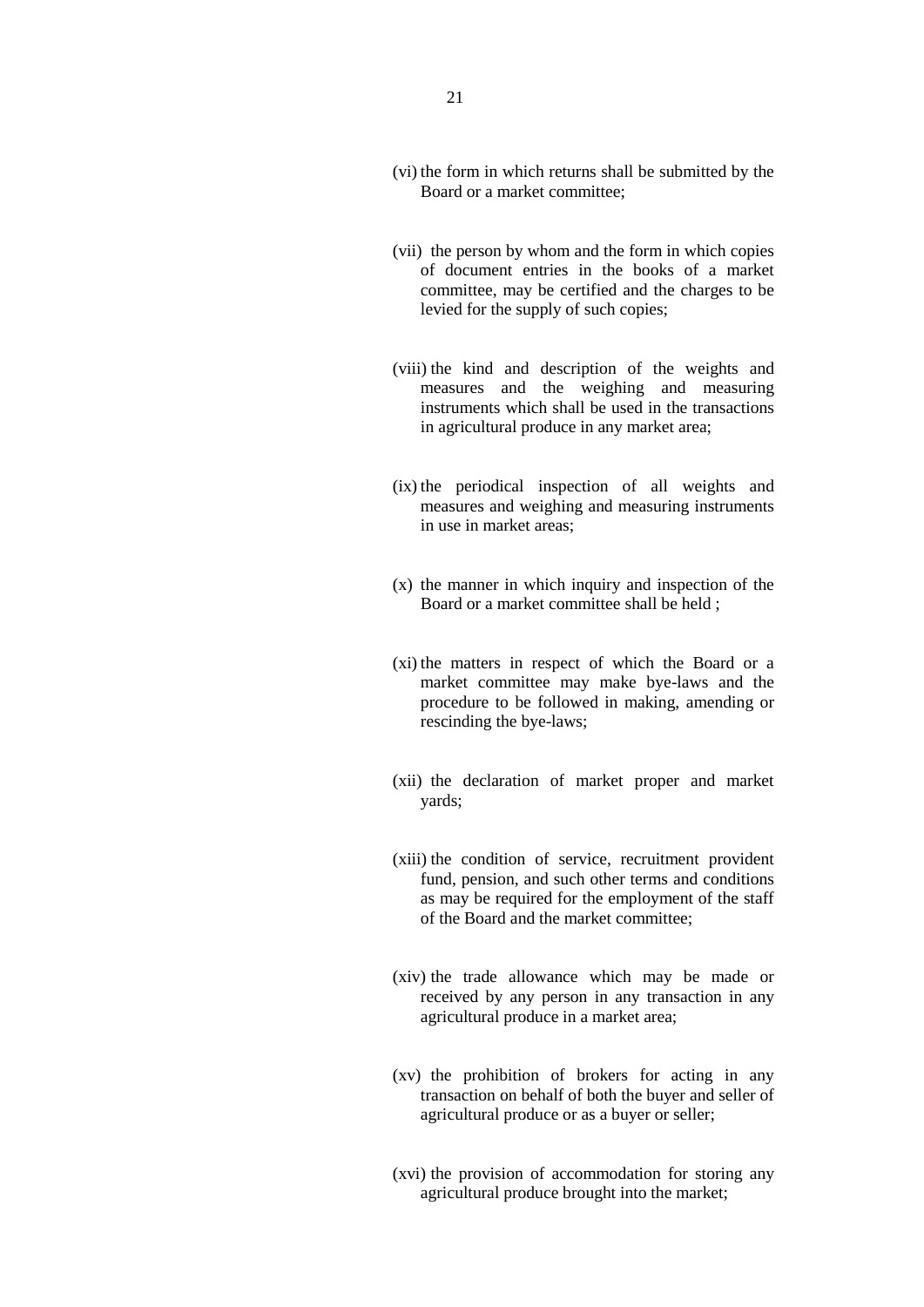- (xvii) the preparation of plans and estimates for works proposed to be constructed partly or wholly at the expense of the market committee and the grant of sanction to such plans and estimates;
- (xviii) the form in which the accounts of the Board or a market committee and the grant or sanction to plans and estimates shall be kept, the audit, inspection and publication of the accounts and audit report and the inspection thereof and supply of copies of such accounts and reports;
- (xix) the preparation and submission for sanction of the annual budget and the report and returns to be furnished by the Board or a market committee;
- (xx) the investment and disposal of the surplus funds of a market committee;
- (xxi) the regulation of advance, if any given to agriculturist by brokers , commission agents, or traders;
- (xxii)the prevention of adulteration of agricultural produce;
- (xxiii) the grading and standardization of agricultural produce;
- (xxiv) the keeping of a list of prices of agricultural produce in respect of which the market is established;
- (xxv)the manner in which auctions of agricultural produce shall be conducted and bids made and accepted in any market;
- (xxvi) the recovery and disposal of cost leviable by or under this Act;
- (xxvii) other matters relating to the functioning of the Board or the Market Committee;
- (xxviii) any other matter which has to be or may be prescribed.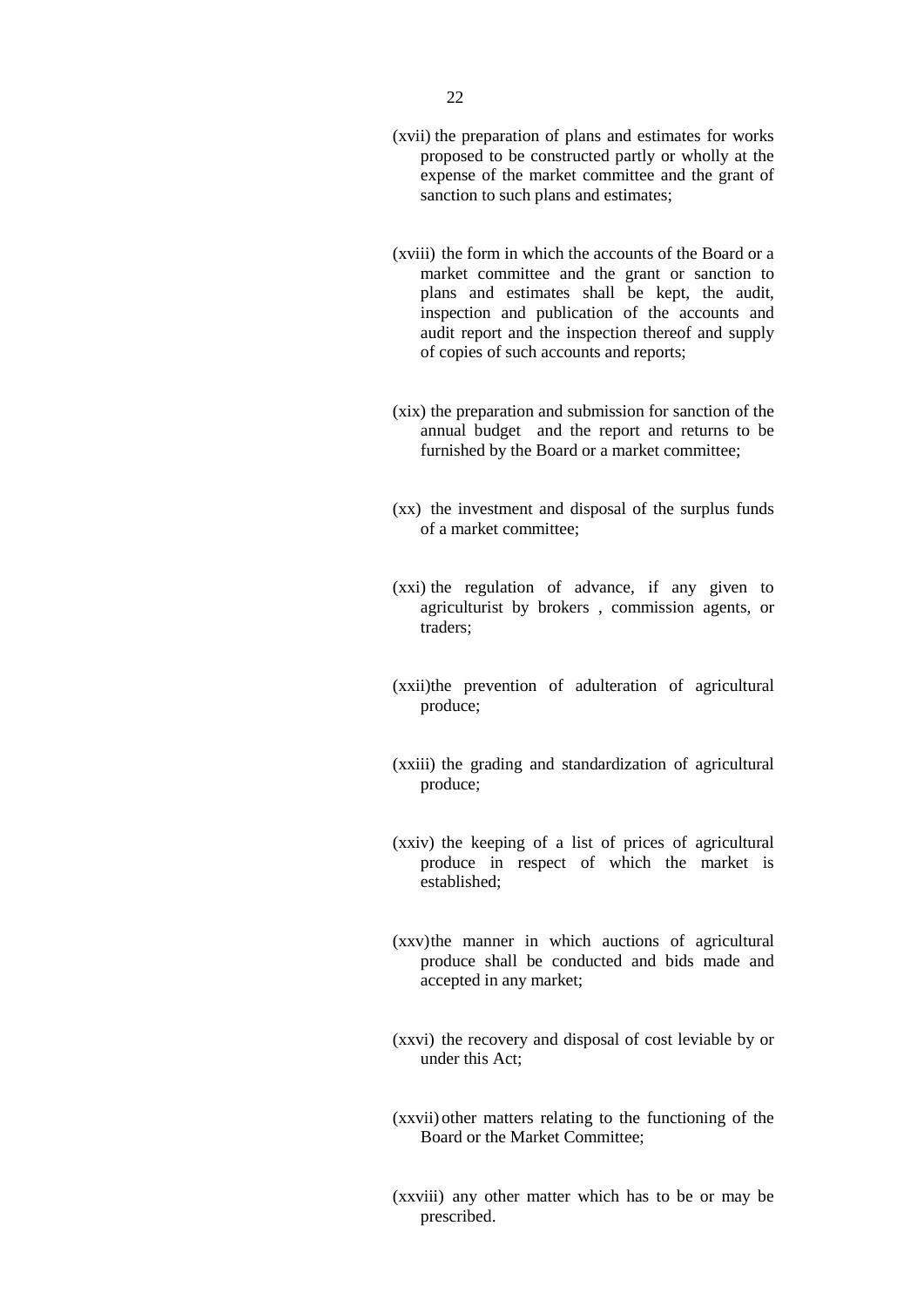(3) Any rules made under this act may provide that any contravention thereof or any of the conditions of licences issued will render the offender punishable with fine which may extend to rupees two hundred.

Bye-laws. 53. (1) Subject to any rules made by the State Government under Section 52, the Board may from time to time, in respect of any notified produce and market area, make bye-laws not inconsistent with this Act for the regulation of business and the conditions of trading in such market area.

> (2) Any bye-law made under this section may provide that any contravention thereof shall, on conviction, be punishable with fine which may extend to rupees one hundred.

> (3) The power of making bye-laws under this section shall be subject to the condition of previous publication.

> 54. The State Government may at any time call for and examine the proceedings of the Board or any market committee for the purpose of satisfying itself, as to the legality or propriety of any decision or order passed by the Board or market committee. If, in any case, it appears to the State Government that any decision or order or proceedings so called for should be modified, annulled or revised the State Government may pass such order thereon as it may think fit and such order shall be final.

> 55. The State Government may, by notification in the official Gazette, add to amend or cancel any of the items of agricultural produce specified in the Schedule.

Savings. 56. Nothing contained in any other law for the time being in force relating to the establishment, maintenance or regulation of a market shall apply to any market area or affects the powers of a market committee or the rights of a holder of a licence granted under this Act.

#### **SCHEDULE**

(*See* Section 2 (1) (i))

Power of State Government to call for proceedings of market committees and to pass orders thereon.

Power of State Government to amend the schedule.

- Group I. (1) Jute (baled and unbaled)
	- (2) Cotton (ginned and unginned)
	- (3) Mesta.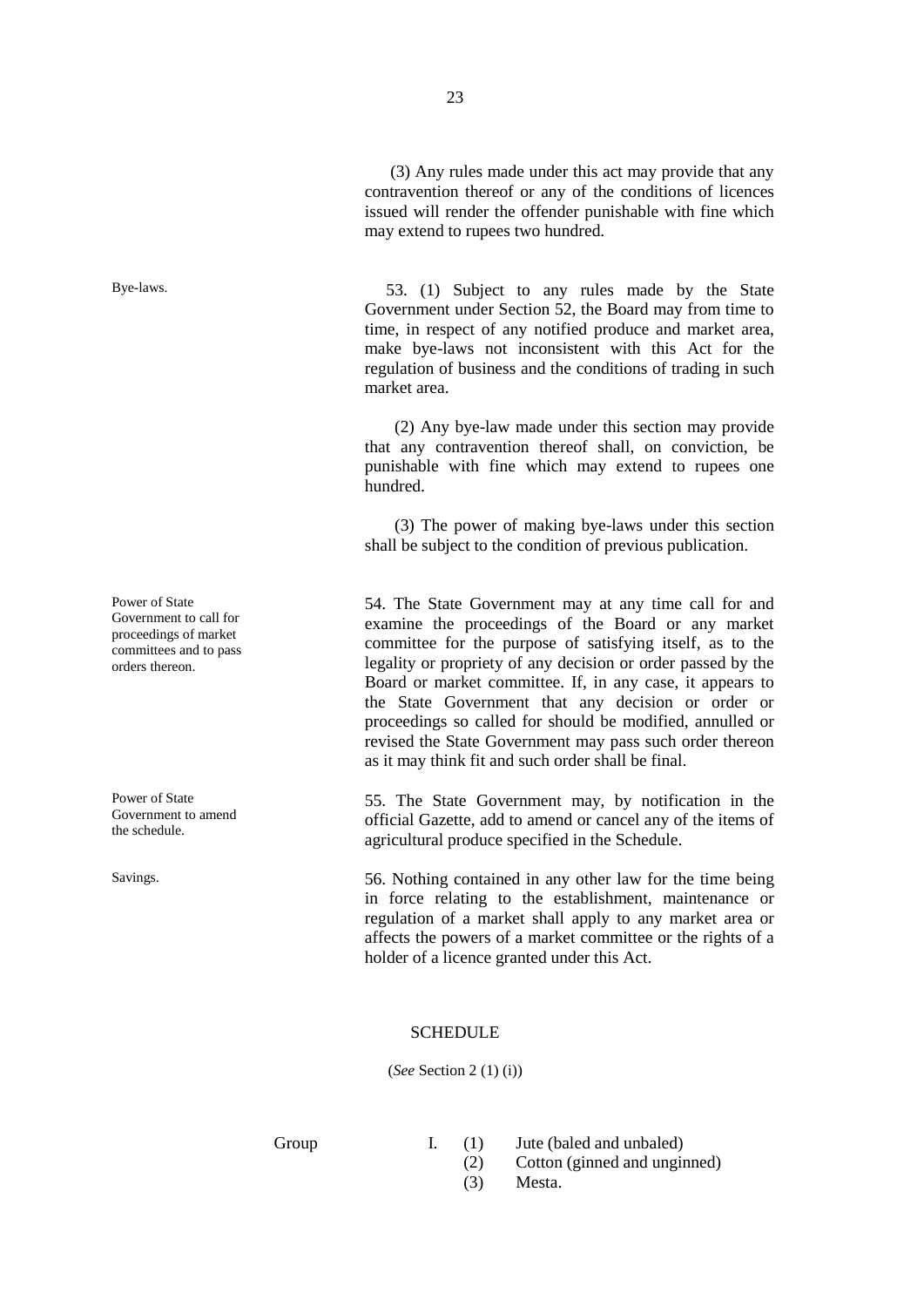| Group | Π.         | (1)          | Paddy                       |
|-------|------------|--------------|-----------------------------|
|       |            | (2)          | Rice.                       |
|       |            | (3)          | Chira.                      |
|       |            | (4)          | Khal.                       |
|       |            | (5)          | Wheat and wheat products.   |
|       |            | (6)          | Maize.                      |
|       |            | (7)          | Other millets.              |
|       |            | (8)          | Paddy husk.                 |
|       |            | (9)          | Rice brand and polish.      |
|       |            | (10)         | Wheat brand and polish.     |
|       |            |              |                             |
| Group |            | $III. - (1)$ | Sesamum or til.             |
|       |            | (2)          | Mustard,                    |
| Group | IV.- $(1)$ |              | Mandarin                    |
|       |            | (2)          | Orange.                     |
|       |            | (3)          | Other citrus.               |
|       |            | (4)          | Pineapple.                  |
|       |            | (5)          | Banana.                     |
|       |            | (6)          | Papaya.                     |
|       |            | (7)          | Pear.                       |
|       |            | (8)          | Plum.                       |
|       |            | (9)          | Peach.                      |
| Group | $V -$      | (1)          | Potato.                     |
|       |            |              |                             |
|       |            | (2)          | Sweet potato.               |
|       |            | (3)          | Tomato.                     |
|       |            | (4)          | Leafy and fresh vegetables. |

(5) Yam.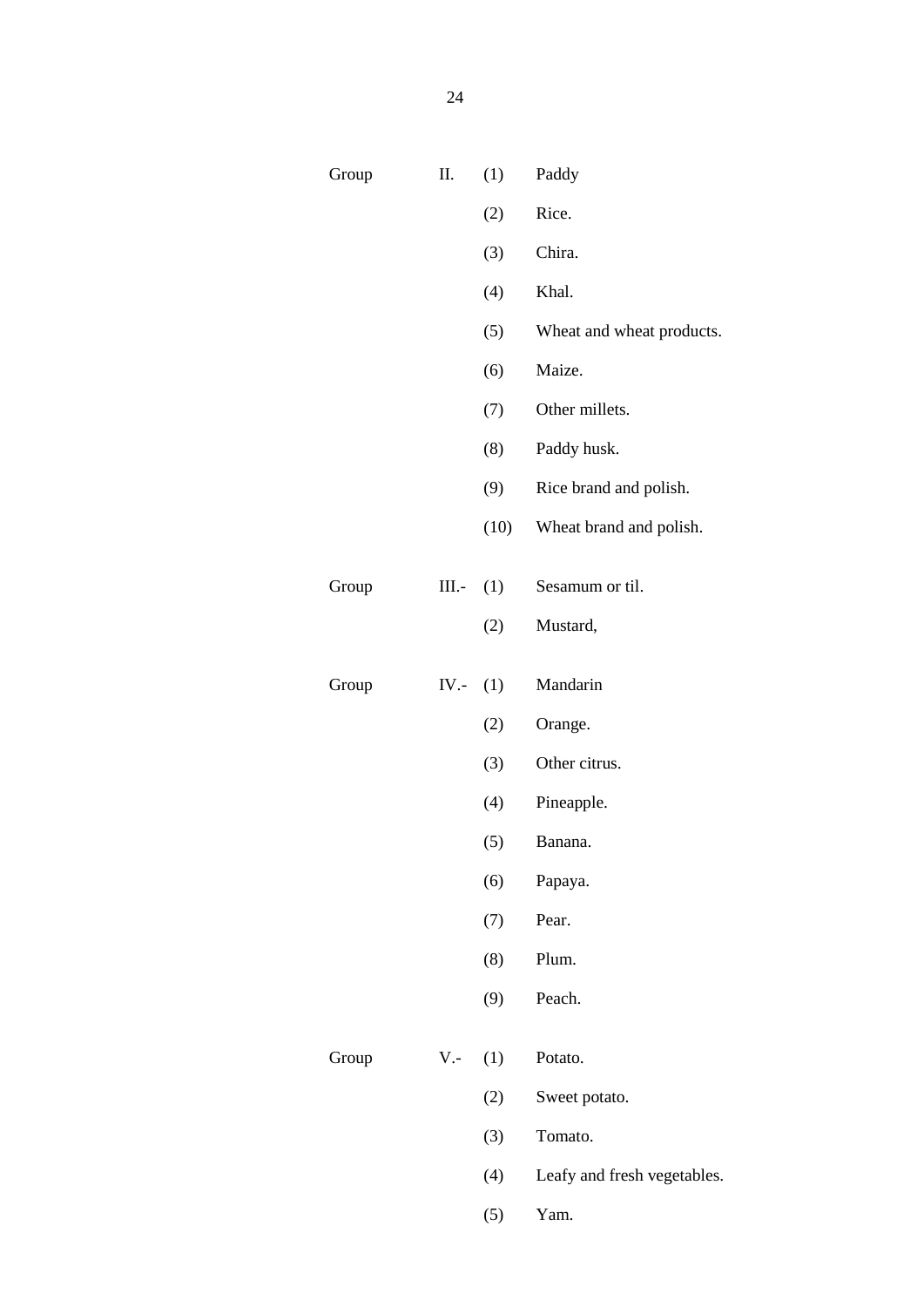| Group | $VI.$ -      | (1)  | Turmeric (whole and<br>powdered).    |
|-------|--------------|------|--------------------------------------|
|       |              | (2)  | Ginger.                              |
|       |              | (3)  | Chillies (dry and green).            |
|       |              | (4)  | Black Pepper.                        |
|       |              | (5)  | Betelnut.                            |
|       |              | (6)  | Betel Leaf.                          |
|       |              | (7)  | Tezpata.                             |
| Group | VII.-        | (1)  | Eggs                                 |
|       |              | (2)  | Poultry.                             |
|       |              | (3)  | Cattle.                              |
|       |              | (4)  | Sheep.                               |
|       |              | (5)  | Goats.                               |
|       |              | (6)  | Buffaloes.                           |
|       |              | (7)  | Milk.                                |
|       |              | (8)  | Butter and cream.                    |
|       |              | (9)  | Ghee.                                |
|       |              | (10) | Wool.                                |
|       |              |      | $(11)$ Hide and skin.                |
| Group | VIII.- $(1)$ |      | Timber                               |
|       |              | (2)  | Bamboo.                              |
|       |              | (3)  | Grass Broom.                         |
|       |              | (4)  | Resin wood (Dhup lakri).             |
| Group | IX.-         |      | All type of fishes (excluding canned |

fish).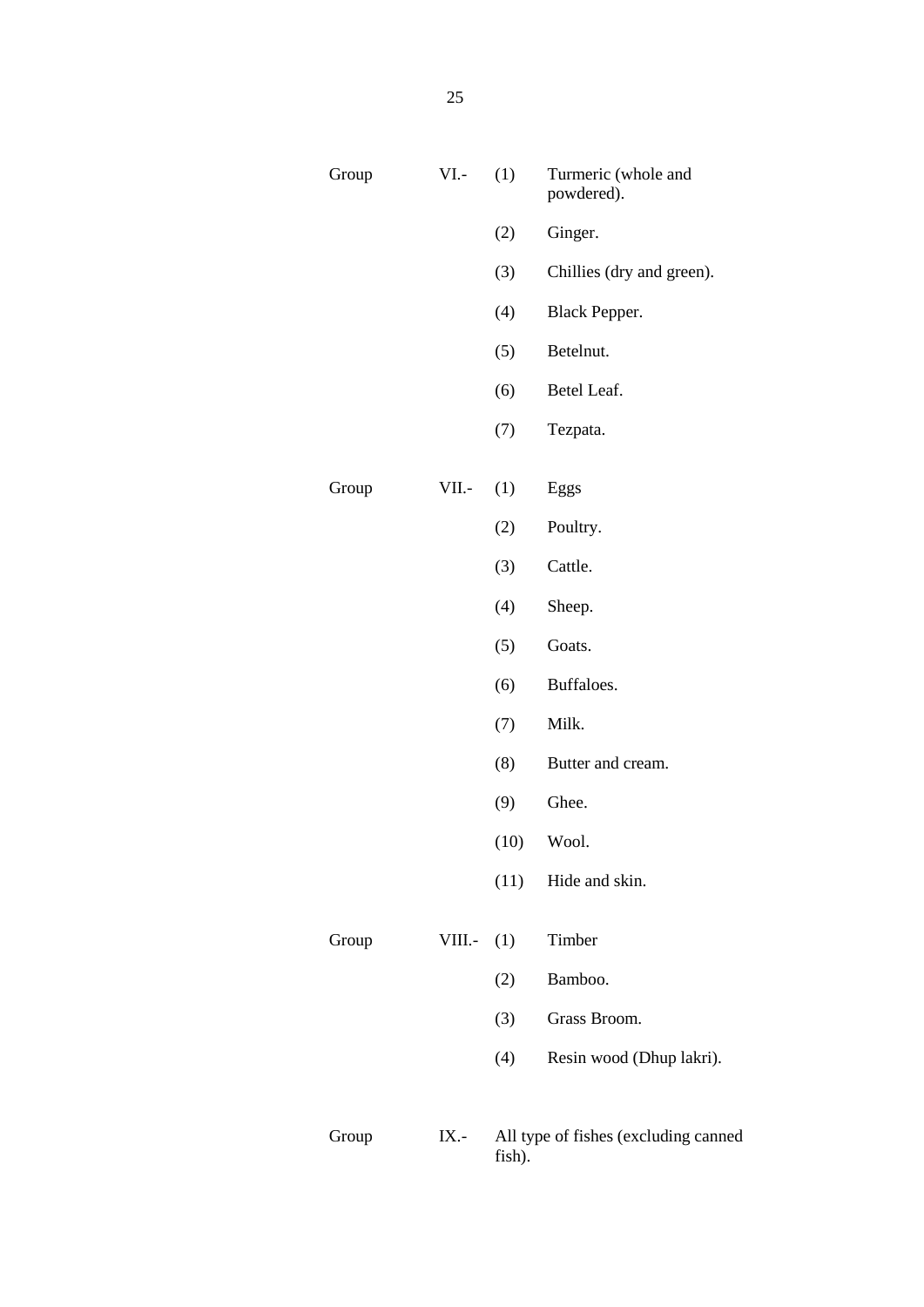#### **MEGHALAYA ACT 2 OF 1961**

#### **THE MEGHALAYA APPROPRIATION (No. II) ACT, 1981**

(As passed by the Assembly)

[Received the assent of the Governor on the 19<sup>th</sup> March, 1981]

(Published in the *Gazette of Meghalaya*, Extraordinary, dated 23rd March, 1981)

**An**

**Act**

#### **to authorise payment and appropriation of certain further sums from and out of the Consolidated Fund of Meghalaya for the services of the financial year 1980-81.**

Be it enacted by the Legislature of Meghalaya in the Thirty-second Year of the Republic of India as follows:-

Short title. 1. (1) This Act may be called the Meghalaya Appropriation (No. II) Act, 1981.

Withdrawal of Rs.6, 15, 13,642 from and out of the Consolidated Fund of Meghalaya for the financial year 1980-81.

- 2. From and out of the Consolidated Fund of Meghalaya there may be paid and applied sums not exceeding those specified in column (3) of the Schedule amounting in the aggregate to the sum of six crores, fifteen lakhs, thirteen thousand six hundred and forty two rupees towards defraying the several charges which will come in course of payment during the financial year 1980-81 in respect of the services specified in column (2) of the Schedule.
- Appropriation. 3. The sums authorised to be paid and applied from and out of the Consolidated Fund of Meghalaya by this Act, shall be appropriated for the services and purposes expressed in the Schedule in relation to the said year.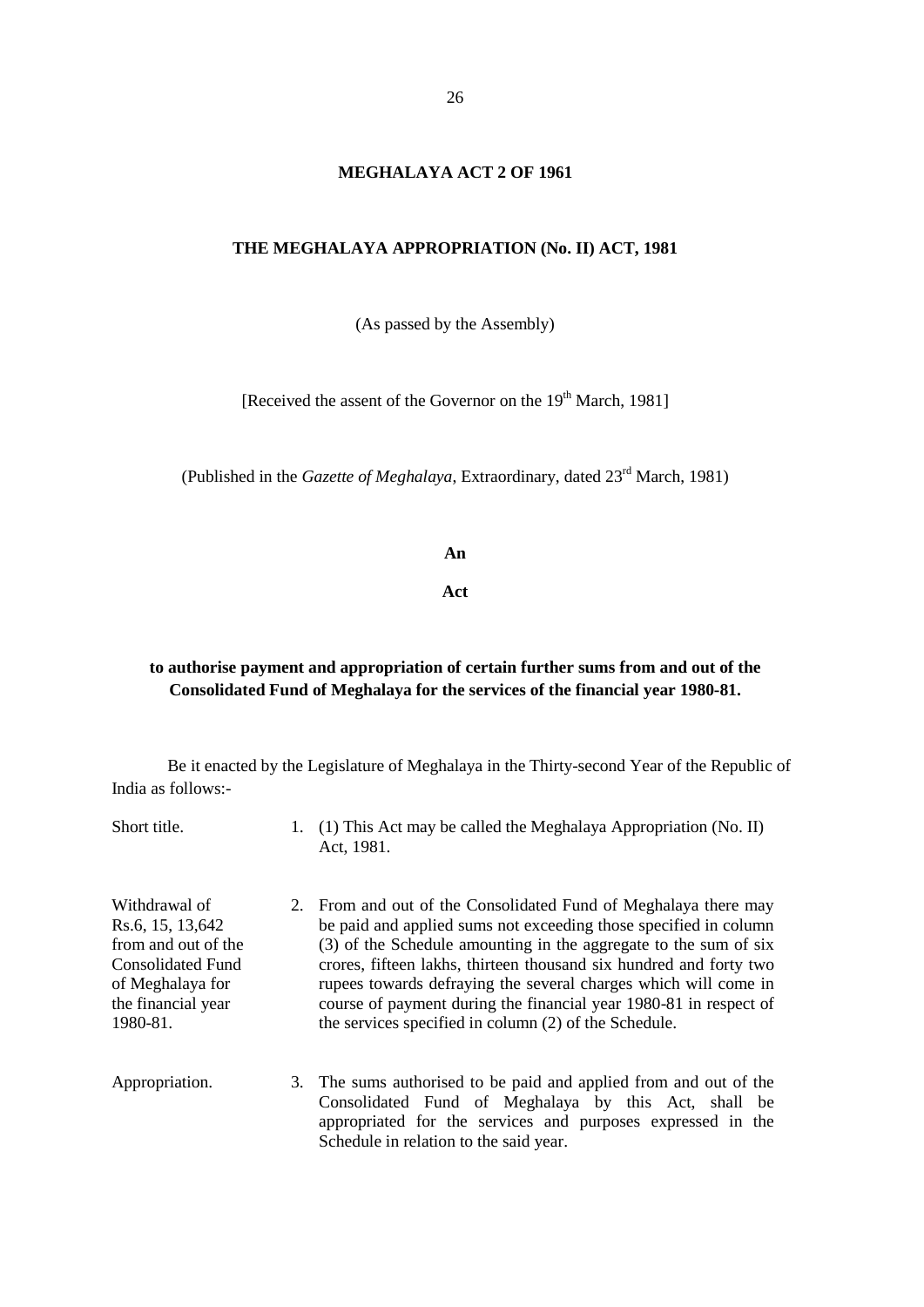#### SCHEDULE

#### (*See* Sections 2 and 3)

| (1)          | (2)        |                                                                                                                                                            |                                 | (3)<br><b>Sums not exceeding</b>      |              |  |
|--------------|------------|------------------------------------------------------------------------------------------------------------------------------------------------------------|---------------------------------|---------------------------------------|--------------|--|
| Grant<br>No. |            | <b>Services and purposes</b><br>(Major Heads)                                                                                                              | Voted by the<br><b>Assembly</b> | Charged on the<br><b>Consolidated</b> | <b>Total</b> |  |
|              |            |                                                                                                                                                            | Rs.                             | Rs.                                   | Rs.          |  |
| 3            | 213        | - Council of Ministers<br>Revenue                                                                                                                          | 10,59,000                       | $\ddotsc$                             | 10,59,000    |  |
| 5            | 215<br>229 | - Elections<br>Revenue<br>.<br>- Land Revenue<br>.                                                                                                         | 4,15,000                        |                                       | 4,15,000     |  |
|              | 288        | - Social Security and Welfare-B-II-<br>Relief and Rehabilitation of Displaced<br>persons.                                                                  |                                 |                                       |              |  |
|              | 289        | - Relief on Account of Natural<br>Calamities.                                                                                                              |                                 |                                       |              |  |
|              | 295        | Revenue<br>- Other Social and Community Services.                                                                                                          |                                 |                                       |              |  |
| 6            | 304        | - Other General Economic Services-III-<br>Land Ceilings.                                                                                                   |                                 |                                       |              |  |
|              | 688        | - Loans for Social Security and Welfare-<br><b>III-Welfare</b><br>Scheduled<br>of<br>Castes,<br>Scheduled Tribes and Other Backward<br>Capital<br>Classes. | 20,000                          |                                       | 20,000       |  |
|              | 695        | for<br>Other<br>Social<br>- Loans<br>and<br>Community Services.                                                                                            |                                 |                                       |              |  |
|              | 705        | - Loans for Agriculture<br>                                                                                                                                |                                 |                                       |              |  |
|              | 241        | - Taxes on Vehicles<br>                                                                                                                                    |                                 |                                       |              |  |
|              | 265        | - Other<br>Administrative<br>Services-II-<br>Revenue<br>Motor Garages, etc.                                                                                | 2,24,095                        |                                       | 2,24,095     |  |
| 10           | 338        | - Roads and Water Transport Services.                                                                                                                      |                                 |                                       |              |  |
|              | 538        | - Capital Outlay on Road and Water<br>Capital<br>Transport Services, etc.                                                                                  | $\cdots$                        |                                       | $\cdots$     |  |
|              | 245        | - Other<br>Taxes<br>Duties<br>and<br>on<br>Commodities<br>Services-II-<br>and<br>Inspectorate of Electricity.                                              |                                 |                                       |              |  |
| 11           | 331        | - Water<br>Power<br>Development $\sum$ Revenue<br>and<br>Services-B-Power Development.                                                                     | 40,668                          |                                       | 40,668       |  |
|              | 734        | - Loans for Power Projects<br>Capital                                                                                                                      | $\cdots$                        |                                       | $\cdots$     |  |
|              | 251        | - Public Service Commission (Charged)<br>Revenue                                                                                                           |                                 | 25,000                                | 25,000       |  |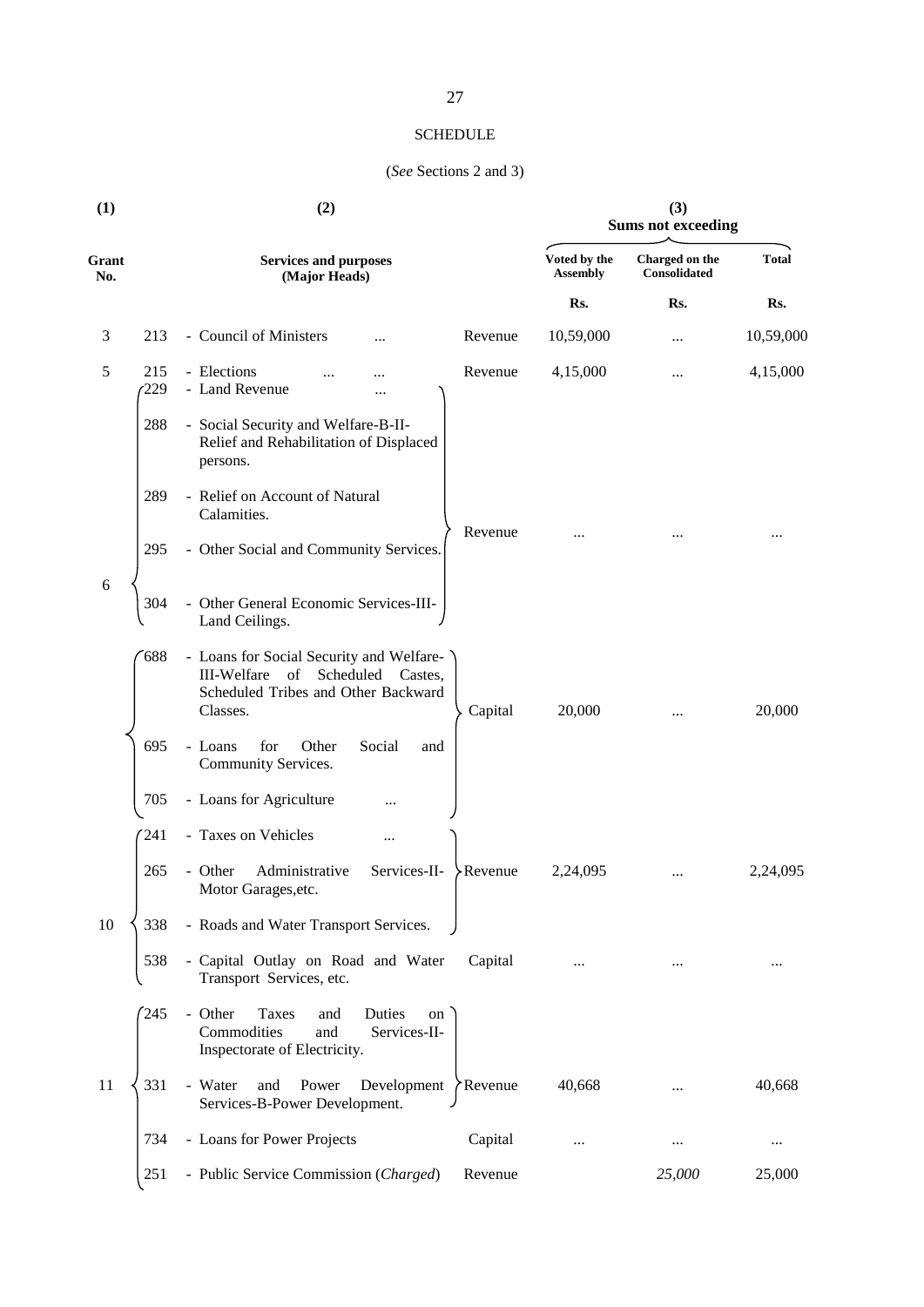| $SCHEDULE - contd$ |  |
|--------------------|--|
|--------------------|--|

| (1)          |                   | (2)                                                                                                                                                                                                | (3)<br><b>Sums not exceeding</b> |                                |              |  |  |  |
|--------------|-------------------|----------------------------------------------------------------------------------------------------------------------------------------------------------------------------------------------------|----------------------------------|--------------------------------|--------------|--|--|--|
| Grant<br>No. |                   | <b>Services and purposes</b><br>(Major Heads)                                                                                                                                                      | Voted by the<br><b>Assembly</b>  | Charged on the<br>Consolidated | <b>Total</b> |  |  |  |
|              |                   |                                                                                                                                                                                                    | Rs.                              | Rs.                            | Rs.          |  |  |  |
| 13           | 252<br>276<br>296 | - Secretariat-General Service-I-Civil<br>Departments.<br>- Secretariat-Social and Community<br>Revenue<br>Services-I-Civil Departments.<br>- Secretariat-Economic Services-I-Civil<br>Departments. | 28,87,000                        | $\cdots$                       | 28,87,000    |  |  |  |
| 14           | 253               | - District Administration<br>Revenue<br>$\ddotsc$                                                                                                                                                  | 4,75,259                         | $\cdots$                       | 4,75,259     |  |  |  |
| 15           | 254               | - Treasury and Accounts<br>Revenue<br>Administration.                                                                                                                                              | 80,000                           | $\cdots$                       | 80,000       |  |  |  |
| 16           | 255               | - Police and 160-Fire Protection and<br>Revenue<br>and<br>Control<br>283-Housing-C-<br>Government Residential Buildings.                                                                           | 31,08,000                        |                                | 31,08,000    |  |  |  |
|              | 483               | - Capital Outlay on Housing -A-<br>Capital<br>Government Residential Buildings.                                                                                                                    |                                  |                                |              |  |  |  |
|              | 280               | - Medical                                                                                                                                                                                          |                                  |                                |              |  |  |  |
| 27           | 281<br>282<br>↖   | - Family Welfare<br>- Public Health, Sanitation and Water<br>Revenue<br>Supply-B-Sewerage<br>and<br>Water<br>Supply-A-Public<br>Health<br>and<br>Sanitation.                                       | 26,03,260                        | $\cdots$                       | 26,03,260    |  |  |  |
|              | 282               | - Public Health, Sanitation and water<br>Supply-B-Sewerage and Water Supply.<br>Revenue                                                                                                            | 5,57,000                         |                                | 5,57,000     |  |  |  |
|              | 283               | - Housing-C-Government<br>Residential<br>Buildings.                                                                                                                                                |                                  |                                |              |  |  |  |
| 28           | 482               | - Capital Outlay on Public<br>Health,<br>Sanitation and Water Supply.<br>Capital                                                                                                                   | 2,96,00,000                      |                                | 2,96,00,000  |  |  |  |
|              | 682               | - Loans for Public Health, Sanitation<br>and Water Supply.                                                                                                                                         |                                  |                                |              |  |  |  |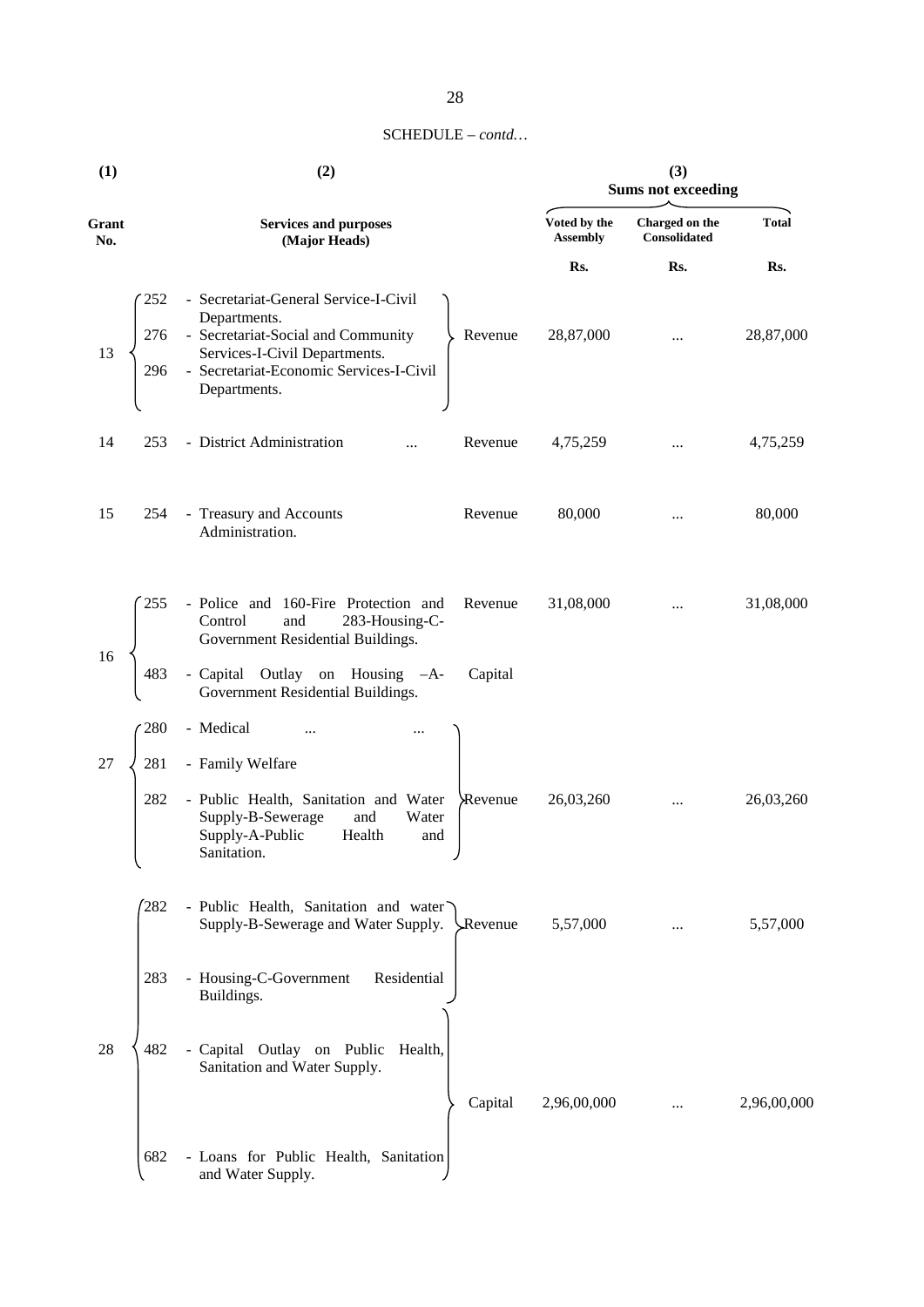#### SCHEDULE –*contd…*

| (1)          | (2)                                                                                                                                            |                                 | (3)<br><b>Sums not exceeding</b> |              |  |
|--------------|------------------------------------------------------------------------------------------------------------------------------------------------|---------------------------------|----------------------------------|--------------|--|
| Grant<br>No. | <b>Services and purposes</b><br>(Major Heads)                                                                                                  | Voted by the<br><b>Assembly</b> | Charged on the<br>Consolidated   | <b>Total</b> |  |
|              |                                                                                                                                                | Rs.                             | Rs.                              | Rs.          |  |
| 284<br>30    | - Urban Development-A-General-I-<br>Municipal Administration.                                                                                  | Revenue<br>45,687               |                                  | 45,687       |  |
| 684          | - Loans for Urban Development.                                                                                                                 | Capital<br>                     |                                  | $\cdots$     |  |
| 288          | - Social Security and Welfare-A-I-Civil<br>Supplies.                                                                                           | Revenue<br>1,66,700             |                                  | 1,66,700     |  |
| 309          | - Food.                                                                                                                                        |                                 |                                  |              |  |
| 34<br>488    | - Capital Outlay on Social Security and<br>Welfare-E-Other Social Security and<br>Welfare<br>Programmes<br>$-I-$<br>Civil<br>Supplies schemes. | Capital                         |                                  |              |  |
| 509<br>298   | - Capital Outlay on Food and Nutrition.<br>- Co-operation                                                                                      | 13,09,905<br>Revenue            |                                  | 13,09,905    |  |
| 498          | - Capital Outlay on Co-operation.                                                                                                              |                                 |                                  |              |  |
| 41<br>505    | - Capital Outlay on Agriculture.                                                                                                               | Capital<br>4,20,000             |                                  | 4,20,000     |  |
| 698          | - Loans to Co-operative Societies.                                                                                                             |                                 |                                  |              |  |
| 299          | - Special and Backward Areas-C-North<br>Eastern Areas.                                                                                         | 2,30,000<br>Revenue             |                                  | 2,30,000     |  |
| 499<br>42    | - Capital<br>Outlay<br>${\rm on}$<br>Special<br>and<br>Areas-C-North<br>Backward<br>Eastern<br>Areas.                                          | Capital                         |                                  |              |  |
| 699          | - Loans for Special and Backward Area-<br>G-North Eastern Areas.                                                                               |                                 |                                  |              |  |
| 305          | - Agricultural/306-I-Minor<br>Irrigation/295-Other<br>Social<br>and<br>Community Services/283-Housing-C-<br>Government Residential Buildings.  | 13,50,000<br>Revenue            |                                  | 13,50,000    |  |
| 45<br>515    | - Investment in Agricultural Financial<br>Institutions.                                                                                        | Capital<br>47,00,000            |                                  | 47,00,000    |  |
| 705          | - Loans for Agriculture.                                                                                                                       |                                 |                                  |              |  |
| 312<br>51    | - Fisheries                                                                                                                                    | 1,16,200<br>Revenue             |                                  | 1,16,200     |  |
| 313          | - Forest                                                                                                                                       | Revenue<br>44,00,000            |                                  | 44,00,000    |  |
|              |                                                                                                                                                |                                 |                                  |              |  |
| 513          | - Capital Outlay on Forests                                                                                                                    | Capital<br>$\cdots$             |                                  | $\ldots$     |  |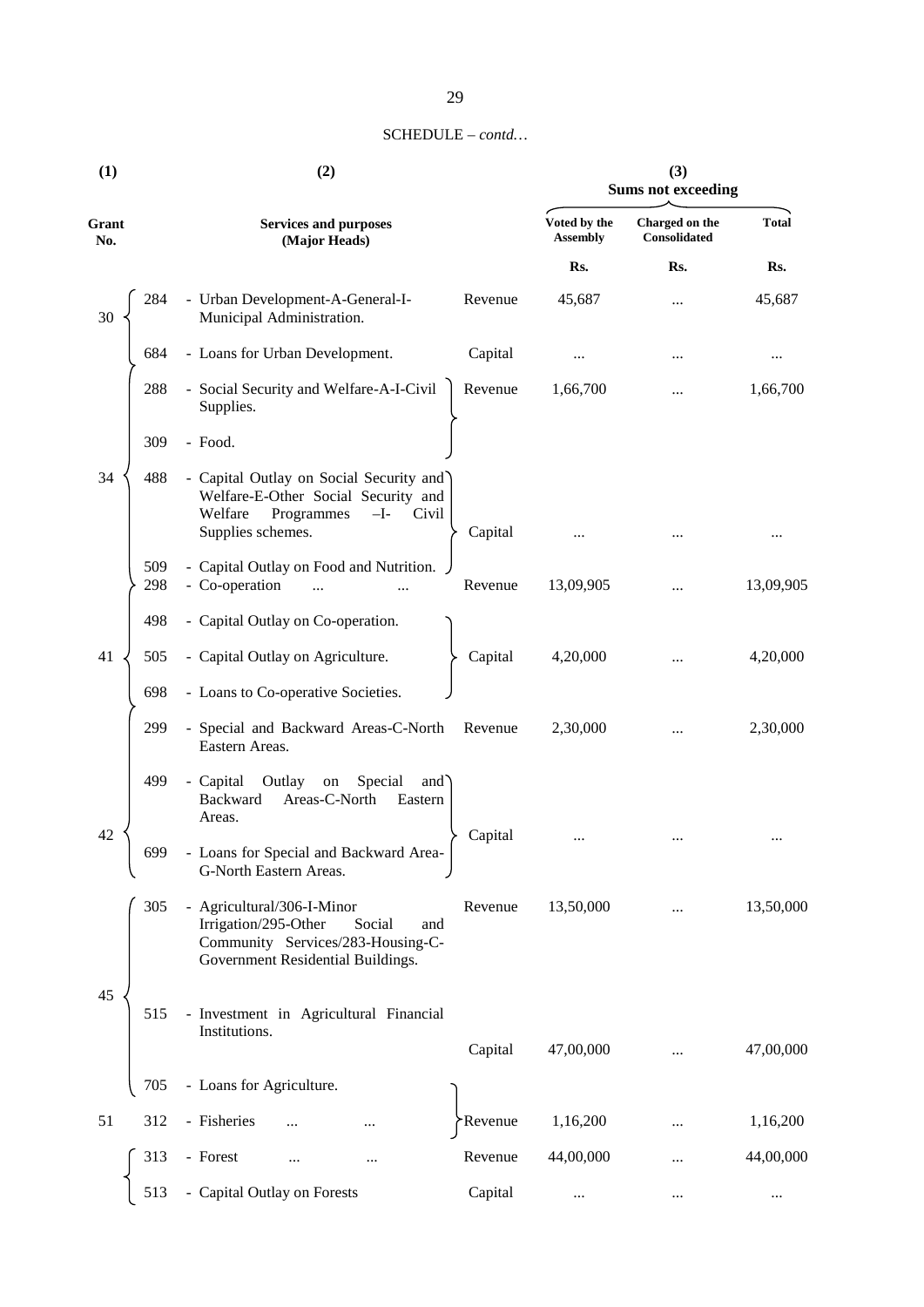#### SCHEDULE –*contd...*

| (1)          | (2)        |                                                                                                                                    |          | (3)<br><b>Sums not exceeding</b> |                                |              |
|--------------|------------|------------------------------------------------------------------------------------------------------------------------------------|----------|----------------------------------|--------------------------------|--------------|
| Grant<br>No. |            | <b>Services and purposes</b><br>(Major Heads)                                                                                      |          | Voted by the<br><b>Assembly</b>  | Charged on the<br>Consolidated | <b>Total</b> |
|              |            |                                                                                                                                    |          | Rs.                              | Rs.                            | Rs.          |
|              | 314        | - Community development-283-<br>Housing-C-Government Residential<br>Buildings and 283-Social Security and<br>Welfare.              |          |                                  |                                |              |
| 53           | 314        | - Community Development-II-C-Rural<br>Works Programme.                                                                             | Revenue  | 4,50,000                         |                                | 4,50,000     |
|              | 714        | - Loans for Community Development.                                                                                                 | Capital  |                                  |                                |              |
|              | 320        | - Industries<br>$\cdot \cdot$                                                                                                      | Revenue  | 1,25,000                         |                                | 1,25,000     |
|              | 520        | - Capital Outlay on Industrial Research<br>and Development.                                                                        |          |                                  |                                |              |
| 54           | 522        | - Capital Outlay on Machinery and<br>Engineering Industries.                                                                       | Capital  |                                  |                                |              |
|              | 526        | - Capital Outlay on Consumer<br>Industries.                                                                                        |          |                                  |                                |              |
|              | 720        | - Loans for Industrial Research and<br>Development.                                                                                |          |                                  |                                |              |
|              | 321        | - Village and Small Industries-II-Small<br>Industries.                                                                             |          |                                  |                                |              |
|              | 283        | - Housing-C-Government Residential<br>Buildings.                                                                                   | Revenue  | 2,00,000                         |                                | 2,00,000     |
| 56           | 521        | - Capital Outlay on village and Small<br>Industries-II-Small Industrial.                                                           | Capital  | 1,25,000                         |                                | 1,25,000     |
|              | 721<br>328 | - Loans for Village and Small<br>Industries-II-Small Industries.<br>- Mines and Minerals-B-Regulation and<br>Development of Mines. | Revenue  | 80,868                           |                                | 80,868       |
| 57           | 528        | - Capital Outlay on Mining and<br>Metallurgical Industries,                                                                        | Capital  | 2,00,000                         |                                | 2,00,000     |
|              | 337        | - Road and Bridges<br>                                                                                                             | Revenue  |                                  |                                |              |
| 58           | 537        | - Capital Outlay on Roads and Bridges.                                                                                             | Capital  | 38,00,000                        |                                | 38,00,000    |
| 61           | 766        | - Loans to Government Servants.                                                                                                    | Capital  | 27,00,000                        |                                | 27,00,000    |
|              |            | <b>Total</b>                                                                                                                       | $\cdots$ | 6,14,88,642                      | 25,000                         | 6,15,13,642  |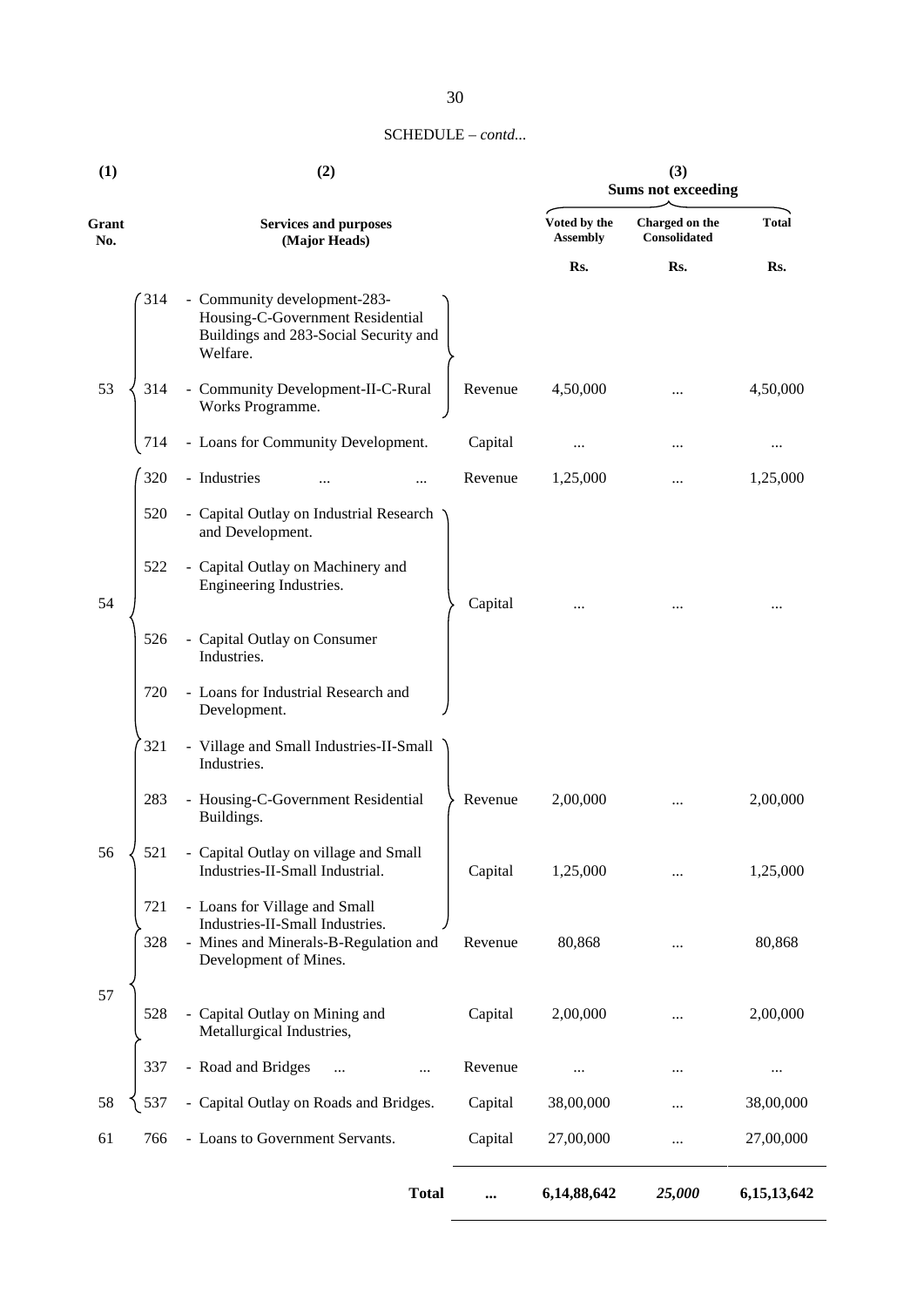#### **MEGHALAYA ACT 3 OF 1961**

#### **THE MEGHALAYA APPROPRIATION (No. I) ACT, 1981**

(As passed by the Assembly)

[Received the assent of the Governor on the  $25<sup>th</sup>$  March, 1981]

(Published in the *Gazette of Meghalaya*, Extraordinary, dated 26<sup>th</sup> March, 1981)

#### **An**

#### **Act**

#### **to provide for the authorisation of appropriation of money out of the Consolidated Fund of Meghalaya to meet the amounts spent on certain services during the financial year ended on the 31st day of March, 1978, in excess of the amount authorised or granted for those services and for that year.**

Be it enacted by the Legislature of Meghalaya in the Thirty-second Year of the Republic of India as follows:-

Short title. 1. (1) This Act may be called the Meghalaya Appropriation (No. I) Act, 1981.

Issue of Rs.69,82,700 from and out of the Consolidated Fund of Meghalaya to meet certain excess expenditure for the year ended on 31<sup>st</sup> day of March, 1978.

- 2. From and out of the Consolidated Fund of Meghalaya the sums specified in column (3) of the Schedule amounting in the aggregate to the sum of sixty-nine lakhs, eighty-two thousand and seven hundred rupees shall be deemed to have been authorised to be paid and applied to meet the amount spent for defraying the charges in respect of the services specified in column (2) of the Schedule during the financial year ended on the  $31<sup>st</sup>$  day of March, 1978 in excess of the amounts authorised or granted for those services and for that year.
- Appropriation. 3. The sums deemed to have been authorised to be paid and applied from and out of the Consolidated Fund of Meghalaya under this act shall be deemed to have been appropriated for the services and purposes expressed in the Schedule in relation to the financial year ended on the  $31<sup>st</sup>$  day of March 1978.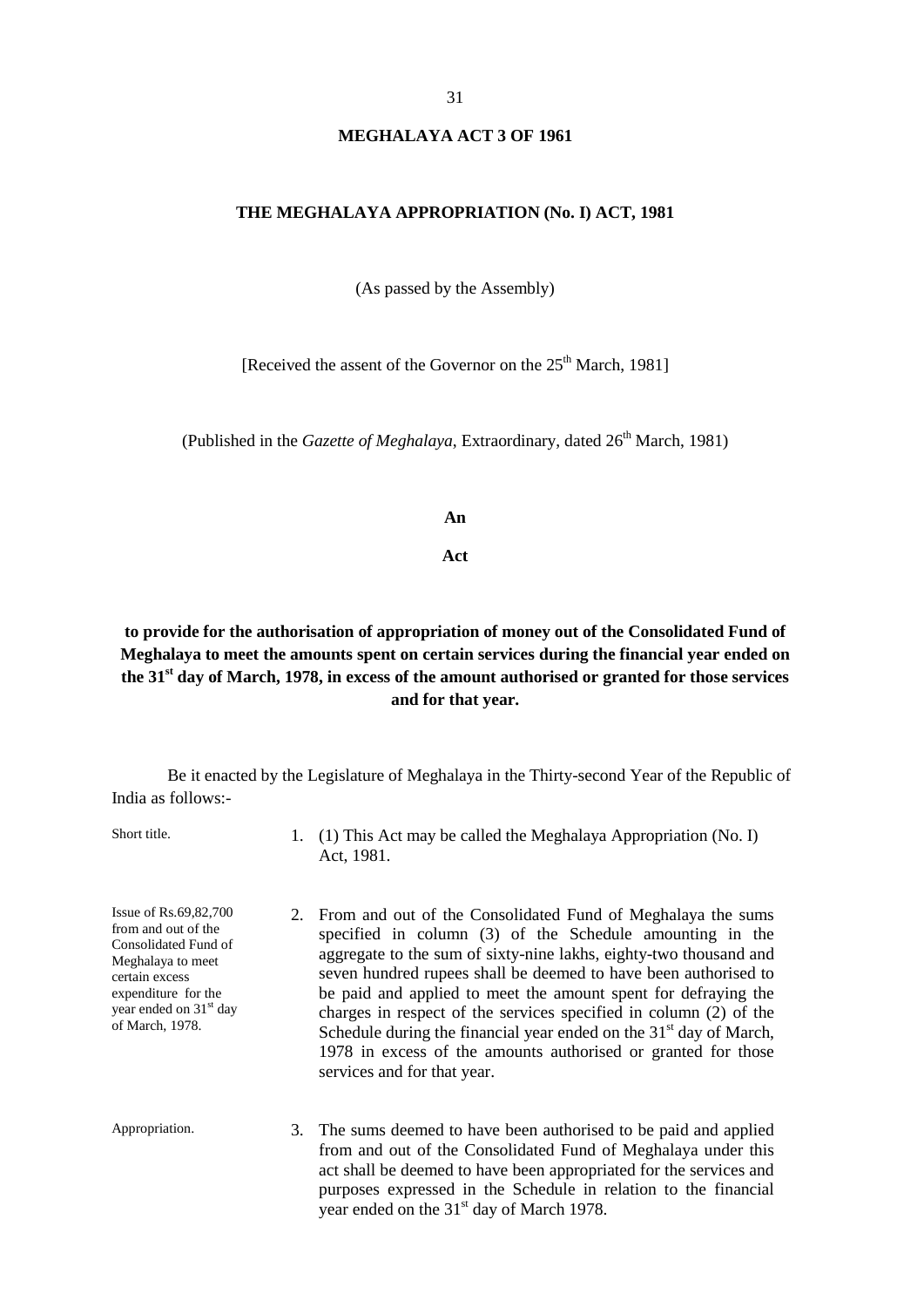#### SCHEDULE

#### (*See* Sections 2 and 3)

| (1)          |     | (2)                                                                                                                       |                                 | (3)<br><b>Sums not exceeding</b>      |              |
|--------------|-----|---------------------------------------------------------------------------------------------------------------------------|---------------------------------|---------------------------------------|--------------|
| Grant<br>No. |     | <b>Services and purposes</b><br>(Major Heads)                                                                             | Voted by the<br><b>Assembly</b> | Charged on the<br><b>Consolidated</b> | <b>Total</b> |
|              |     |                                                                                                                           | Rs.                             | Rs.                                   | Rs.          |
| 14           | 255 | - Police and 260-Fire Protection and<br>Control.                                                                          | 3,00,000                        |                                       | 3,00,000     |
| 31           | 277 | - Education<br>$\ddotsc$<br>$\cdots$<br>$\ddotsc$                                                                         | 15,58,000                       |                                       | 15,58,000    |
| 35           | 280 | - Medical<br>$\cdots$<br>$\cdots$<br>                                                                                     | 11,87,000                       | $\cdots$                              | 11,87,000    |
| 37           | 282 | - Public Health, Sanitation and Water<br>Supply-A-Public Health and<br>Sanitation.                                        | 13,000                          |                                       | 13,000       |
| 66           | 313 | - Forest<br>$\cdots$<br>                                                                                                  | 8,50,000                        |                                       | 8,50,000     |
| 67           | 314 | - Community Development and 283-<br>Housing-C-Government Residential<br>Buildings and 288-Social Security and<br>Welfare. | 1,50,000                        |                                       | 1,50,000     |
| 79           | 459 | - Capital Outlay on Public Works                                                                                          | 24,700                          | $\cdots$                              | 24,700       |
| 84           | 498 | - Capital Outlay on Co-operation                                                                                          | 11,10,000                       |                                       | 11,10,000    |
| 94           | 537 | - Capital Outlay Roads and Bridges.                                                                                       | 5,90,000                        |                                       | 5,90,000     |
| 110          | 720 | - Loans for Industrial Research and<br>Development.                                                                       | 12,00,000                       |                                       | 12,00,000    |
|              |     | <b>Total</b>                                                                                                              | 69,82,700                       |                                       | 69,82,700    |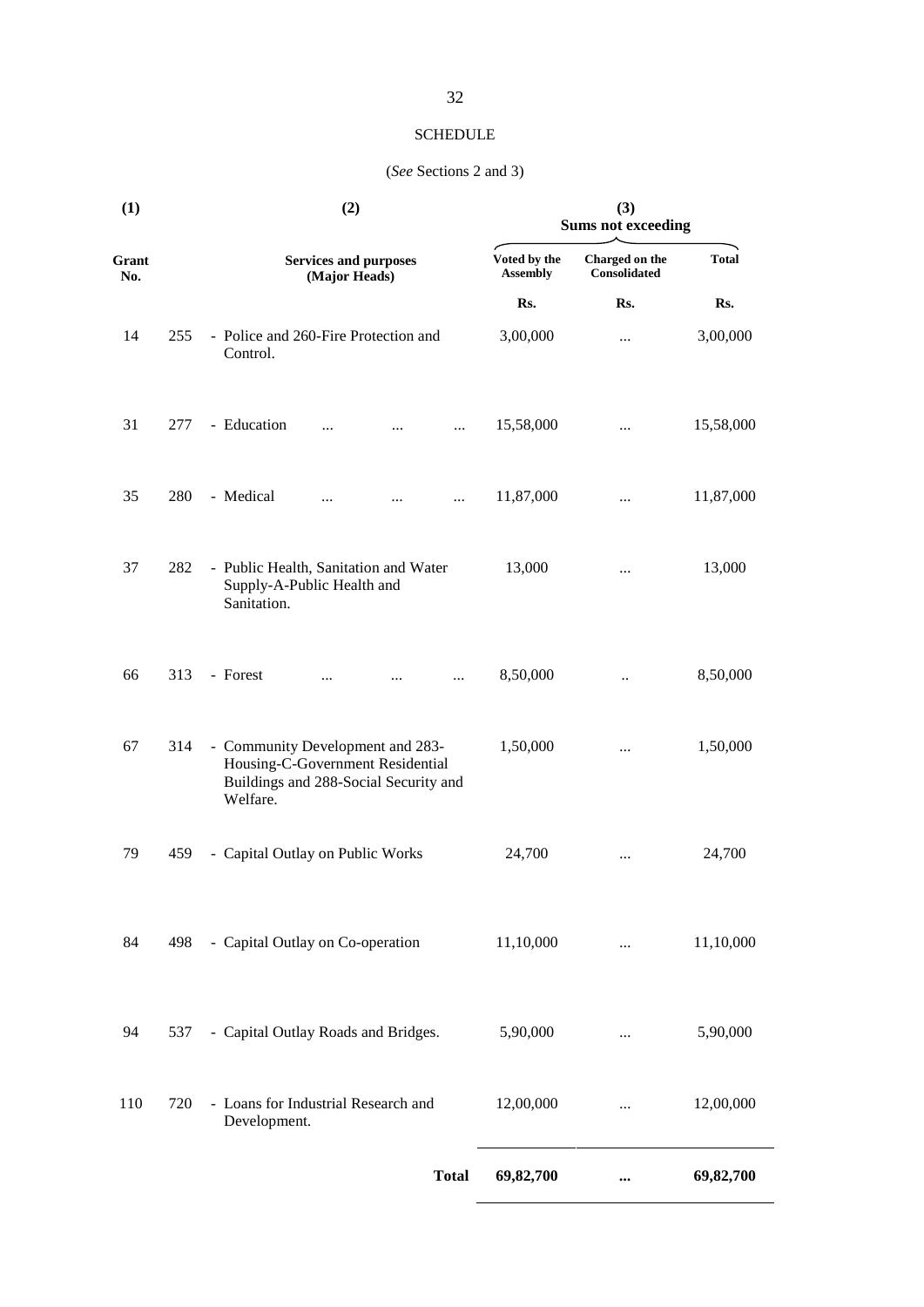#### **MEGHALAYA ACT 4 OF 1981**

#### **THE MEGHALAYA APPROPRIATION (No. III) ACT, 1981**

(As passed by the Assembly)

[Received the assent of the Governor on the 30<sup>th</sup> March, 1981]

(Published in the *Gazette of Meghalaya*, Extraordinary, dated 31<sup>st</sup> March, 1981)

**An**

**Act**

#### **to authorise payment and appropriation of certain sums from and out of the consolidated Fund of Meghalaya for the services of the financial year ending on the thirty-first day of March,1982.**

Be it enacted by the Legislature of Meghalaya in the Thirty-second Year of the Republic of India as follows:-

| Short title.                                                                                                                      |    | $(1)$ This Act may be called the Meghalaya Appropriation (No. III)<br>Act, 1981.                                                                                                                                                                                                                                                                                                                                                                                                                                    |
|-----------------------------------------------------------------------------------------------------------------------------------|----|---------------------------------------------------------------------------------------------------------------------------------------------------------------------------------------------------------------------------------------------------------------------------------------------------------------------------------------------------------------------------------------------------------------------------------------------------------------------------------------------------------------------|
|                                                                                                                                   |    | (2) It shall be deemed to have come into force on the first day of<br>April, 1981.                                                                                                                                                                                                                                                                                                                                                                                                                                  |
| Withdrawal of<br>Rs.96, 65, 19,400 from<br>and out of the<br>Consolidated Fund of<br>Meghalaya for the<br>financial year 1981-82. |    | 2. From and out of the Consolidated Fund of Meghalaya there may<br>be paid and applied sums not exceeding those specified in column<br>(3) of the Schedule amounting in the aggregate to the sum of<br>Ninety six crores, sixty-five lakhs, nineteen thousand, and four<br>hundred rupees towards defraying the several charges which will<br>come in course of payment during the financial year ending on the<br>$31st$ day of March, 1983 in respect of the services specified in<br>column (2) of the Schedule. |
| Appropriation.                                                                                                                    | 3. | The sums authorised to be withdrawn from and out of the<br>Consolidated Fund of Meghalaya by this Act, shall be<br>appropriated for the services and purposes expired in the Schedule<br>in relation to the said year.                                                                                                                                                                                                                                                                                              |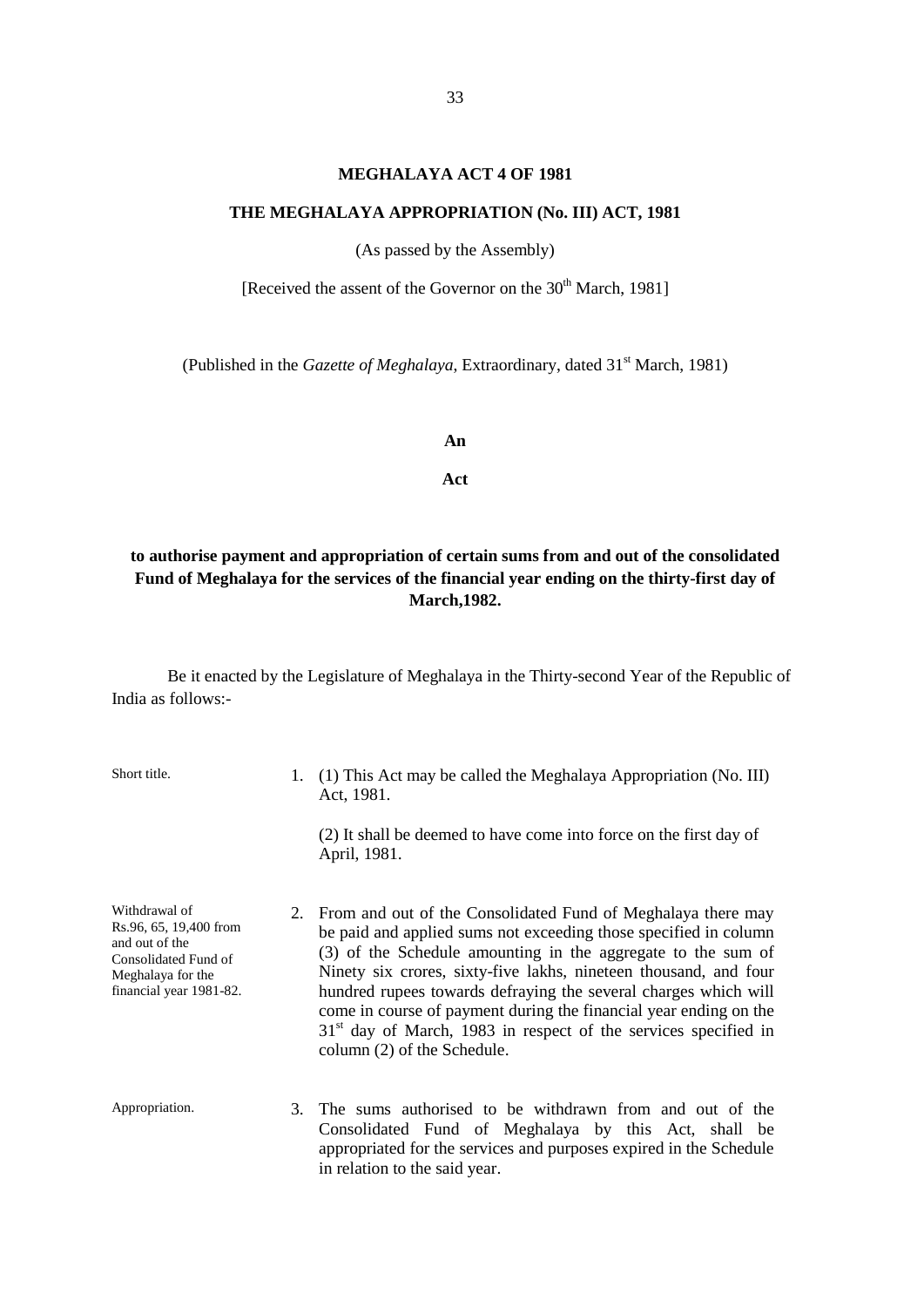#### SCHEDULE

#### (*See* Sections 2 and 3)

| (1)          | (2) |                                                                                                                                 |         | (3)<br><b>Sums not exceeding</b> |                                |              |
|--------------|-----|---------------------------------------------------------------------------------------------------------------------------------|---------|----------------------------------|--------------------------------|--------------|
| Grant<br>No. |     | <b>Services and purposes</b><br>(Major Heads)                                                                                   |         | Voted by the<br><b>Assembly</b>  | Charged on the<br>Consolidated | <b>Total</b> |
|              |     |                                                                                                                                 |         | Rs.                              | Rs.                            | Rs.          |
| $\mathbf{1}$ | 211 | - Parliament/State/Union Territory<br>Legislature-B-State Legislature.                                                          | Revenue | 38,00,00                         | 1,65,000                       | 39,65,000    |
| 2            | 212 | - Governor<br>                                                                                                                  | Revenue | 10,000                           | 11,70,000                      | 11,80,000    |
| 3            | 213 | - Council of Ministers<br>$\ddotsc$                                                                                             | Revenue | 21,29,000                        |                                | 21,29,000    |
| 4            | 214 | - Administration of Justice                                                                                                     | Revenue | 19,85,000                        | 4,39,000                       | 24,24,000    |
| 5            | 215 | - Elections<br>.<br>$\cdots$                                                                                                    | Revenue | 21,61,000                        | $\cdots$                       | 21,61,000    |
|              | 229 | - Land Revenue                                                                                                                  |         |                                  |                                |              |
|              | 288 | - Social Security and Welfare-B-II-<br>Relief and Rehabilitation of Displaced<br>Persons.                                       |         |                                  |                                |              |
|              | 289 | - Relief on account of Natural<br>Calamities.                                                                                   | Revenue | 61,25,000                        |                                | 61,25,000    |
|              | 295 | - Other Social and Community Services.                                                                                          |         |                                  |                                |              |
|              | 304 | - Other General Economic Services-III-<br>Land Ceilings.                                                                        |         |                                  |                                |              |
| $\sqrt{6}$   | 688 | - Loans for Social Security and Welfare-<br>III-Welfare of Scheduled Castes,<br>Scheduled Tribes and Other Backward<br>Classes. |         |                                  |                                |              |
|              | 695 | - Loans for other Social and Community<br>Services.                                                                             | Capital | 15,000                           | $\ldots$                       | 15,000       |
|              | 705 | - Loans for Agriculture.                                                                                                        |         |                                  |                                |              |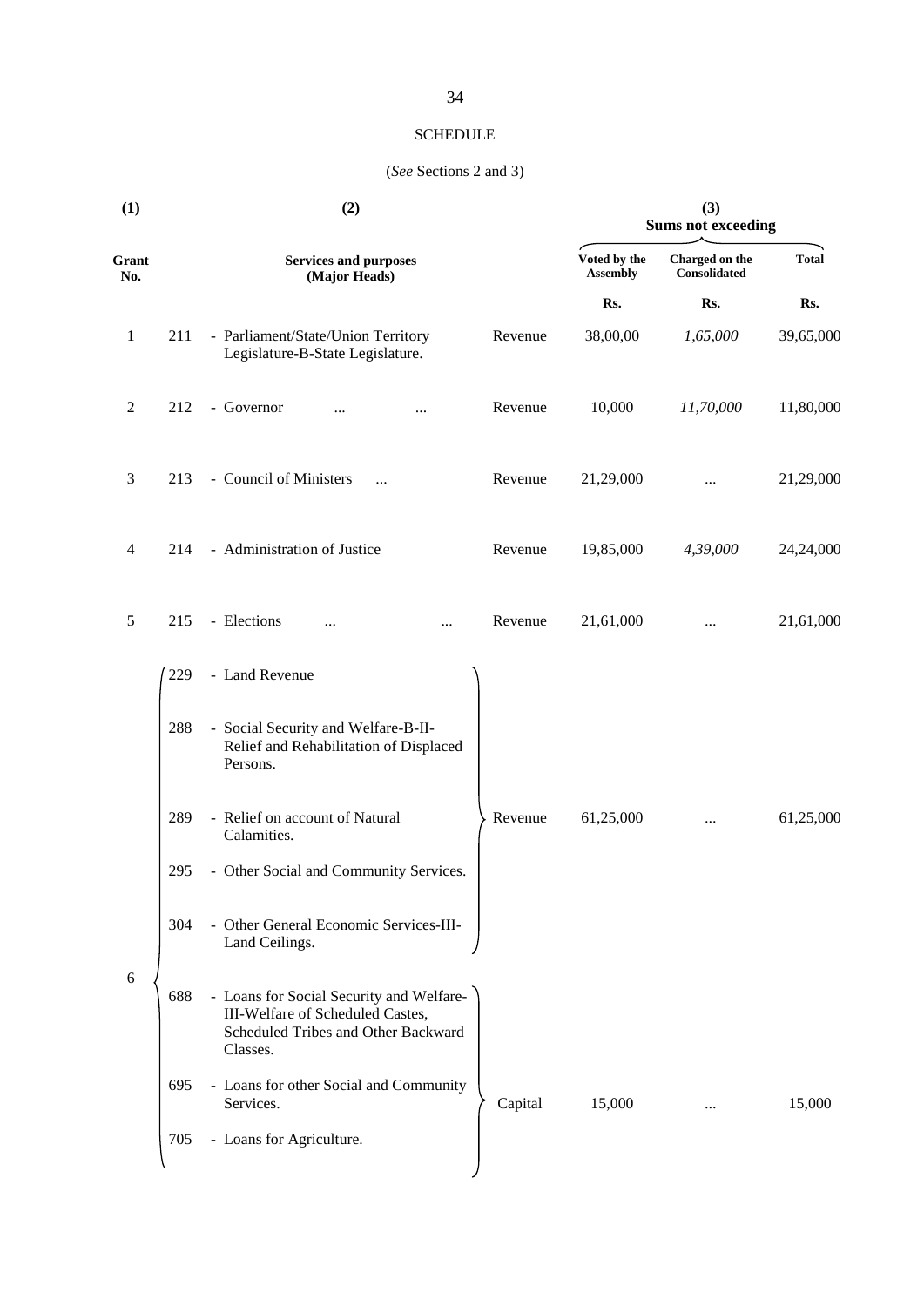| (1)          |     | (2)                                                                                         | (3)<br><b>Sums not exceeding</b> |                                 |                                                                                                                                                                                                                                                                                                                                                                                                                                                                                           |              |
|--------------|-----|---------------------------------------------------------------------------------------------|----------------------------------|---------------------------------|-------------------------------------------------------------------------------------------------------------------------------------------------------------------------------------------------------------------------------------------------------------------------------------------------------------------------------------------------------------------------------------------------------------------------------------------------------------------------------------------|--------------|
| Grant<br>No. |     | <b>Services and purposes</b><br>(Major Heads)                                               |                                  | Voted by the<br><b>Assembly</b> | Charged on the<br>$\label{concon} Consider \textit{div}(\mathcal{C}) \textit{C}(\mathcal{C}) \textit{C}(\mathcal{C}) \textit{C}(\mathcal{C}) \textit{C}(\mathcal{C}) \textit{C}(\mathcal{C}) \textit{C}(\mathcal{C}) \textit{C}(\mathcal{C}) \textit{C}(\mathcal{C}) \textit{C}(\mathcal{C}) \textit{C}(\mathcal{C}) \textit{C}(\mathcal{C}) \textit{C}(\mathcal{C}) \textit{C}(\mathcal{C}) \textit{C}(\mathcal{C}) \textit{C}(\mathcal{C}) \textit{C}(\mathcal{C}) \textit{C}(\mathcal$ | <b>Total</b> |
|              |     |                                                                                             |                                  | Rs.                             | Rs.                                                                                                                                                                                                                                                                                                                                                                                                                                                                                       | Rs.          |
| 7            | 230 | - Stamps and Registration                                                                   | Revenue                          | 1,90,000                        |                                                                                                                                                                                                                                                                                                                                                                                                                                                                                           | 1,90,000     |
| 8            | 239 | - State Excise                                                                              | Revenue                          | 20,10,000                       |                                                                                                                                                                                                                                                                                                                                                                                                                                                                                           | 20,10,000    |
| 9            | 240 | - Sales Tax and 245-I-Other Taxes and<br>Duties on Commodities and Services.                | Revenue                          | 15,10,000                       |                                                                                                                                                                                                                                                                                                                                                                                                                                                                                           | 15,10,000    |
|              | 241 | - Tax on Vehicles                                                                           |                                  |                                 |                                                                                                                                                                                                                                                                                                                                                                                                                                                                                           |              |
|              | 265 | - Other Administrative Services-II-<br>Motor Garages, etc.                                  | Revenue                          | 30,32,000                       |                                                                                                                                                                                                                                                                                                                                                                                                                                                                                           | 30,32,000    |
| 10           | 338 | - Roads and Water Transport Services.                                                       |                                  |                                 |                                                                                                                                                                                                                                                                                                                                                                                                                                                                                           |              |
|              | 538 | - Capital Outlay on Road Water<br>Transport Services etc.                                   | Capital                          | 1,75,00,000                     |                                                                                                                                                                                                                                                                                                                                                                                                                                                                                           | 1,75,00,000  |
|              | 245 | - Other Taxes and Duties on<br>Commodities and Services-II-<br>Inspectorate of Electricity. | Revenue                          | 2,28,000                        |                                                                                                                                                                                                                                                                                                                                                                                                                                                                                           | 2,28,000     |
| 11           | 331 | - Water and Power Projects<br>Development Services-B-Power<br>Development.                  |                                  |                                 |                                                                                                                                                                                                                                                                                                                                                                                                                                                                                           |              |
|              | 734 | - Loans for Power Projects.                                                                 | Capital                          | 1,32,50,000                     |                                                                                                                                                                                                                                                                                                                                                                                                                                                                                           | 1,32,50,000  |
| 12           | 247 | - Other Fiscal Services-Promotion of<br>Small Savings.                                      | Revenue                          | 80,000                          |                                                                                                                                                                                                                                                                                                                                                                                                                                                                                           | 80,000       |
|              | 248 | - Appropriation for Reduction of<br>Avoidance of Debt (Charged)                             | Revenue                          |                                 |                                                                                                                                                                                                                                                                                                                                                                                                                                                                                           |              |
|              | 249 | - Interests Payments(Charged)                                                               | Revenue                          |                                 | 2,03,87,200                                                                                                                                                                                                                                                                                                                                                                                                                                                                               | 2,03,87,200  |
|              | 251 | - Public Service Commission (Charged).                                                      | Revenue                          |                                 | 5,72,000                                                                                                                                                                                                                                                                                                                                                                                                                                                                                  | 5,72,000     |
|              | 252 | - Secretariat-General Services-I-Civil<br>Departments                                       |                                  |                                 |                                                                                                                                                                                                                                                                                                                                                                                                                                                                                           |              |
| 13           | 276 | - Secretariat-Social and Community<br>Services-I-Civil Departments.                         | Revenue                          | 1,41,90,000                     |                                                                                                                                                                                                                                                                                                                                                                                                                                                                                           | 1,41,90,000  |
|              | 296 | - Secretariat-Economic Services-I-Civil<br>Departments.                                     |                                  |                                 |                                                                                                                                                                                                                                                                                                                                                                                                                                                                                           |              |
| 14           | 253 | - District Administration.                                                                  | Revenue                          | 54,15,000                       |                                                                                                                                                                                                                                                                                                                                                                                                                                                                                           | 54,15,000    |
| 15           | 254 | - Treasury and Accounts<br>Administration.                                                  | Revenue                          | 26,78,000                       |                                                                                                                                                                                                                                                                                                                                                                                                                                                                                           | 26,78,000    |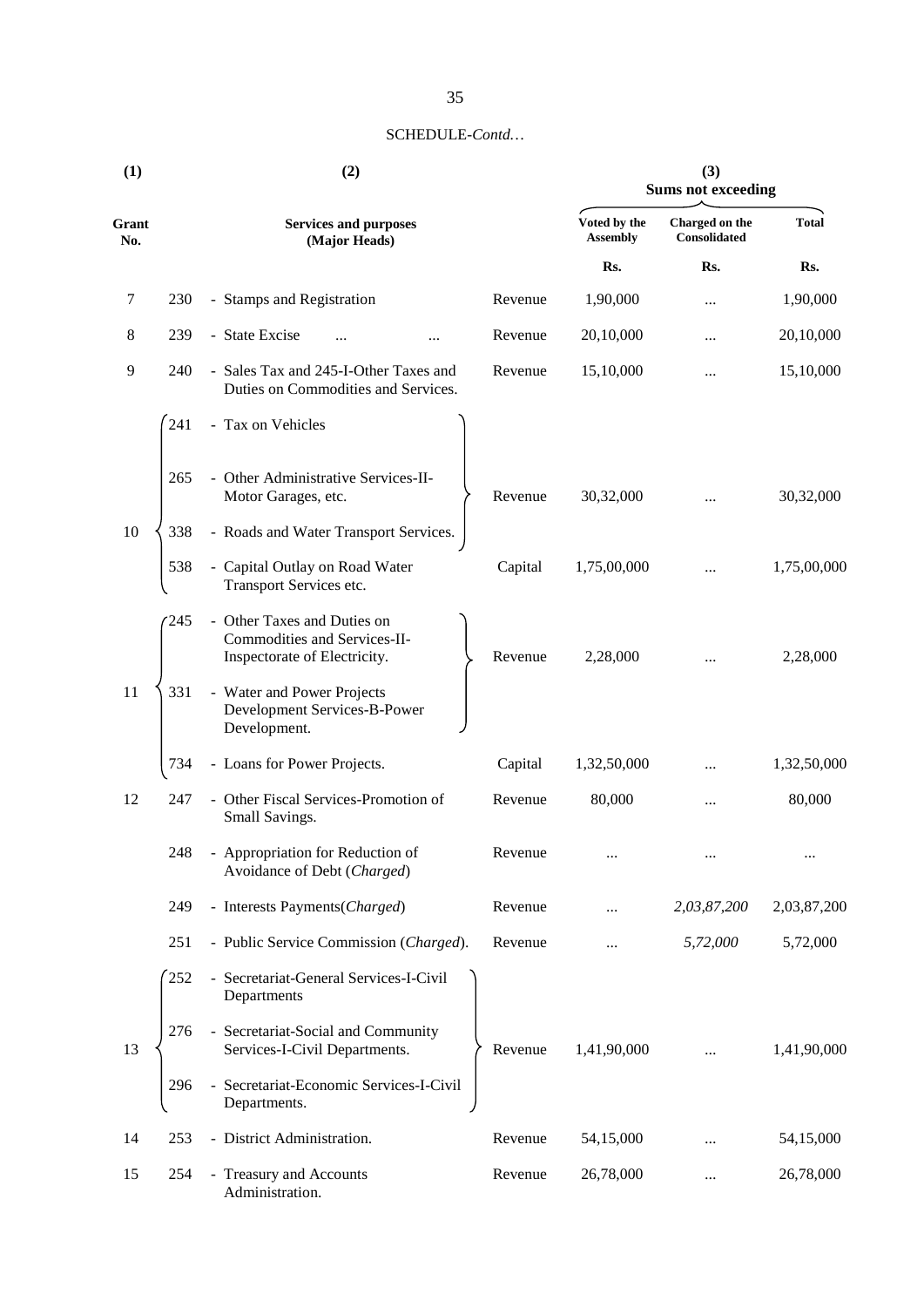| (1)          |                   | (2)                                                                                                                                       | (3)<br><b>Sums not exceeding</b> |                                 |                                |              |
|--------------|-------------------|-------------------------------------------------------------------------------------------------------------------------------------------|----------------------------------|---------------------------------|--------------------------------|--------------|
| Grant<br>No. |                   | <b>Services and purposes</b><br>(Major Heads)                                                                                             |                                  | Voted by the<br><b>Assembly</b> | Charged on the<br>Consolidated | <b>Total</b> |
|              |                   |                                                                                                                                           |                                  | Rs.                             | Rs.                            | Rs.          |
| 16           | 255               | - Police, 260-Fire Protection and<br>Control and 283-Housing-C-<br>Government Residential Buildings.                                      | Revenue                          | 5,51,07,000                     | $\cdots$                       | 5,51,07,000  |
|              | 483               | - Capital Outlay on Housing-A-<br>Government Residential Buildings.                                                                       | Capital                          | 81,42,000                       |                                | 81,42,000    |
| 17           | 256               | - Jails                                                                                                                                   | Revenue                          | 20,70,000                       |                                | 20,70,000    |
| 18           | 258               | - Stationery and Printing.                                                                                                                | Revenue                          | 67,38,500                       | $\cdots$                       | 67,38,500    |
|              | 252               | - Secretariat-General Services-II-Public<br>Works Department-Secretariat.                                                                 |                                  |                                 |                                |              |
|              | 259               | - Public Works<br>$\ddotsc$                                                                                                               |                                  |                                 |                                |              |
|              | 277               | - Education, 278-Art and Culture, 280-<br>Medical, 282-Public Health, etc.                                                                | Revenue                          | 3,65,81,600                     | $\cdots$                       | 3,65,81,600  |
|              | 283               | - Housing-II-C-Government Residential                                                                                                     |                                  |                                 |                                |              |
|              | 287               | Buildings (I/C.P.W.D.).<br>- Labour and Employment -III-B-<br>Employment and Training, 288-Social<br>Security and Welfare-Social Welfare, |                                  |                                 |                                |              |
|              | 310<br>311<br>339 | etc.<br>- Animal Husbandry<br>- Dairy Development<br>- Tourism                                                                            |                                  |                                 |                                |              |
|              | 459               | - Capital Outlay on Public Works.                                                                                                         |                                  |                                 |                                |              |
| 19           | 477               | - Capital Outlay on Education, Arts and                                                                                                   |                                  |                                 |                                |              |
|              | 480               | Culture.<br>- Capital Outlay on Medical.                                                                                                  |                                  |                                 |                                |              |
|              | 481               | - Capital Outlay on Family Welfare.                                                                                                       |                                  |                                 |                                |              |
|              | 482               | - Capital Outlay on Public Health<br>Sanitation and Water Supply-A-Public<br>Health.                                                      | Capital                          | 2,85,91,500                     | $\cdots$                       | 2,85,91,500  |
|              | 483               | - Capital Outlay on Housing-A-<br>Government Residential Buildings (in-<br>charge, Public Works Department).                              |                                  |                                 |                                |              |
|              | 510               | - Capital Outlay on Animal Husbandry.                                                                                                     |                                  |                                 |                                |              |
|              | 511               | - Capital Outlay on Dairy Development.                                                                                                    |                                  |                                 |                                |              |
|              | 530               | - Investment in Industrial Financial<br>Institutions.                                                                                     |                                  |                                 |                                |              |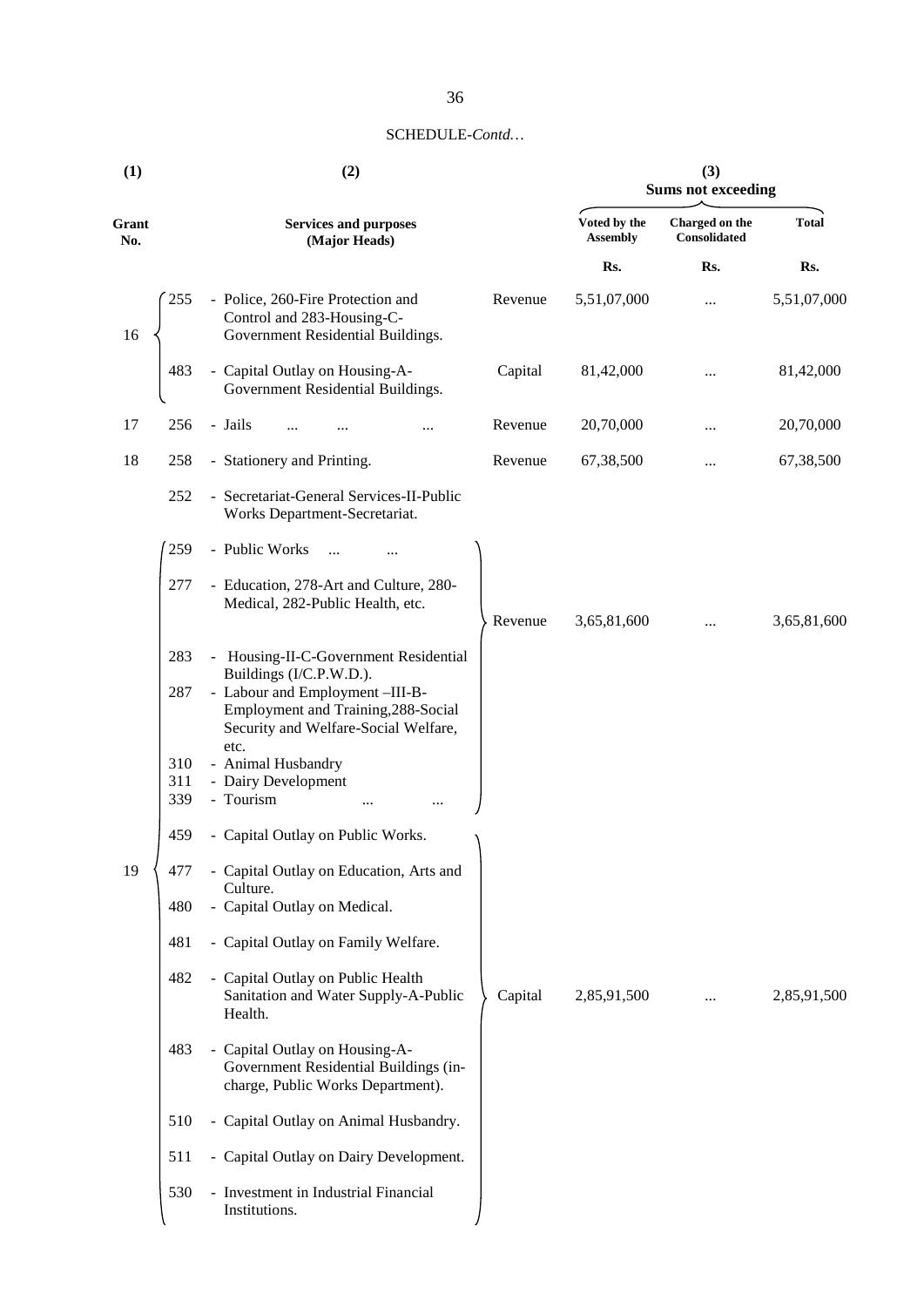| (1)          |     | (2)                                                                                                                     |         | (3)<br><b>Sums not exceeding</b> |                                       |              |  |
|--------------|-----|-------------------------------------------------------------------------------------------------------------------------|---------|----------------------------------|---------------------------------------|--------------|--|
| Grant<br>No. |     | <b>Services and purposes</b><br>(Major Heads)                                                                           |         | Voted by the<br><b>Assembly</b>  | Charged on the<br><b>Consolidated</b> | <b>Total</b> |  |
|              |     |                                                                                                                         |         | Rs.                              | Rs.                                   | Rs.          |  |
| 20           | 265 | - Other Administrative Services-I-Civil<br>Defence and Home Guards.                                                     | Revenue | 90,91,000                        |                                       | 90,91,000    |  |
|              | 265 | - Other Administrative Services-III-<br>Gazetteers and Statistical Memoirs.                                             |         |                                  |                                       |              |  |
| 21           | 268 | - Miscellaneous General Services-<br>Pensions and Awards in consideration<br>of distinguished Services.                 | Revenue | 10,09,04,000                     | $\cdots$                              | 10,09,04,000 |  |
|              | 277 | - Education<br>                                                                                                         |         |                                  |                                       |              |  |
|              | 278 | - Art and Culture<br>$\cdots$<br>                                                                                       |         |                                  |                                       |              |  |
|              | 279 | - Scientific Services and Research.                                                                                     |         |                                  |                                       |              |  |
|              | 677 | - Loans for Education, Art and Culture.                                                                                 | Capital | 20,000                           |                                       | 20,000       |  |
| 22           | 265 | - Other Administrative Service-IV-<br><b>Census Vital Statistics, Guest Houses</b><br>etc.                              | Revenue | 28,40,000                        |                                       | 28,40,000    |  |
| 23           | 265 | - Other Administrative Service-V-<br>Miscellaneous Administrative<br>Services.                                          | Revenue | 3,43,000                         |                                       | 3,43,000     |  |
| 24           | 266 | - Pension and other Retirement Benefits.                                                                                | Revenue | 25,00,000                        | $\cdots$                              | 25,00,000    |  |
| 25           | 267 | - Aid Materials and Equipments.                                                                                         | Revenue | 30,77,000                        |                                       | 30,77,000    |  |
| 26           | 268 | - Miscellaneous General Services-Pre-<br>partition Payments, State Lotteries and<br>Pension for Distinguished Services. | Revenue |                                  |                                       |              |  |
|              | 280 | - Medical                                                                                                               |         |                                  |                                       |              |  |
|              | 281 | - Family Welfare<br>                                                                                                    |         |                                  |                                       |              |  |
| 27           | 282 | - Public Health, Sanitation and Water<br>Supply-A-Public Health and<br>Sanitation.                                      | Revenue | 5,82,03,000                      | $\cdots$                              | 5,82,03,000  |  |
|              | 283 | - Housing-C-Government Residential<br>Buildings.                                                                        | Revenue | 1,76,30,000                      |                                       | 1,76,30,000  |  |
| 28           | 482 | - Capital Outlay on Public Health,<br>Sanitation and Water Supply.                                                      |         |                                  |                                       |              |  |
|              |     |                                                                                                                         | Capital | 8,63,26,000                      | .                                     | 8,63,26,000  |  |
|              | 682 | - Loans for Public Health, Sanitation<br>and Water Supply.                                                              |         |                                  |                                       |              |  |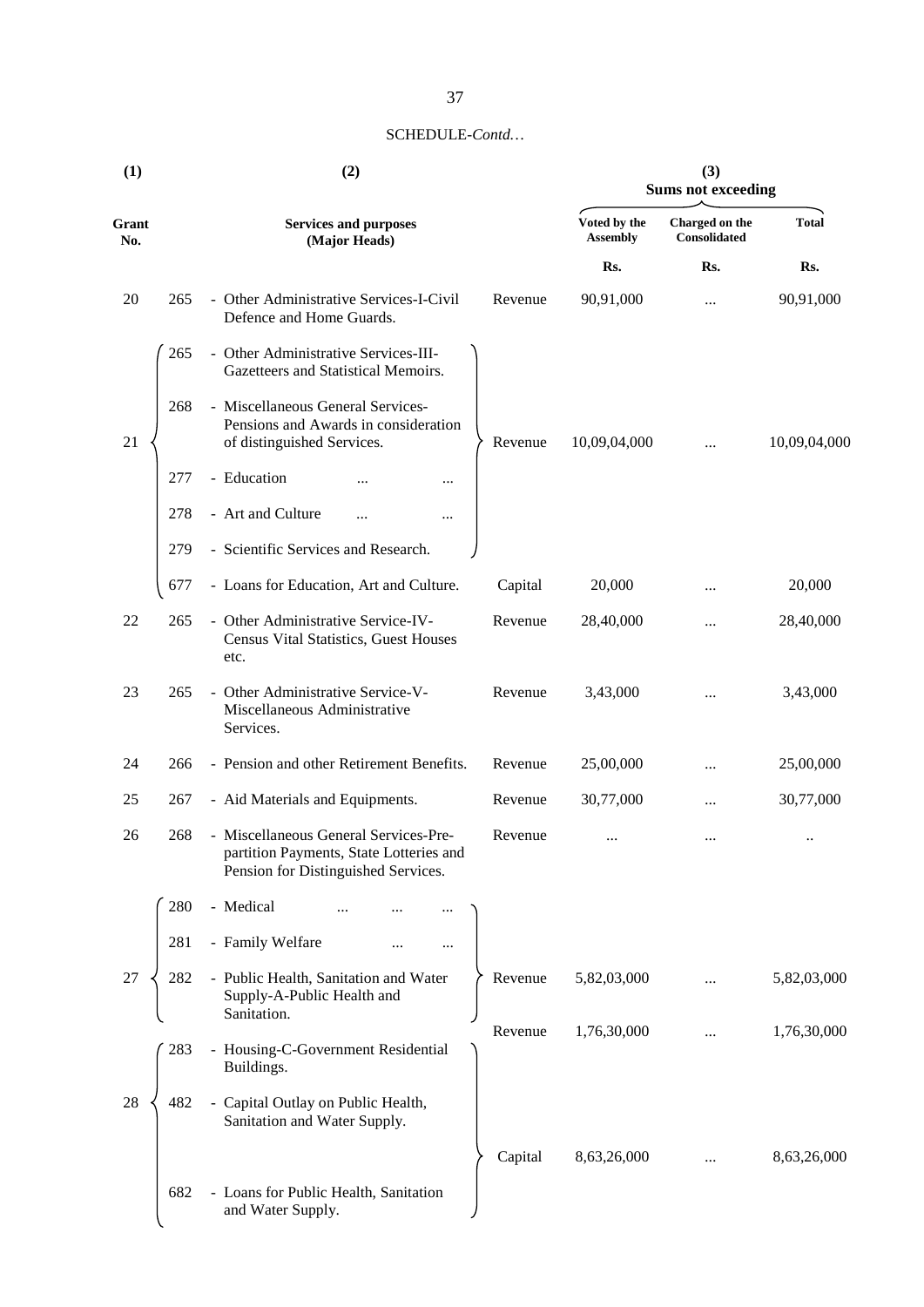| (1)          | (2)                                                                                                                                      |         | (3)<br><b>Sums not exceeding</b> |                                |              |  |
|--------------|------------------------------------------------------------------------------------------------------------------------------------------|---------|----------------------------------|--------------------------------|--------------|--|
| Grant<br>No. | <b>Services and purposes</b><br>(Major Heads)                                                                                            |         | Voted by the<br><b>Assembly</b>  | Charged on the<br>Consolidated | <b>Total</b> |  |
|              |                                                                                                                                          |         | Rs.                              | Rs.                            | Rs.          |  |
|              | 283 - Housing-I-A-General and B-Housing<br>Schemes.<br>683 - Loans for Housing                                                           | Revenue | 4,04,000                         | $\cdots$                       | 4,04,000     |  |
|              |                                                                                                                                          | Capital | 23,20,000                        | $\cdots$                       | 23,20,000    |  |
|              | 284 - Urban Development-A-General I<br>Municipal Administration.<br>584 - Loans for urban Development.                                   | Revenue | 6,80,000                         |                                | 6,80,000     |  |
|              |                                                                                                                                          | Capital |                                  |                                |              |  |
| $31\,$       | - Urban Development-A-General-II-<br>Town and Regional Planning.<br>- Capital Outlay on Urban                                            | Revenue | 23,06,000                        | $\cdots$                       | 23,06,000    |  |
|              | Development-A-General.                                                                                                                   | Capital | 1,00,00,000                      |                                | 1,00,00,000  |  |
| 32           | 285<br>- Information and Publicity                                                                                                       | Revenue | 20,83,000                        | $\cdots$                       | 20,83,000    |  |
|              | 287<br>- Labour and Employment-I-a-Labour.                                                                                               |         |                                  |                                |              |  |
| 33           | - Labour and Employment-I-A-Labour<br>287<br>Inspectorate of Factories and Steam<br>Boilers.                                             | Revenue | 51,12,000                        | $\ddotsc$                      | 51,12,000    |  |
|              | - Labour and Employment-III-B-<br>287<br>Employment and Training.                                                                        |         |                                  |                                |              |  |
|              | - Social Security and Welfare -A-I-Civil<br>288<br>Supplies.                                                                             | Revenue | 19,61,000                        | $\cdots$                       | 19,61,000    |  |
|              | - Food<br>309                                                                                                                            |         |                                  |                                |              |  |
| 34           | 488<br>- Capital Outlay on Social Security and<br>Welfare-E-Other Social Security and<br>Welfare Programmes-I-Civil Supplies<br>Schemes. | Capital | 1,38,900                         | $\cdots$                       | 1,38,900     |  |
|              | - Capital Outlay on Food and Nutrition.<br>509                                                                                           |         |                                  |                                |              |  |
|              | 288<br>- Social Security and Welfare-B-II-<br>Relief and Rehabilitation of Displaced<br>Person.                                          | Revenue | 1,02,000                         |                                | 1,02,000     |  |
| 35           | 688<br>- Loans for Social Security, and<br>Welfare-I-Relief Measures and<br>Rehabilitation Schemes.                                      | Capital |                                  |                                |              |  |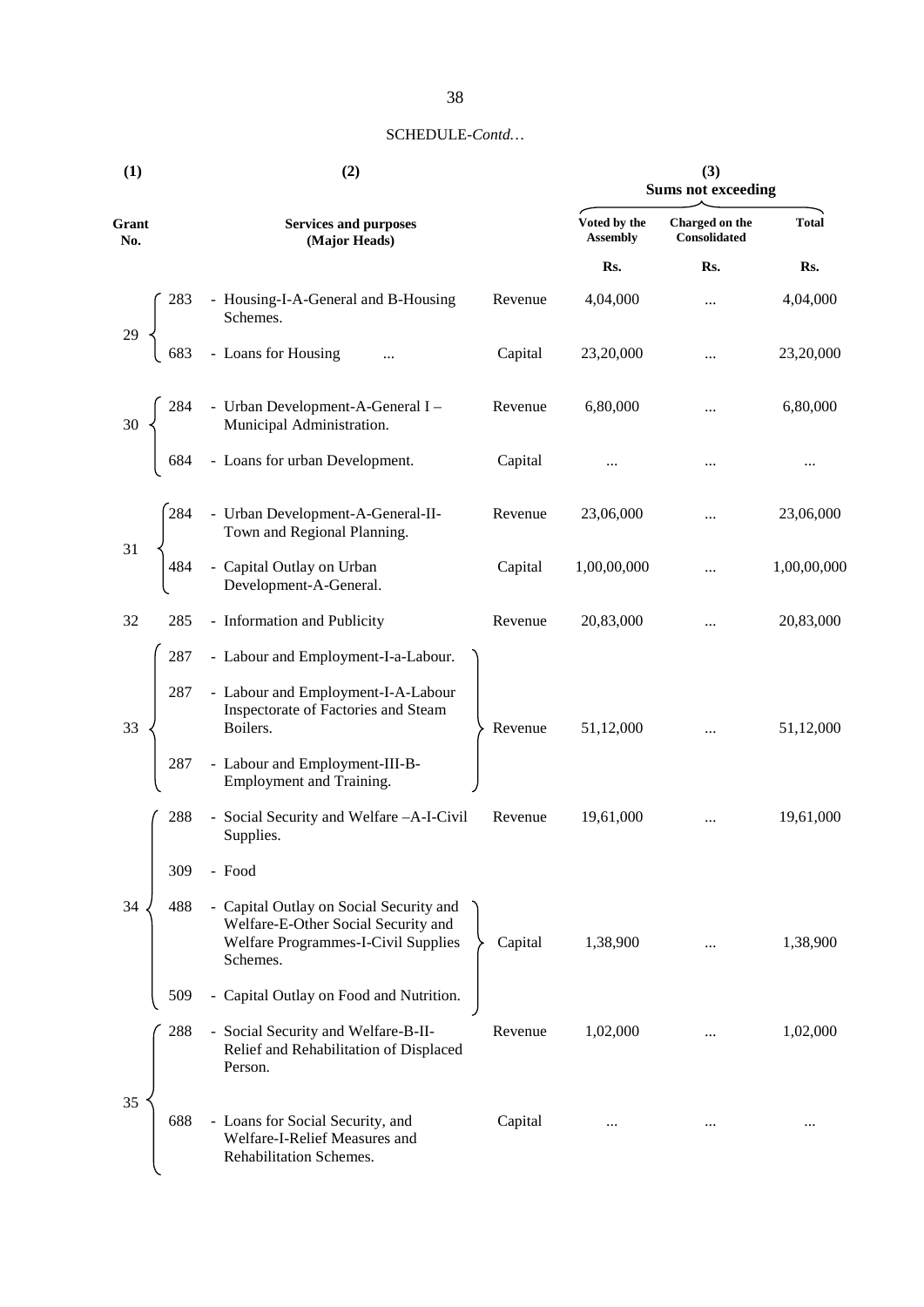| (1)          |     | (2)                                                                                                                                                   | (3)<br><b>Sums not exceeding</b> |                                 |                                       |              |
|--------------|-----|-------------------------------------------------------------------------------------------------------------------------------------------------------|----------------------------------|---------------------------------|---------------------------------------|--------------|
| Grant<br>No. |     | <b>Services and purposes</b><br>(Major Heads)                                                                                                         |                                  | Voted by the<br><b>Assembly</b> | Charged on the<br><b>Consolidated</b> | <b>Total</b> |
|              |     |                                                                                                                                                       |                                  | Rs.                             | Rs.                                   | Rs.          |
|              | 288 | - Social Security and Welfare-C-III.<br>Welfare<br>Scheduled<br>of<br>Castes,<br>Scheduled Tribes and Other Backward<br>Classes and D-Social Welfare. | Revenue                          | 1,07,93,000                     |                                       | 1,07,93,000  |
| 36           | 688 | - Loans for Social Security and Welfare-<br>C-III-Welfare of Schedule Castes,<br>Scheduled Tribes and Other Backward<br>Classes.                      | Capital                          |                                 |                                       |              |
|              | 288 | - Social Security and Welfare-E-Other<br>Security<br>and<br>Welfare<br>Social<br>Programmes-IV - Soldier's, Sailors'<br>and Airmen's Board.           | Revenue                          | 1,34,000                        |                                       | 1,34,000     |
| 37           | 688 | - Loans for Social Security and Welfare-<br>II-Loans to Ex-Service Personnel.                                                                         | Capital                          | 10,000                          |                                       | 10,000       |
| 38           | 288 | - Social Security and Welfare E-Other<br>Social<br>Security<br>and<br>Welfare<br>Programmes-V-Other Programmes.                                       | Revenue                          | 1,20,000                        |                                       | 1,20,000     |
| 39           | 295 | - Other Social and Community Services.                                                                                                                | Revenue                          | 3,00,000                        |                                       | 3,00,000     |
| 40           | 296 | - Secretariat-Economic<br>Services-II-<br>Planning Board and attached Offices.                                                                        | Revenue                          | 17,50,000                       |                                       | 17,50,000    |
|              | 298 | - Co-operation                                                                                                                                        | Revenue                          | 1,01,84,000                     |                                       | 1,01,84,000  |
|              | 498 | - Capital Outlay on Co-operation.                                                                                                                     |                                  |                                 |                                       |              |
| 41           | 505 | - Capital Outlay on Agriculture.                                                                                                                      | Capital                          | 45,25,000                       |                                       | 45,25,000    |
|              | 698 | - Loans to Co-operative Societies.                                                                                                                    |                                  |                                 |                                       |              |
|              | 299 | - Special and Backward Area-C-North<br>Eastern Areas.                                                                                                 | Revenue                          | 97,44,000                       |                                       | 97,44,000    |
| 42           | 499 | - Capital Outlay on Special Backward<br>Areas-C-North Eastern Areas.                                                                                  | Capital                          | 1,89,50,000                     |                                       | 1,89,50,000  |
|              | 699 | - Loans for Special; and Backward<br>Areas-C-North Eastern Areas.                                                                                     |                                  |                                 |                                       |              |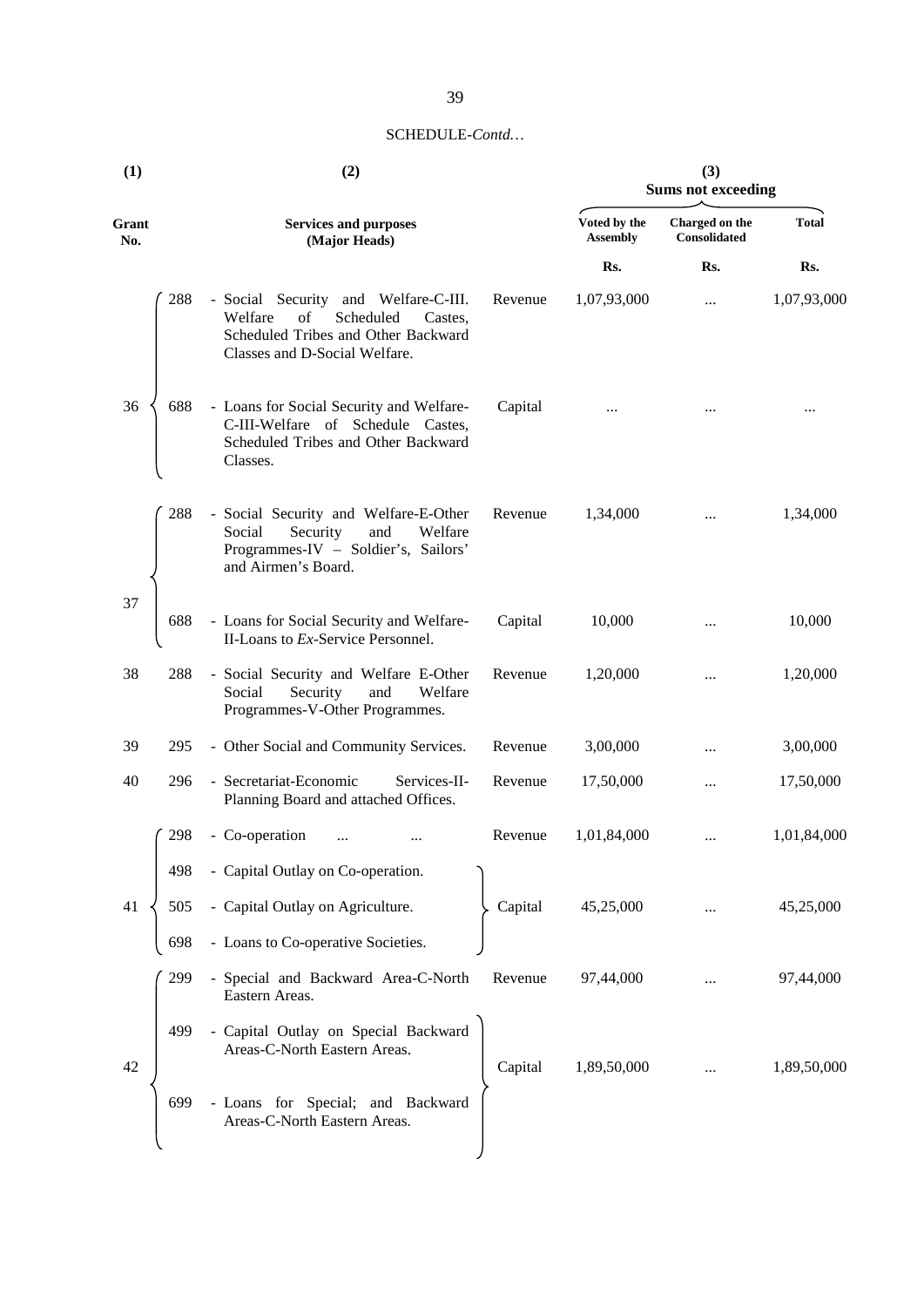| (1)          |     | (2)                                                                                                                                     | (3)<br><b>Sums not exceeding</b> |                                 |                                |              |
|--------------|-----|-----------------------------------------------------------------------------------------------------------------------------------------|----------------------------------|---------------------------------|--------------------------------|--------------|
| Grant<br>No. |     | <b>Services and purposes</b><br>(Major Heads)                                                                                           |                                  | Voted by the<br><b>Assembly</b> | Charged on the<br>Consolidated | <b>Total</b> |
|              |     |                                                                                                                                         |                                  | Rs.                             | Rs.                            | Rs.          |
| 43           | 304 | - Other General Economic Services-I-<br>Economic Advice and Statistics.                                                                 | Revenue                          | 26,22,000                       |                                | 26,22,000    |
| 44           | 304 | - Other General Economic Services-II-<br>Regulation of Weights and Measures.                                                            | Revenue                          | 7,51,000                        |                                | 7,51,000     |
|              | 305 | - Agriculture/306-I-Minor<br>Irrigation/295-Other Social and<br>Community Services/283-Housing -C-<br>Government Residential Buildings. | Revenue                          | 4,13,00,000                     | $\ddotsc$                      | 4,13,00,000  |
| 45           | 515 | - Investments in Agriculture Financial<br>Institution.                                                                                  | Capital                          | 1,00,000                        |                                | 1,00,000     |
|              | 705 | - Loans for Agriculture.                                                                                                                |                                  |                                 |                                |              |
| 46           | 306 | - Minor Irrigation-II-Works under<br>Embankment and Drainage Wing,<br>P.W.D. Minor Irrigation Projects.                                 | Revenue                          | 7,30,000                        |                                | 7,30,000     |
|              | 333 | - Irrigation, Navigation, Drainage and<br>Flood Control Projects.                                                                       |                                  |                                 |                                |              |
|              | 506 | - Capital Outlay on Minor Irrigation,<br>Soil Conservation and Area<br>Development.                                                     |                                  |                                 |                                |              |
|              | 533 | - Capital Outlay on Irrigation,<br>Navigation, Drainage and Flood<br>Control Projects.                                                  | Capital                          | 39,00,000                       |                                | 39,00,000    |
| 47           | 307 | - Soil and Water Conservation and 283-<br>Housing-C-Government Residential<br>Buildings.                                                | Revenue                          | 2,37,18,000                     |                                | 2,37,18,000  |
|              | 308 | - Area Development                                                                                                                      | Revenue                          | 1,89,32,000                     |                                | 1,89,32,000  |
| 48           | 706 | - Loans for minor Irrigation, Soil<br>Conservation and Area Development.                                                                | Capital                          |                                 |                                |              |
| 49           | 310 | - Animal Husbandry and 283-Housing-<br>C-Government Residential Buildings.                                                              | Revenue                          | 1,84,15,000                     |                                | 1,84,15,000  |
|              | 710 | - Loans for Animal Husbandry.                                                                                                           | Capital                          | $\ldots$                        |                                | $\cdots$     |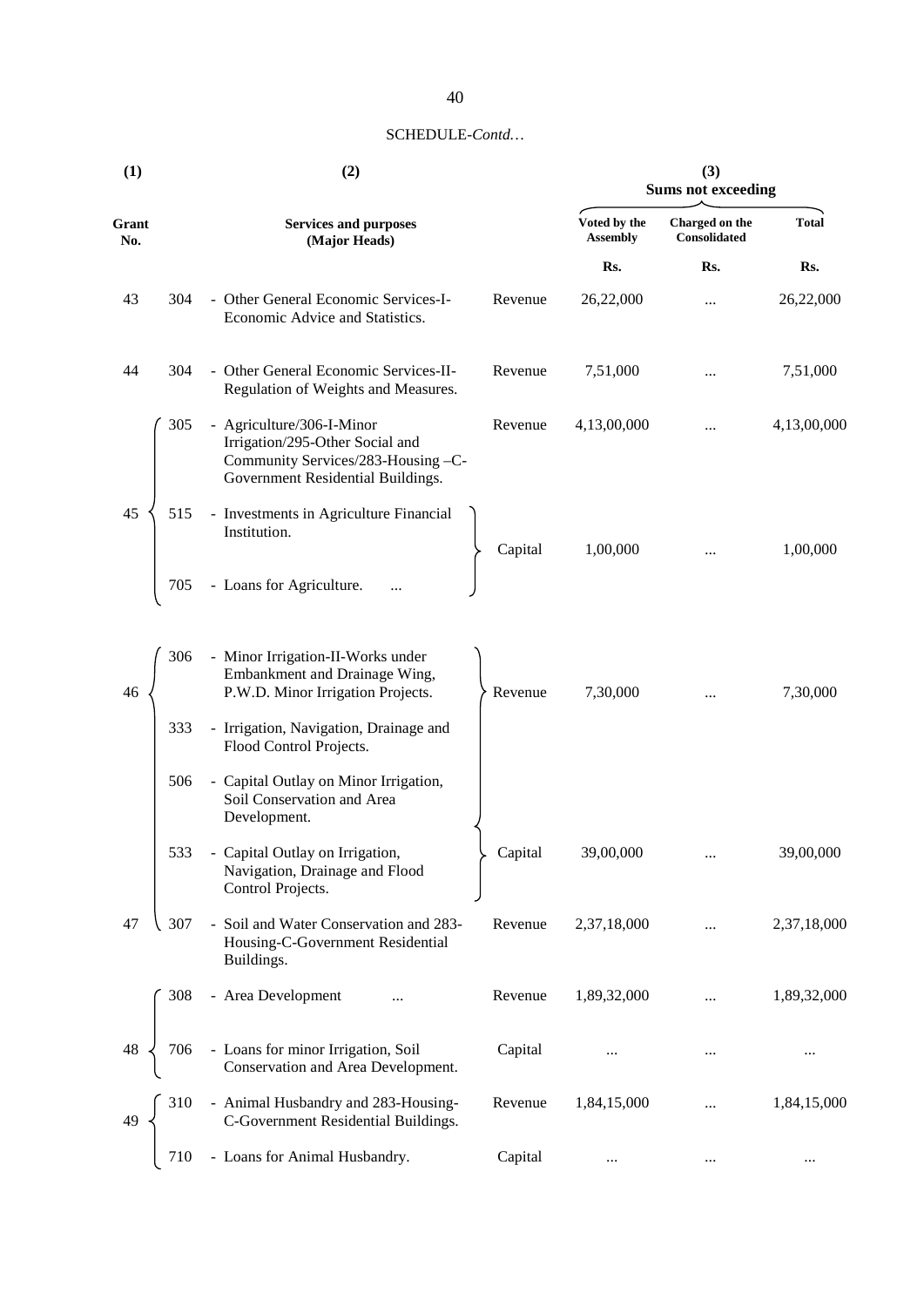| (1)          |     | (2)                                                                                                                                 | (3)<br><b>Sums not exceeding</b> |                                |              |  |
|--------------|-----|-------------------------------------------------------------------------------------------------------------------------------------|----------------------------------|--------------------------------|--------------|--|
| Grant<br>No. |     | <b>Services and purposes</b><br>(Major Heads)                                                                                       | Voted by the<br><b>Assembly</b>  | Charged on the<br>Consolidated | <b>Total</b> |  |
|              |     |                                                                                                                                     | Rs.                              | Rs.                            | Rs.          |  |
| 50           | 311 | - Dairy Development and 283-Housing<br>Revenue<br>-C-Government Residential Buildings.                                              | 47,11,000                        |                                | 47,11,000    |  |
| 51           | 312 | - Fisheries and 283-Housing-C-<br>Revenue<br>Government Residential Buildings.                                                      | 35,22,000                        | $\cdots$                       | 35,22,000    |  |
|              | 313 | - Forests<br>Revenue                                                                                                                | 3,23,27,000                      |                                | 3,23,27,000  |  |
| 52           | 513 | - Capital Outlay on forests<br>Capital                                                                                              |                                  |                                |              |  |
|              | 314 | - Community Development-283-<br>Housing-C-Government Residential<br>Buildings and 288-Social Security and<br>Welfare.<br>Revenue    | 2,43,88,000                      |                                | 2,43,88,000  |  |
| 53           | 314 | - Community Development-II-C-Rural<br>Works Programme.                                                                              |                                  |                                |              |  |
|              | 714 | - Loans for Community Development.<br>Capital                                                                                       | $\cdots$                         |                                | $\cdots$     |  |
|              | 320 | - Industries<br>Revenue                                                                                                             | 42,13,000                        |                                | 42,13,000    |  |
|              | 520 | - Capital Outlay on Industrial Research<br>and Development.                                                                         |                                  |                                |              |  |
|              | 522 | - Capital Outlay on Machinery and<br>Engineering Industries.                                                                        |                                  |                                |              |  |
| 54           |     | Capital                                                                                                                             | 60,00,000                        |                                | 60,00,000    |  |
|              | 526 | - Capital Outlay on Consumer<br>Industries.                                                                                         |                                  |                                |              |  |
|              | 720 | - Loans for Industrial Research and<br>Development.                                                                                 |                                  |                                |              |  |
|              | 321 | - Village and Small Industries I-<br>Revenue<br>Handloom and Sericulture and 283-<br>Housing-C-Government Residential<br>Buildings. | 87,14,000                        |                                | 87,14,000    |  |
| 55           | 698 | - Loans to Co-operative Societies.<br>Capital                                                                                       |                                  |                                |              |  |
|              | 721 | - Loans for Village and Small<br>Industries-I-Handloom and Sericulture.                                                             |                                  |                                |              |  |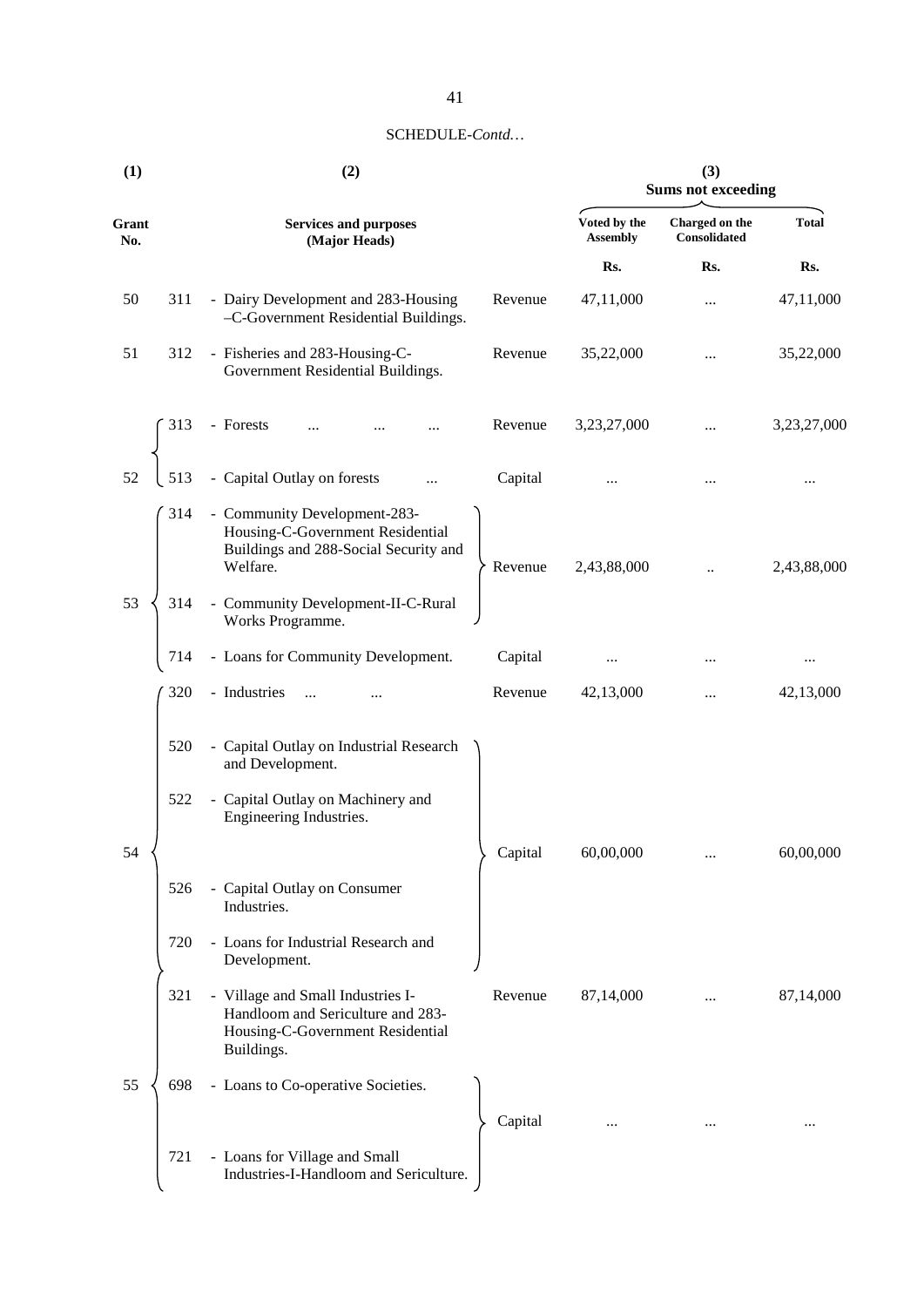|              |     | (2)                                                                                                           | (3)<br><b>Sums not exceeding</b> |                                 |                                       |              |
|--------------|-----|---------------------------------------------------------------------------------------------------------------|----------------------------------|---------------------------------|---------------------------------------|--------------|
| Grant<br>No. |     | <b>Services and purposes</b><br>(Major Heads)                                                                 |                                  | Voted by the<br><b>Assembly</b> | Charged on the<br><b>Consolidated</b> | <b>Total</b> |
|              |     |                                                                                                               |                                  | Rs.                             | Rs.                                   | Rs.          |
|              | 321 | - Village and Small Industries-II-Small<br>Industries and 283-Housing-C-<br>Government Residential Buildings. | Revenue                          | 86,06,000                       | $\cdots$                              | 86,06,000    |
| 56           | 521 | - Capital Outlay on Village and Small<br>Industries-II-Small Industries.                                      |                                  |                                 |                                       |              |
|              | 721 | - Loans for Village and Small Industries<br>II-Small Industries.                                              | Capital                          | 17,50,000                       |                                       | 17,50,000    |
|              | 328 | - Mines and Minerals-B-Regulation and<br>Development of Mines.                                                | Revenue                          | 29,80,000                       |                                       | 29,80,000    |
| 57           | 528 | - Capital Outlay on Mining and<br>Metallurgical Industries.                                                   | Capital                          | 2,00,000                        | $\cdots$                              | 2,00,000     |
|              | 337 | - Roads and Bridges                                                                                           | Revenue                          | 3,26,40,000                     |                                       | 3,26,40,000  |
| 58           | 537 | - Capital Outlay on Roads and Bridges.                                                                        | Capital                          | 7,04,78,000                     |                                       | 7,04,78,000  |
|              | 339 | - Tourism<br>$\ldots$                                                                                         | Revenue                          | 52,82,000                       |                                       | 52,82,000    |
| 59           | 544 | - Capital Outlay on Other Transport and<br>Communication Services.                                            | Capital                          | $\cdots$                        |                                       |              |
| 60           | 530 | - Investment in Industrial Financial<br>Institutions.                                                         | Capital                          | $\cdots$                        |                                       | $\cdots$     |
|              | 603 | - Internal debt of the State Government<br>(Charged).                                                         | Capital                          | $\cdots$                        | 1,15,92,400                           | 1,15,92,400  |
|              | 604 | - Loans and Advances from the Central<br>Government (Charged).                                                | Capital                          | $\cdots$                        | 2,61,85,800                           | 2,61,85,800  |
| 61           | 766 | - Loans to Government Servants.                                                                               | Capital                          | 82,12,000                       |                                       | 82,12,000    |
| 62           | 767 | - Miscellaneous Loans                                                                                         | Capital                          | $\cdots$                        |                                       | $\cdots$     |
| 63           | 768 | - Inter-State Settlement<br>                                                                                  | Capital                          | 54,28,000                       |                                       | 54,28,000    |
| 64           | 769 | - Appropriation to Contingency Fund.                                                                          | Capital                          | $\cdots$                        | $\ldots$                              |              |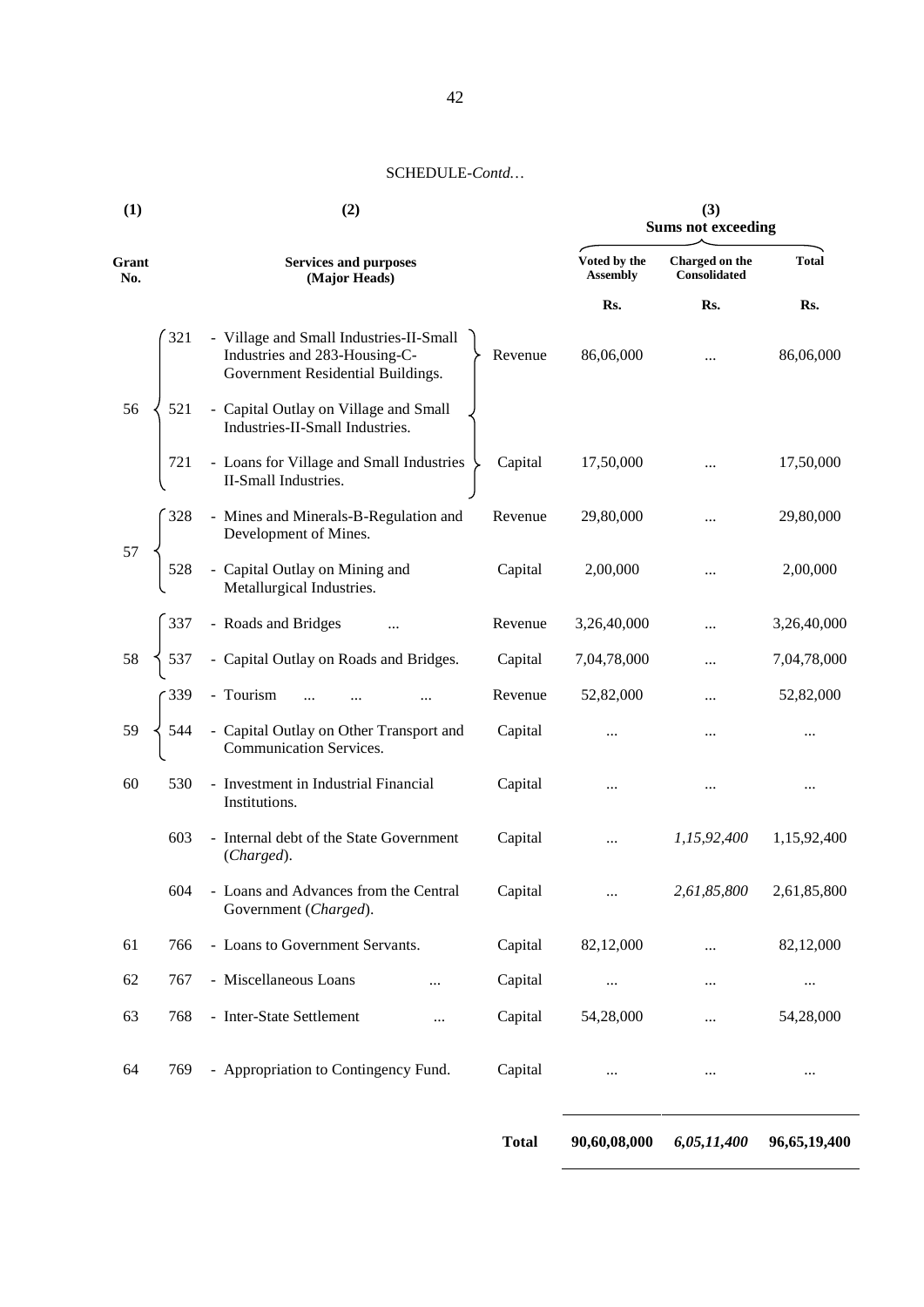### **MEGHALAYA ACT 5 OF 1981**

### **THE MEGHALAYA FINANCE (SALES TAX) (FIRST AMENDMENT) ACT, 1981**

(As passed by the Assembly)

[Received the assent of the Governor on the  $10^{th}$  April, 1981]

(Published in the *Gazette of Meghalaya*, Extraordinary, dated 13<sup>th</sup> April, 1981)

**An**

**Act**

# **further to amend the Meghalaya Finance (Sales Tax) Act (Assam Act XI of 1956 as adapted and modified by Meghalaya) (hereinafter referred to as the principal Act).**

| Short title, extend and<br>commencement               | 1. (1) This Act may be called the Meghalaya Finance (Sales Tax)<br>(First Amendment) Act, 1981.                                                                                                                                                                                                                                                                      |  |  |
|-------------------------------------------------------|----------------------------------------------------------------------------------------------------------------------------------------------------------------------------------------------------------------------------------------------------------------------------------------------------------------------------------------------------------------------|--|--|
|                                                       | (2) It shall have the like extent as the principal Act.                                                                                                                                                                                                                                                                                                              |  |  |
|                                                       | (3) It shall come into force at once.                                                                                                                                                                                                                                                                                                                                |  |  |
| Amendment of the<br>Schedule to the<br>principal Act. | 2. In the Schedule to the principal Act,-<br>for the figures and words "12 paise in the rupee" against<br>(1)<br>items 1 to 9 and 10A to 15, the figure and words "7 paise<br>in the rupee" shall be substituted;<br>(ii) for the figures and words "10 paise in the rupee" against<br>item 16, the figure and words "7 paise in the rupee" shall<br>be substituted. |  |  |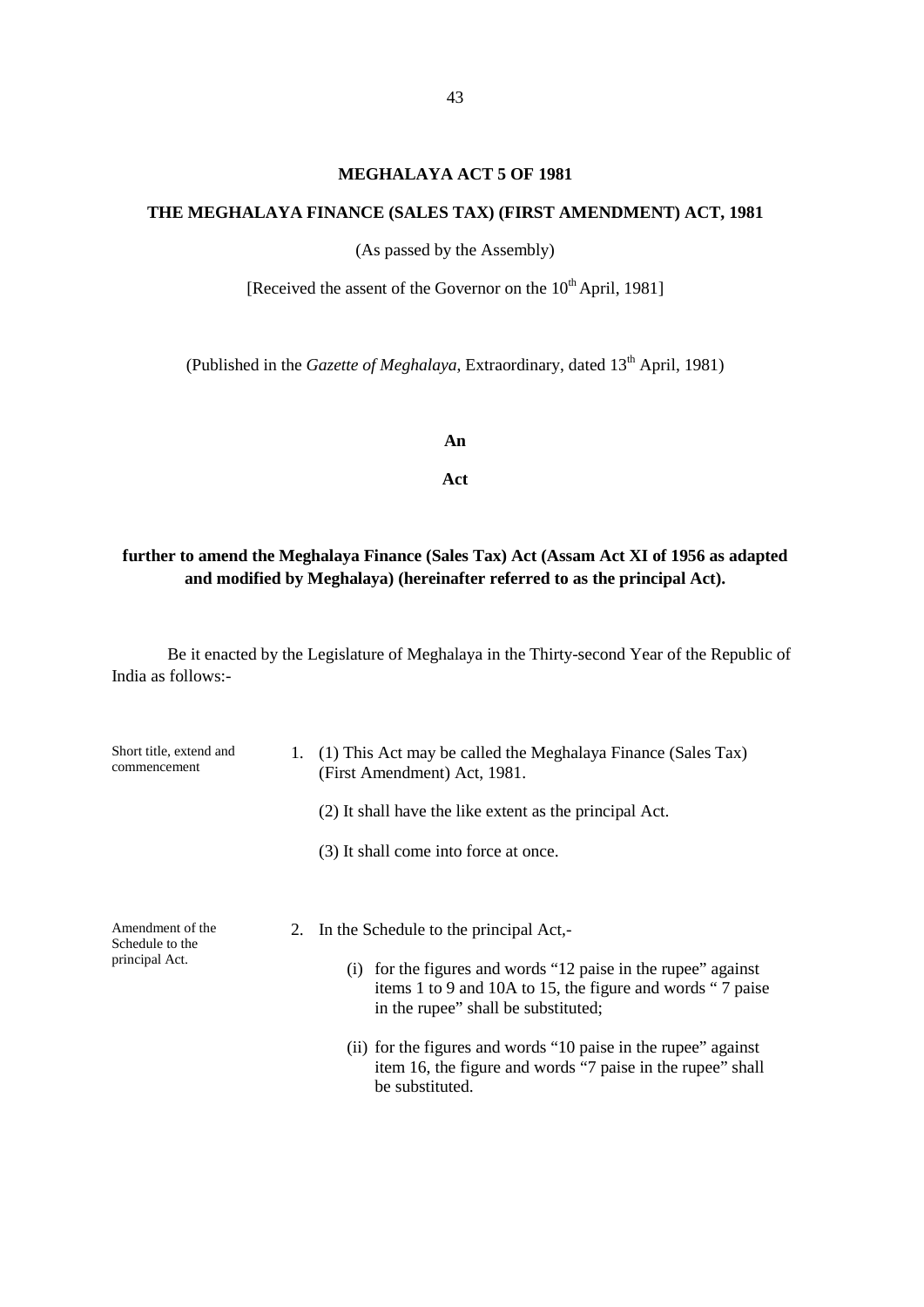### **MEGHALAYA ACT 6 OF 1981**

### **THE MEGHALAYA FINANCE (SALES TAX) (SECOND AMENDMENT) ACT, 1981**

(As passed by the Assembly)

[Received the assent of the Governor on the  $10^{th}$  April, 1981]

(Published in the *Gazette of Meghalaya*, Extraordinary, dated 13<sup>th</sup> April, 1981)

**An**

**Act**

## **further to amend the Meghalaya Finance (Sales Tax) Act (Assam Act XI of 1956 as adapted and modified by Meghalaya) (hereinafter referred to as the principal Act).**

| Short title,<br>extend and<br>commencement                         | 1. | (1) This Act may be called the Meghalaya Finance (Sales Tax)<br>(Second Amendment) Act, 1981.                            |
|--------------------------------------------------------------------|----|--------------------------------------------------------------------------------------------------------------------------|
|                                                                    |    | (2) It shall have the like extent as the principal Act.                                                                  |
|                                                                    |    | (3) It shall come into force at once.                                                                                    |
| Amendment of item<br>10A of the Scheduled<br>to the principal Act. |    | 2. In Item 10A of the Schedule to the principal the words "motor"<br>taxi, cabs" occurring in the item shall be deleted. |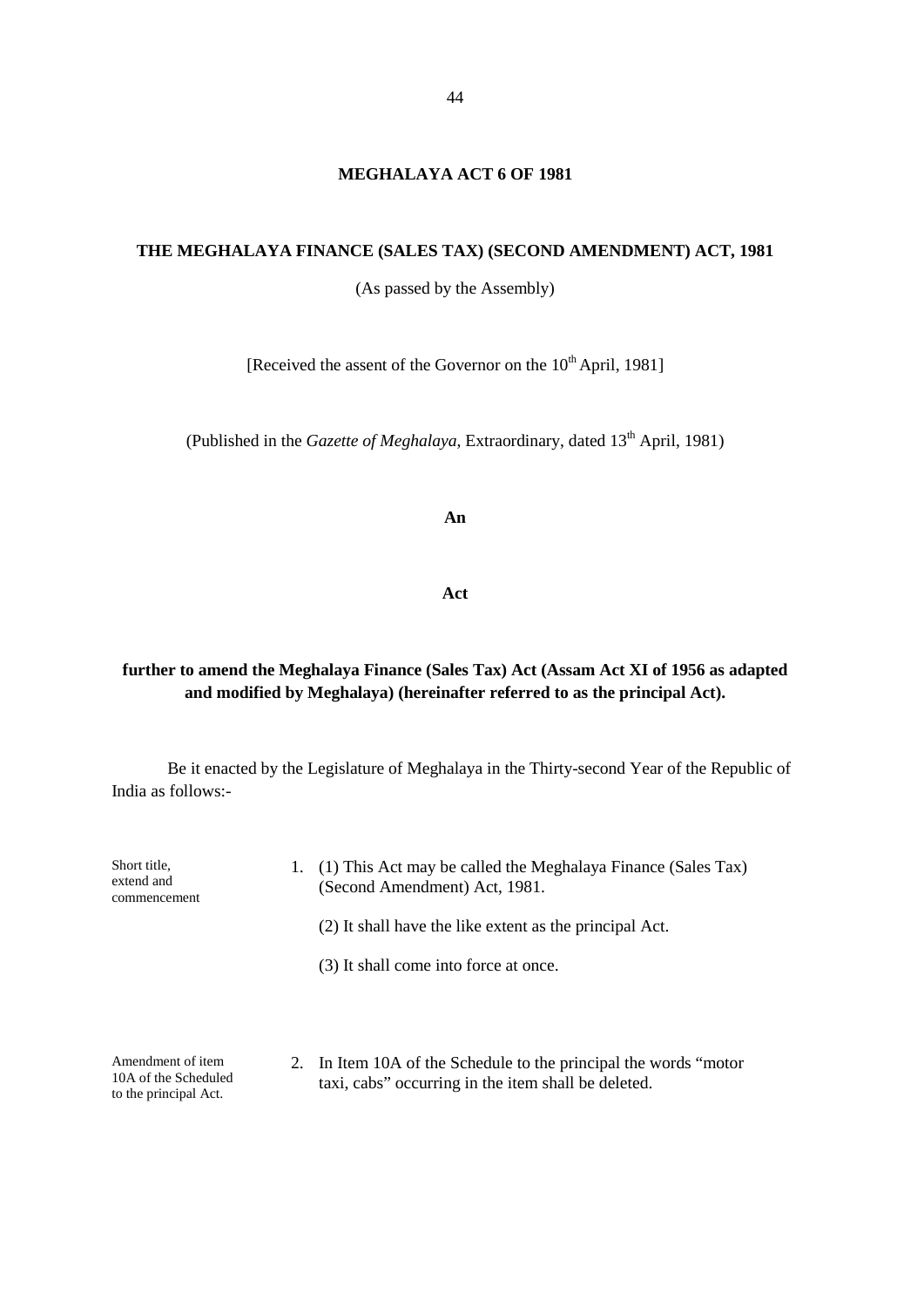### **MEGHALAYA ACT 7 OF 1981**

### **THE MEGHALAYA FINANCE (SALES TAX) (THIRD AMENDMENT) ACT, 1981**

(As passed by the Assembly)

[Received the assent of the Governor on the  $10^{th}$  April, 1981]

(Published in the *Gazette of Meghalaya*, Extraordinary, dated 13<sup>th</sup> April, 1981)

**An**

**Act**

## **further to amend the Meghalaya Finance (Sales Tax) Act (Assam Act XI of 1956 as adapted and modified by Meghalaya) (hereinafter referred to as the principal Act).**

| Short title,<br>extend and<br>commencement        | Ι. | (1) This Act may be called the Meghalaya Finance (Sales Tax)<br>(Third Amendment) Act, 1981.                                                                                                  |
|---------------------------------------------------|----|-----------------------------------------------------------------------------------------------------------------------------------------------------------------------------------------------|
|                                                   |    | (2) It shall have the like extent as the principal Act.                                                                                                                                       |
|                                                   |    | (3) It shall come into force at once.                                                                                                                                                         |
| Amendment of the<br>Schedule to principal<br>Act. |    | 2. In the Schedule to the principal Act, for the figure and words "7<br>paise in the rupee" occurring against item 20, the figures and<br>words "10 paise in the rupee" shall be substituted. |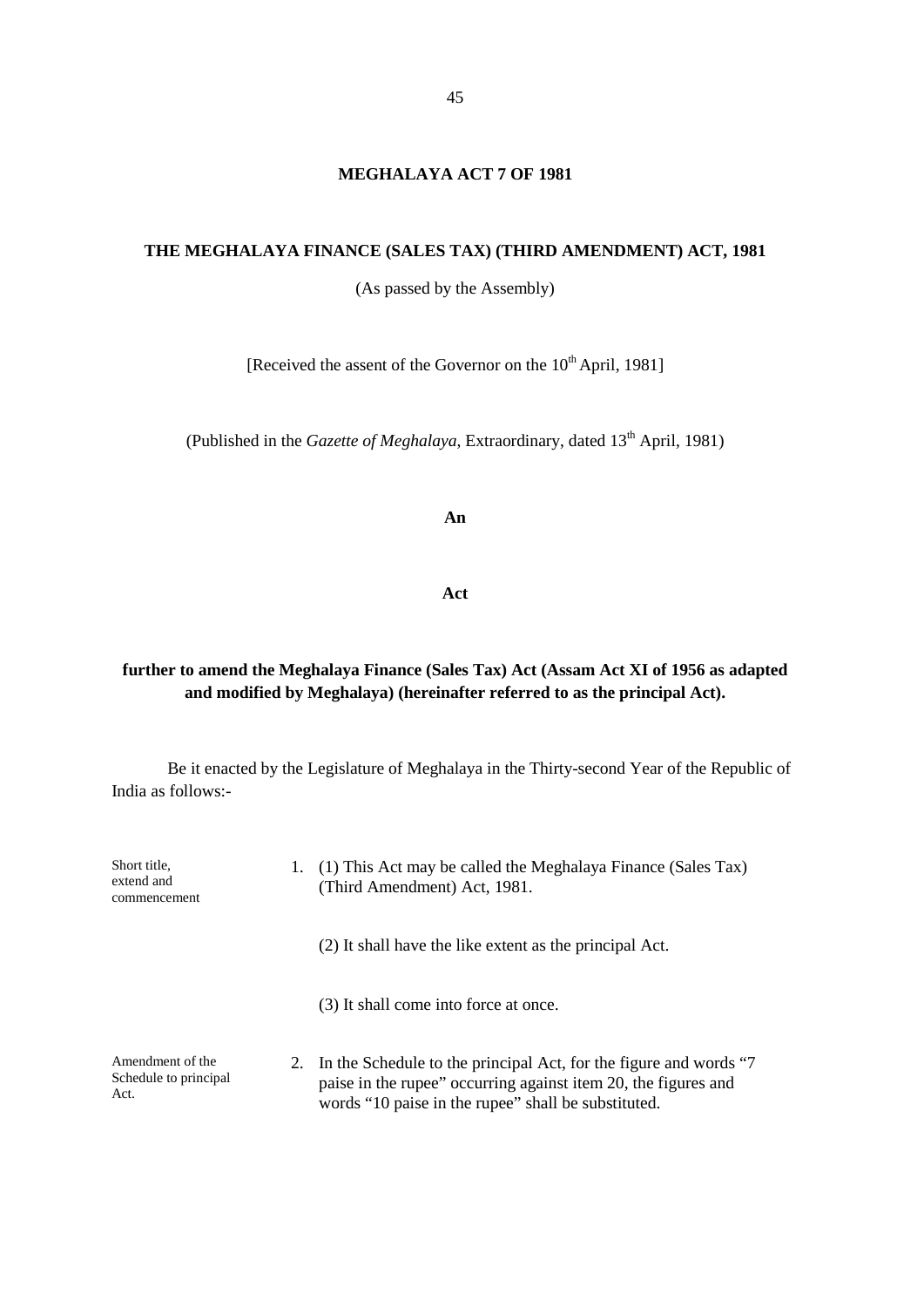# 46

## **MEGHALAYA ACT 8 OF 1981**

### **THE MEGHALAYA PURCHASE TAX (AMENDMENT) ACT, 1981**

(As passed by the Assembly)

[Received the assent of the Governor on the  $10^{th}$  April, 1981]

(Published in the *Gazette of Meghalaya*, Extraordinary, dated 13<sup>th</sup> April, 1981)

### **An**

#### **Act**

# **further to amend the Meghalaya Purchase Tax Act (Assam Act XIX of 1967 as adapted and modified by Meghalaya) (hereinafter referred to as the principal Act).**

Be it enacted by the Legislature of Meghalaya in the Thirty-second Year of the Republic of India as follows:-

| Short title,<br>extend and<br>commencement               | 1. | (1) This Act may be called the Meghalaya Purchase Tax<br>(Amendment) Act, 1981.                                                                                                                                             |
|----------------------------------------------------------|----|-----------------------------------------------------------------------------------------------------------------------------------------------------------------------------------------------------------------------------|
| Amendment<br>of section 3<br>of the<br>principal Act.    |    | 2. In the Section 3 of the principal Act, for the existing sub-section<br>(1) and the first and second provisos thereunder the following<br>shall be substituted, namely:-                                                  |
|                                                          |    | "(1) Subject to the provisions of this Act, every dealer<br>in taxable goods shall be liable to pay tax on his turnover at the<br>rates specified in column 3 of the Schedule to this Act;                                  |
|                                                          |    | Provided that the liability for payment of tax in respect of<br>item 5 of the Schedule as substituted by the Meghalaya Purchase<br>Tax (Amendment) act, 1981 shall commence on and from the 1 <sup>st</sup><br>April 1981". |
| Substitution of the<br>Schedule to the<br>principal Act. |    | 3. For the existing Schedule to the principal Act the following shall<br>be substituted, namely:-                                                                                                                           |

### **SCHEDULE**

[*Vide* Section 2 (14A) and (15) and Section 3 (1)]

| <b>Serial</b><br>N <sub>0</sub> | Name of taxable goods |          |          | <b>Rate of Tax</b>                                                        |
|---------------------------------|-----------------------|----------|----------|---------------------------------------------------------------------------|
|                                 | Raw Jute<br>$\cdots$  | $\cdots$ | $\ldots$ | Four paise per rupee value at<br>which the taxable goods are<br>purchased |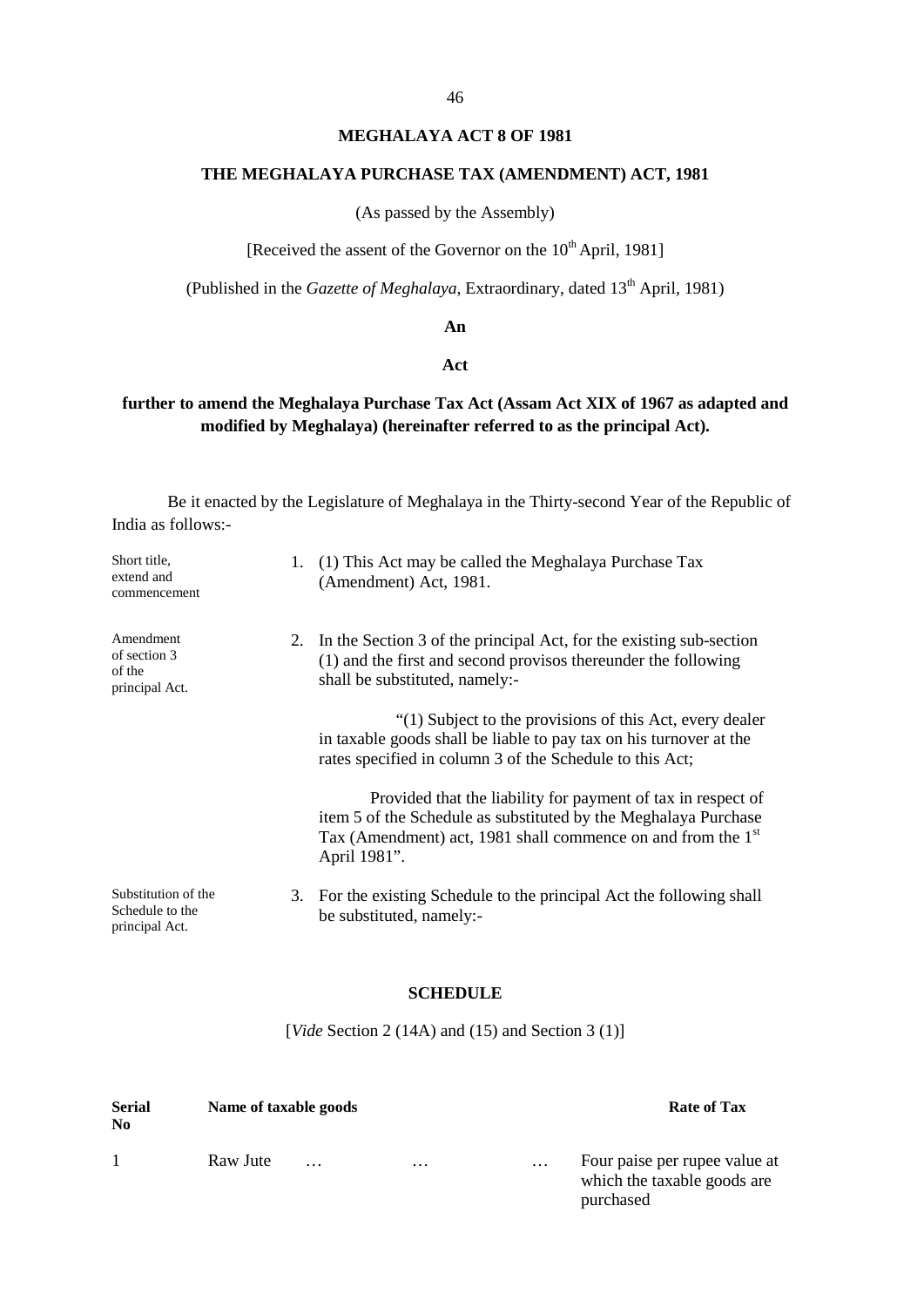| <b>Serial</b><br>N <sub>0</sub> | Name of taxable goods                         | <b>Rate of Tax</b>                                                            |
|---------------------------------|-----------------------------------------------|-------------------------------------------------------------------------------|
| 2                               | Raw hides and skins<br>$\cdots$<br>$\cdots$   | Four paise per rupee value at<br>which the taxable goods<br>purchased.        |
| 3                               | Bones of animals, birds, reptiles and fishes. | Four paise per rupee value at<br>which the taxable goods are<br>purchased.    |
| 4                               | Paddy<br>$\cdots$<br>$\cdots$<br>$\cdots$     | Two paise per rupee value at<br>which the taxable goods are<br>purchased.     |
| 5                               | (a) Converted timber other than firewood.     | Fifteen paise per rupee value at<br>which the taxable goods are<br>purchased. |
|                                 | (b) Logs other than firewood.                 | Thirty paise per rupee value at<br>which the taxable goods are<br>purchased.  |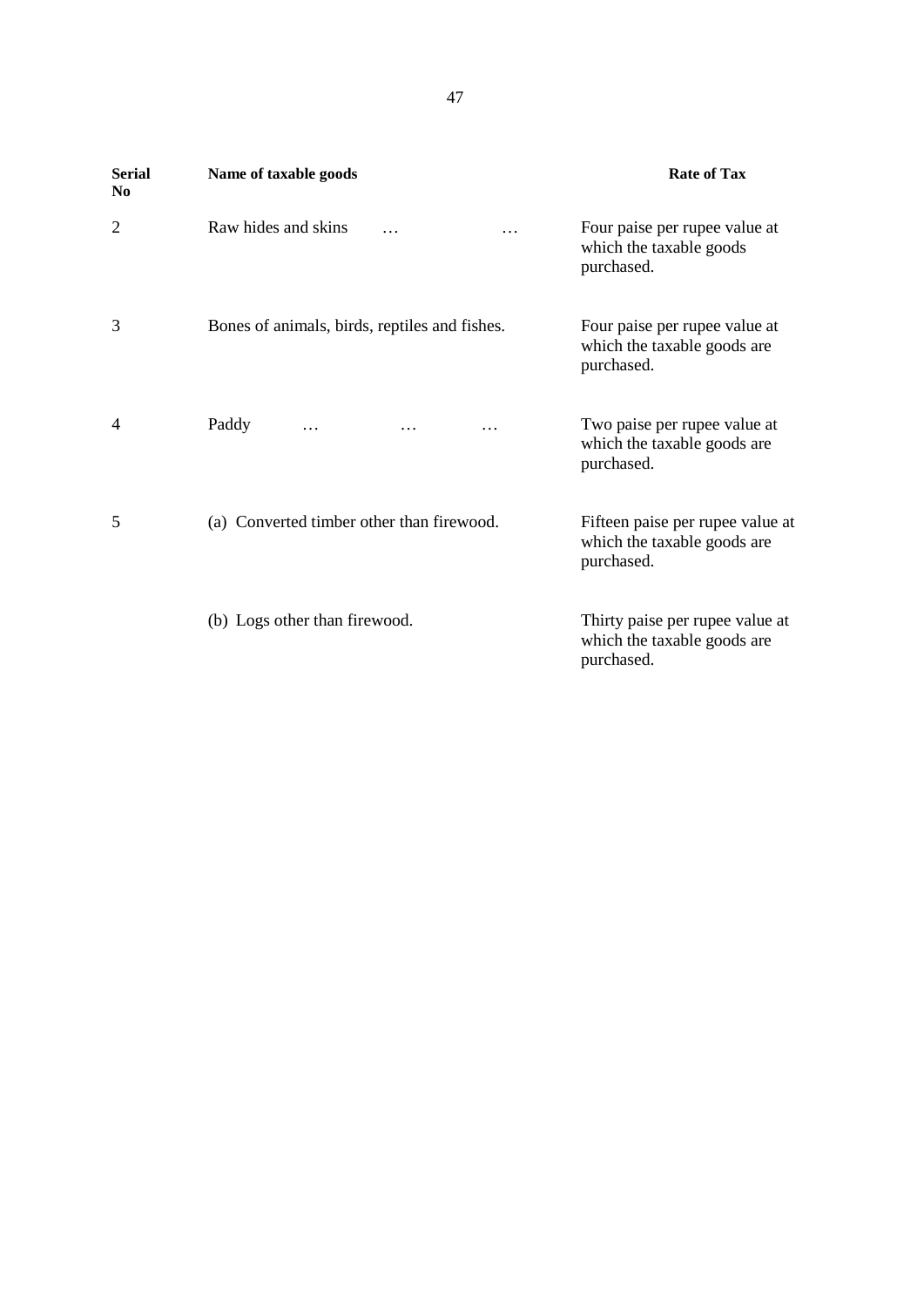### **MEGHALAYA ACT 9 OF 1981**

### **THE MEGHALAYA AMUSEMENTS AND BETTING TAX (AMENDMENT) ACT, 1981**

(As passed by the Assembly)

[Received the assent of the Governor on the 10<sup>th</sup> April, 1981]

(Published in the *Gazette of Meghalaya*, Extraordinary, dated 13<sup>th</sup> April, 1981)

### **An**

#### **Act**

## **further to amend the Meghalaya Amusement and Betting Tax Act (Assam Act VI of 1939, as adapted by Meghalaya) (hereinafter referred to as the principal Act).**

| Short title,<br>extend and<br>commencement                 | 1. | (1) This Act may be called the Meghalaya Amusements and<br>Betting Tax (Amendment) Act, 1981.                                                                       |
|------------------------------------------------------------|----|---------------------------------------------------------------------------------------------------------------------------------------------------------------------|
|                                                            |    | (2) It shall have the like extent as the principal Act.                                                                                                             |
|                                                            |    | (3) It shall come into force on such date as the State Government<br>may, by notification, appoint.                                                                 |
| Amendment of Section<br>$3(1)(b)$ of the<br>principal Act. |    | 2. In the principal Act, in clause (b) of sub section (1) of Section 3,-<br>(i) in item (i), for the figures " $35$ " the figures " $50$ " shall be<br>substituted; |
|                                                            |    | (ii) in item (ii), for the figures " $70$ ", the figures " $80$ " shall be<br>substituted, and                                                                      |
|                                                            |    | (iii) in item (iii), for the figures "80" the figures "100" shall be<br>substituted.                                                                                |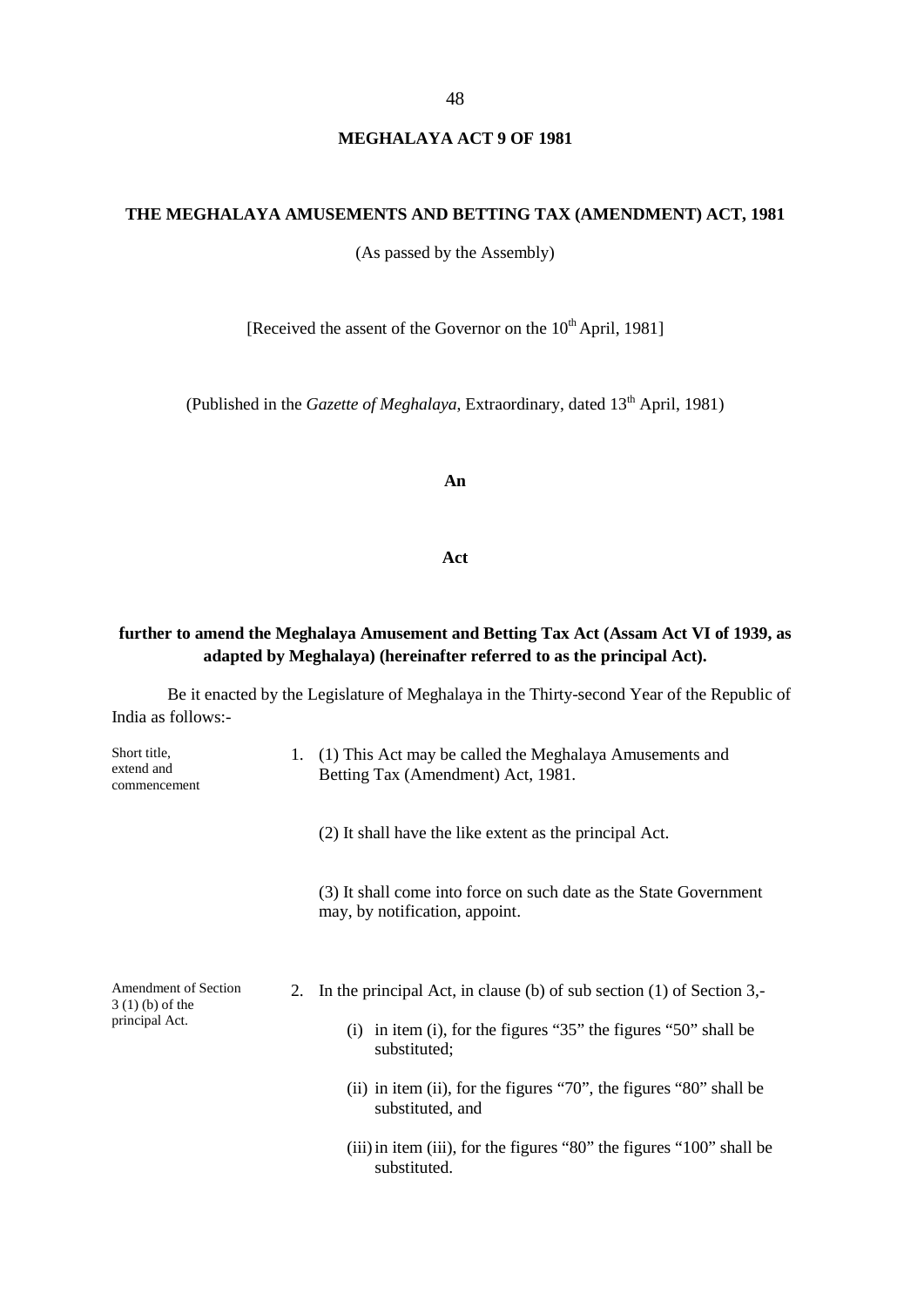### **MEGHALAYA ACT 10 OF 1981**

### **THE MEGHALAYA FINANCE (SALES TAX) (FOURTH AMENDMENT) ACT, 1981**

(As passed by the Assembly)

[Received the assent of the Governor on the  $12<sup>th</sup>$  April, 1981]

(Published in the *Gazette of Meghalaya*, Extraordinary, dated 15<sup>th</sup> April, 1981)

**An**

### **Act**

### **further to amend the Meghalaya Finance (Sales Tax) Act (Assam Act XI of 1956 as adapted and modified by Meghalaya) (hereinafter referred to as the principal Act).**

| Short title,<br>extend and<br>commencement                                | 1. | (1) This Act may be called the Meghalaya Finance (Sales Tax)<br>(Fourth Amendment) Act, 1981.                                                                                                                                                                                                                                             |
|---------------------------------------------------------------------------|----|-------------------------------------------------------------------------------------------------------------------------------------------------------------------------------------------------------------------------------------------------------------------------------------------------------------------------------------------|
|                                                                           |    | (2) It shall have the like extent as the principal Act.                                                                                                                                                                                                                                                                                   |
|                                                                           |    | (3) It shall be deemed to have come into force on and with effect<br>from the date of commencement of the principal Act.                                                                                                                                                                                                                  |
| Insertion of new<br>Sections 13A, 13B and<br>13C in the principal<br>Act. | 2. | In the principal Act, after Section 13, the following sections shall<br>be inserted, namely:-                                                                                                                                                                                                                                             |
| "Prohibition to collect"<br>excess tax.                                   |    | 3. 13A. (1) No person shall collect any sum by way of tax in respect<br>of sale of any goods on which by virtue of Section 3 read with the<br>Schedule attached to this Act no tax is payable.                                                                                                                                            |
|                                                                           |    | (2) No person who is not a registered dealer and liable to pay<br>tax in respect of any sale, shall collect on the sale of any goods<br>any sum by way of tax from any other person and no registered<br>dealer shall collect any amount by way of tax in excess of the<br>amount of tax payable by him under the provisions of this Act. |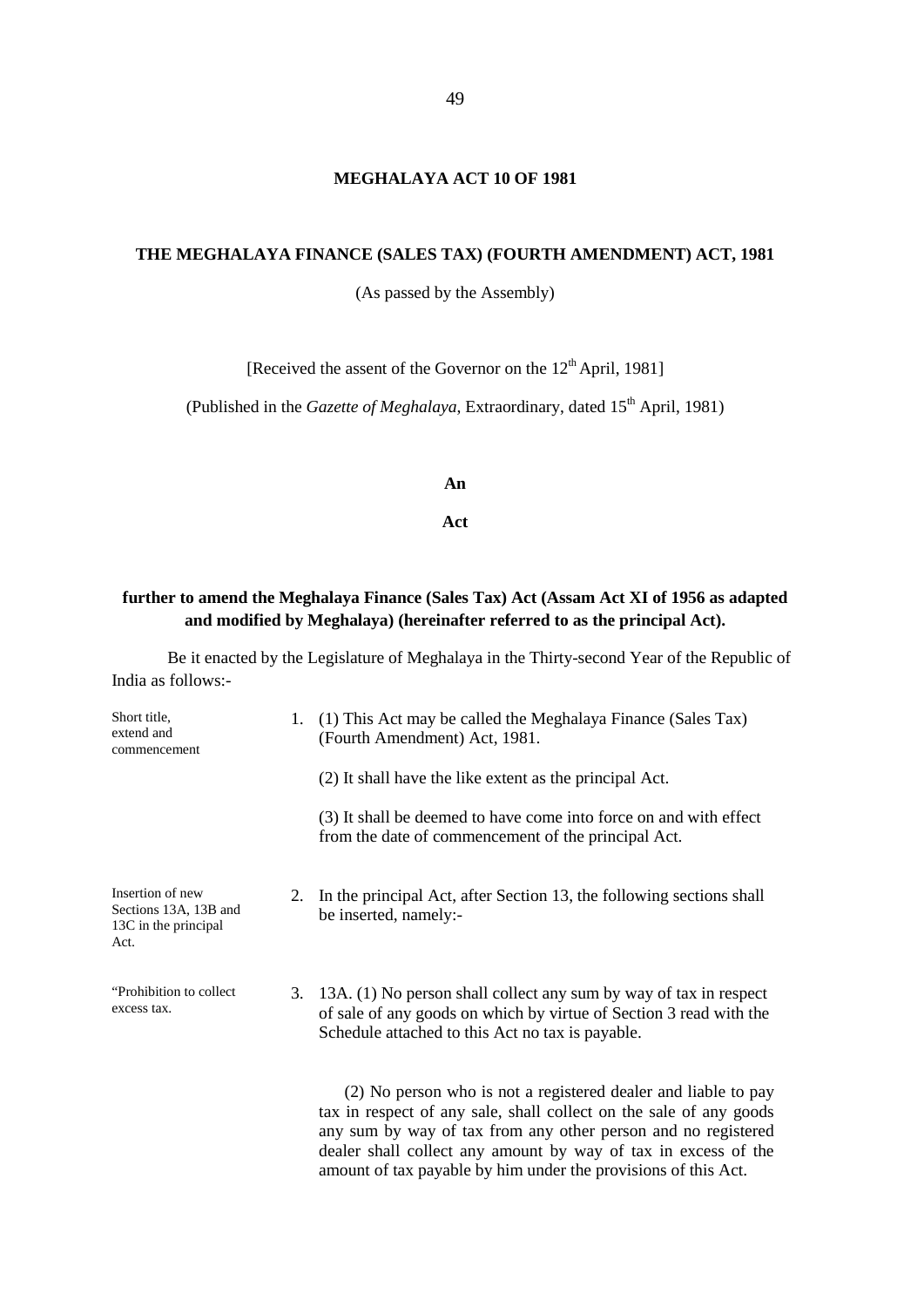Forfeiture of excess tax, etc.

- 13B. (1) If any person,-
	- (i) not being a dealer liable to pay tax under this Act, collects any sum by way of tax, or
	- (ii) being a registered dealer collects any sum by way of tax in excess of the tax payable by him, or
	- (iii) otherwise collects tax in contravention of the provisions of Section 13A.

any sum collected by that person by way of tax in contravention of Section 13A shall be forfeited to the State Government and when any order of forfeiture is made, the Commissioner shall publish or cause to be published a notice thereof for the information of the persons concerned giving such details and in such manner as may be prescribed.

(2) Where the Commissioner has reason to believe that any person has wilfully contravened provisions of Section 13A, the Commissioner may impose upon such person a penalty of an amount not exceeding two thousand rupees or double the sum collected by such person by way of tax in contravention of the provisions of Section 13A, whichever is less:

Provided that no penalty shall be imposed in respect of any such contravention which occurred on a date prior to the publication of the Meghalaya Finance (Sales Tax) (Fourth Amendment) act, 1981, in the official Gazette.

(3) If the Commissioner in the course of any proceeding under this act or otherwise has reason to believe that any person has become liable to forfeiture of any sum under sub-section (1), or both forfeiture of any sum under sub-section (1) and penalty under sub-section (2),he shall serve on such person a notice in the prescribed form requiring him on a date and at a place specified in the notice to attend and show cause why forfeiture or both the forfeiture and penalty of any sum as provided in sub-section (1) and sub-section (2) should not be imposed on him.

(4) The Commissioner shall thereupon hold an enquiry and shall make such order as he thinks fit.

(5) No prosecution for an offence under the Act shall be instituted in respect of the same facts on which a penalty has been imposed under this section.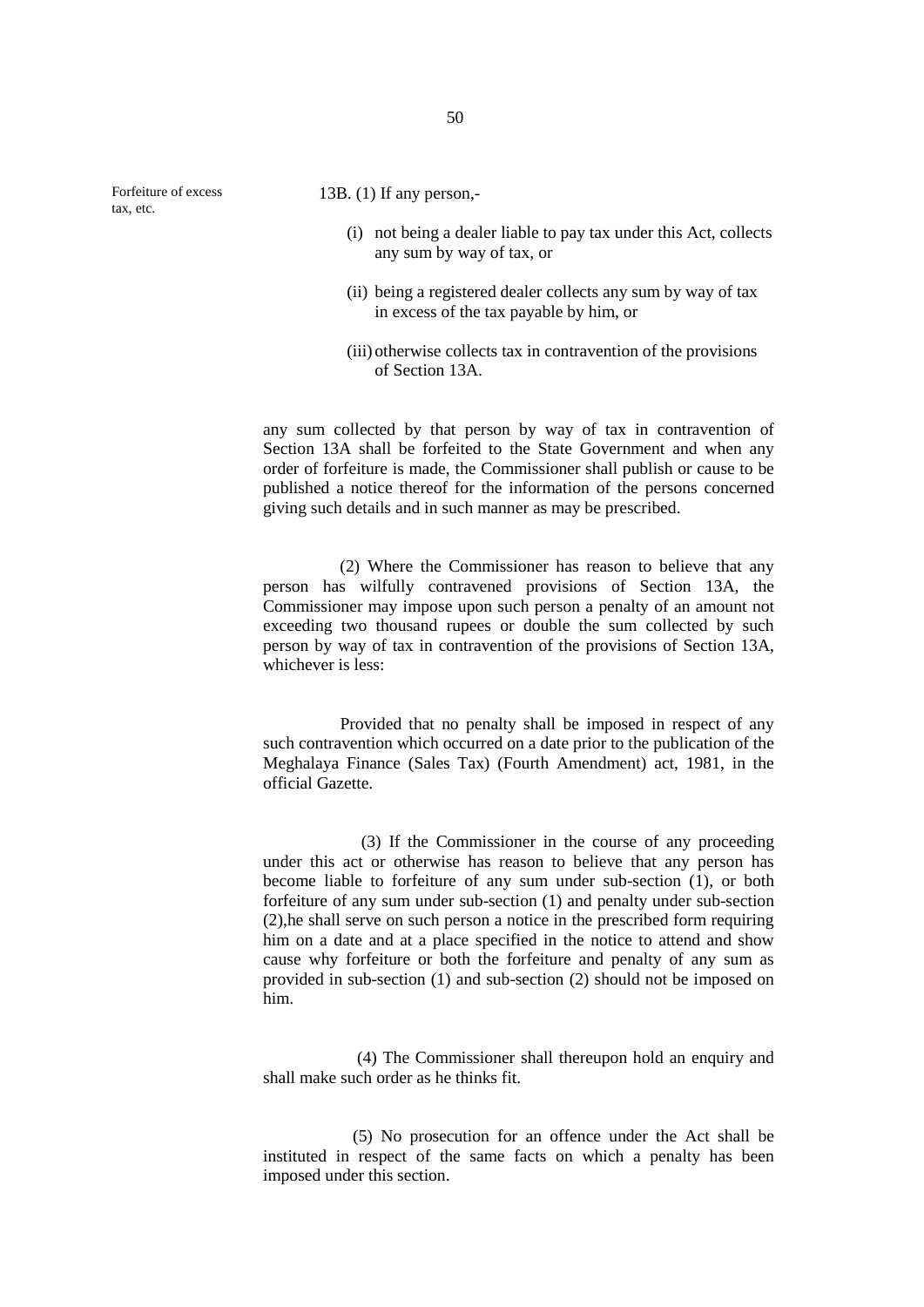Payment to sum forfeited, etc.

13C. (1) The amount of penalty levied and/or the sum forfeited to the State Government under Section13B shall be paid by the dealer or the person liable therefor in Government Treasury by such date as may be specified in a notice issued by the Commissioner for this purpose, being a date not earlier than thirty days from the date of service of the notice:

Provided that the Commissioner may, in respect of any particular dealer or person and for reasons to be recorded in writing, extend the date of payment imposed under Section 13B or the sum forfeited by instalments.

(2) Any penalty imposed or sum forfeited under Section 13B which remains un-paid after the date specified in the notice for payment or after the extended date of payment and any instalment not duly paid shall be recoverable as an arrear of land revenue.

(3) Notwithstanding anything contained in this Act or in any other law for the time being in force where any sum collected by a person by way of tax in contravention of Section 13A, is forfeited to the State Government under Section 13B and is recovered from him, such payment or recovery shall discharge him, such payment or recovery shall discharge him of the liability to refund the sum to the person from whom it was so collected.

(4) A refund of any such sum or any part thereof may be claimed from Government by the person from whom it was realised by way of tax, provided such tax was not passed on by him in any form or manner to some other person and if such tax was passed on to some other person, the claim for refund may be made by such other person only.

(5) An application for such claim shall be made in writing in the prescribed form to the Commissioner within one year from the date of the order of forfeiture.

(6) On receipt of an application under sub-section (5) the Commissioner shall hold such inquiry as he deems fit and if the Commissioner is satisfied that the claim is valid and admissible and that the amount so claimed as refund was actually paid in Government treasury or recovered, and no drawback, set-off, refund or remission in respect of that amount was granted, he shall refund the sum or any part thereof, which is found due to the person concerned."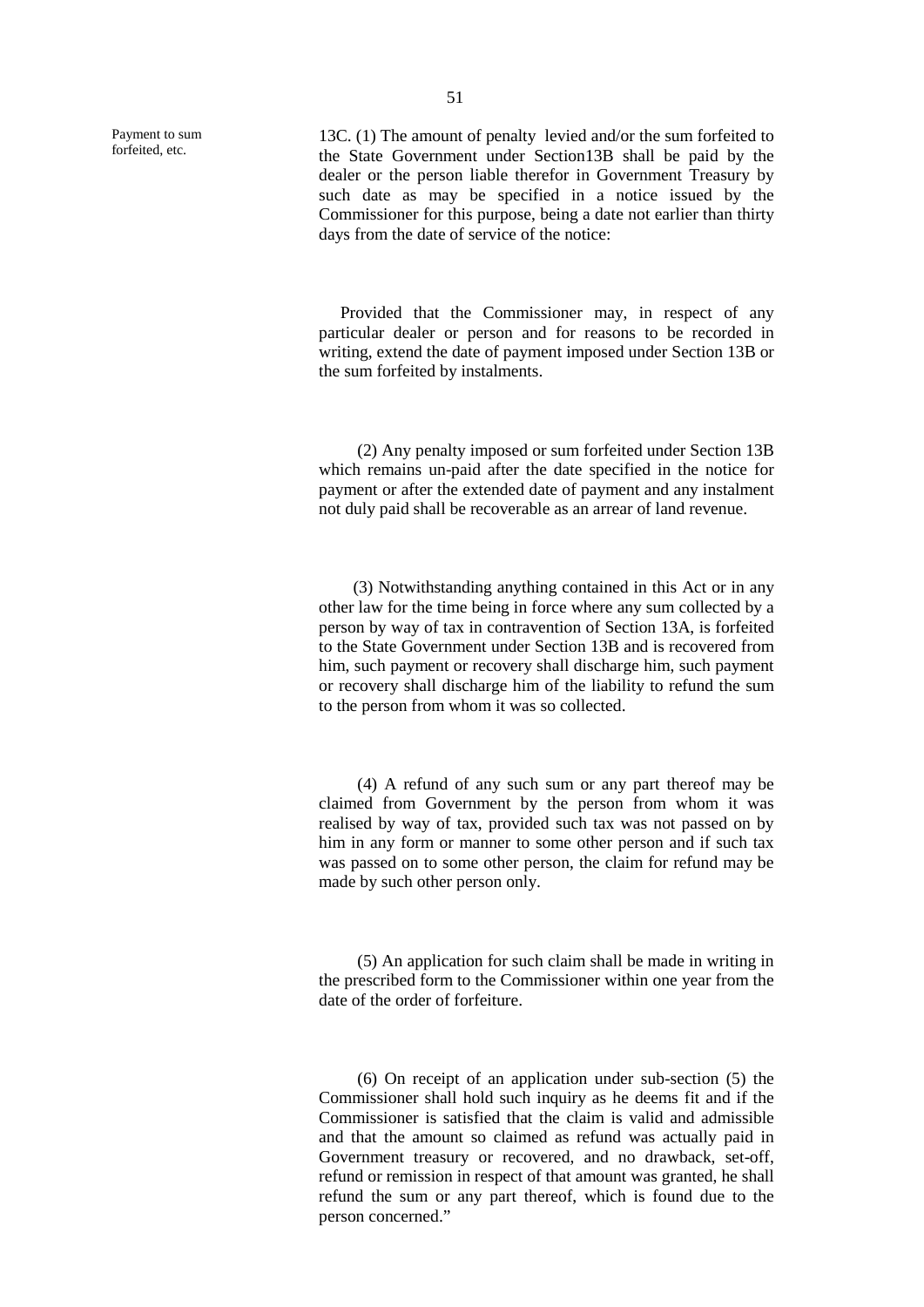#### **MEGHALAYA ACT 11 OF 1981**

## **THE MEGHALAYA REMOVAL OF RESTRICTIONS ON USE AND ENJOYMENT OF LAND ACT, 1980**

(As passed by the Assembly)

[Received the assent of the President on the 12<sup>th</sup> April, 1981]

(Published in the *Gazette of Meghalaya*, Extraordinary, dated 1<sup>st</sup> May, 1981)

**An**

**Act**

### **to remove restrictions on the use occupation and enjoyment of land by a purchaser and for matters connected therewith.**

| Short title,<br>extent and<br>commencement |    | (1) This Act may be called the Meghalaya Removal of<br>Restrictions on User and Enjoyment of Land Act, 1981.                                                                 |
|--------------------------------------------|----|------------------------------------------------------------------------------------------------------------------------------------------------------------------------------|
|                                            |    | (2) It shall extend to such areas of Meghalaya as the State<br>Government may, by notification, specify in this behalf.                                                      |
|                                            |    | (3) It shall come into force on such date as the State Government<br>may, by notification, appoint and different dates may be appointed<br>for different areas of the State. |
| Exemption from<br>application of the Act.  | 2. | This Act shall not apply to Government land.                                                                                                                                 |
| Definitions                                | 3. | In this Act, unless there is anything repugnant in the subject or<br>context:-                                                                                               |
|                                            |    | (a) "land" includes benefits arising out of land and things and<br>structures attached to the earth; and                                                                     |
|                                            |    | (b) "prescribed" means prescribed by Rule made under this<br>Act.                                                                                                            |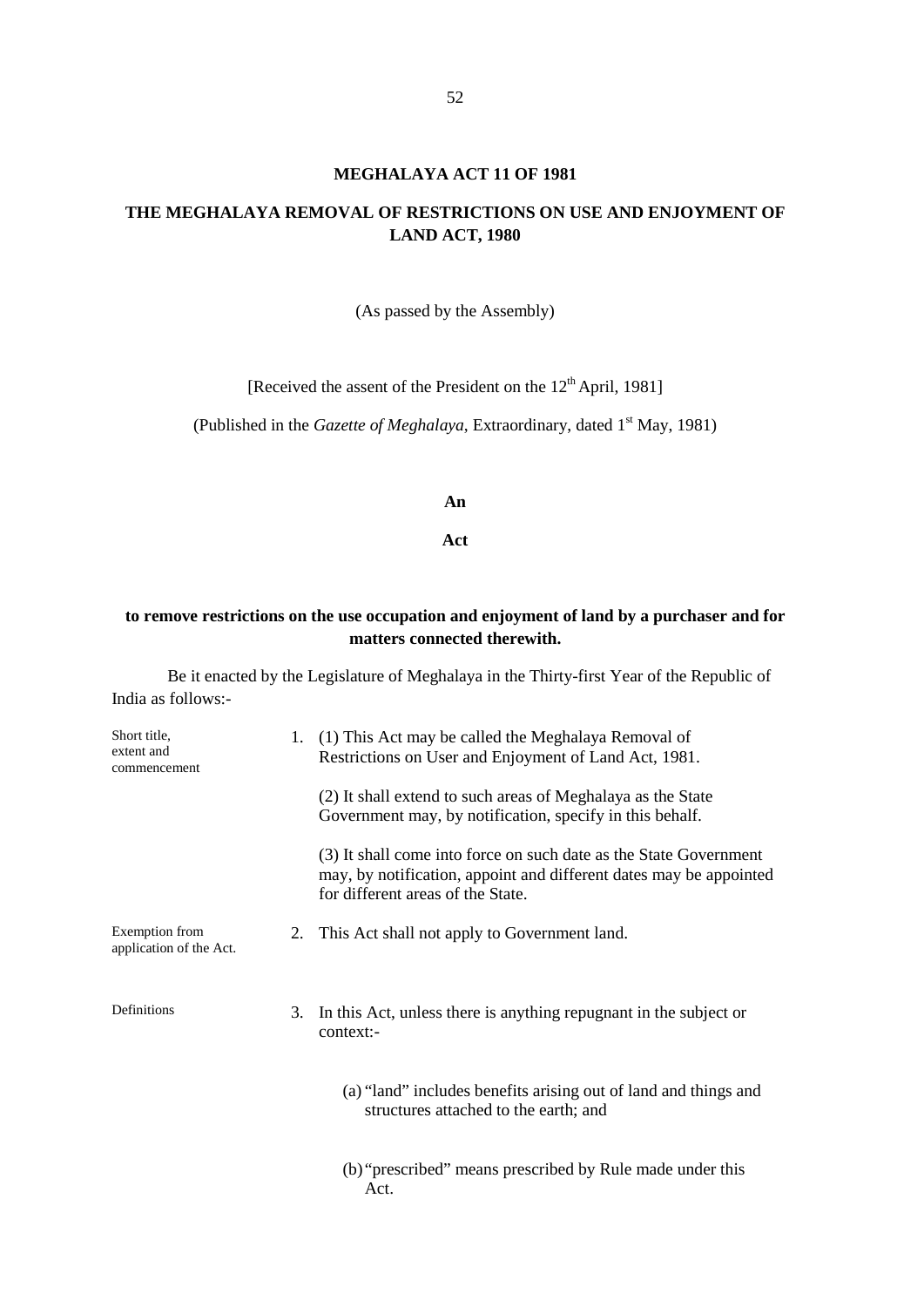- Removal of restrictions on use and enjoyment of land. 4. Notwithstanding anything to the contrary in any contract, custom, usage or practice when a person who has acquired a permanent, heritable and transferable right of use, occupation or enjoyment in any land by purchase or otherwise sells his land, it shall not be lawful for him or the landlord to impose any restriction or condition on the buyer regarding enjoyment or disposal of the land and such restriction or condition shall be void. Illegal realisation. 5. Notwithstanding anything to the contrary in any contract, custom, usage or practice, realisation of any 'Salami' in any form, shall be illegal.
- Penalties. 6. Whoever wilfully fails or neglects to comply with any requirement made of him under this Act, or violates any provision of this Act shall, on conviction before a Magistrate, be punishable with fine which may extend to one thousand rupee.
- Power to make rules. 7. The State Government may, from time to time, by notification, make rules for carrying out the purpose of this Act.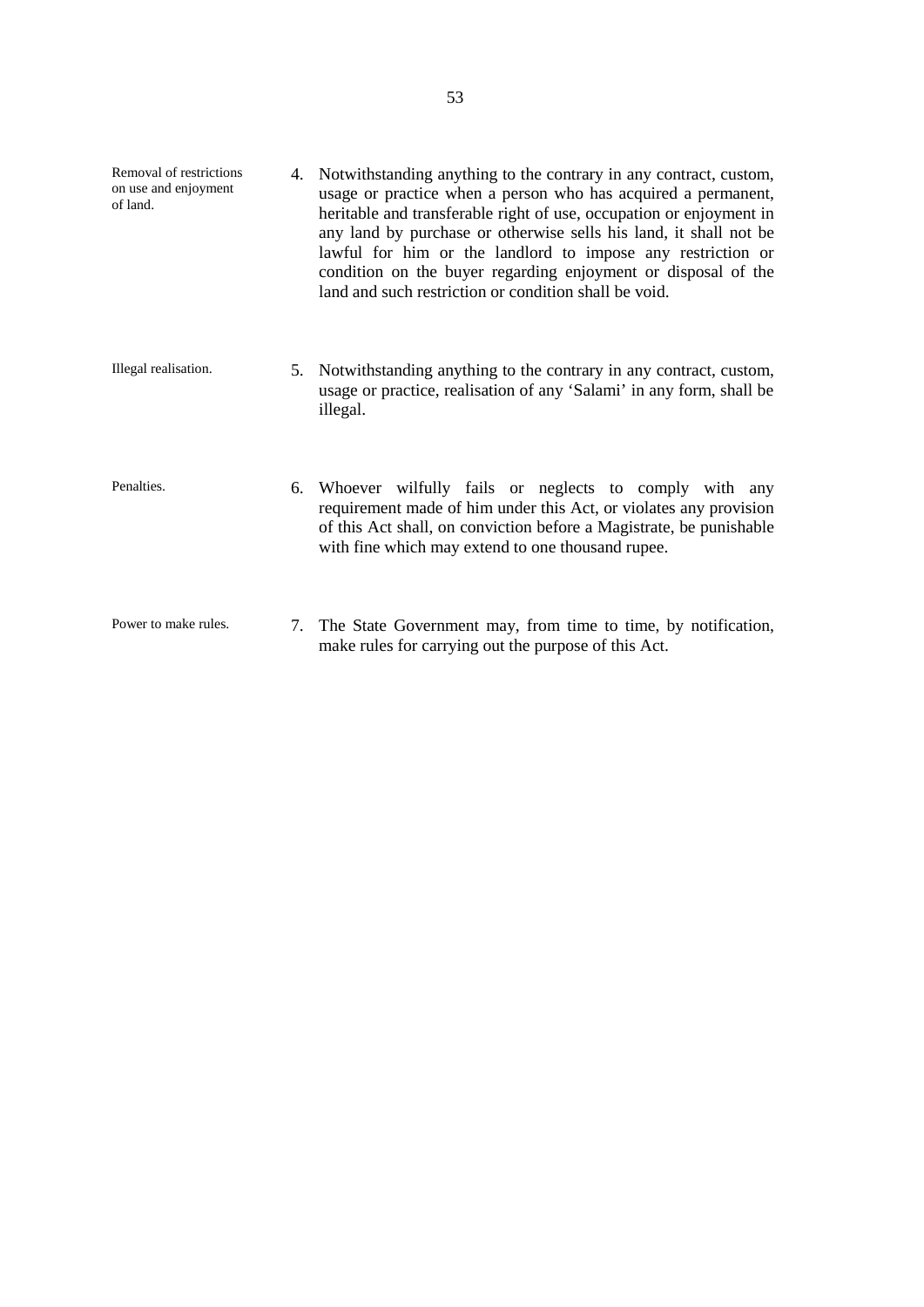## THE MEGHALAYA FOREST (REMOVAL OF TIMBER) (REGULATION) ACT, 1981

(Act 12 of 1981)

## *ARRANGEMENT OF SECTIONS*

### *Sections*

- 1. Short title, extent commencement.
- 2. Definitions.
- 3. Removal of Timber outside the State.
- 4. Application for license and its disposal.
- 5. License fee and period of its validity.
- 6. Appeal.
- 7. Penalty.
- 8. Power to direct submission of report or return.
- 9. Power to enter search, arrest and detain.
- 10. Searches and arrest how to be made.
- 11. Production of persons arrested and things seized.
- 12. Report of arrest and seizure.
- 13. Erection of check-posts.
- 14. Penalty for refusal to produce things or furnish information.
- 15. Power to compound offence.
- 16. When Court to take cognizance of offence.
- 17. Bar of suit in Civil Courts.
- 18. Suit, etc., against authority Officers or persons acting in good faith.
- 19. Officer and person to be public servants.
- 20. Effect of other laws.
- 21. Exemption.
- 22. Power to make rules.
- 23. Schedule.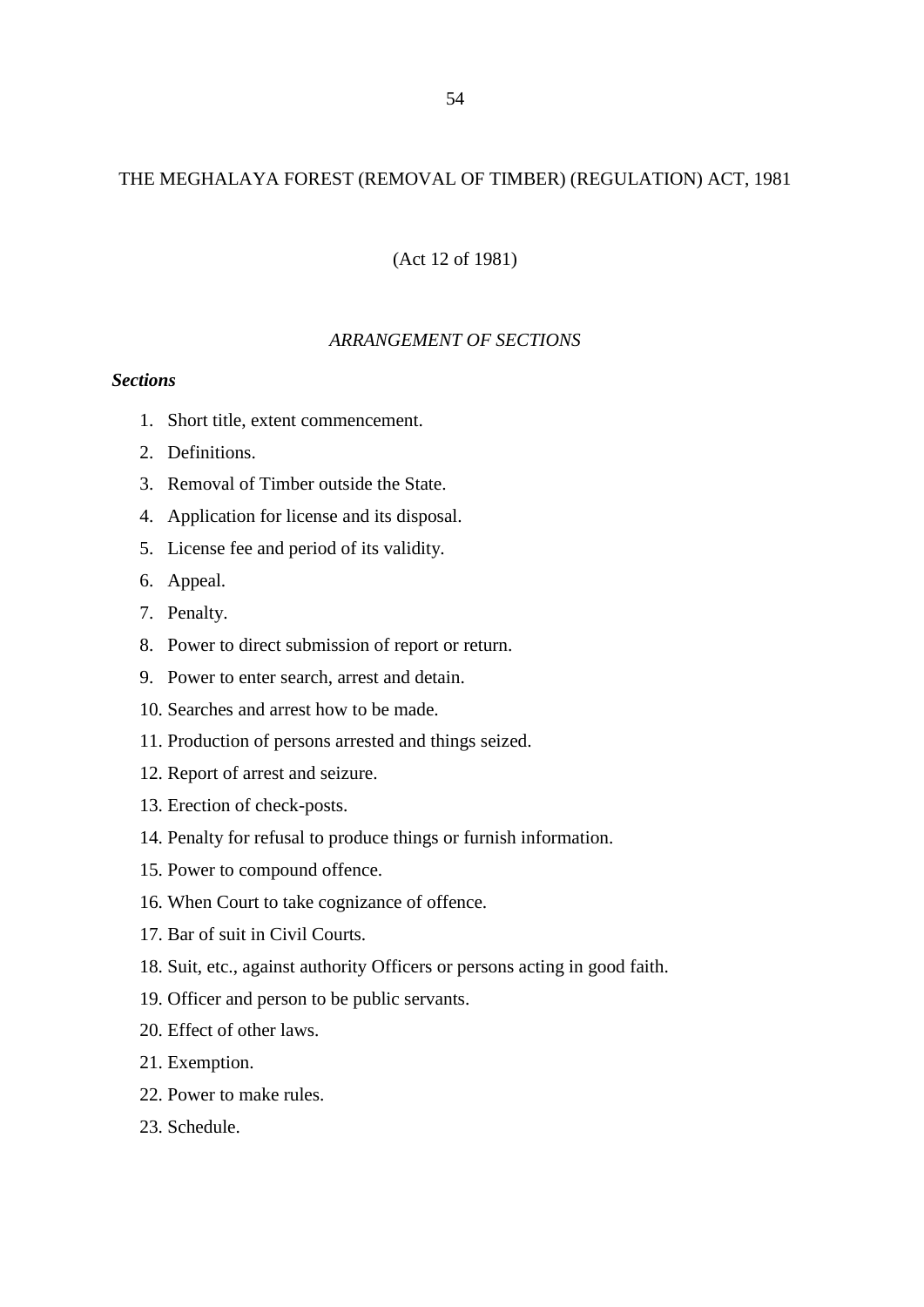### Meghalaya Act, 12 of 1981

### THE MEGHALAYA FOREST (REMOVAL OF TIMBER) (REGULATION) ACT, 1981

(As passed by the Assembly)

[Received the assent of the President on the 29th May, 1981]

(Published in the *Gazette of Meghalaya*, Extraordinary, dated 2<sup>nd</sup> June, 1981)

**An**

#### **Act**

# **to regulate and control removal of timber outside the State for the preservation of forests and to prevent their indiscriminate destruction and for matters connected therewith and incidental thereto.**

| Short title,<br>extent and<br>commencement |    | 1. (1) This Act may be called the Meghalaya Forest (Removal of<br>Timber) (Regulation) Act, 1981.                                                                                                                                                                                    |
|--------------------------------------------|----|--------------------------------------------------------------------------------------------------------------------------------------------------------------------------------------------------------------------------------------------------------------------------------------|
|                                            |    | (2) It shall extend to the whole State of Meghalaya.                                                                                                                                                                                                                                 |
|                                            |    | (3) It shall come into force at once.                                                                                                                                                                                                                                                |
| Definitions                                | 2. | In this Act, unless the context otherwise requires;                                                                                                                                                                                                                                  |
|                                            |    | (a) "competent authority" means such authority as the State<br>Government may, by notification appoint for the purpose<br>of exercising the powers and functions of a competent<br>authority under this act and the rules made thereunder for<br>the whole or any part of the State; |
|                                            |    | (b) "prescribed" means prescribed by Rules made under this<br>Act;                                                                                                                                                                                                                   |
|                                            |    | (c) "State" means the State of Meghalaya;                                                                                                                                                                                                                                            |
|                                            |    | Government"<br>(d) "State"<br>Government<br>means<br>the<br>of<br>Meghalaya;                                                                                                                                                                                                         |
|                                            |    | (e) "Schedule" means a Schedule to this Act;                                                                                                                                                                                                                                         |
|                                            |    | (f) "Trading Depot" means any place or premises used for<br>keeping, storing or stocking timber for the purpose of<br>trade or otherwise of the timber outside the State.                                                                                                            |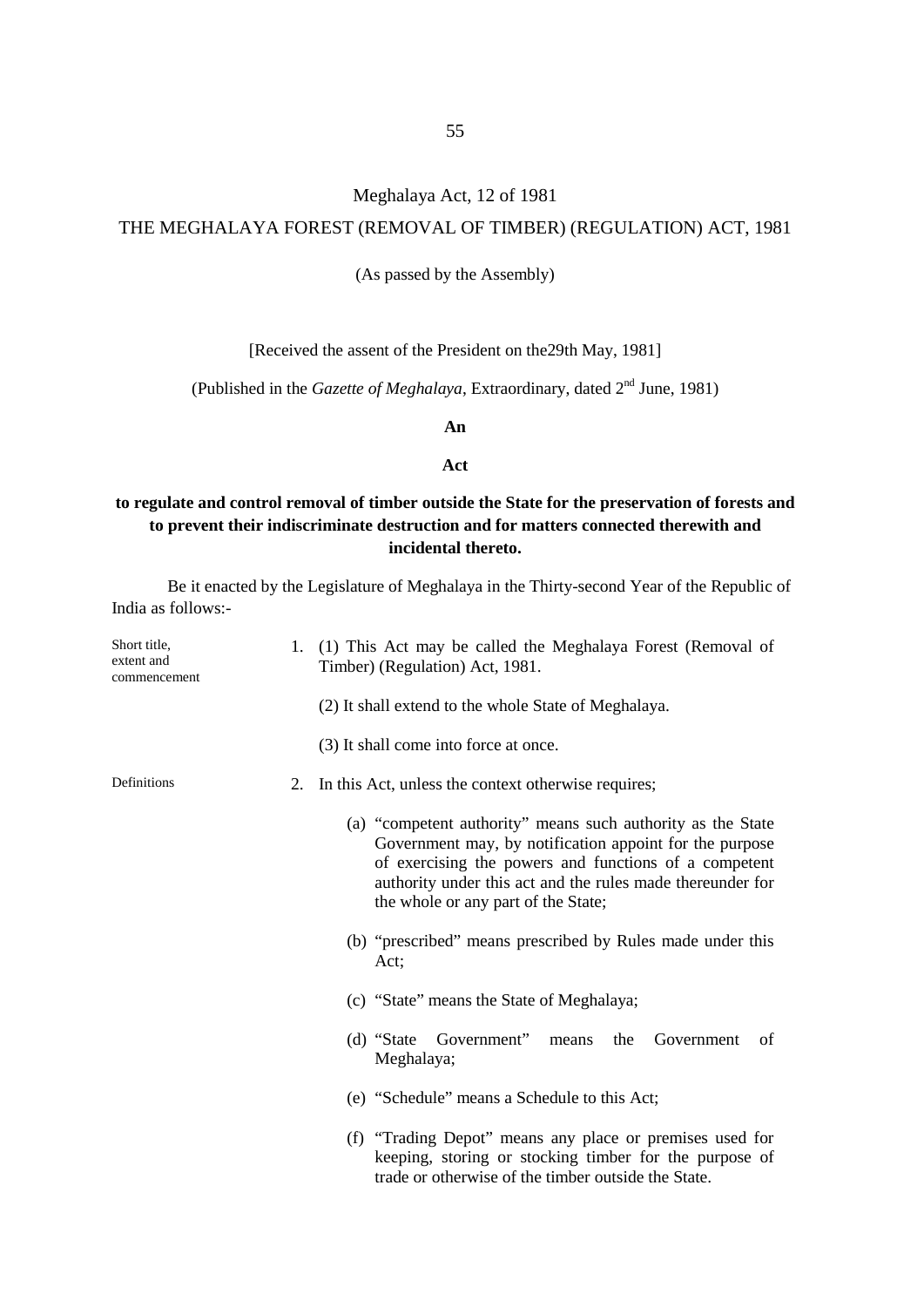(2) Word and expressions used, but defined in this Act and defined in the Meghalaya Forest Regulation 7 of 1891 as applied in Meghalaya) shall have the meanings respectively assigned to them in that Regulation.

3. (1) No person shall remove or cause to be removed for the purpose of trade or otherwise, any timber outside the State, and no Trading Depot shall be set up or established at any place without a license from the competent authority:

> Provided that no such license shall be granted by the competent authority:-

- (a) in respect of timber the size of which is below the minimum size prescribed for such timber; and
- (b) in respect of timber of such categories or species of trees or groups thereof specified in the Schedule to his Act.

(2) The State Government may, be notification, add, modify, amend or cancel any item in the Schedule to this Act.

(3) Every notification issued under the foregoing sub-section shall have effect on the date of its first publication in the official Gazette and shall be laid as soon as may be after its publication before the House of the Legislative Assembly of the State.

Application for License 4. (1) Every application for grant of license under this Act shall be made to the competent authority through the District Council concerned in such form and on payment of such fee as may be prescribed.

> (2) In granting or refusing license under this Act the competent authority shall take into account all or any of the following matters according to the circumstances of each case, namely:-

- (a) Whether the application is recommended by the District Council or not;
- (b) Whether the applicant holds any trading license from the District Council;
- (c) Whether the applicant holds any other license under this Act;
- (d) Whether the applicant is a registered dealer and possesses certificate of registration under any tax Law of the State;

Removal of timber outside the State.

and its disposal.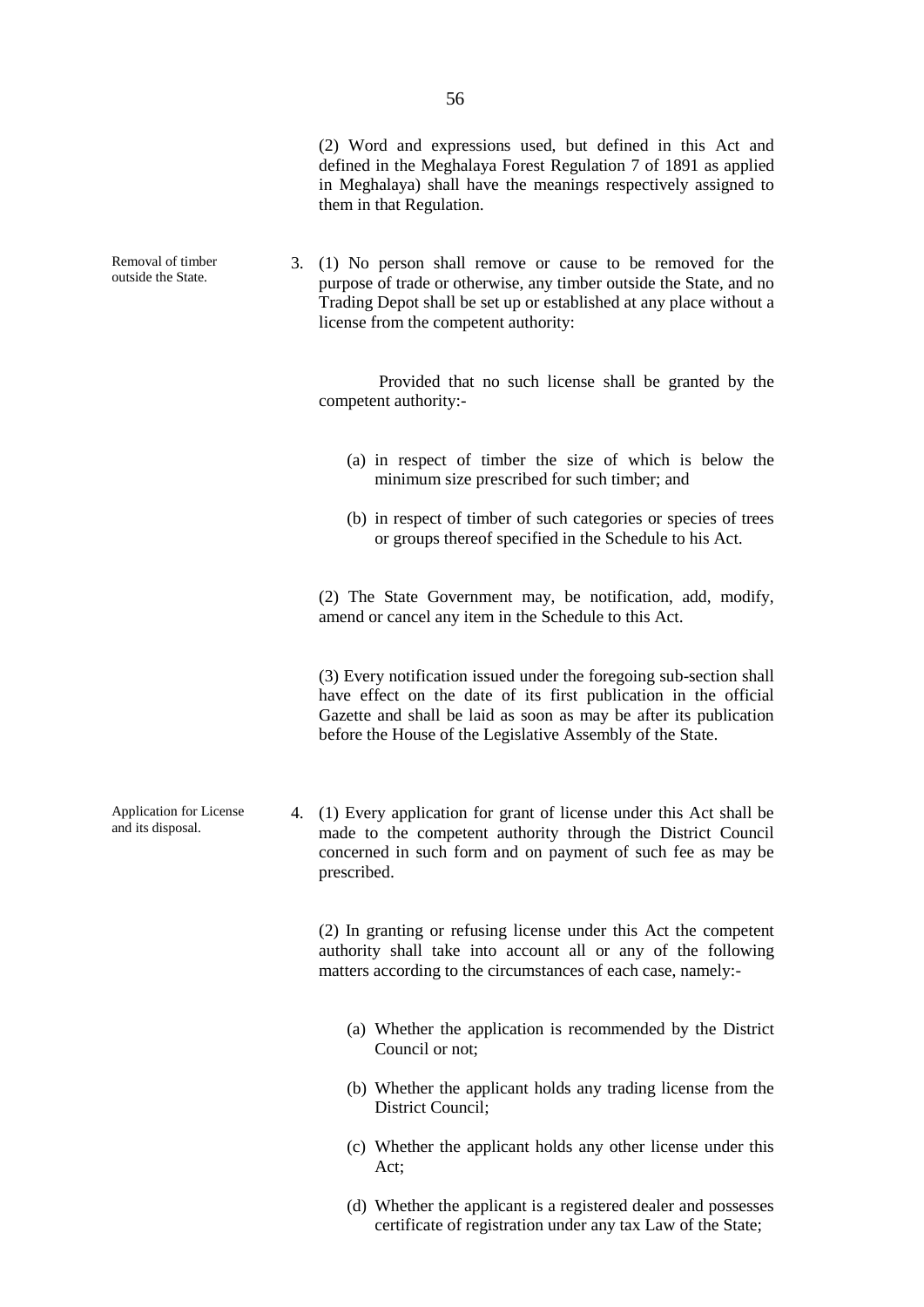- 57
- (e) Whether the applicant is a resident of the State;
- (f) Whether the timber for which application for licenses is made is for the personnel use of the applicant;
- (g) Whether the grant of license to the applicant would promote the interest of tribals resident in the State, economically or otherwise;

Provided that a license shall be refused if the applicant-

- (a) is not a citizen of India, or-
- (b) has been convicted by a competent Court of an offence involving moral turpitude unless a period of five years, or such less period as the Government may allow in any particular case, has elapsed since his release, or
- (c) has violated any provision of any Act, Regulation or Rule made by the State or any District Council, or is a defaulter in the payment of any tax or revenue of the State or any District Council, or
- (d) has been debarred from taking up any business transaction or contract work by any Government, or any Company or Corporation, owned controlled or managed by any Government.

(3) Every other granting or refusing a license under this Act shall be in writing, and in case of refusal shall contain reasons therefor.

(4) Every application for license under this act shall be disposed of by the competent authority as early as possible and not later than six months from the date of receipt of the application by the competent authority unless the competent authority for reasons to be recorded in writing extends the period by such further period or periods as it may consider necessary and if no order is passed within the period or periods so extended it shall be deemed that license has been granted.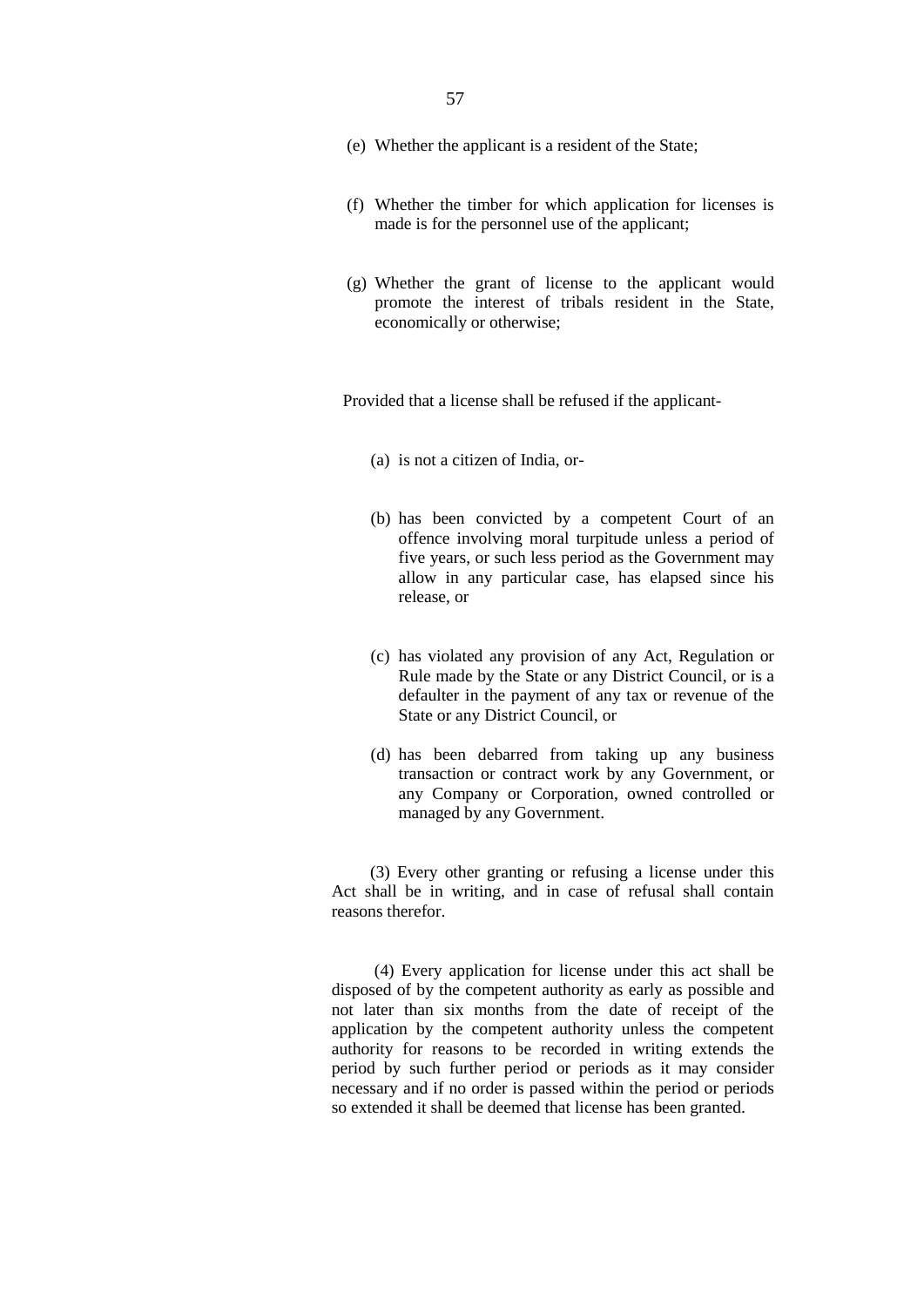License fee and period of its validity.

5. (1) The fee payable for a license granted under this Act, the condition of the license, the route or routes the timber are to be transported outside the State, and the period of validity of the license shall be such as may be prescribed which shall also be specified in the license;

Provided that the license fee, the conditions of the license and the period of this validity may vary for different categories of timber:

Provided further that such period shall not exceed twelve, months and the amount of fee shall not exceed one thousand rupees.

(2) The license fee shall be paid in such manner as may be prescribed.

(3) Every license granted under this act may be renewed on the expiry of the period of its validity by the competent authority in such manner and on payment of such fees as may be prescribed.

(4) The provision of Section 4 shall apply in case of application for renewal under this Section.

Appeal 6. Any person aggrieved by any order passed by the competent authority under Sections 3 and 4 may , within a period of sixty days from the date the order is communicated and on payment of such fee, not exceeding fifty rupees, prefer an appeal to such authority as the State Government may, by notification, appoint in his behalf and its order shall be final:

> Provided that the appellate authority may entertain as appeal after the expiry of the said period of sixty days if it is satisfied that the appellant was prevented by sufficient cause from filing the appeal in time.

Penalty 7. Any person who contravenes any of the provisions of Section 3, shall, on conviction, be punished with imprisonment which may extend to one year, or with fine which may extend to two thousand rupees, or with both and the Court trying the offence may further order that the timber in respect of which the offence was committed and the vessel, vehicle or animal with which the offence was committed shall be confiscated to the State Government.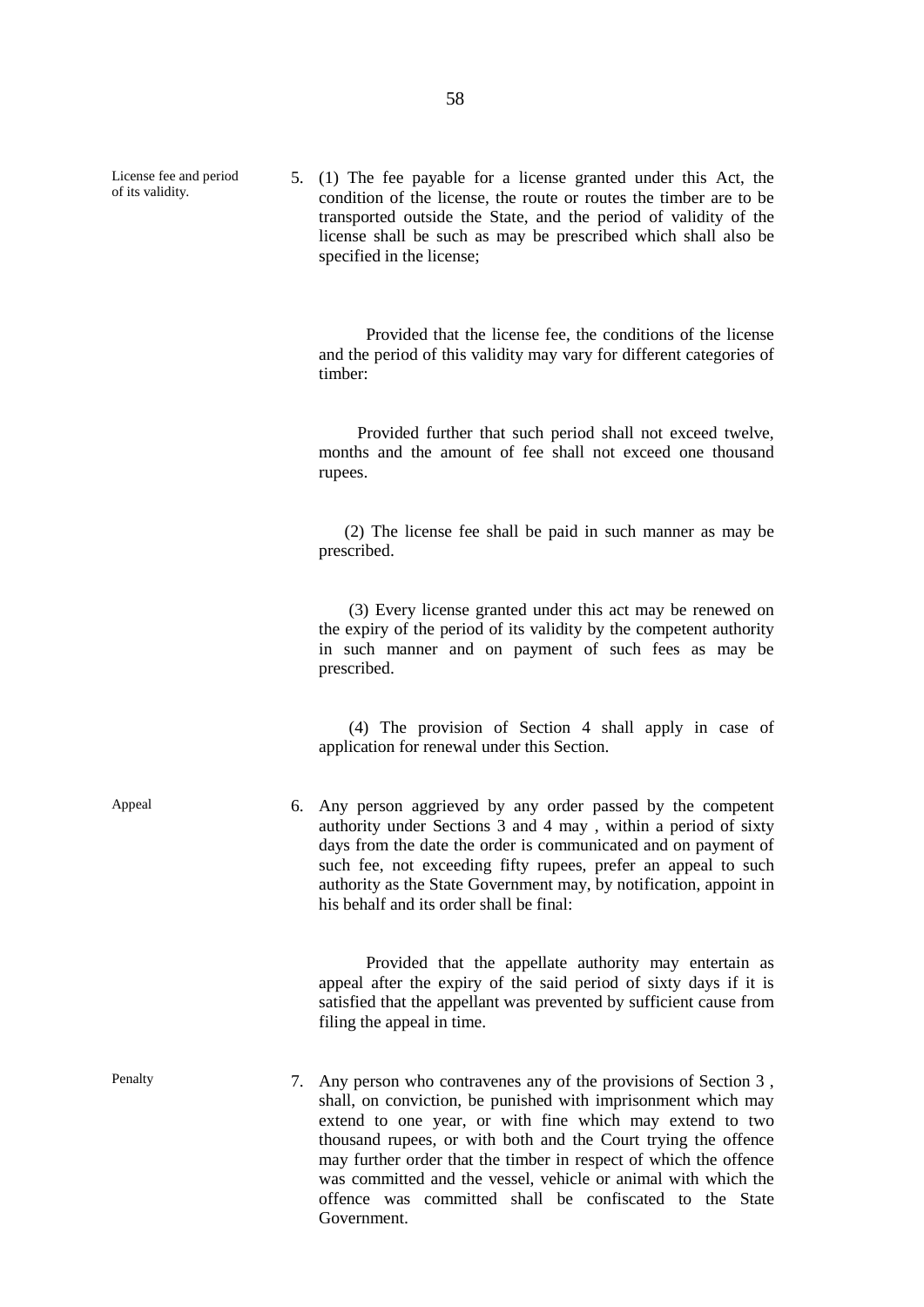Power to direct submission of report or return.

Power to enter, search arrest and detain

- 8. The competent authority may direct any person holding any license under this Act to submit such report or return and in such form and manner as may be prescribed.
- 9. (1) Any Forest Officer not below the rank of Forest Ranger and Police Officer not below the rank of Sub-Inspector of Police who from his personal knowledge or from information received and after such enquiry as he may consider necessary, has reason to believe that any person has committed an offence under this Act, may-
	- (a) enter and search at all reasonable time any premises, land, vehicle or vessel in the occupation of such person;
	- (b) require such person to produce for his inspection the license or any other documents granted by the competent authority or any books of account or other documents that may have any bearing on such offence;
	- (c) seize any timber in respect of which the offence was committed and any books of account or other documents relating such timber and may also detain and seize any animal, vessel or vehicle with which the offence was committed;

(2) It shall be lawful for any of the officers referred to in sub section (1), to stop and detain any person committing an offence under this Act or abetting in the commission of such offence and such officer may arrest without warrant any such person:

Provided that the Officer making such arrest may release such person on his furnishing his name and address and otherwise satisfies such Officer that he will duly answer any summon or other proceedings which may be taken against him.

- 10. All searches and arrests under this Act shall be conducted and made, as for as may be in accordance with the procedure laid down in the Code of Criminal Procedure, 1973 (Central Act 2 of 1974).
- 11. Every person detained or arrested under any of the provisions of this Act shall be taken or produced before the nearest Magistrate having jurisdiction with a report containing full particulars of the person arrested or articles seized and the circumstances under which the arrest or seizure was affected, within 24 hours of such arrest or seizure, exclusive of the time necessary for the actual journey from the place of arrest to the Court of the Magistrate.

Searches and arrest how to be made.

Prediction of persons arrested and things seized.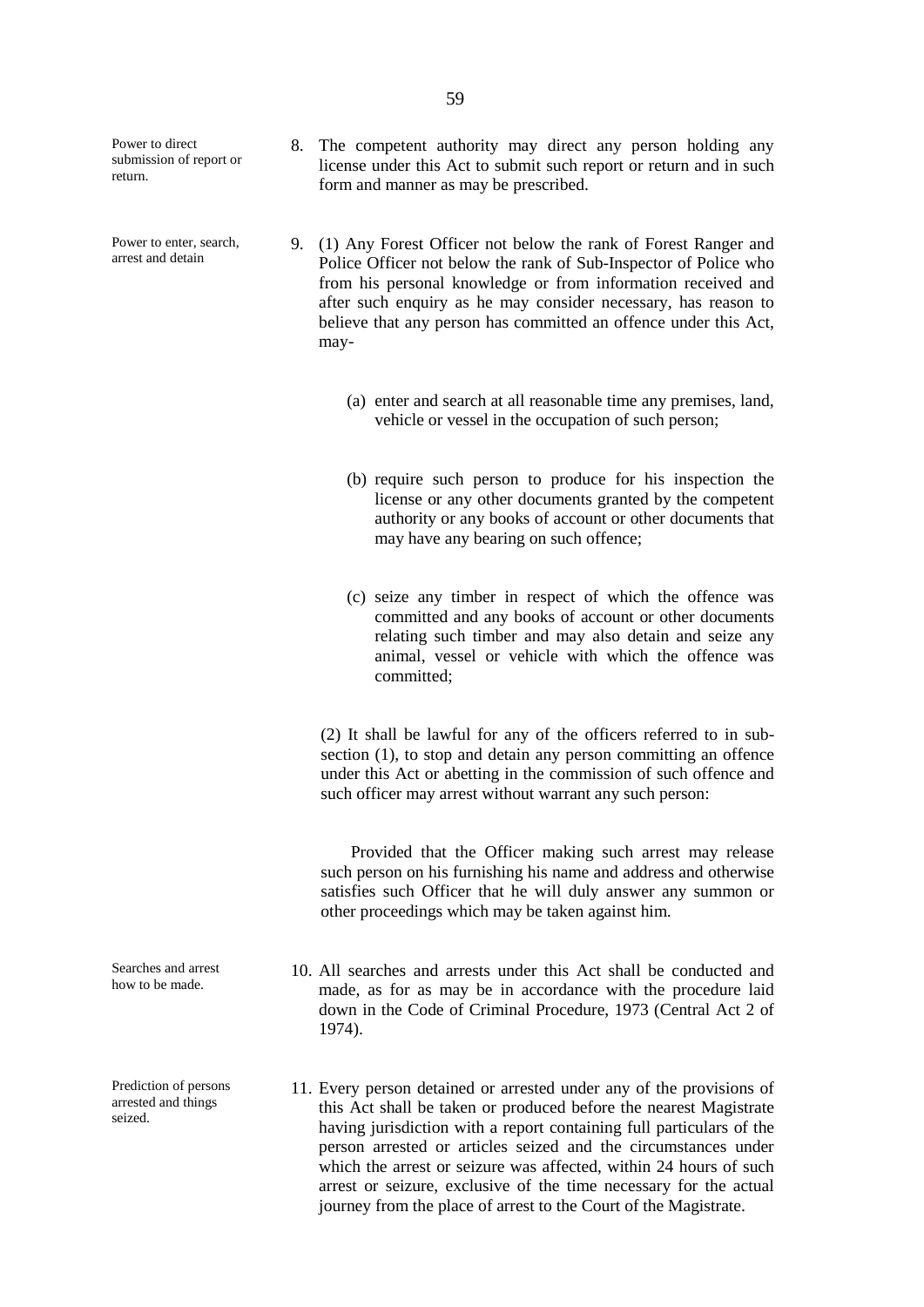| Report of arrest and<br>seizure.                                   | 12. Any Forest or Police Officer making an arrest or seizure under<br>this act shall forthwith make a full report of all the particulars of<br>such arrest or seizure to his immediate superior Officer.                                                                                                                                                                                                                                                                                                                                                                                                                                                                                                                                                                                                                       |
|--------------------------------------------------------------------|--------------------------------------------------------------------------------------------------------------------------------------------------------------------------------------------------------------------------------------------------------------------------------------------------------------------------------------------------------------------------------------------------------------------------------------------------------------------------------------------------------------------------------------------------------------------------------------------------------------------------------------------------------------------------------------------------------------------------------------------------------------------------------------------------------------------------------|
| Erection of check-<br>posts.                                       | 13. (1) The State Government may, by notification, set up and erect,<br>in such manner as may be prescribed, check-posts and barriers at<br>any place in the State with a view to prevent any unlawful<br>removal or transportation of timber outside the State.<br>(2) Every person transporting timber shall, at any check post or<br>barrier referred to in sub-section (1) and before crossing such<br>check-post or barrier produce before the Officer in-charge of the<br>check-post or barrier such document as may be prescribed.<br>(3) The Officer-in-Charge of the check-post or barrier may, for<br>the purpose of satisfying himself that the provisions of this Act<br>and the Rules made therein are not being contravened, intercept,<br>detain and search any animal, vehicle or vessel.                      |
| Penalty for refusal of<br>produce things or<br>furnish information | 14. Whoever-<br>(i) Wilfully refuses or is unable to produce license or<br>document or wilfully refuses or fails to give such<br>information which under the provisions of this Act or the<br>Rules made thereunder he is required to produce or to<br>give, or otherwise furnishes in format on which he knows<br>or believes to be false or does not believe to be true, or<br>(ii) Forcibly resists arrest or attempts to evade arrest or<br>obstructs any Forest or Police Officer to enter or search or<br>to affect arrest or seizure under the powers conferred by<br>this Act or the Rules made thereunder,<br>shall be guilty of an offence against this Act, and he shall, on<br>conviction, be punished with fine which may extend to on thousand<br>rupees or with imprisonment for a term which may extend to six |
| Power to compound<br>offence.                                      | months or with both.<br>15. (1) An Offence duly authorised by the State Government in this<br>behalf may accept from any person, against whom a reasonable<br>suspicion exists that he has committed any offence punishable<br>under this Act, such sum of money as may be prescribed, by way<br>of composition of the offence which such person is suspected to<br>have committed.<br>(2) On payment of such sum of money to the Officer mentioned in                                                                                                                                                                                                                                                                                                                                                                         |

(2) On payment of such sum of money to the Officer mentioned in sub-section (1) the suspected person, if in custody, shall be discharged and no other proceeding shall be taken against him in respect of the offence compounded.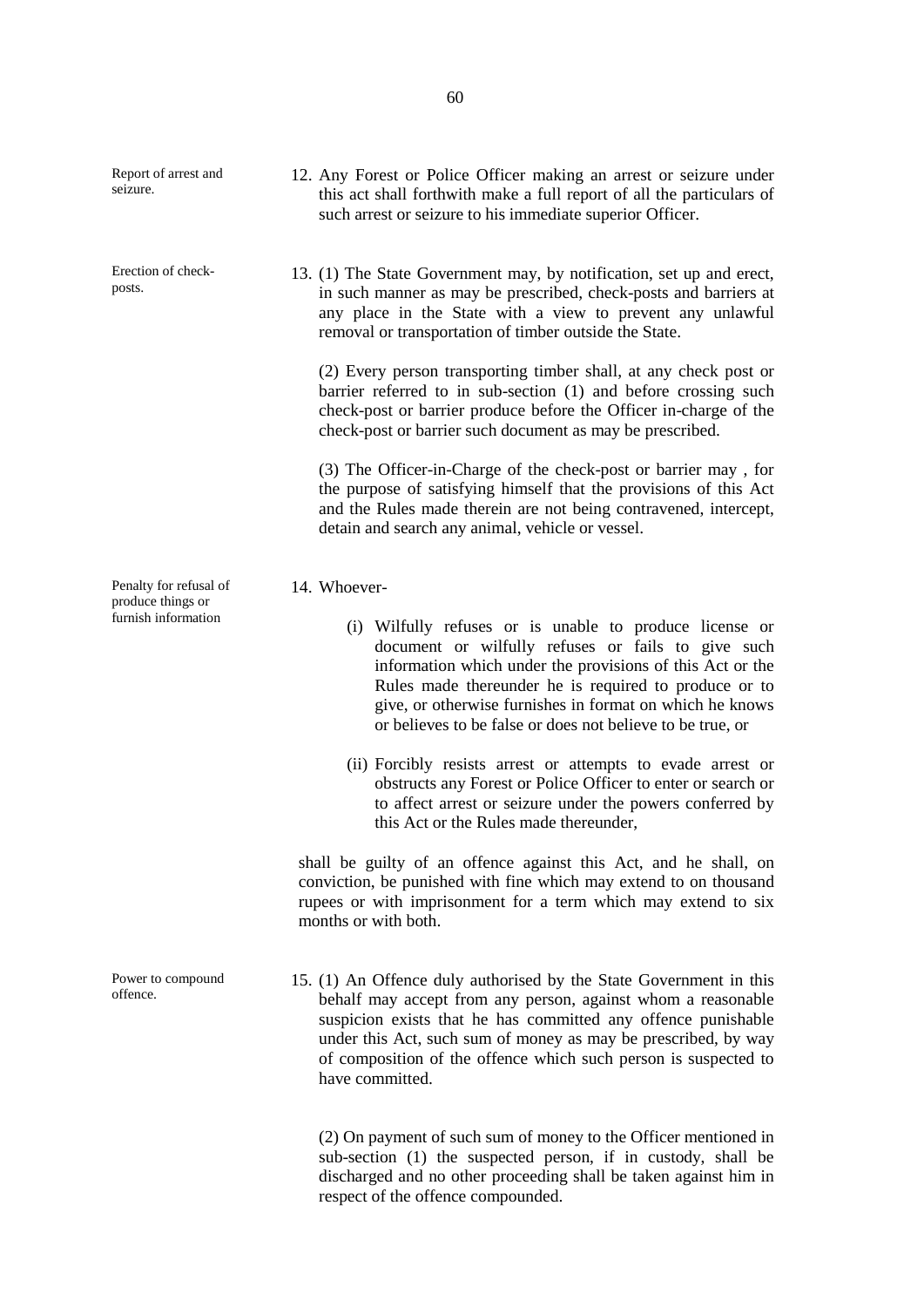(3) The provisions of this section shall apply also where a prosecution or an appeal against conviction of offence under this act is pending and in such a case the composition of such offence under this section shall have the effect of the acquittal of the accused with whom an offence has been compounded. Hen Court to take cognizance of offence. 16. No Court shall take cognizance of any offence under this Act,- 1) except on the complaint made by an officer authorised by the State Government in this behalf; and 2) unless the prosecution is instituted within three month from the date on which the offence is alleged to have been committed. Bar of suit in Civil Courts. 17. No suit shall be brought in any civil court to set aside or modify any order made under this Act. Suit, etc., against authority, Officers or persons acting in good faith. 18. No suits, prosecution or legal proceeding shall lie against any authority, officer or person for anything which is in good faith done or intended to be done under this Act. Officer and person to be public servants. 19. Every person or officer, appointed under, or exercising any power conferred by an under this Act shall be deemed to be a public servant within the meaning of section 21 of the Indian Penal Code. Effect of other laws. 20. The provisions of this Act, shall be in addition, and not in derogation, of the provisions of the Meghalaya Forest Regulation (Assam Regulation 7 of 1891 as applied in Meghalaya) or the Rules made thereunder. Exemption. 21. The provision of this Act, shall not apply to removal of timber outside the State by or on behalf of the State Government under the provisions of the Meghalaya Forest Regulation. Power to make rules. 22. (1) The State Government may, by notification, make rules for carrying out the purposes of this Act. (2) In particular and without prejudice to the generality of the foregoing power, such rules may provide for all or any of the following matters, namely:-

a. to prescribe the minimum size of timber under Section 3;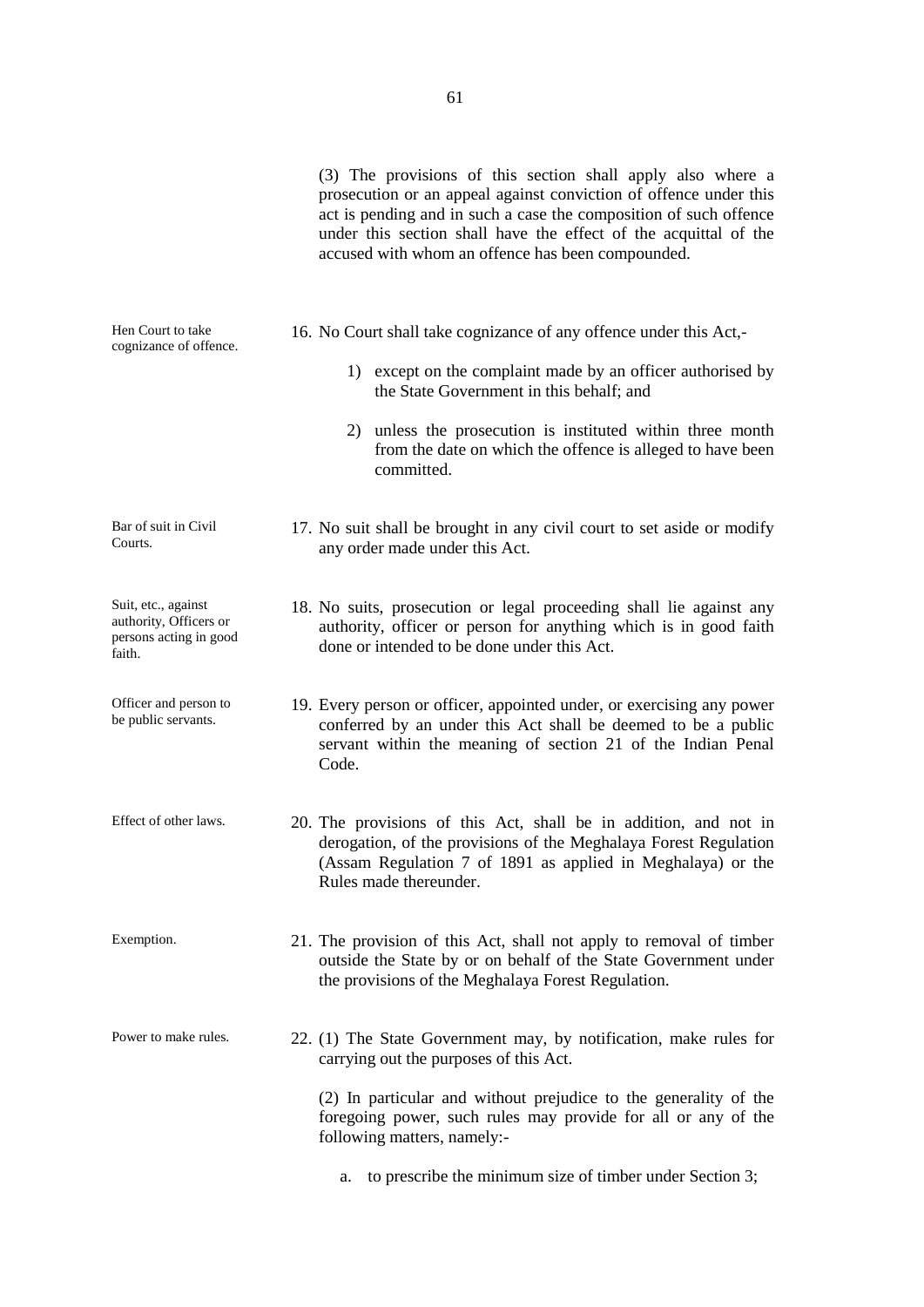- b. the form and conditions of license under Sections 3 and 5 and the fees payable therefor;
- c. the form and manner in which application for license under Section 4 may be made and the fees payable therefor;
- d. the fees payable for appeal under Section 6;
- e. the form of register, report or return to be maintained and submitted by the licensee;
- f. the conditions for storing, stocking and manner or making or marking the timber to be removed outside the State;
- g. the manner in which the inspection of timber and of document maintained by licensee shall be carried out;
- h. the routes by which the timber shall be transported outside the State;
- i. the terms and conditions for setting up or establishment of trading depot;
- j. the manner in which the right of access to document and the right to entry conferred by Section 9 may be exercised;
- k. the manner in which check-post and barrier may be set up and erected and the form of document under Section 13;
- l. the procedure and manner for payment of fees under the Act and of composition money under Section 15 and the amount of composition payable for composition of offences under Section 15;
- m. any other matter which is to be or may be prescribed.

(3) The power to make rules under this Section shall be subject to the condition of previous publication.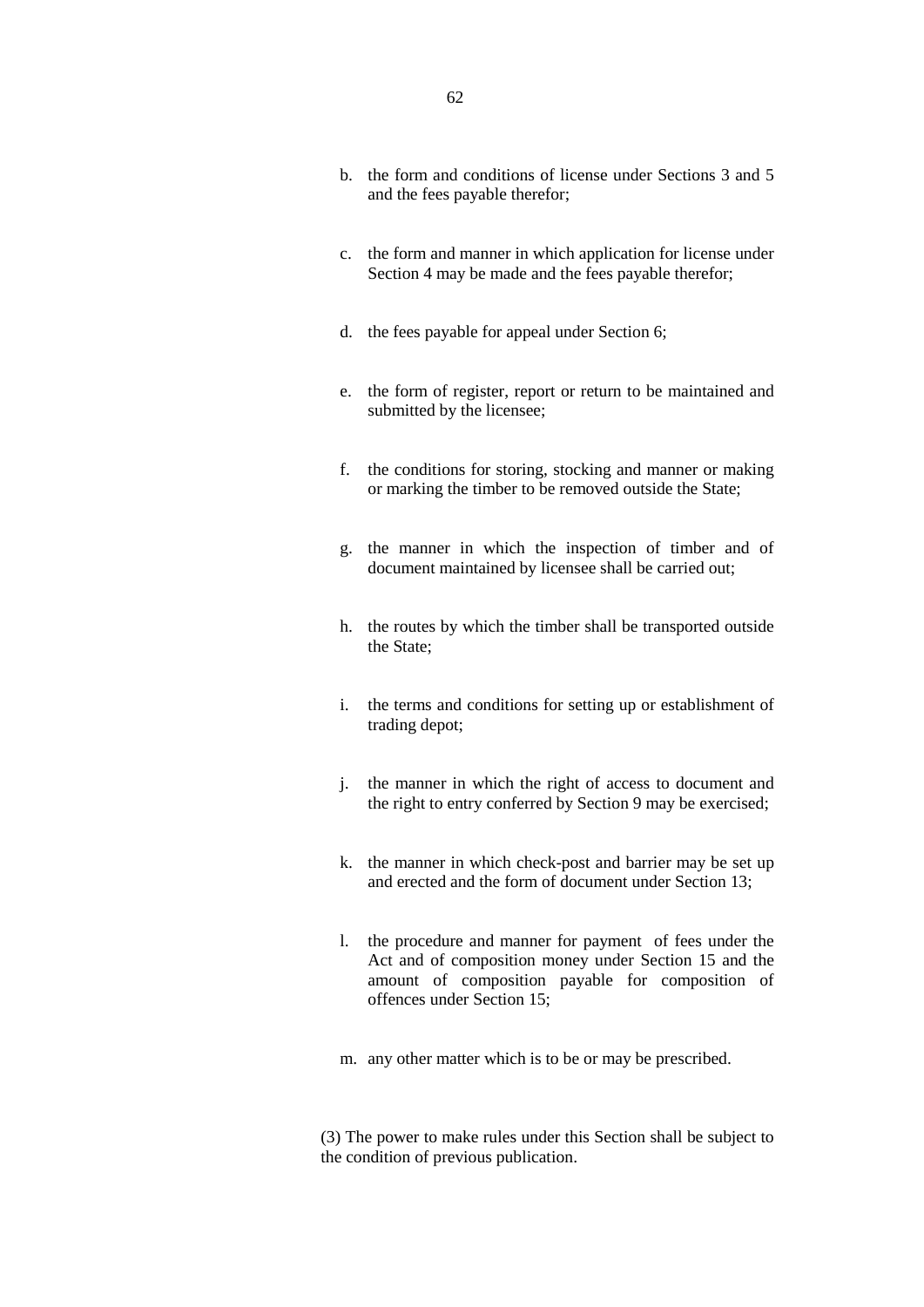# **SCHEDULE**

# [*See* Section 3 (1) (b)]

| <b>Serial</b><br>No. | <b>Local (Common) Name</b>                 | <b>Commercial</b><br><b>Name</b> | <b>Scientific Name.</b>             |
|----------------------|--------------------------------------------|----------------------------------|-------------------------------------|
| $\mathbf{1}$         | Dieng Soh Risang                           | Indian Horn<br>.                 | Carpinus Vaminea.                   |
| $\mathfrak{2}$       | Tek, Tegun                                 | Teak<br>$\ddotsc$                | Tectona Grandis.                    |
| 3                    | Dieng Laphiang, Bo! gippok                 | Gamari<br>.                      | Gmelina Arborea.                    |
| 4                    | ,Gamari.<br>Dieng Rai, Tita Sopa           | Champ<br>.                       | Michelia Champaca.                  |
| 5                    | Bola, Dieng Ngai                           | Bola<br>.                        | Morus ferrea.                       |
| 6                    | Nahar Dieng Ngai<br>.                      | Mesua<br>$\cdots$                | Mesua ferrea.                       |
| 7                    | Sal, Dieng blei, Bol Sal                   | Sal<br>$\cdots$                  | Shorea Robusta                      |
| 8                    | Mundhani<br>$\ddotsc$<br>.                 | Mundani<br>$\cdots$              | Acrocarpus fraxinifalius.           |
| 9                    | Amari, La li<br>.<br>$\cdots$              | Amari<br>$\cdots$                | Amoora Willichii.                   |
| 10                   | Cham, Sam<br>$\cdots$<br>.                 | Chaplash<br>$\cdots$             | Artocarpus Chaplasha.               |
| 11                   | Birch, Dieng Lieng<br>.                    | Birch<br>.                       | Betula alnoides.                    |
| 12                   | Bogipoma, Diengbti. Tyrneng, Bol<br>Derek. | Chiekrassy<br>$\cdots$           | Chikrassia tabularis.               |
| 13                   | Khokam, Dieng Bai<br>$\cdots$              | Lampati<br>$\cdots$<br>Khokam.   | Duabanga grandiflora.               |
| 14                   | Karal                                      | Karal                            | Kayea floribunda.                   |
| 15                   | Badam<br>.<br>.                            | Badam<br>.                       | Mansonai Dipikai.                   |
| 16                   | Holok, Diengmaras Rakseng.                 | Hollocck<br>.                    | Terminalia Myriocarpa               |
| 17                   | Poma, Dieng Bti.                           | Toon<br>.                        | Toona Ciliata.                      |
| 18                   | Kadam<br>$\cdots$                          | Kadam<br>.                       | Anthocephalus Dadamba.              |
| 19                   | Pine, Khasi Pine, Dieng Kseh.              | Pine<br>.                        | Pinus Kosiya.                       |
| 20                   | Gogra, Dieng Ngan                          | Gogra/Chilauni<br>$\cdots$       | Schima Khasiana/Schima<br>Wallichi. |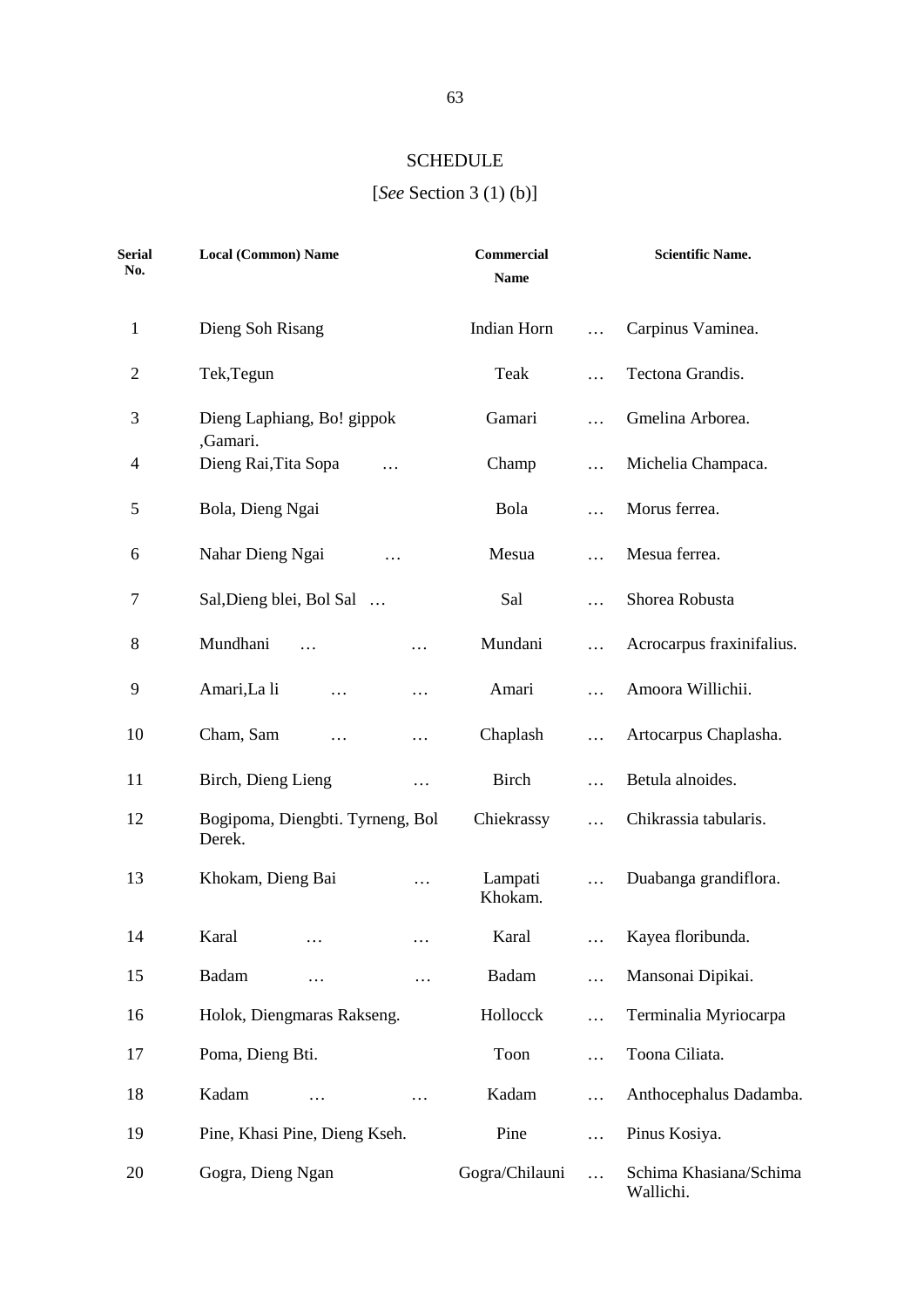# MEGHALAYA ACT 13 OF 1981 THE MEGHALAYA FINANCE (SALES TAX) (FIFTH AMENDMENT) ACT, 1981

### (As passed by the Assembly)

[Received the assent of the Governor on the 16<sup>th</sup> October, 1981]

(Published in the *Gazette of Meghalaya*, Extraordinary, dated 17<sup>th</sup> October, 1981)

**An**

#### **Act**

## **further to amend the Meghalaya Finance (Sales Tax) Act (Assam Act XI of 1956 as adapted by Meghalaya) (hereinafter referred to as the principal Act).**

| Short title,<br>extent and<br>commencement            | 1. | (1) This Act may be called the Meghalaya Finance (Sales<br>Tax) (Fifth Amendment) Act, 1981.                                                                                       |                           |
|-------------------------------------------------------|----|------------------------------------------------------------------------------------------------------------------------------------------------------------------------------------|---------------------------|
|                                                       |    | (2) It shall have the like extent as the principal Act                                                                                                                             |                           |
|                                                       |    | (3) It shall come into force on such date as the State<br>Government may, by notification, appoint.                                                                                |                           |
| Amendment of the<br>Schedule to the<br>principal Act. |    | 2. In the Schedule to the principal Act, for the existing item 65,<br>the following shall be substituted, namely:-                                                                 |                           |
|                                                       |    | "65. India-made and imported foreign liquor including<br>whisky, brandy, gin, rum, wine, chau pagne, cider, perry, ale<br>and other fermented potable liquors, except rum sold to- |                           |
|                                                       |    | (a) Defence personnel in Defence Service Canteens<br>strictly for personnel consumption.                                                                                           |                           |
|                                                       |    | and                                                                                                                                                                                |                           |
|                                                       |    | (b) Personnel of the Meghalaya Police Battalion strictly<br>for personal consumption on production of a<br>certificate from the Commissioner of Excise.                            | 40 paise in<br>the rupee. |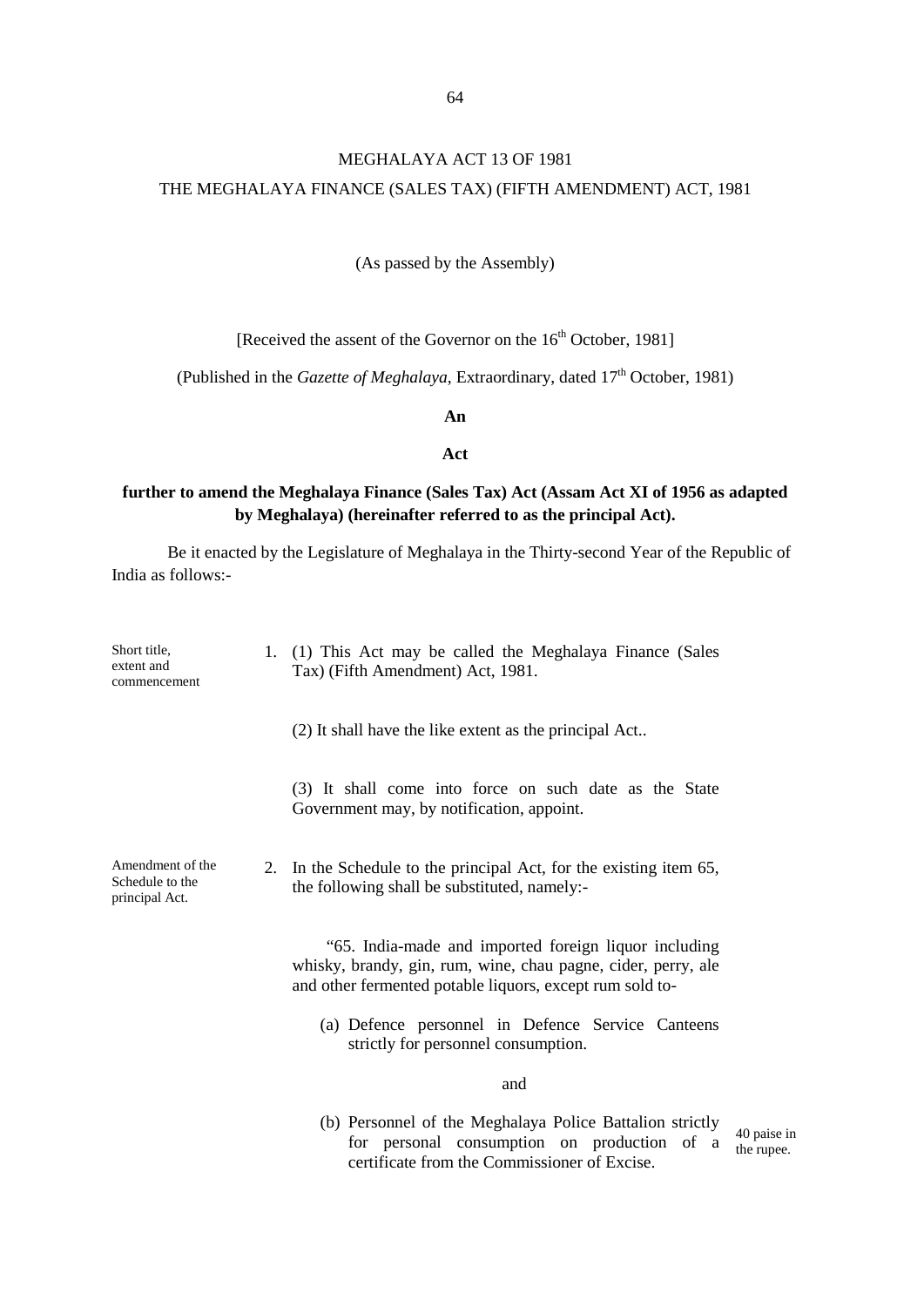### MEGHALAYA ACT 14 OF 1981

### THE MEGHALAYA APPROPRIATION (NO.IV) ACT, 1981

(As passed by the Assembly)

[Received the assent of the Governor on the 16<sup>th</sup> October, 1981]

(Published in the *Gazette of Meghalaya*, Extraordinary, dated 17<sup>th</sup> October, 1981)

**An**

#### **Act**

## **to authorise payment and appropriation of certain further sums from out of the Consolidated Fund of Meghalaya and for the services of the financial year 1981-82.**

| Short title,<br>extent and<br>commencement                                                                                          | 1. (1) This Act may be called the Meghalaya Appropriation (No.<br>IV) Act, 1981.                                                                                                                                                                                                                                                                                                                                                                                                     |
|-------------------------------------------------------------------------------------------------------------------------------------|--------------------------------------------------------------------------------------------------------------------------------------------------------------------------------------------------------------------------------------------------------------------------------------------------------------------------------------------------------------------------------------------------------------------------------------------------------------------------------------|
| Withdrawal of<br>Rs.1, 03, 44,342<br>from and out of the<br>Consolidated Fund<br>of Meghalaya for<br>the financial year<br>1981-82. | 2. From and out of the Consolidated Fund of Meghalaya there<br>may be paid and applied sums not exceeding those specified<br>in column (3) of the schedule amounting in the aggregate to<br>the sums of one crore, three lakhs, forty-four thousand, three<br>hundred and forty-two rupees towards defraying the several<br>charges which will come in course of payment during the<br>financial year 1981-82 in respect of the services specified in<br>column (2) of the Schedule. |
| Appropriation.                                                                                                                      | 3. The sums authorised to be paid and applied from and out of<br>the Consolidated Fund of Meghalaya by this Act, shall be<br>appropriated for the services and purposes expressed in the<br>Schedule in relation to the said year.                                                                                                                                                                                                                                                   |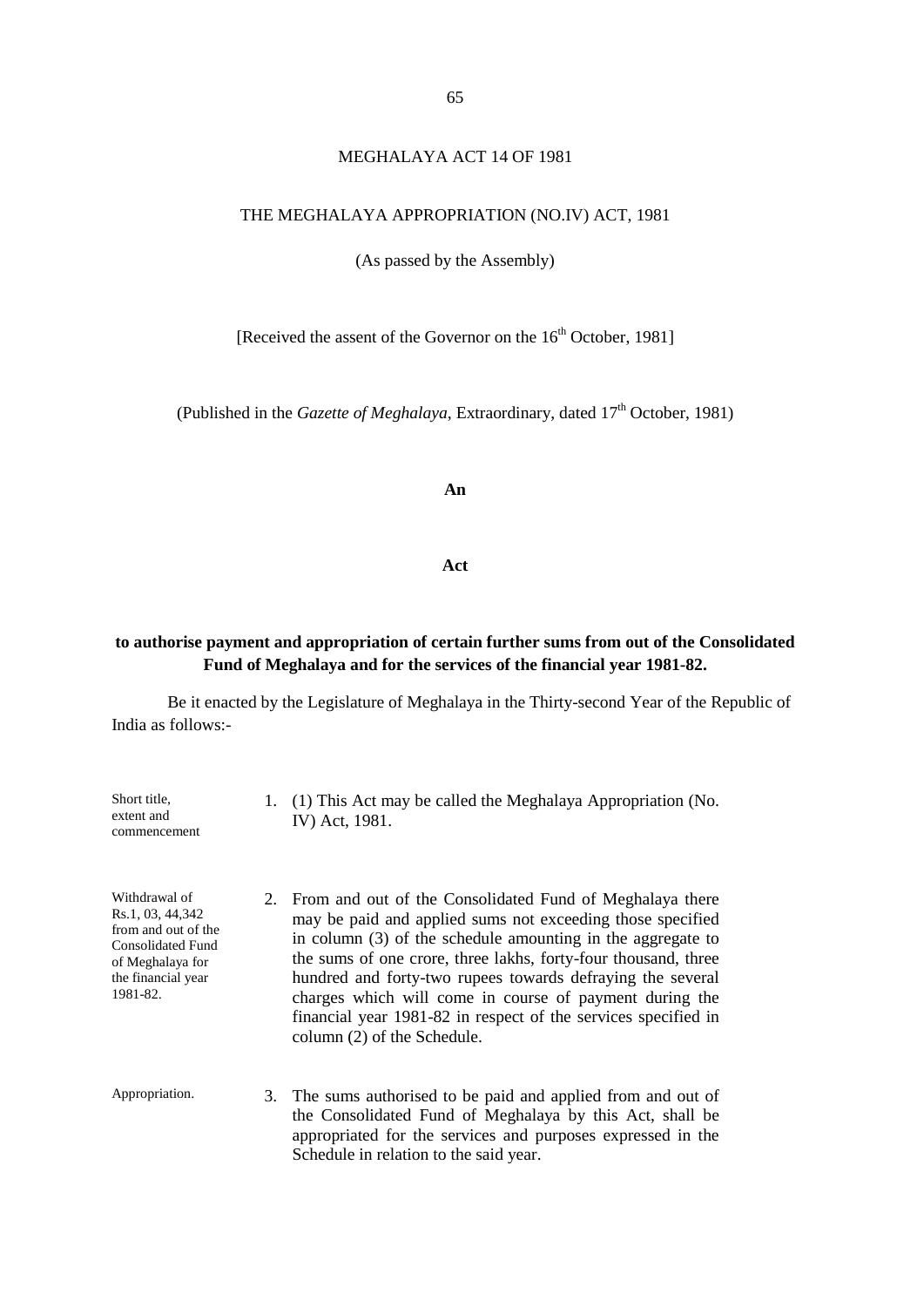### **SCHEDULE**

### (*See* Sections 2 and 3)

| (1)            |                 | (2)                                                                                                                               | (3)<br><b>Sums not exceeding</b> |                                 |                                |              |
|----------------|-----------------|-----------------------------------------------------------------------------------------------------------------------------------|----------------------------------|---------------------------------|--------------------------------|--------------|
| Grant<br>No.   |                 | <b>Services and purposes</b><br>(Major Heads)                                                                                     |                                  | Voted by the<br><b>Assembly</b> | Charged on the<br>Consolidated | <b>Total</b> |
|                |                 |                                                                                                                                   |                                  | Rs.                             | Rs.                            | Rs.          |
| $\overline{4}$ | 214             | - Administration of Justice                                                                                                       | Revenue                          | 67,900                          |                                | 67,900       |
|                | 241<br>265      | - Taxes on Vehicle.<br>- Other Administrative Service-II-Motor<br>garages, etc.                                                   | Revenue                          | 60,000                          |                                | 60,000       |
| 10             | 338<br>538      | - Roads and Water Transport Services.<br>- Capital Outlay on Road and Water<br><b>Transport Services.</b>                         | Capital                          |                                 |                                | $\cdots$     |
|                | 251             | - Public Service Commission (Charged)                                                                                             | Revenue                          |                                 | 10,000                         | 10,000       |
| 15             | 254             | - Treasury and Accounts<br>Administration.                                                                                        | Revenue                          | 40,000                          |                                | 40,000       |
| 16             | 255             | - Police, 260-Fire Protection and<br>Control and 283-Housing-C-<br>Government Residential Buildings.                              | Revenue                          | 45,25,000                       |                                | 45,25,000    |
|                | 483             | Capital Outlay on Housing-A-<br>Government Residential Buildings.                                                                 | Capital                          |                                 |                                |              |
| 23             | 265             | Other Administrative Services-V-<br>Miscellaneous Administrative<br>Services.                                                     | Revenue                          | 1,45,842                        |                                | 1,45,842     |
|                | 280             | - Medical                                                                                                                         |                                  |                                 |                                |              |
| 27             | 281<br>282<br>A | - Family Welfare<br><br>- Public Health, Sanitation Water<br>Supply-<br>Public Health and Sanitation.                             | Revenue                          | 10,00,000                       |                                | 10,00,000    |
|                | 288             | - Social Security and Welfare-A-I-Civil<br>Supplies.                                                                              | Revenue                          | 75,000                          |                                | 75,000       |
|                | 309             | - Food                                                                                                                            |                                  |                                 |                                |              |
|                | 488             | - Capital Outlay on Social Security and<br>Welfare-E-Other Social Security and<br>Welfare Programmes-I-Civil Supplies<br>Schemes. | Capital                          |                                 | 17,851                         | 17,851       |
|                | 509             | - Capital Outlay on Food.                                                                                                         |                                  |                                 |                                |              |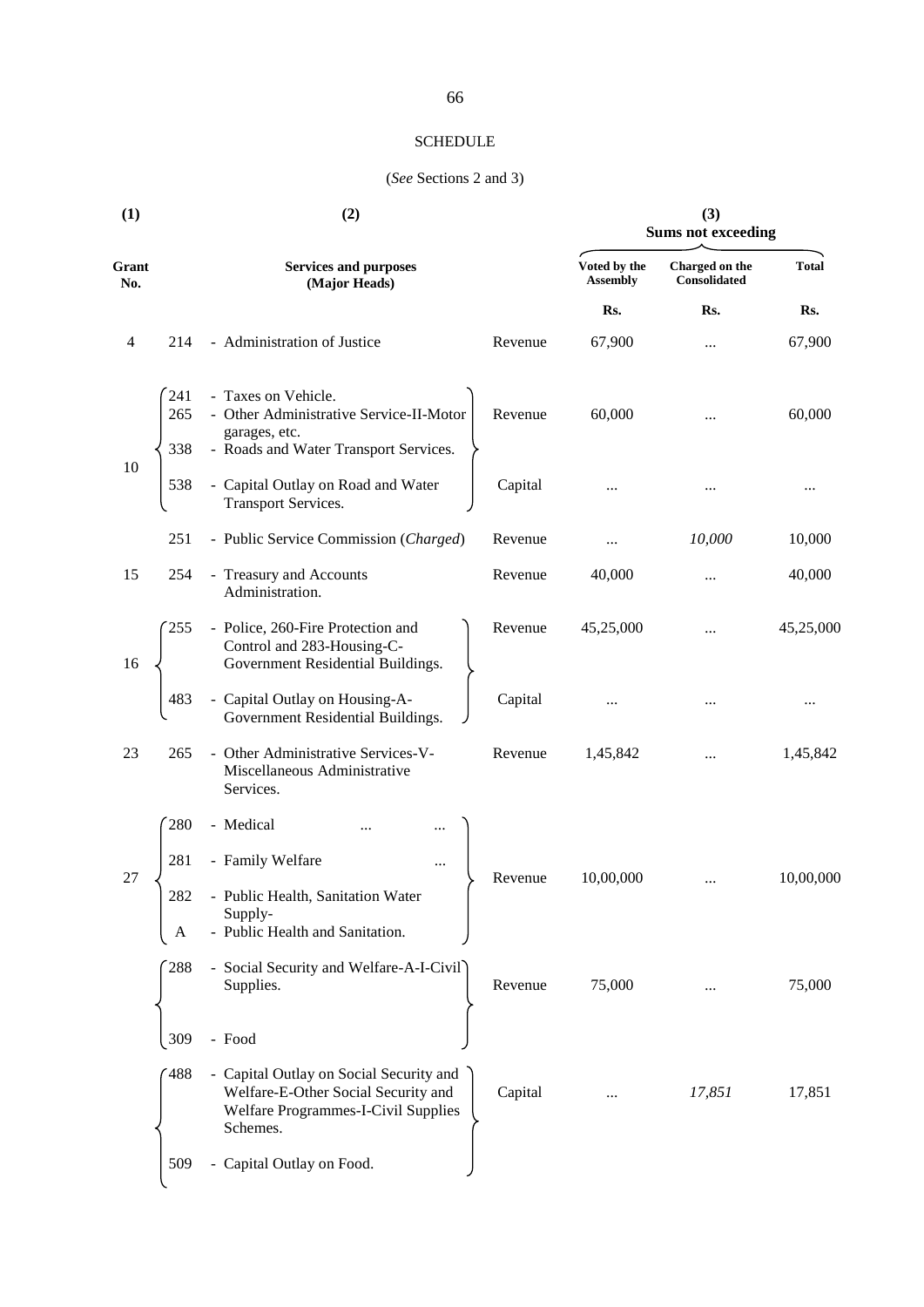### 67

### SCHEDULE - *Contd….*

| (1)          |              | (2)                                                                                                                                     |         |                                 | (3)<br><b>Sums not exceeding</b> |              |  |
|--------------|--------------|-----------------------------------------------------------------------------------------------------------------------------------------|---------|---------------------------------|----------------------------------|--------------|--|
| Grant<br>No. |              | <b>Services and purposes</b><br>(Major Heads)                                                                                           |         | Voted by the<br><b>Assembly</b> | Charged on the<br>Consolidated   | <b>Total</b> |  |
|              |              |                                                                                                                                         |         | Rs.                             | Rs.                              | Rs.          |  |
|              | 288          | - Social Security and Welfare-C-III-<br>Welfare of Scheduled Castes<br>Scheduled Tribes and Other Backward<br>Classes-D-Social Welfare. | Revenue | 2,00,000                        |                                  | 2,00,000     |  |
| 36           | 688          | - Loans for Social Security and Welfare-<br>G-III-Welfare of Scheduled Castes,<br>Scheduled Tribes and Other Backward<br>Classes.       | Capital |                                 |                                  |              |  |
|              | 305          | - Agriculture/306-I-Minor<br>Irrigation/295-Other Social and<br>Community Services/283-Housing -C-<br>Government Residential Buildings. | Revenue |                                 |                                  |              |  |
| 45           | 515          | - Investments in Agricultural Financial<br>Institutions.                                                                                | Capital | 25,00,000                       |                                  | 25,00,000    |  |
|              | $\sqrt{705}$ | - Loans for Agriculture                                                                                                                 |         |                                 |                                  |              |  |
| 47           | 307          | - Soil and Water Conservation and 283-<br>Housing-C-Governement Residential<br>Buildings.                                               | Revenue |                                 | 95,179                           | 95,179       |  |
|              | 310          | - Animal Husbandry and 283-Housing -<br>C-Government Residential Buildings.                                                             | Revenue |                                 | 6,000                            | 6,000        |  |
| 49           | 710          | - Loans for Animal Husbandry.                                                                                                           | Capital |                                 |                                  |              |  |
|              | 314          | - Community Development-283-<br>Housing-C-Government Residential<br>Buildings and 286-Social Security and<br>Welfare.                   | Revenue | 15,01,570                       |                                  | 15,01,570    |  |
| 53           | 314<br>714   | - Community Development -II-C-Rural<br>Works Programme.<br>- Loans for Community Development.                                           | Capital |                                 |                                  |              |  |
|              | 321          | - Village and Small Industries-II-Small<br>Industries and-283-Housing-C-<br>Government Residential Buildings.                           | Revenue | 1,00,000                        |                                  | 1,00,000     |  |
| 56           | 521          | - Capital Outlay on Village and Small<br>Industries - II-Small Industries.                                                              | Capital |                                 |                                  |              |  |
|              | 721          | - Loans for Village and Small<br>Industries-II-Small Industries.                                                                        |         |                                 |                                  |              |  |

**Total ... 1,02,15,312** *1,29,030* **1,03,44,342**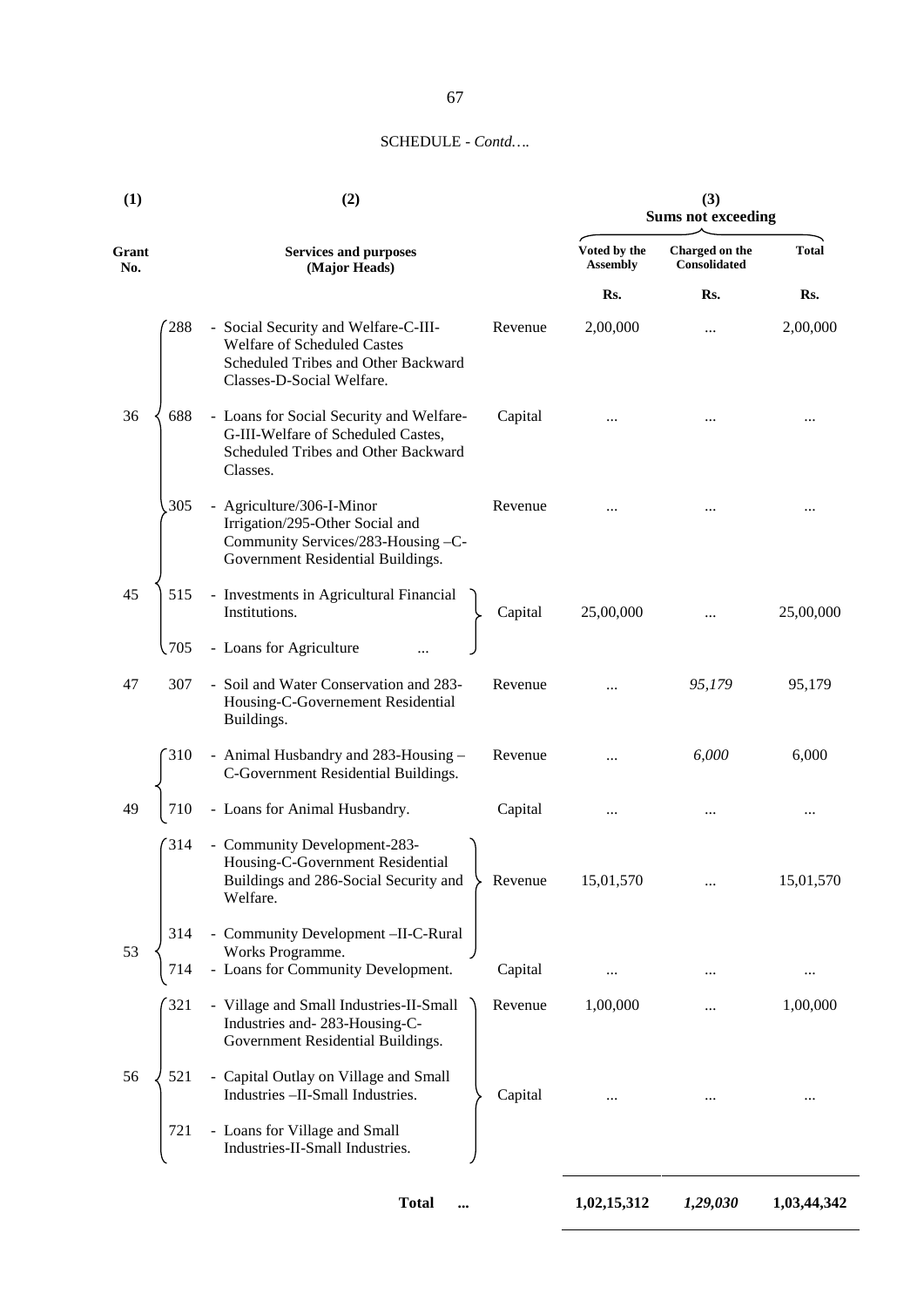# **MEGHALAYA ACT 15 OF 1981 THE INDIAN STAMP (MEGHALAYA AMENDMENT) ACT, 1981**

(As passed by the Assembly)

[Received the assent of the Governor on the 16<sup>th</sup> October, 1981]

(Published in the *Gazette of Meghalaya*, Extraordinary)

**An**

#### **Act**

### **to amend the Indian Stamp (Meghalaya Amendment) Act 1980 (Act 22 of 1980).**

| Short title,<br>extent and<br>commencement |  | (i) This Act may be called the Indian Stamp (Meghalaya<br>Amendment) Act, 1981.                                                                                                                                                                                                                        |
|--------------------------------------------|--|--------------------------------------------------------------------------------------------------------------------------------------------------------------------------------------------------------------------------------------------------------------------------------------------------------|
|                                            |  | (ii) It extends to the whole of Meghalaya.                                                                                                                                                                                                                                                             |
|                                            |  | (iii) It shall be deemed to have come into force on and from<br>the $19th$ day of July, 1980.                                                                                                                                                                                                          |
| Amendment of<br>Schedule I.                |  | 2. In Schedule I to the Indian Stamp Act, 1890 as amended by<br>the Indian Stamp (Meghalaya Amendment) act, 1980 (Act 22<br>of 1980)-                                                                                                                                                                  |
|                                            |  | (i) in article 22, for the words "Three rupees sixty paise"<br>occurring in the second column, the words "Thirty-<br>nine rupees sixty paise" shall be substituted;                                                                                                                                    |
|                                            |  | (ii) in article 23, after the words "Thirty-nine rupees sixty<br>paise", "Fifty-two rupees eighty paise and "Sixty-six<br>rupees" occurring in the second column at the end of<br>the article and before the proviso, the words "for<br>every one thousand rupees" shall respectively be<br>added; and |
|                                            |  | (iii) in article 64, before the hyphen "(-)" appearing before<br>the word "Revocation" the letter "B" shall be inserted<br>and for the words "Thirty-three paise" occurring in<br>the second column of the article, the words "Thirty-<br>three rupees" shall be substituted.                          |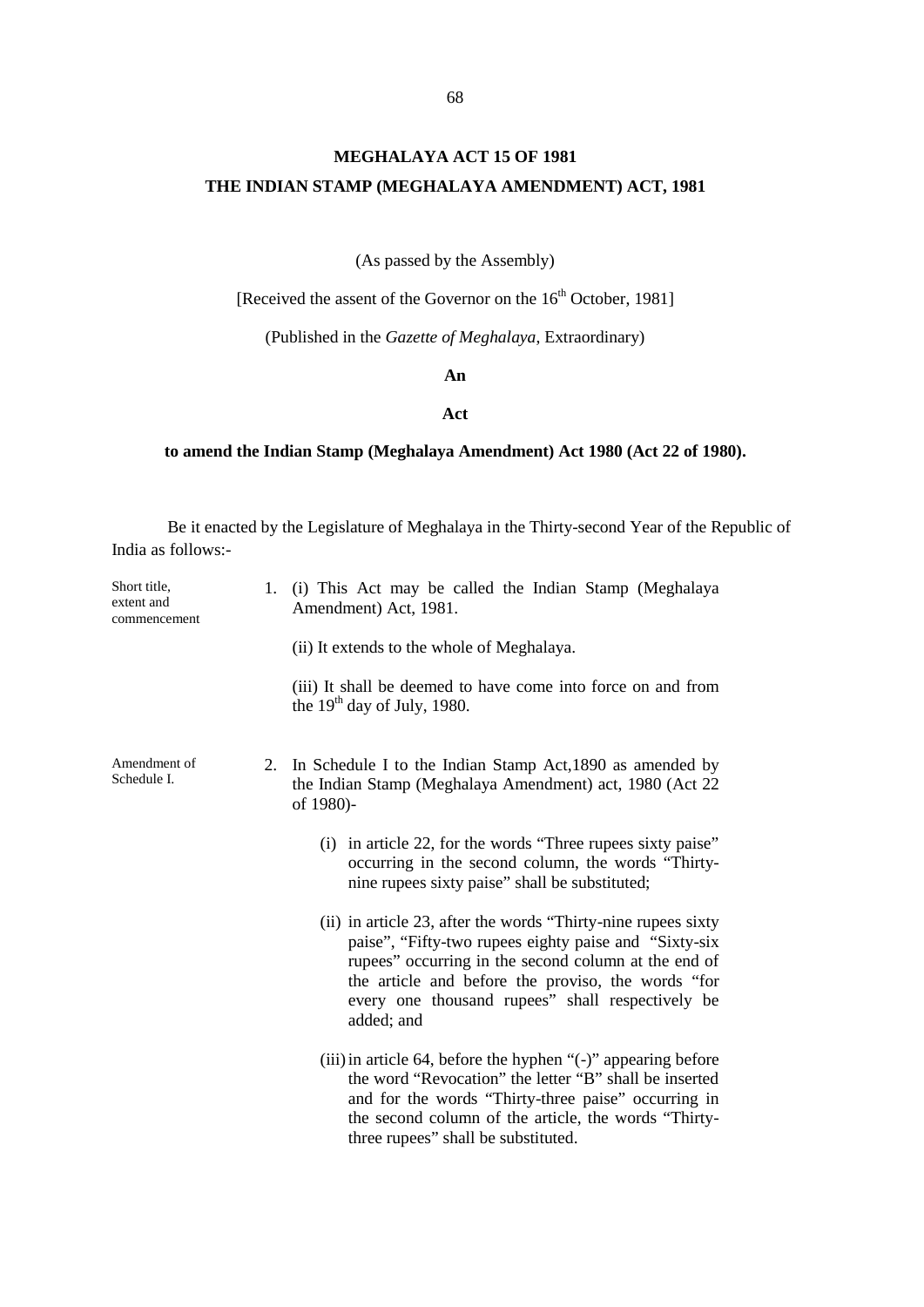### **THE MEGHALAYA SCHOOL EDUCATION ACT, 1981**

#### **Arrangement of Sections:**

### CHAPTER I

### PRELIMINARY

### **Sections:**

- 1. Short title, extent, application and commencement.
- 2. Application of the Act to Primary Schools and Primary Education in Autonomous Districts
- 3. Definition.

### CHAPTER II

# ESTABLISHMENT RECOGNITION, MANAGEMENT OF AND AID TO SCHOOLS

- 4. Power of the Government to regulate education in Schools.
- 5. Recognition of Schools.
- 6. Scheme of management.
- 7. Aid to recognized Schools.

#### CHAPTER III

#### SCHOOL PROPERTY

8. Schools Property.

#### CHAPTER IV

# TERMS AND CONDITIONS OF SERVICE OF EMPLOYEES OF RECOGNISED PRIVATE SCHOOLS.

- 9. Terms and conditions of service of employees of recognized private schools.
- 10. Employees to be governed by a Code of Conduct.
- 11. Salaries of Employees.
- 12. Chapter not to apply to unaided minority schools.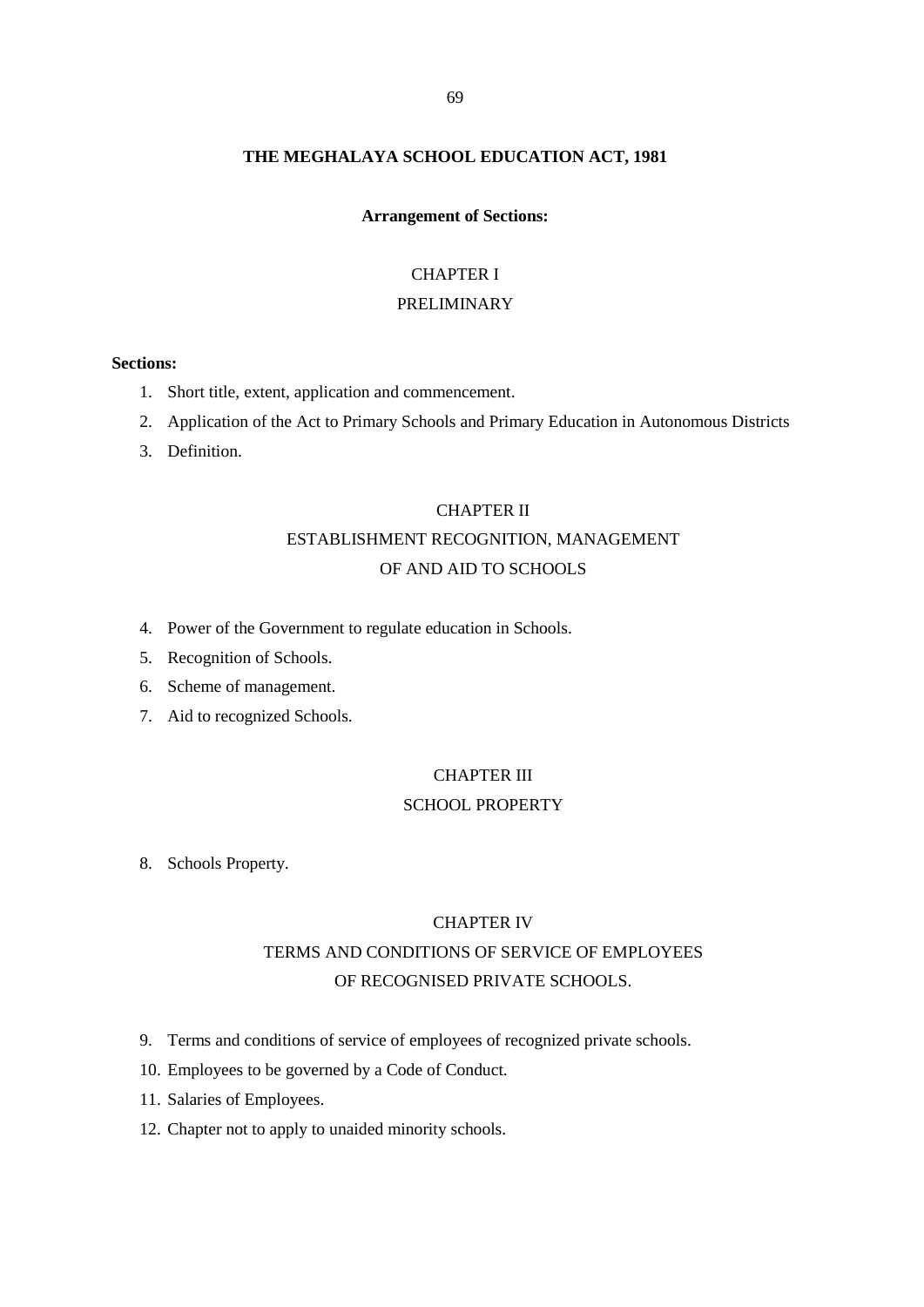# CHAPTER V PROVISIONS APPLICABLE TO UNAIDED MINORITY SCHOOLS.

13. Power to prescribe minimum qualification for recruitment.

14. Power to prescribe Code of Conduct.

15. Contract of service.

### CHAPTER VI

### ADMISSION TO SCHOOL AND FEES

- 16. Admission to recognized schools.
- 17. Fees and other charges.
- 18. School fund.
- 19. Affiliations.

### CHAPTER VII

### TAKING OVER THE MANAGEMENT OF SCHOOL.

- 20. Taking over the management of schools.
- 21. Not to apply to minority schools.

### CHAPTER VIII

#### MISCELLANEOUS

- 22. Meghalaya School Education Advisory Board.
- 23. Delegation of Powers.
- 24. Inspection of Schools.
- 25. Jurisdiction of Civil Courts barred.
- 26. Protection of action taken in good faith.
- 27. Liability of members of the managing committee
- 28. Penalty of obstructing officer or other person exercising powers under this Act.
- 29. Power of Government to give direction.
- 30. Power to enter and inspect.
- 31. Power to make rules.
- 32. Power to remove difficulties.
- 33. Members of the managing committee, teachers, etc., to be public servants.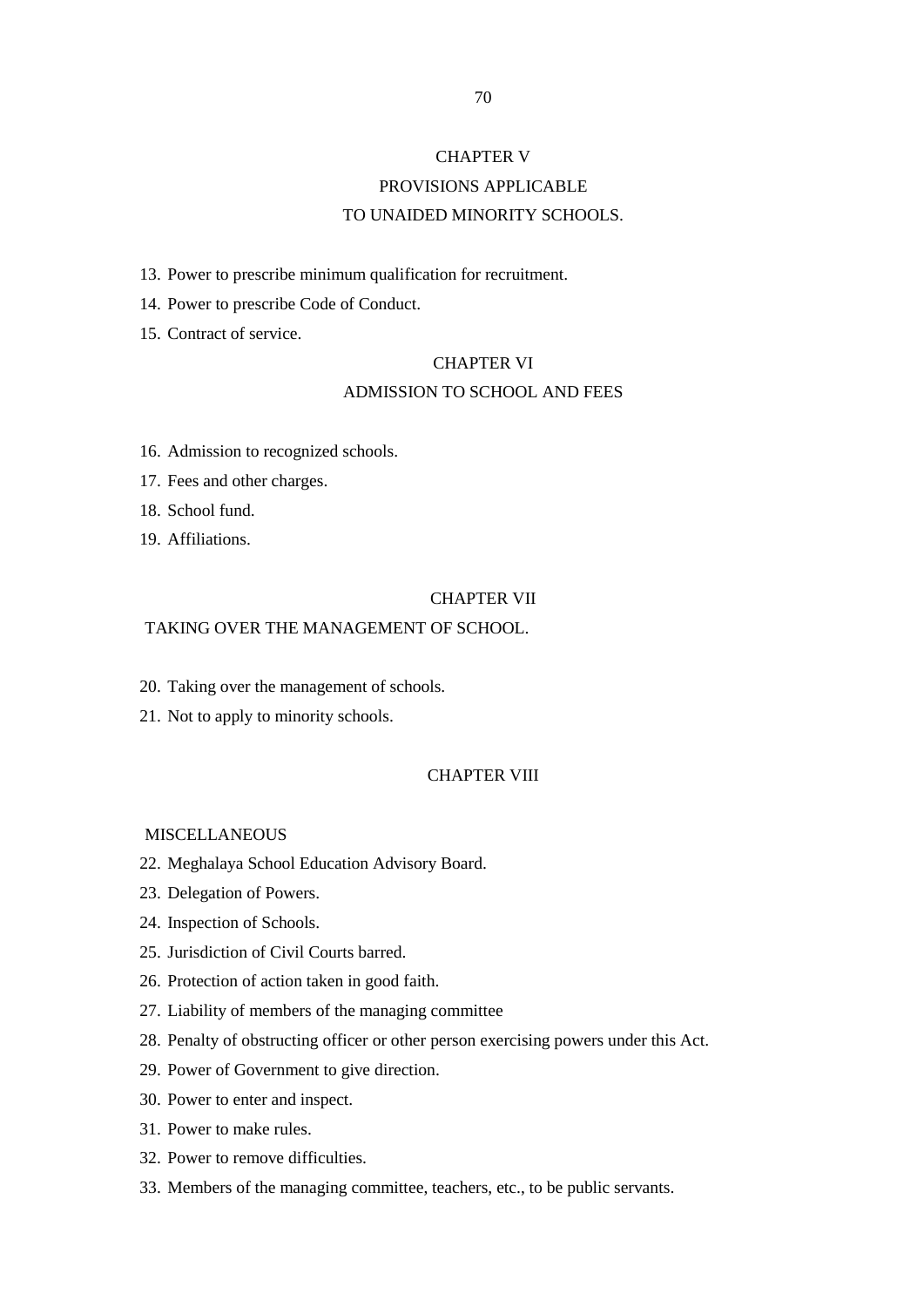## 71

# **MEGHALAYA ACT, 16 OF 1981 THE MEGHALAYA SCHOOL EDUCATION ACT, 1981**

(As passed by the Assembly)

[Received the assent of the Governor on the 21<sup>st</sup> October, 1981]

(Published in the *Gazette of Meghalaya*, Extraordinary dated the 10<sup>th</sup> November, 1981)

#### **An**

#### **Act**

## **to provide for better organisation, management and development of School Education in the State of Meghalaya and for matters connected therewith or incidental thereto.**

Be it enacted by the Legislature of Meghalaya in the Thirty-second Year of the Republic of India as follows:-

| Short title<br>extent application<br>and<br>commencement                                               |    | 1. (1) This Act may be called the Meghalaya School Education<br>Act, 1981.                                                                                                                                                                                                                                                                                                                                                              |
|--------------------------------------------------------------------------------------------------------|----|-----------------------------------------------------------------------------------------------------------------------------------------------------------------------------------------------------------------------------------------------------------------------------------------------------------------------------------------------------------------------------------------------------------------------------------------|
|                                                                                                        |    | (2) It extends and applies to the whole of the State of<br>Meghalaya:                                                                                                                                                                                                                                                                                                                                                                   |
|                                                                                                        |    | Provision that this Act shall not apply to Primary<br>Schools and Primary Education within the areas of the<br>Autonomous Districts.                                                                                                                                                                                                                                                                                                    |
|                                                                                                        |    | (3) It shall come into force on such date as the State<br>Government may, by notification, appoint and different dates<br>may be appointed for different areas or provisions of this Act,<br>and any reference to the commencement of the Act in relation<br>to any area of provision thereof shall be construed as<br>reference to the date on which the Act is extended to that area<br>or any provision of the Act comes into force. |
| Application of the<br>Act to Primary<br>School and<br>Primary Education<br>in Autonomous<br>Districts. | 2. | Notwithstanding anything contained in Section 1, or any other<br>law for the time being in force, the State Government may, on<br>the recommendation of the District Council, apply this Act to<br>Primary Schools and Primary Education in the Autonomous<br>District concerned.                                                                                                                                                       |
|                                                                                                        |    | 3. In this Act, unless the context otherwise require:-                                                                                                                                                                                                                                                                                                                                                                                  |
| Definition                                                                                             |    | (i) "Aid or "Grant-in-aid" means any sum of money paid<br>by the State<br>Government to any educational<br>institution;                                                                                                                                                                                                                                                                                                                 |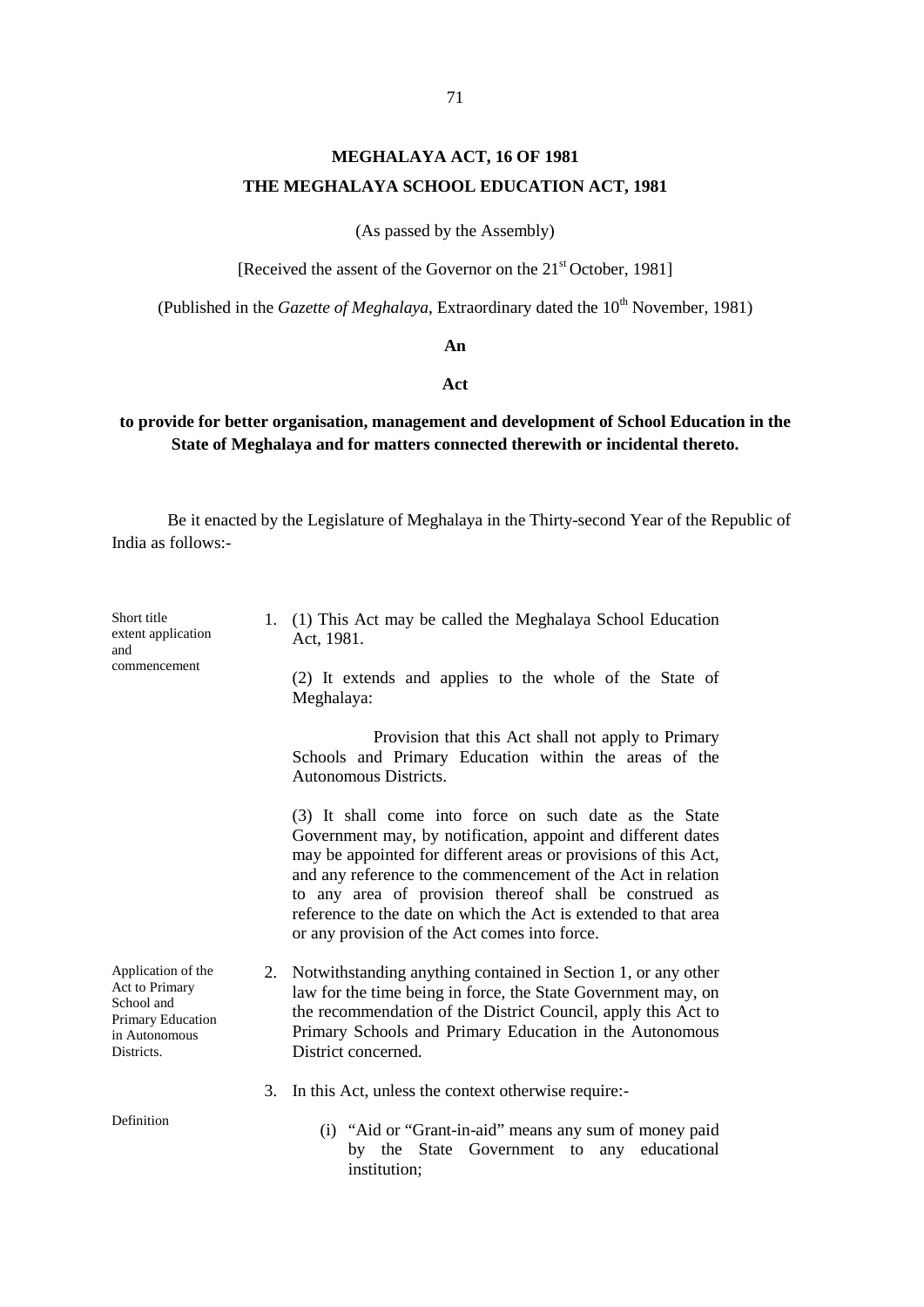- (ii) "Aid School" means a recognised private school which receives aid in the form of maintenance and/pr development grant from the State Government or any other authority designated by the State Government;
- (iii) "Appropriate Authority" means the Director of Public Instruction or any other officer authorised by the Government in this behalf;
- (iv) "Competent Authority" means any person, officer or authority authorised by the Government, by notification, to perform the function of the competent authority under this Act for such area or in relation to such class of educational institution as may be specified in the notification;
- (v) "Constitution" means the Constitution of India;
- (vi) "Director" means the Director of Public Instruction of Meghalaya or any other officer authorised by the Government to perform all or any of the function of the Director under this Act;
- (vii) "Employees" means a teacher and every employee working in a recognised school;
- (viii) "Existing Employee" means an employee of an existing school who is employed in such school immediately before the commencement of this Act, and includes an employee who has been employed in such school for a period of not less than twelve months prior to the commencement of this Act;
- (ix) "Existing School" means a recognised private school which is in existence at the commencement of this Act;
- (x) "Educational Institution" means a recognised school or an institution (including boarding home or hostel or all other premises attached to it), other than a school or an institution imparting religious education only, by whatever name called, the management of which carries on, either exclusively or among other activities, the activity of imparting education therein;
- (xi) "Government" means the Government of the State of Meghalaya;
- (xii) "Head of School" means the principal academic officer, by whatever name called of a recognised school;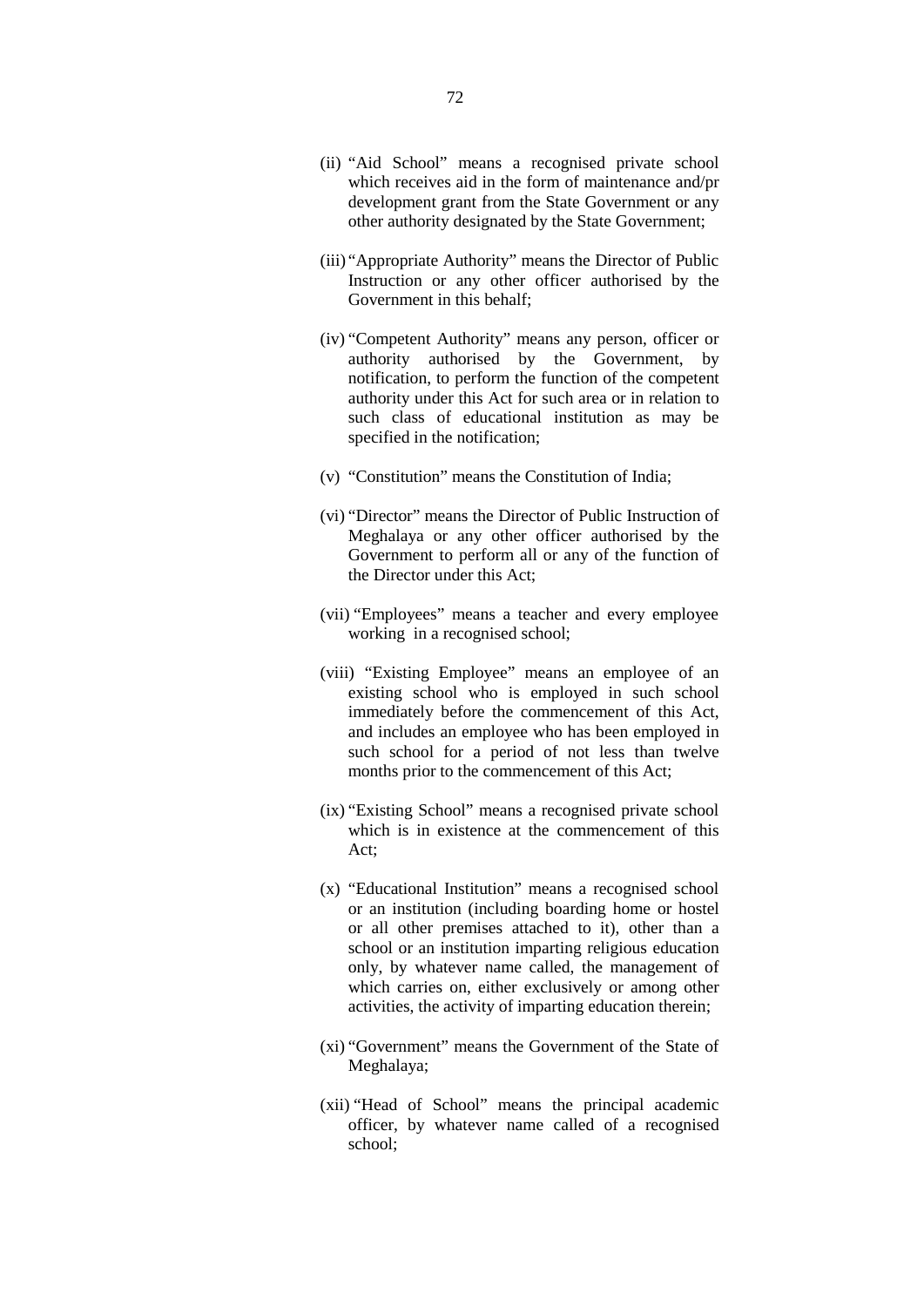- (xiii) "Inspection" includes the scrutiny of records, and registers in regard to buildings, libraries, laboratories, playgrounds and other allied matters and overall appraisal of the educational institution and its functionaries It also includes supervision and examination of academic work, discipline and except in the case of a minority school of internal administration of the institution;
- (xiv) "Managing Committee" means the body of individuals who are entrusted with the management of any recognised private school;
- (xv) "Minority School" means schools established and administered by a minority having the right to do so under Clause (1) of Article 30 of the Constitution;
- (xvi) "Prescribed" means prescribed by Rules made under this Act;
- (xvii) "Prescribed Authority" means any authority prescribed by rules made under this Act;
- (xviii) "Private School" means a school which is not run by the Central Government, State Government, a District Council or any other authority designated or sponsored by the State Government;
- (xix) "Public Examination" means an examination conducted by the Meghalaya Board of School Education, Council for Indian School Certificate Examination or any other Board/Body recognised or which may be recognised by the Government or any other officer authorised by the Government in this behalf;
- (xx) "Recognised School" means a school recognised by the appropriate authority;
- (xxi) "School" includes pre-primary, primary, middle and high school, or any institution which imparts technical or vocational education or training up to certificate or diploma level;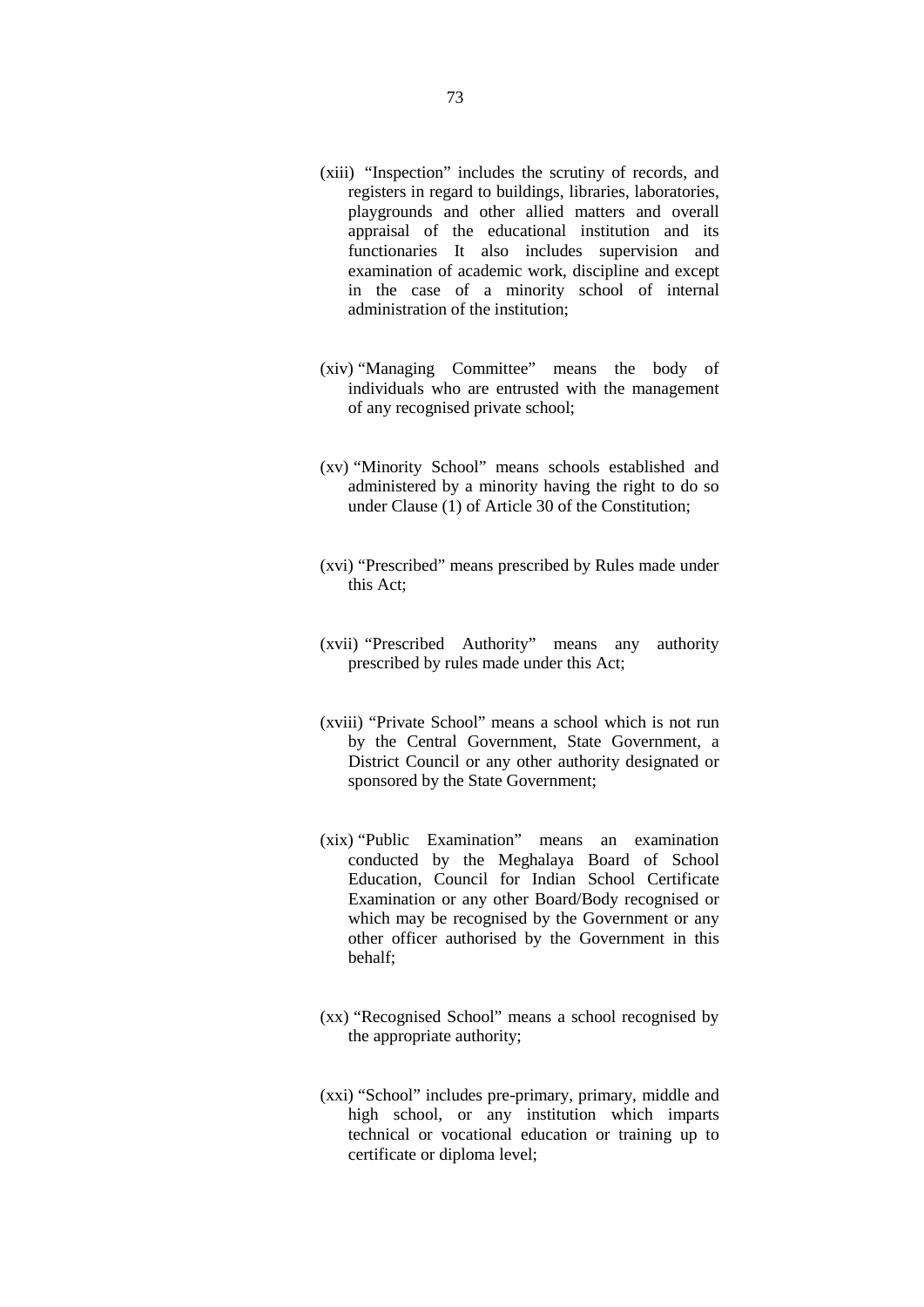- (xxii) "School Property" means all movable and immovable property belonging to, or in the possession of the School and all other rights and interest in, or arising out of such property and includes land, buildings, and its appurtenances, playgrounds, hostels, furniture; books, apparatus , maps, equipments, utensils, cash, reserve funds, investments and bank balances.
- (xxiii) "Teacher" includes the Head of School;
- (xxiv) "Unused Minority School" means a recognised minority school which does not receive any aid.

### **CHAPTER II**

## ESTABLISHMENT, RECOGNITION MANAGE- MENT OF, AND AID TO SCHOOL.

| Power of the<br>Government to<br>regulate education<br>in schools. | 4. (1) The Government may subject to the provisions of clause<br>(1) of Article 30 of the Constitution, regulate education in all<br>the schools in Meghalaya in accordance with the provisions of<br>this Act and the rules made thereunder.                                                                            |
|--------------------------------------------------------------------|--------------------------------------------------------------------------------------------------------------------------------------------------------------------------------------------------------------------------------------------------------------------------------------------------------------------------|
|                                                                    | (2) The Government may establish and maintain any schools<br>in Meghalaya, may permit any person or authority to establish<br>and maintain any school in Meghalaya, subject to compliance<br>with the provision, of this Act and the rules made thereunder.                                                              |
|                                                                    | (3) On and from the commencement of this Act, the<br>establishment of a new school or the closing down of an<br>existing school or the opening of a higher class or the closing<br>down of an existing, class in any existing school shall be<br>subject to the provisions of this Act and the rules made<br>thereunder. |
| Recognition of<br>Schools.                                         | 5. (1) Every application for recognition shall be addressed to the<br>appropriate authority in such form and manner as may be<br>prescribed.                                                                                                                                                                             |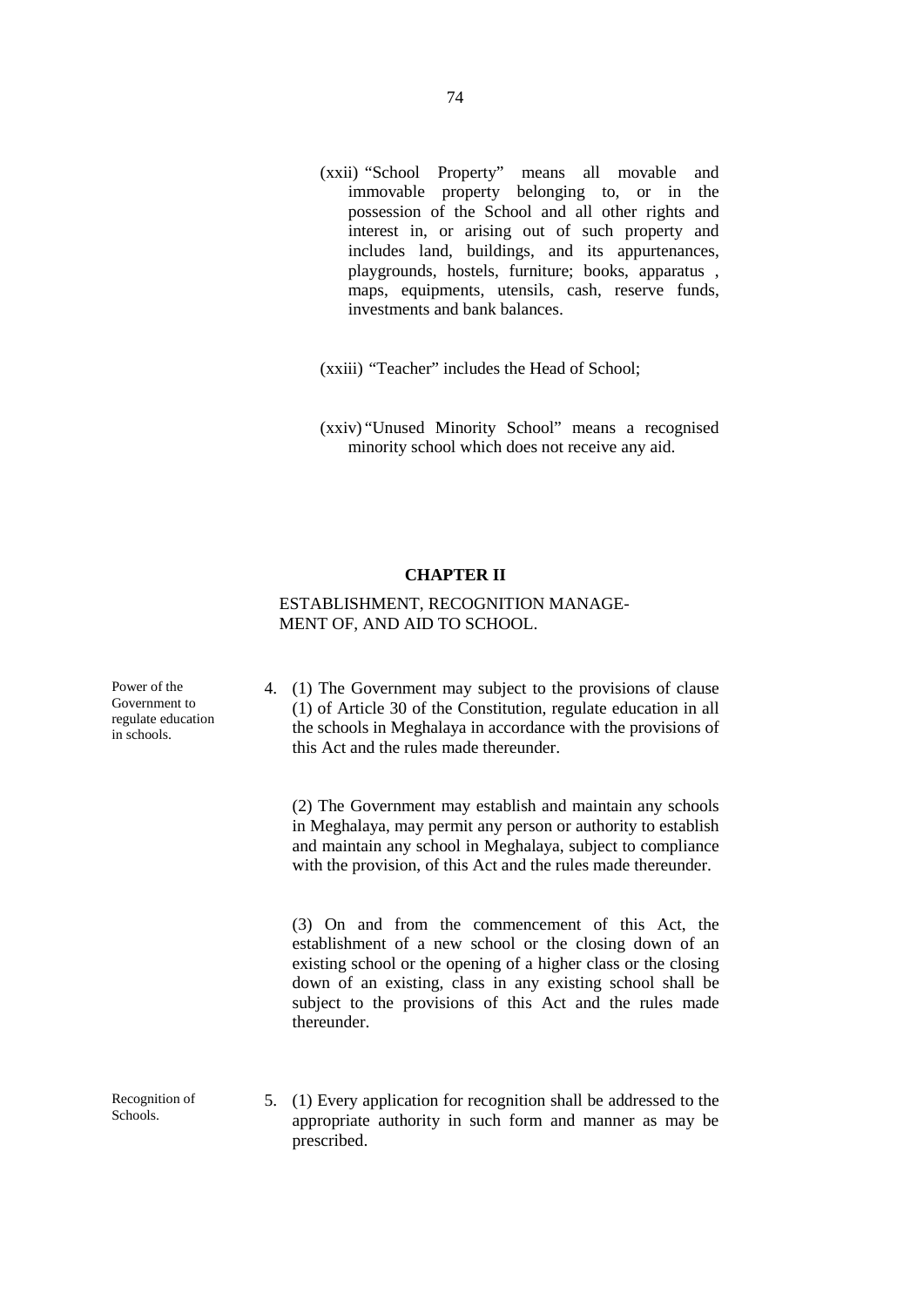(2) No recognition shall be given by the appropriate authority unless.

- (a) the Institution has adequate financial provision for continued and efficient maintenance of the Institution regarding payment of salary and allowances to its employees, as prescribed;
- (b) the area has the need for providing educational facilities to the people in the locality;
- (c) the Institution provides for approved course of study and efficient instruction;
- (d) the Institution has teachers with prescribed qualifications;
- (e) the Institution has the prescribed facilities for physical education, library service, laboratory work, workshop practice or co-curricular activities; and
- (f) the Institution satisfies the other requirements laid down by this Act and the rules and orders made thereunder.

(3) Every application under this Section shall be considered by the appropriate authority and the decision thereon shall be communicated to the applicant within a period of four months from the date of receipt of the application and in case recognition is not granted the reasons thereof also shall be communicated to the applicant within the said period.

(4) Any person aggrieved by any decision under sub-section (3) may, within thirty days from the date the decision is communicated to him, appeal against such decision to the prescribed authority in the prescribed manner and the decision of the prescribed authority thereon shall be final;

Provided that the prescribed authority may, if it is satisfied that the appellant was prevented by sufficient cause form preferring the appeal within the said period of thirty days, extend for reasons to be recorded by it in writing, the said period by a further period sixty days.

(5) Where a school obtains recognition by fraud, misrepresentation or suppression of material particulars or where, after obtaining recognition, the school fails to continue to comply with any of the conditions specified in sub-sections (2), the appropriate authority may, after giving the managing committee of the school one month's notice to show cause against the proposed action, withdraw the recognition.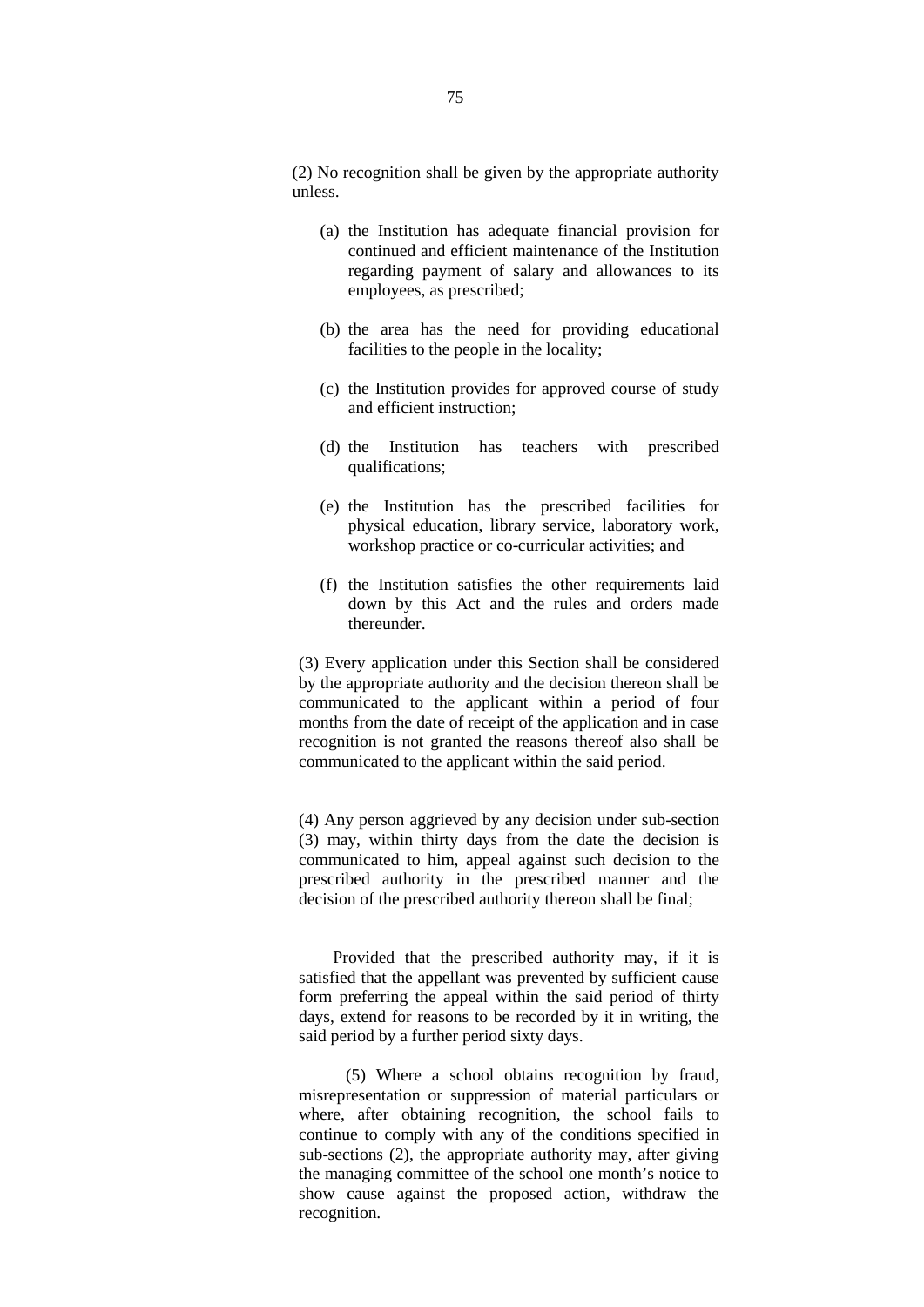(6) The recognition granted under this Act, shall not, by itself, entitle, entitle any school to, receive aid.

(7) Every existing recognised school shall be deemed to have been recognised under this Act and shall be subject to the provisions of this act and the rules made thereunder;

Provided that where any such school does not satisfy any of the conditions specified in sub-section (2), the appropriated authority may require the school to satisfy such conditions within a specified period and if such conditions are not satisfied, recognition may be withdrawn from such school.

(8) Every school whose any such school does not satisfy any of the conditions specified in sub-section (7), may appeal, within one month from the date of communication of the order of withdrawal of recognition, to the prescribed authority, who shall dispose of the appeal within six months from the date of presentation of the appeal in such manner as may be prescribed, and if the appeal is not disposed of within that period, the order for the withdrawal of recognition shall, on the expiry of the said period of six months, stand cancelled.

(9) The appellate authority under sub-section (4) or sub section (8) may, after giving the appellant a reasonable opportunity of being heard, pass such order as it may deem fit and proper.

6. (1) Notwithstanding anything contained in any other law for the time being in force or in any instrument having effect by virtue of any such law the managing committee of every recognised school shall make, in accordance with the rules made under this Act and with the previous approval of the appropriate authority a scheme of management for such school:

Provided that in the case of a recognised private school which does not receive any aid, the scheme of management shall apply with such variations and modifications as may be prescribed:

Provided further that so much of this sub-section as relates to the previous approval of the appropriate authority, and the particulars of the scheme of management shall not apply in the case of minority school.

(2) A scheme may be made, in like manner, to add to, vary or modify any scheme made under sub-section (1).

Scheme of management.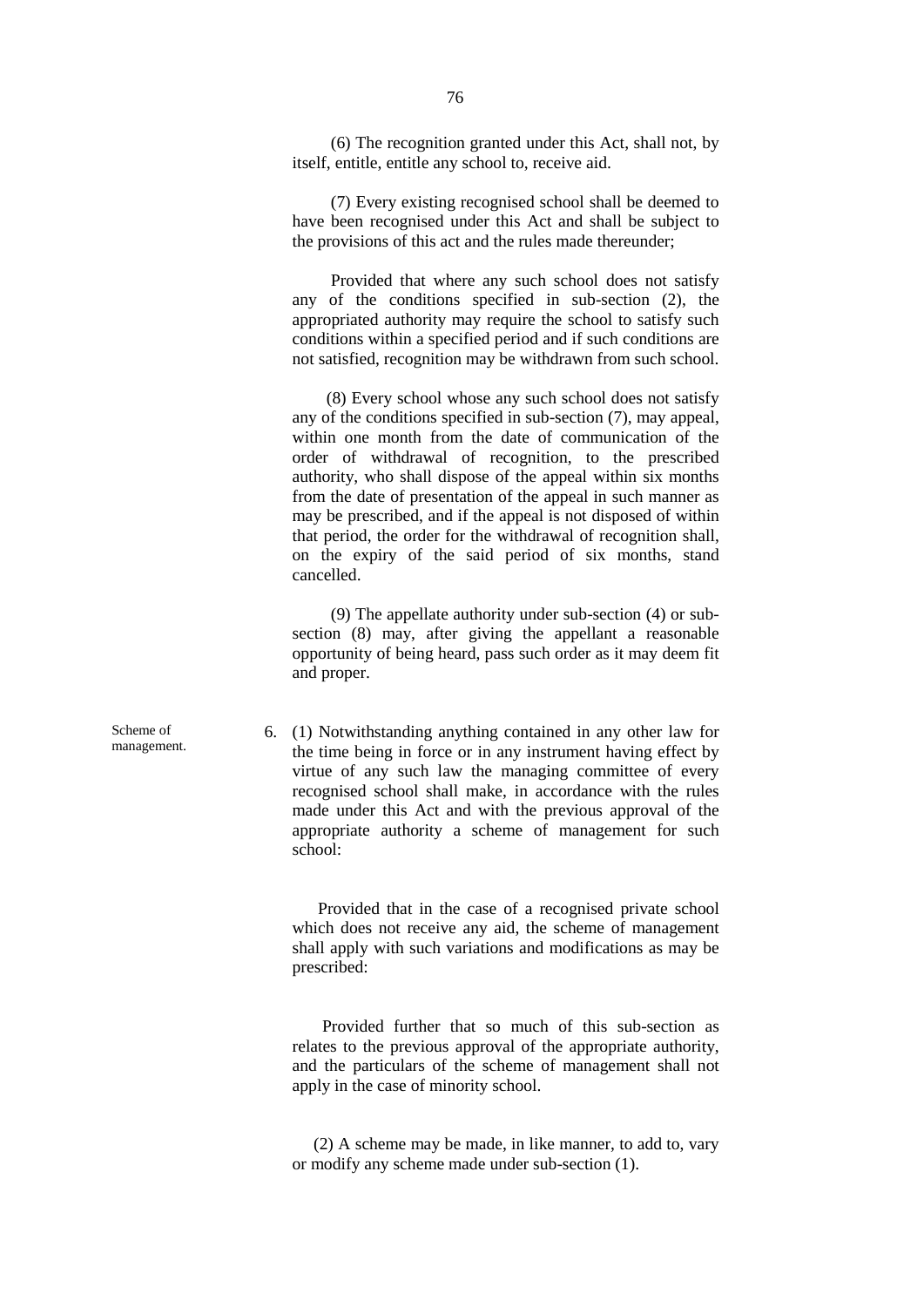Aid to recognised schools.

7. (1) The State Government may, subject to such conditions and in such manner as may be prescribed pay to the Director, for distribution of aid to recognised private schools, such sum of money Government may consider necessary:

Provided that no existing school, receiving aid immediately before the commencement of this Act, shall be eligible for the continuance of such aid unless it complies, within such period as may be specified by the Director, with conditions specified in the proviso to sub-section (2) of section 5.

(2) The authority competent to grant the aid may stop, reduce or suspend aid for violation of any of the conditions governing such aid, as prescribed.

(3) The aid may cover such part of the expenditure of the school as may be prescribed.

(4) No payment, out of the aid given for salary, allowances and provident fund of the employees of the school, shall be made for any other purpose.

(5) No aid shall be given to a school the management of which has been taken over under section 20.

(6) No unrecognised school shall be eligible to receive any aid or other financial assistance from the Government.

#### **CHAPTER III**

#### **School Property**

8. (1) On and from the commencement of this act, the management of every aided school shall furnish to the appropriate authority annually, a statement containing a list of school property together with such particulars as may be prescribed.

(2) Without prejudice to the generally of the provisions contained in any other law for the time being in force, no transfer, mortgage or lease of any movable or immovable property of an aided school, not being the property specified in the rules, shall be made except with the previous permission of the appropriate authority:

Provided that such movable or immovable property was acquired, constructed or development with financial assistance received from the Government:

Provided further that where the appropriate authority omits or fails to dispose of the application for such permission within sixty days from the date of receipt of the application in this behalf, the permission shall, on the expiry of the said period of sixty days, be deemed to have been granted.

Aid to recognised schools.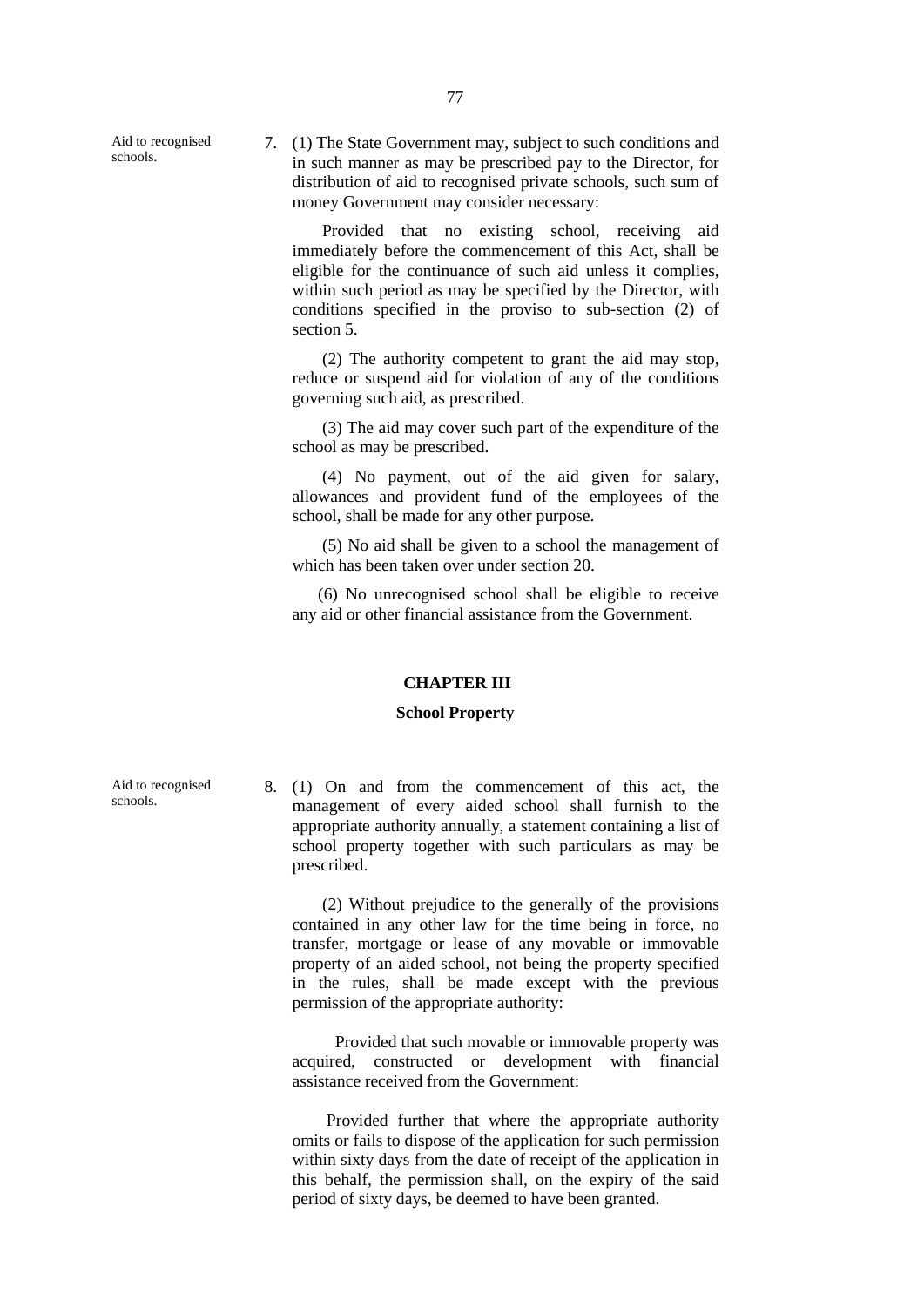(3) Any person aggrieved by the grant or refusal of permission under sub-section (2) may prefer, in such form and within such time as may be prescribed, appeal to the prescribed authority against such grant or refusal of permission and the decision of the said authority shall be final.

(4) Any transaction made in contravention of the provisions of sub-section (2) shall be void.

#### **CHAPTER IV**

### **Terms and conditions of service of employees of recognized private schools.**

9. (1) The State Government may make rules regulating the minimum qualifications for recruitment and the conditions of services of employees of recognised schools;

Provided that neither the salary nor the service conditions of any employee in the employment of an existing recognised school at the commencement of this Act shall be varied to the disadvantage of such employee.

(2) Subject to any rule that may be made in this behalf no employee of a recognised private school shall be dismissed removed or reduced in rank nor shall his service be order wise terminated except with the prior approval of the competent authority.

(3) Any employees of a recognised private school who is dismissed, removal or reduced in rank may, within three months from the date of communication to him of the order of such dismissal, removal or reduction in rank, appeal against such order to the prescribed authority.

(4) Where the managing committee of recognised private school intends to suspend any of its employees, such intention shall be communicated to the competent authority and no such suspension shall be made except with the prior approval of the competent authority:

Provided that the managing committees may suspend an employee with immediate effect and without the prior approval of the competent authority if it is satisfied that such immediate suspension is necessary by reason of gross misconduct, within the meaning of the Code of Conduct prescribed under the section 10 of the Act;

Terms and conditions of service of employees of recognised private schools.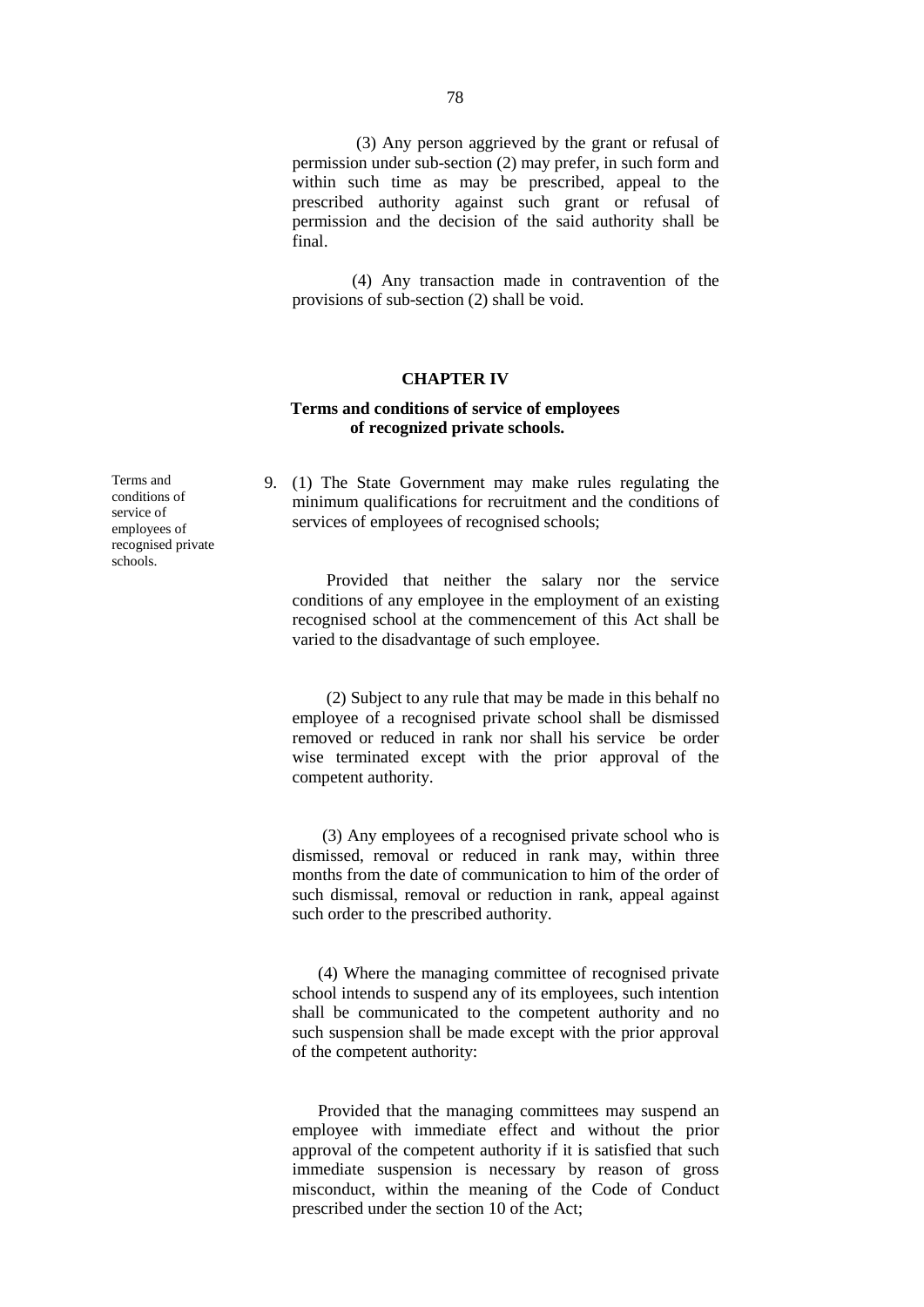Provided further that no such immediate suspension shall remain in force for more than period of thirty days from the date of suspension unless it has been communicated to the competent authority and approved by it before the expiry of the said period.

(5) Nothing contained in sub-sections (2), (3) and (4) shall apply in the case of a minority school.

(6) Where the intention to suspend or the immediate suspension of any employee is communicated to the competent authority, it may, if it is satisfied that there are adequate and reasonable grounds for such suspension, accord its approval to such suspension.

- 10. Every employee of a recognised school shall be governed by such Code of Conduct as may be prescribed and on the violation of any provision of such Code of Conduct as may be prescribed and on the violation of any provision of such Code of Conduct, the employee shall be liable to such disciplinary action as may be prescribed.
	- 11. (1) The scale of pay and allowances and other prescribed benefits of the employees of a recognised private school shall be determined by the State Government by general or special order issue from time to time in this behalf.

(2) The managing committee of every aided school shall deposit its share towards pay and allowances and other prescribed benefits with the prescribed authority in such manner and within such time as may be prescribed, and the prescribed authority shall disburse, or cause to be disbursed, within the first week of every month, the salaries and allowances to the employees of the aided schools.

12. Nothing contained in this chapter shall apply to unaided minority schools.

#### **CHAPTER V**

### PROVISIONS APPLICABLE TO UNAIDED MINORITY SCHOOLS,

Power to prescribe minimum qualifications for recruitments.

13. The Government may make rules regulating minimum qualifications for teachers of unaided minority schools:

Employees to be governed by the Code of Conduct.

Salaries of employees.

Chapter not to apply to unaided minority schools.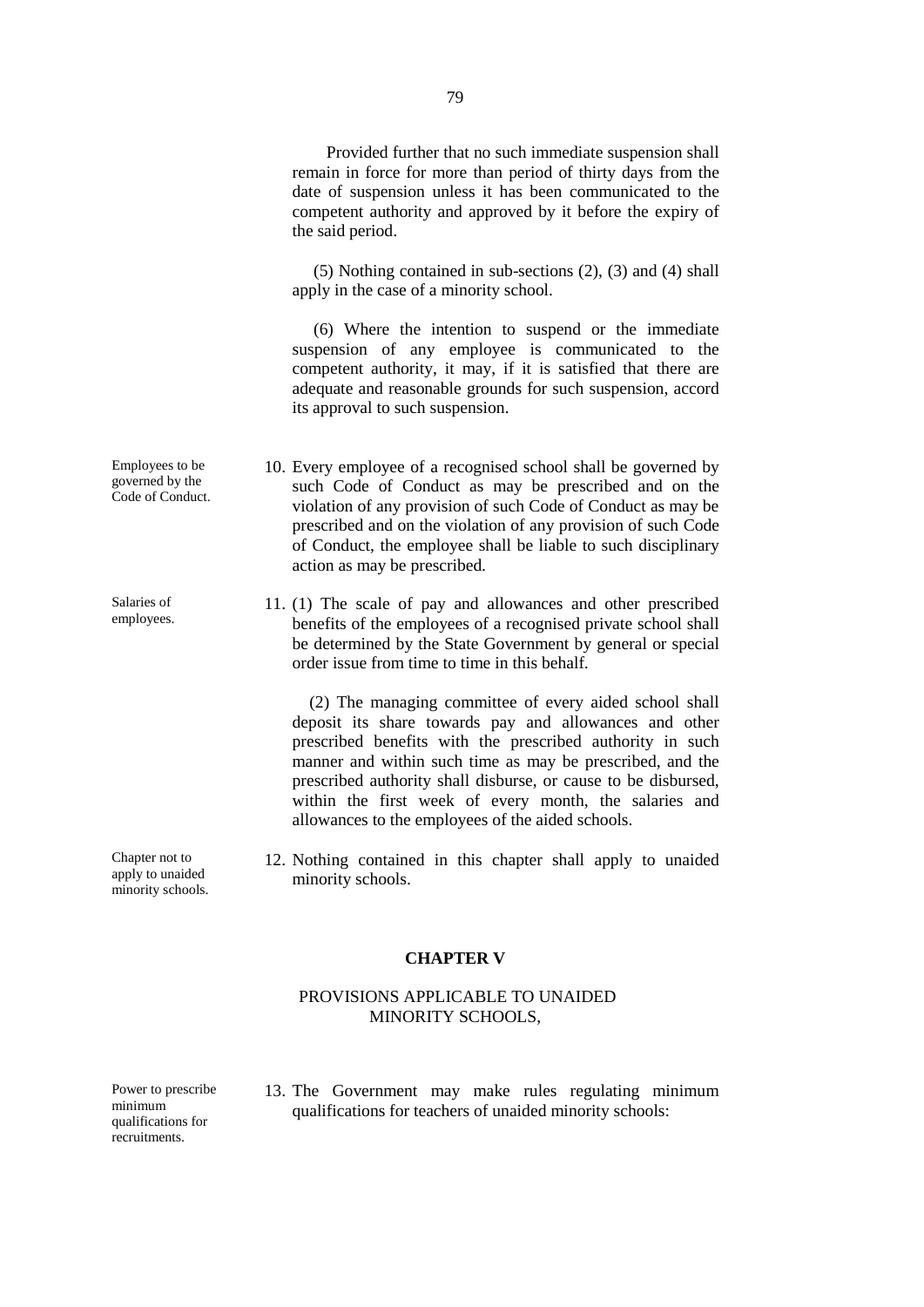Provided that no qualification shall be verified to the disadvantage of an existing employee of such school.

Power to prescribe code of conducts.

Contract of service.

14. Every employee of an unaided minority school shall be governed by such Code of Conduct as may be prescribed.

Provided that such a Code of Conduct shall not infringe upon the distinctive character or interfere with the management of unaided minority schools.

15. (1) The managing committee of every unaided minority school shall enter into a contract of service with every employee of such school:

> Provided that if, at the commencement of this Act, there is no contract of service in relation to any existing employee of an unaided minority school the managing committee of such school shall enter into such contract within a period of three months from such commencements;

> Provided further that no contract referred to in the foregoing proviso shall vary to the disadvantage of any existing employee the term of any contract between him and the school subsisting at the commencement of this Act.

> (2) Every contract of service referred to in sub-section (1), shall be forwarded by the managing committee of the concerned unaided minority school to the Director for record in such manner as may be prescribed.

> (3) Every contract of service referred to in sub-section (1) may provide for the following matters namely:-

- (a) the terms and conditions of service of the employee including the scale of pay and other allowances to which the employee shall be entitled;
- (b) the leave of absence, age of retirements pension and gratuity or contributory provident fund in lieu of pension and gratuity, and medical and other benefit to which the employee shall be entitled;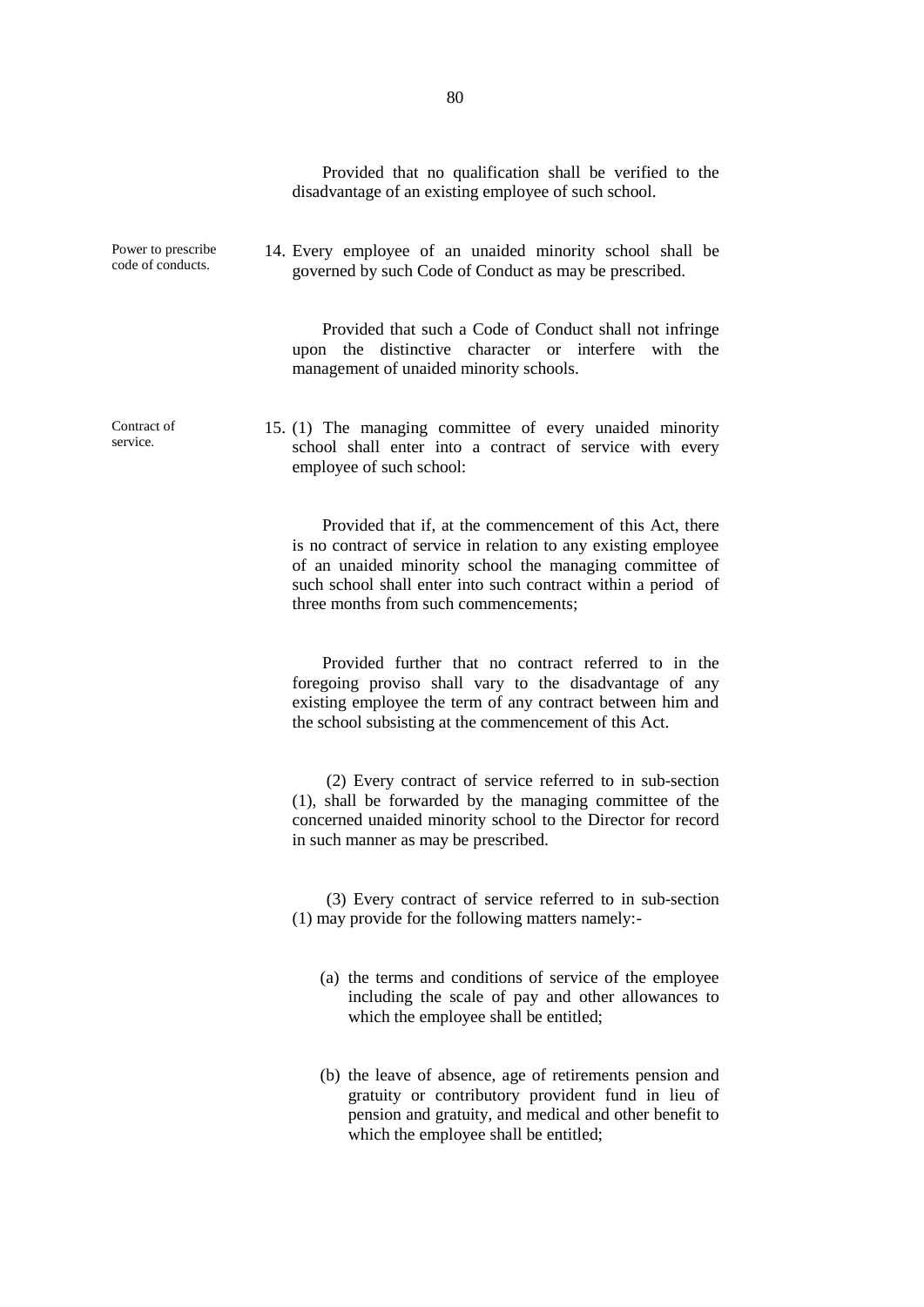- (c) the penalties which may be imposed on the employee for the violation of any code of conduct or the breach of any term of the contract entered into by him.
- (d) the manner in which disciplinary proceeding in relation to the employee shall be conducted and the procedure which shall be followed before any employee is dismissed, removed from service or reduced in rank;
- (e) arbitration of any dispute arising out of any breach of contract between the employee and the managing committee, and
- (f) any other matter which, in the opinion of the managing committee, ought to be or may be specified in such contract.

### **CHAPTER VI**

## **ADMISSION TO SCHOOL AND FEES**

| Admission to<br>recognised school. | 16. (1) A child who has not attained the age of six years, shall not<br>be admission to Class I, or an equivalent class or any class<br>higher than class I, in a recognised school.'                                                                                                                |
|------------------------------------|------------------------------------------------------------------------------------------------------------------------------------------------------------------------------------------------------------------------------------------------------------------------------------------------------|
|                                    | (2) A student seeking admission for the first time in a<br>recognised school in a class higher than class I, shall not be<br>admitted to that class if his age reduced by the number of<br>years of normal study between that class and class I or an<br>equivalent class, falls short of six years. |
|                                    | (3) Admission to a recognised school or to any class thereof<br>shall be regulated by rules as may be described.                                                                                                                                                                                     |
| Fees and other<br>Charges.         | 17. (1) No aided school shall levy any fee or collect any other<br>charge or receive any other payment except those as may be<br>prescribed including those listed under Section 18 of the Act.                                                                                                      |
|                                    | (2) Every aided school having different rates of fees or other<br>charges or different funds shall obtain prior approval of the<br>prescribed authority before levying such fees or collecting<br>such charges or creating such funds.                                                               |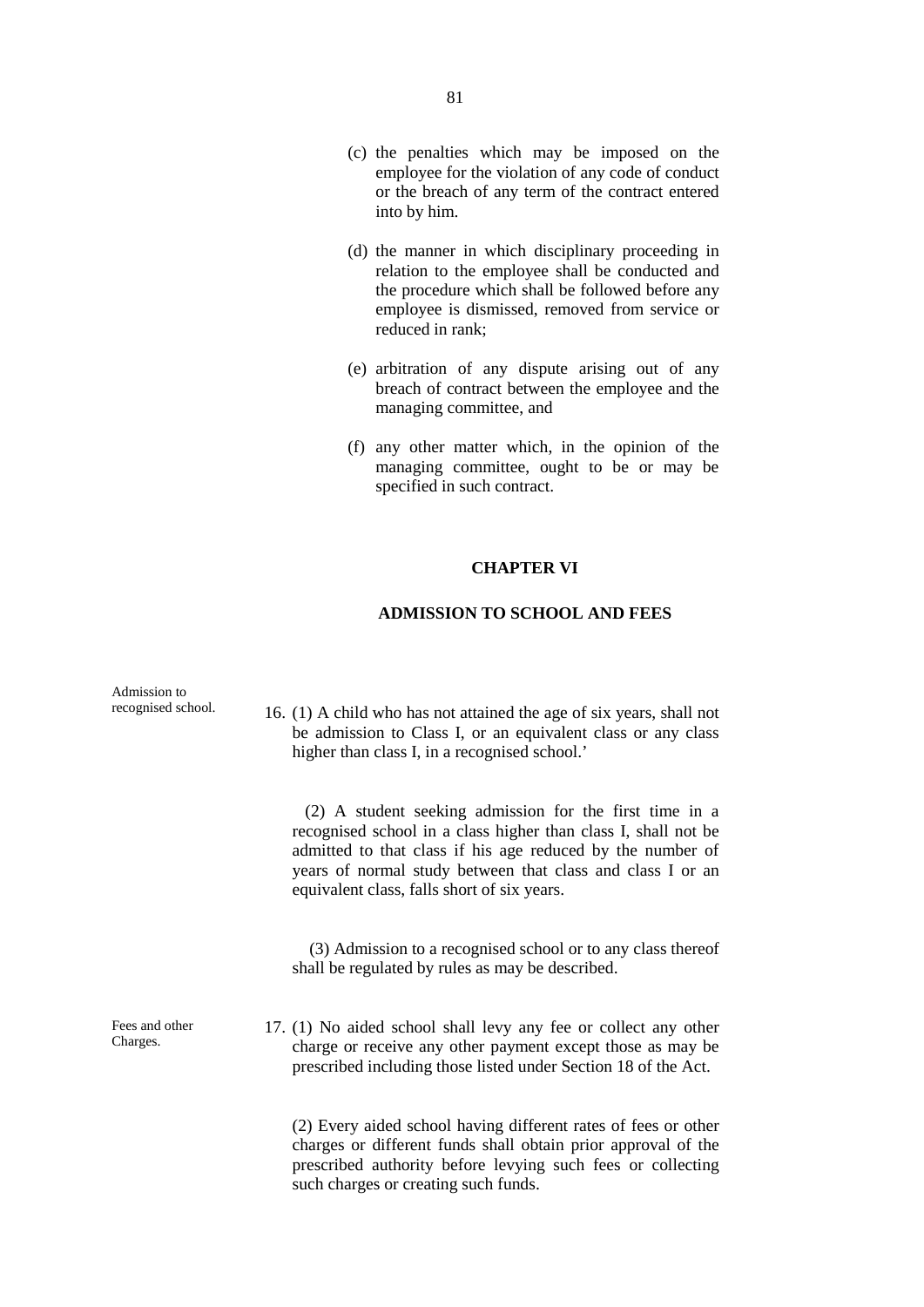(3) The managing committee of every recognised school shall, before the commencement of each academic session, file with the appropriate authority a full statement of the fees to be prescribed and levied by such school during the ensuing academic session, and except with the prior approval of the Director, no such school shall charge, during that academic session any fee in excess of the fee so prescribed.

- School Fund. 18. (1) In every aided school, there shall be a fund, to be called the "School fund" and there shall be credited thereto-
	- (a) any aid granted by the Government;
	- (b) income accruing to the school by way of fees, charges or other payments; and
	- (c) any other contributions, endowments and the like made to the school.

(2) The School Fund and all other funds, established with the approval of the Director, shall be accounted for and operated in accordance with the rules as may be prescribed.

(3) In every recognised unaided school, not being a minority school there shall be a fund to be called the "Recognised Unaided School Fund" and there shall be credited thereto income accruing to the school by way of-

- (a) fees;
- (b) any charges and payments which may be realised by the school for other specific purposes; and
- (c) any other contributions, endowments, gifts and the like made to the school.

(4) (a) Income derived by recognised unaided schools by way of fees shall be utilised only for such educational purposes as may be prescribed, and

(b) charges and payments realised and all other contributions, endowments and gifts received by the school shall be utilised only for the specific purpose for which they were realised or received.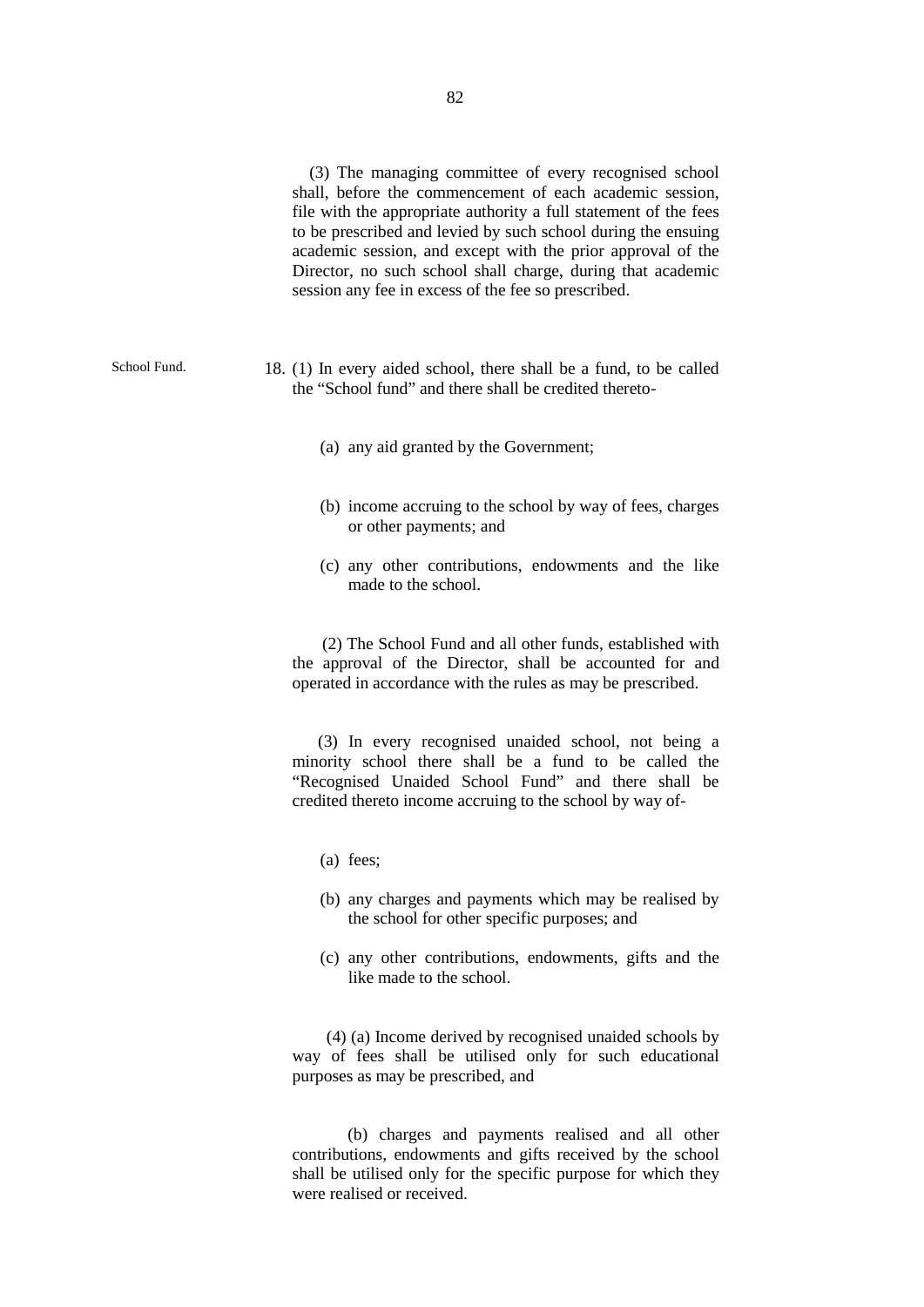(5) The managing committee of every aided school shall file every year with the appropriate authority such financial and other returns as may be prescribed, and every such return shall be audited by such authority as may be prescribed.

Affiliations. 19. (1) For the purpose of any public examination every recognised high school shall be affiliated to one or more of the Boards or Councils conducting such examination and shall fulfil the conditions specified by the Board or Council in this behalf.

> (2) The students of every recognised high school, middle school and primary school shall be prepared for, and presented to the public examination or such other form of evaluation, as may be held by recognised Boards or Councils conducting such examinations, or by the Director, or by such authority as may be approved by the State Government.

> Provided that if any student is physically, academically or otherwise found to be unfit to appear as such public examination, he may not be presented to such examination.

#### **CHAPTER VII**

#### **Taking over the management of Schools**

20. (1) Whenever the Government is satisfied that the managing committee of any school, whether recognised or not, has neglected to perform any duties imposed on it by or under this act or any Rule made thereunder and that it is expedient in the interest of school education to take over the management of such school, the Government may, after signing the managing committee of such school, a reasonable opportunity of showing cause against the proposed action, take over the management of such school for a limited period not exceeding three years;

(2) Whenever the management of any school is taken over under sub-section (1), every person in charge of the management of such school immediately before its management is taken over, shall deliver possession of the school property to the Government or any officer authorised in this behalf.

Taking over the management Schools.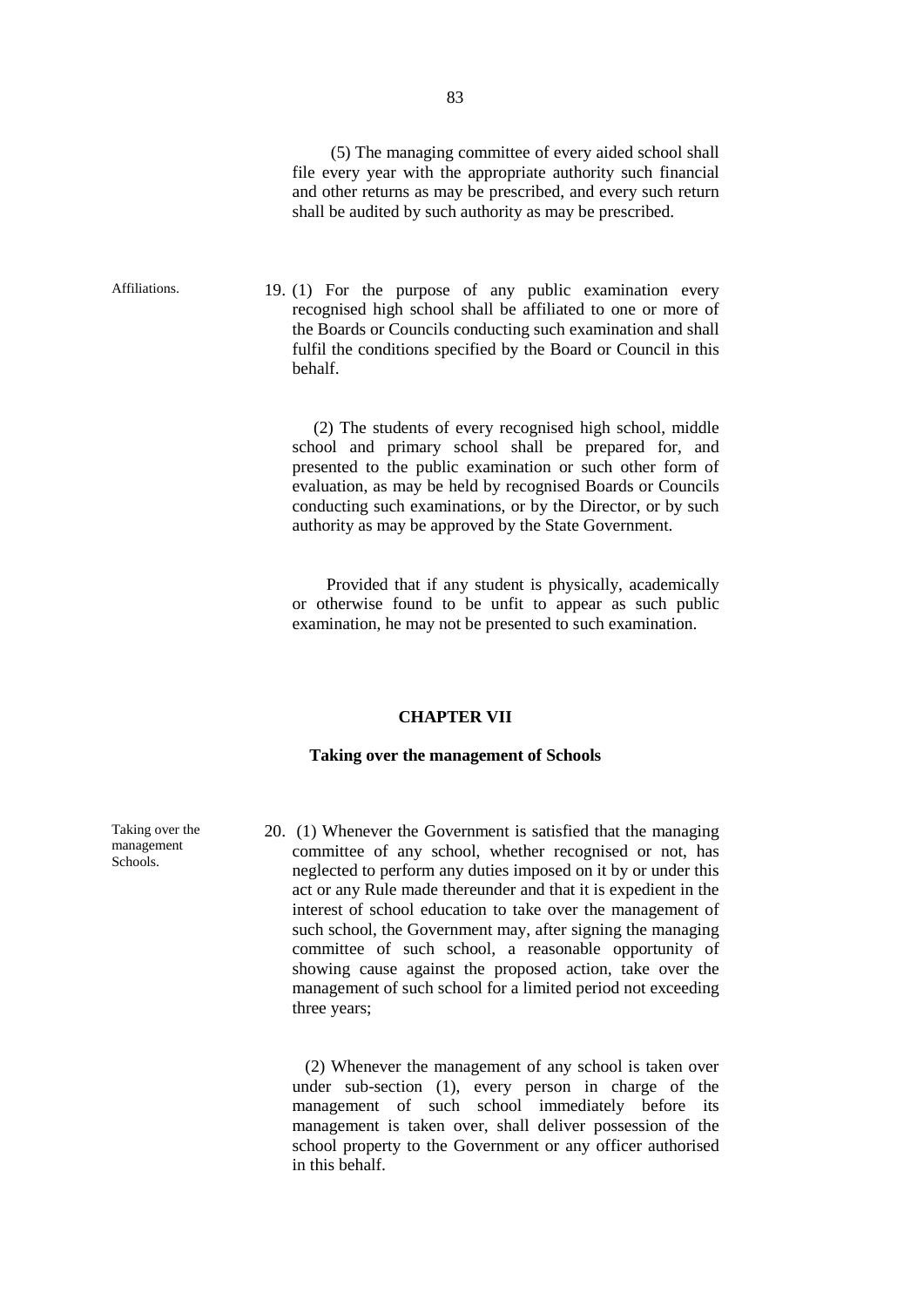(3) After taking over the management of any school under this section, the Government may arrange to manage the school through any person or officer authorised by the Government in his behalf thereinafter referred to as the "Authorised Officer."

(4) Where the management of any school has been taken over under sub-section (1) the managing committee of such school may, within one month from the date of taking over, appeal to the State Government who may, after considering the representation made by the managing committee, pass such orders, including an order for the restoration of the management or for the reduction of the period during which the management of such school shall remain vested in the Government, as it may deem fit.

(5) Where the management of a school has been taken over under this section, the Government shall pay such rent as may be payable for the building/buildings of the school to the person entitled to receive it as was being paid by the managing committee immediately before the management of such school taken over.

(6) During such period as any school remains under the management of the Government-

- (a) the service conditions, as approved by the Government of the employees of the school who were in employment immediately before the date on which the management was taken over, shall not be varied to their disadvantage;
- (b) all educational facilities which the school has been affording immediately before such management was taken over, shall continue to be afforded;
- (c) the School Fund and all other existing funds shall continue to be available to the "Authorised Officer" for being spent for the purposes of the schools; and
- (d) no resolution passed at any meeting of the managing committee of such school shall be given effect to unless approved by the Government.
- 21. Nothing contained in section 20 shall apply to any minority school.

Not apply to minority School.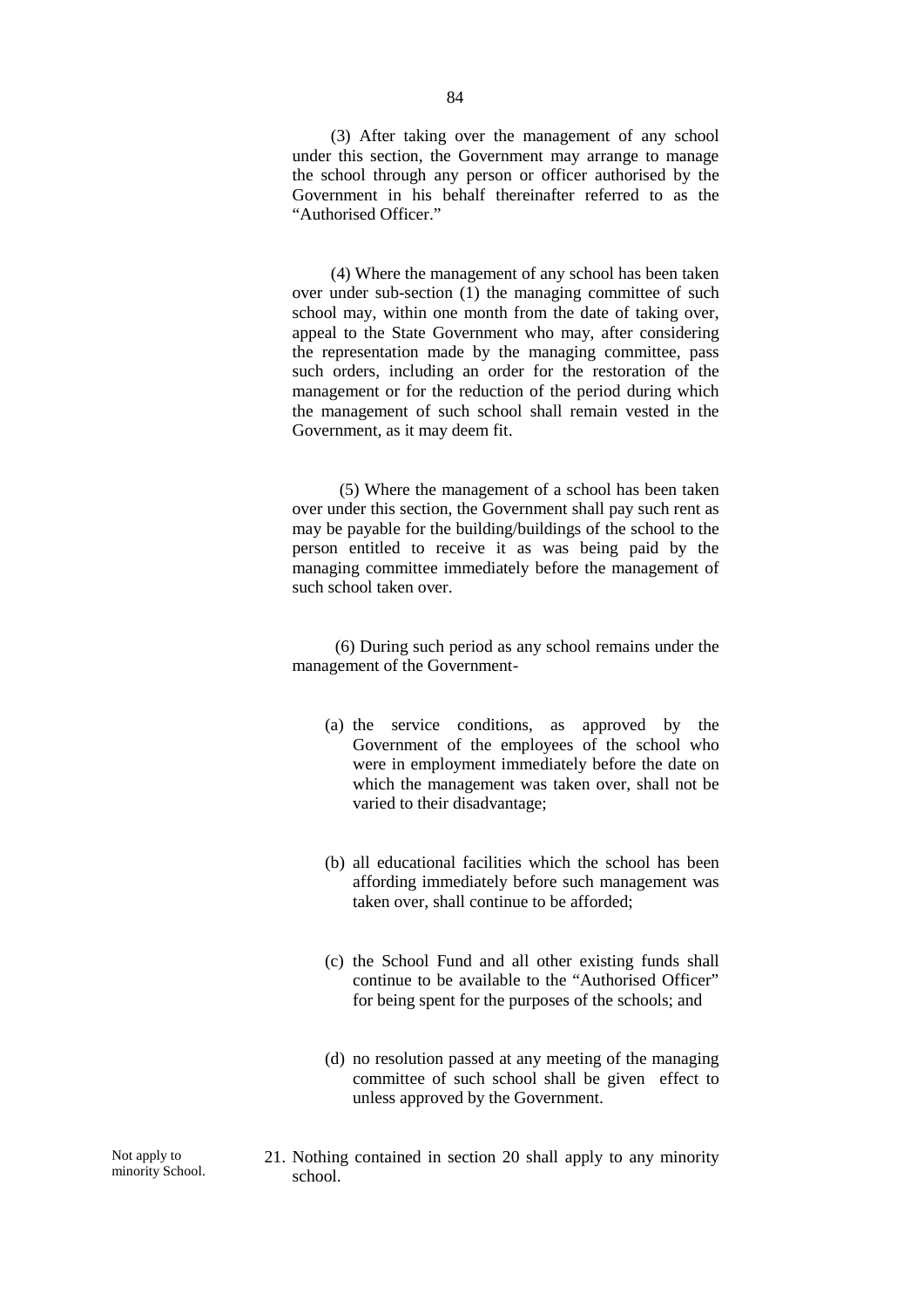#### **CHAPTER VIII**

#### **Miscellaneous**

22. (1) There shall be an Advisory Board for School Education to be called the "Meghalaya School Education Advisory Board" for the purpose of advising the Government on matters of policy relating to education in Meghalaya.

(2) The Advisory Board shall be constituted by the Government and shall consist of a Chairman, Secretary and fifteen other members to be nominated by the Government.

(3) The Advisory Board constituted under sub-section (2) shall include-

- (a) the Secretary to the Government in the Education Department as Chairman,
- (b) the Director of Public Instruction as member- Secretary, and
- (c) fifteen other members to be nominated from amongst the following:-
	- (i) heads of recognised Schools;
	- (ii) representatives of recognised organisations of teachers of recognised schools;
	- (iii)representative of the Managing Committee of recognised schools; and
	- (iv) representatives of parents or guardians of students of recognised schools; and
	- (v) eminent Educationists.

(4) The Advisory Board shall regulate is own procedure.

(5) The terms of office of every member of the Board and travelling and other allowances payable to a member of the Board shall be as may be prescribed.

23. (1) The State Government may delegate all or any of it powers, duties and functions under this Act to the Director or any other officer.

(2) Every person to whom any power is delegated under sub-section (1), may exercise that power in the same manner and with the same effect as if such power had been conferred on him directly by and under this Act and not by way of delegation.

Meghalaya School Education Advisory Board.

Delegation of powers.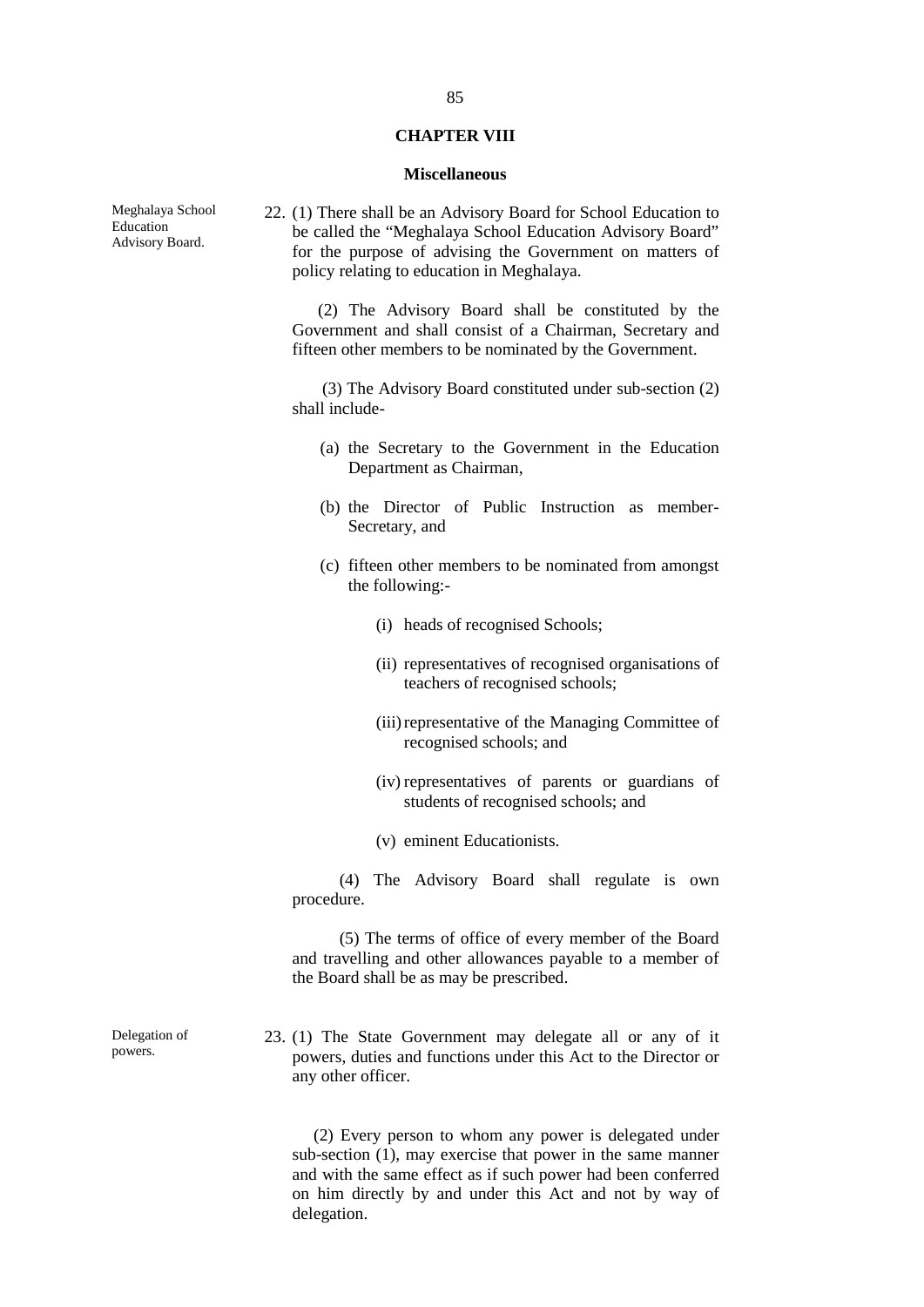Inspection of Schools.

24. (1) Every recognised schools shall be subjected to inspection as may be prescribed.

(2) The Director may also arrange special inspection of any school on such aspects of its working as may from time to time, be considered necessary by him.

(3) The Director may also give direction to the Managing Committee requiring the management to rectify any defect or deficiency found at the time of inspection or otherwise in the working of the school.

(4) If the Managing Committee fails to comply with any direction given under sub-section (3), the Director may after considering the explanation or report if any, given or made by the Managing Committee, take such action as he may think fit including:-

- (a) stoppage of aid.
- (b) withdrawal of recognition, or
- (c) except in the case of a minority school, taking over of the management under Section 20.
- Jurisdiction of civil courts barred. 25. No civil court shall have jurisdiction in respect of any matter in relation to which the Government or the Director or any other person authorised by the Government or Director or any other officer or authority appointed or specified by or under this Act, is empowered by or under this Act to exercise any poser and no injunction shall be granted by any civil court in respect of anything which is done or intended to be done by or under this Act.
	- 26. No suit, prosecution or other legal proceeding shall lie against the Government, Director or any other person authorised by the Government or Director for anything which is in good faith done in intended to be done in pursuance of this Act or any rule made thereunder.

Liability of members of the managing committee.

Protection of action taken in good faith.

- 27. If the Managing Committee of any recognised private school:-
	- (a) omits or fails, without any reasonable excuse to carry out any orders made by the Competent Authority, or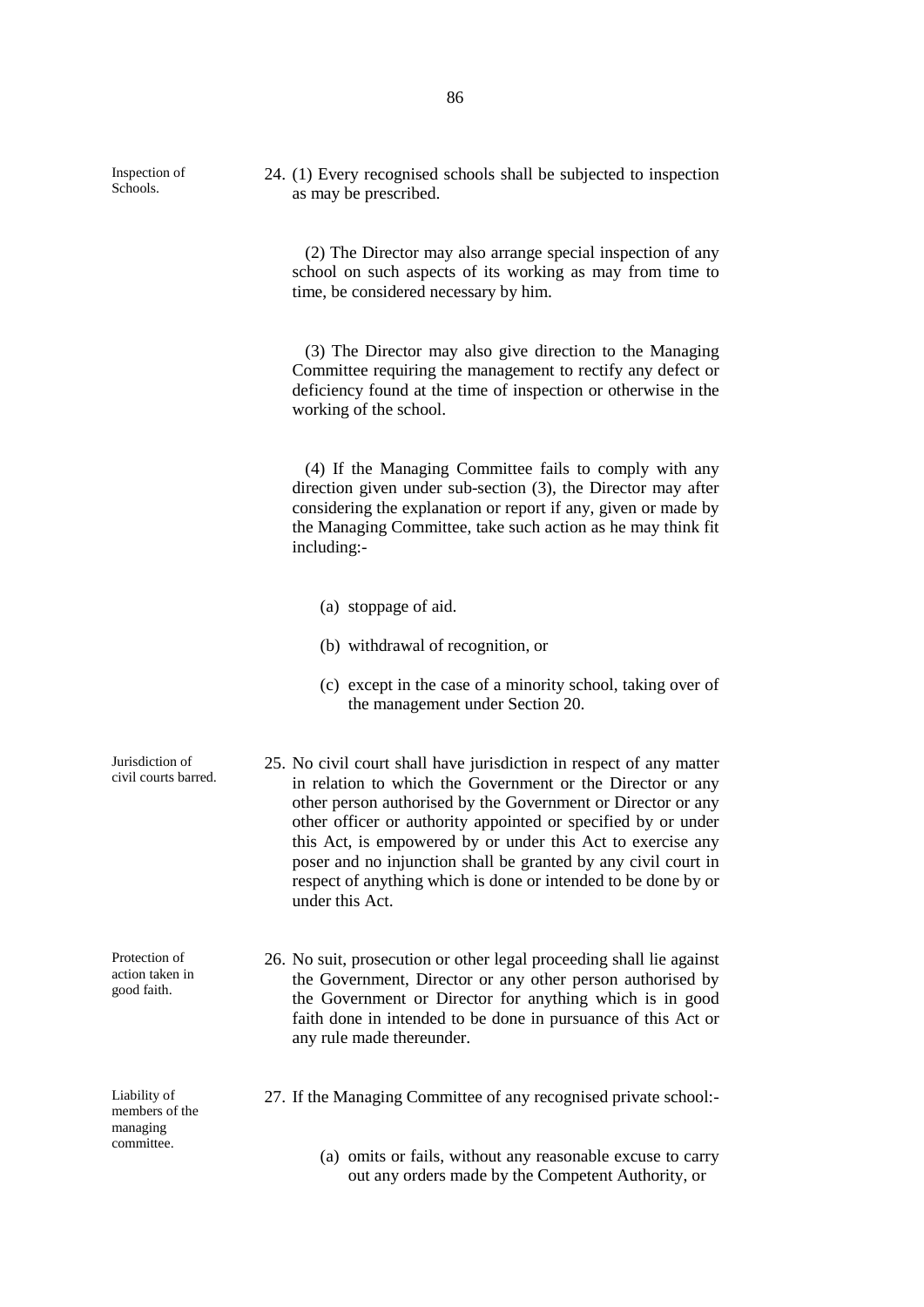- (b) presents any student for any public examination without complying with the provisions of section 19 read with proviso, or
- (c) omits or fails to deliver any school property to the prescribed authority under sub-section (2)of Section 20, except in case of school under section 21, every person constituting the Managing Committee shall be punished with simple imprisonment for a term which may extend to three months or with a fine which may extend to two thousand rupees or with both:

Provided that nothing contained in this Section shall render the Secretary or any member of the Managing Committee liable to any punishment if he proved that the offence was committed without his knowledge or that he exercised due diligence and precaution to prevent the crime.

- 28. Any person who wilfully obstructs an officer of the Government in the exercise of any power conferred on him, or in the performance of any function entrusted to such officer in the exercise of such power or in the performance of such functions or who fails to comply with any lawful direction made by such officer or person shall, on conviction, be punished with fine which may extend to two hundred and fifty rupees.
- 29. The Government may, subject to other provision of this Act by order, direct the Director of any other officer to make an enquiry or to take appropriate proceedings under this Act in respect of any matter specified in the said order, and the Director or the other officers, as the case may be, shall report to the Government in due course the result of the enquiry made or the proceeding taken by him.
- 30. Any officer authorised in this behalf and not below the rank of a Deputy Inspector of Schools shall be competent to enter at any time during the normal working hours of any educational institution and to inspect any record or other documents or any movable or immovable property relating to such institution for the purpose of exercising his powers and performing his function as prescribed in this behalf.

Penalty of obstructing officer or other person exercising powers under this Act.

Power of Government to give direction.

Power to enter and inspect.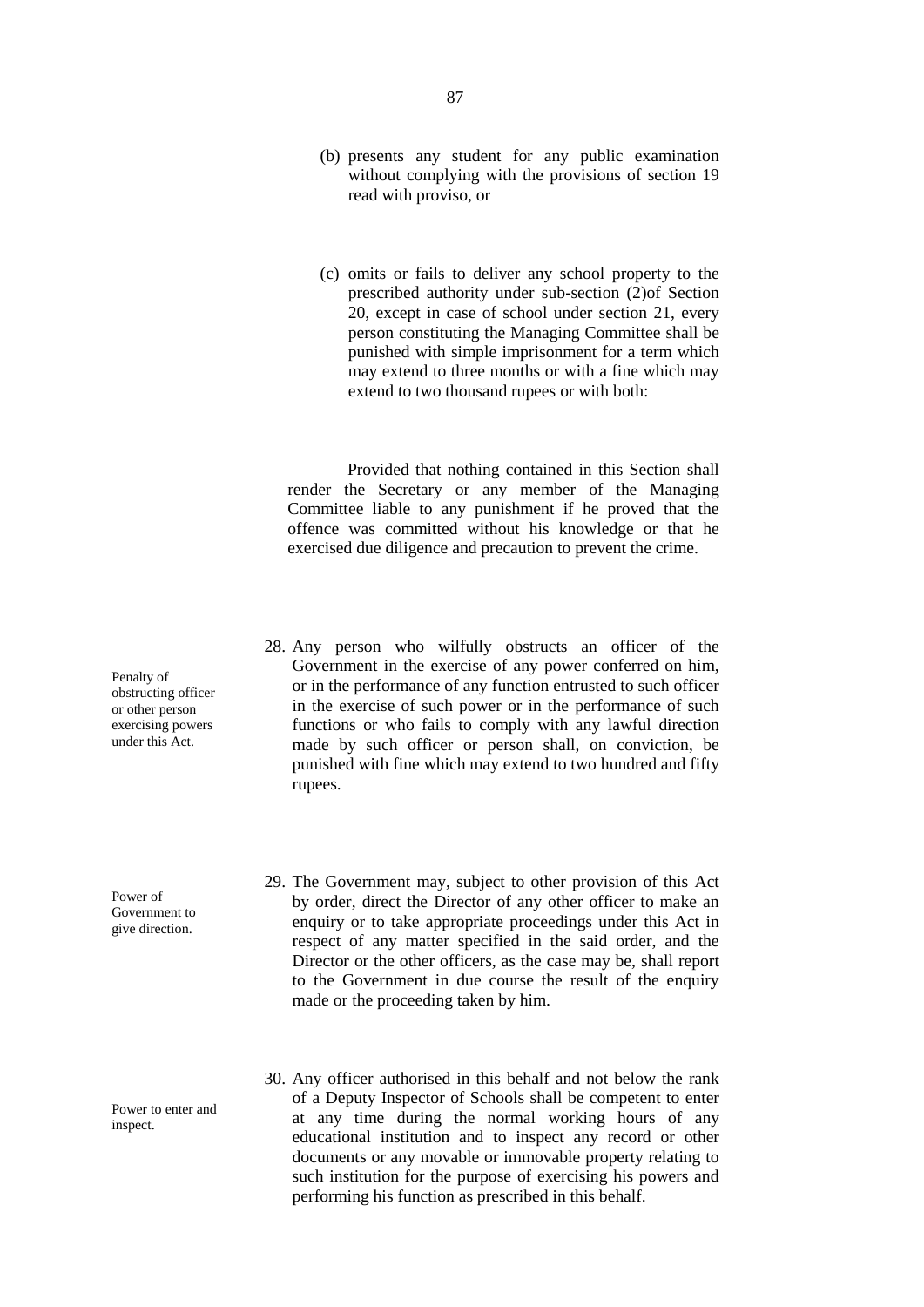Power to make rules.

31. (1) The State Government, may, subject to the condition of previous publication, make Rules to carry out the provisions of this Act.

(2) In particulars and without prejudice to the generality of the foregoing power, such rules, may provide for all or any of the following matters, namely:-

- (i) the manner in which education may be regulated and restructured in the State of Meghalaya.
- (ii) the conditions which every existing school shall be required to comply with;
- (iii) establishment of a new school or the opening of a higher class or the closing down of any existing school or the closing down of an existing class in any of the existing school;
- (iv) the minimum qualification for, and method of recruitment and the terms and conditions of service of employees;
- (v) the authorities to be specified for the purposes of the different provisions of the Act;
- (vi) the particulars which a scheme of management shall contain, and the manner in which such a scheme shall be made;
- (vii) variations and modifications which may be made in the scheme of management for a recognised school which does not receive any aid;
- (viii) the conditions under which aid maybe granted to recognised schools, and on the violation of which aid may be stopped, reduced or suspended;
- (ix) the part of the expenditure of a recognised school which is to be covered by aid;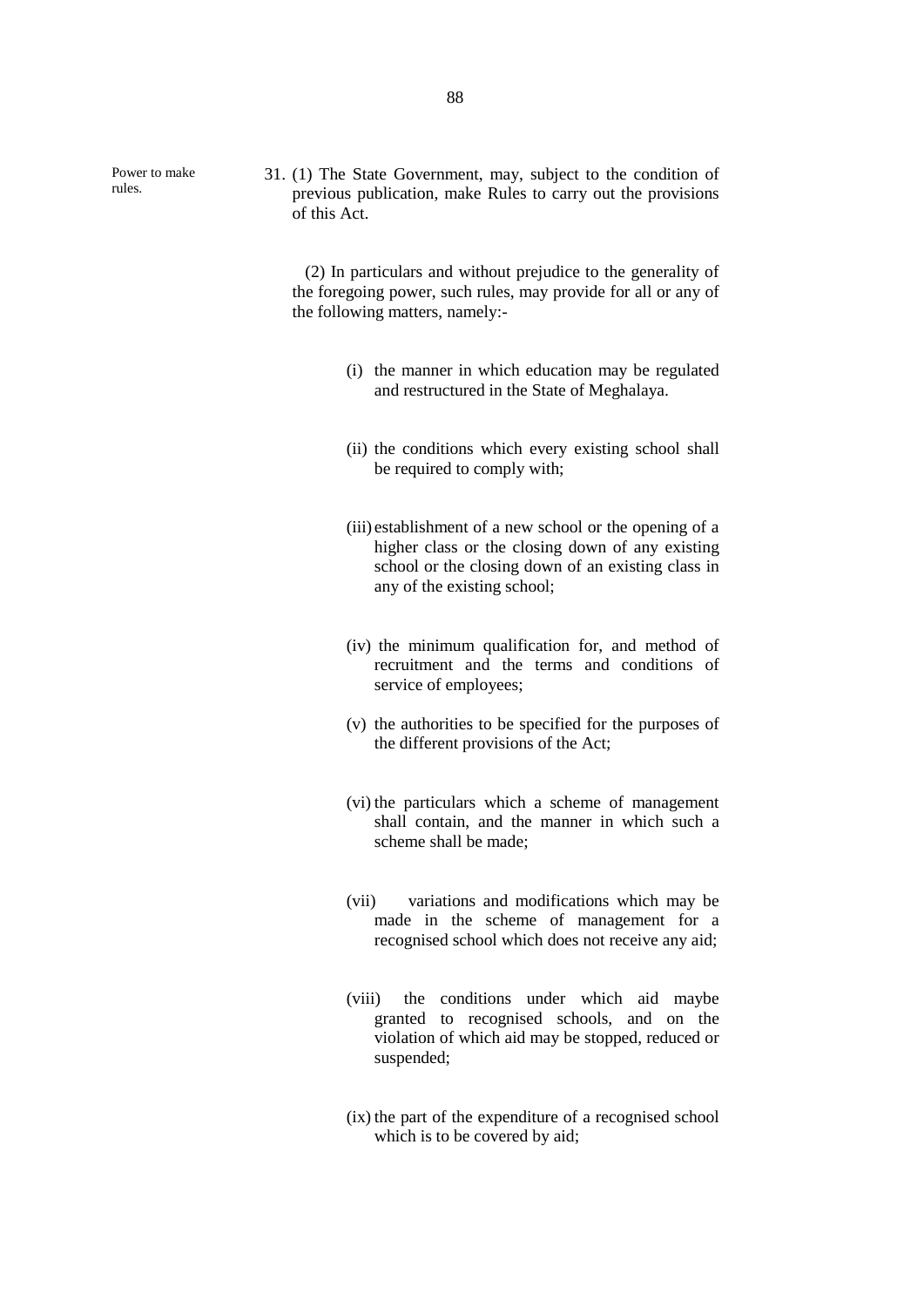- (x) particulars of school property which should be furnished to the appropriate authority;
- (xi) the form in which, and the time within which, an appeal shall be preferred to the appropriate authority against an order made in relation to the transfer, mortgage or lease of any school property;
- (xii) the farm and manner, including fees, for preferring any other appeal under this Act;
- (xiii) the Code of Conduct for employees and the disciplinary action to be taken for the violation thereof;
- (xiv) the benefits which should be granted to the employees of aided schools;
- (xv) the regulation for admission into educational institutions of pupils for the academic course, private study and other special courses and attendance thereat;
- (xvi) fees and other charges which may be collected by an aided or unaided recognised school;
- (xvii) the inspection of recognised schools;
- (xviii) the terms of office, travelling and other allowances payable to the members of the Advisory Board;
- (xix) the financial and other returns to be filled by the Managing Committee of aided schools and the authority by which such returns shall be audited;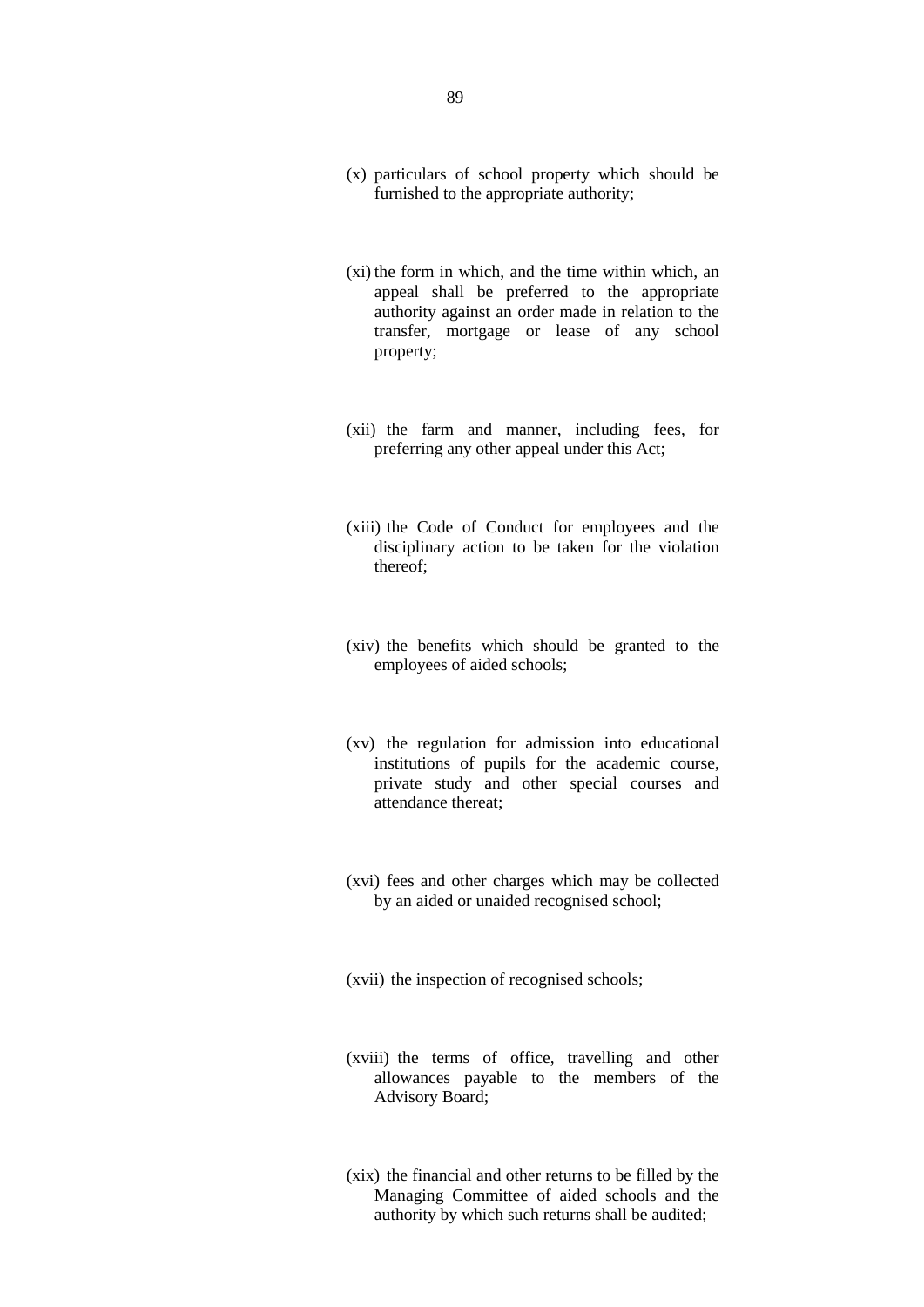- (xx) the educational purposes for which the income derived by way of fees by recognised unaided schools shall be spent;
- (xxi) the registers, statements, reports, and other information to be maintained or furnished by the Managing Committees in respect of school fund;
- (xxii)the manner of accounting and operation of school funds and other funds of aided schools and also the auditing authority thereof;
- (xxiii) the manner in which any enquiry under this Act shall be held;
- (xxiv) the powers and functions of the officers and other subordinate staff of the Education Department;
- (xxv) the declaration as to what constitute pre primary, primary, middle and higher school education, professional education vocational education, technical education, special education and other types of education;
- (xxvi) the maintenance and administration of aided schools under this Act, and the constitution and function of their Managing Committee other than those of minority schools;
- (xxvii) the preparation and sanction of plans and estimates of a new school building or extensions to be constructed with Government aid and the requirements to be fulfilled by the Managing Committee of the school in this regard;
- (xxviii) the purpose for which educational institutions may be used and the restrictions and conditions subject to which such educational institutions may be used for any other purpose;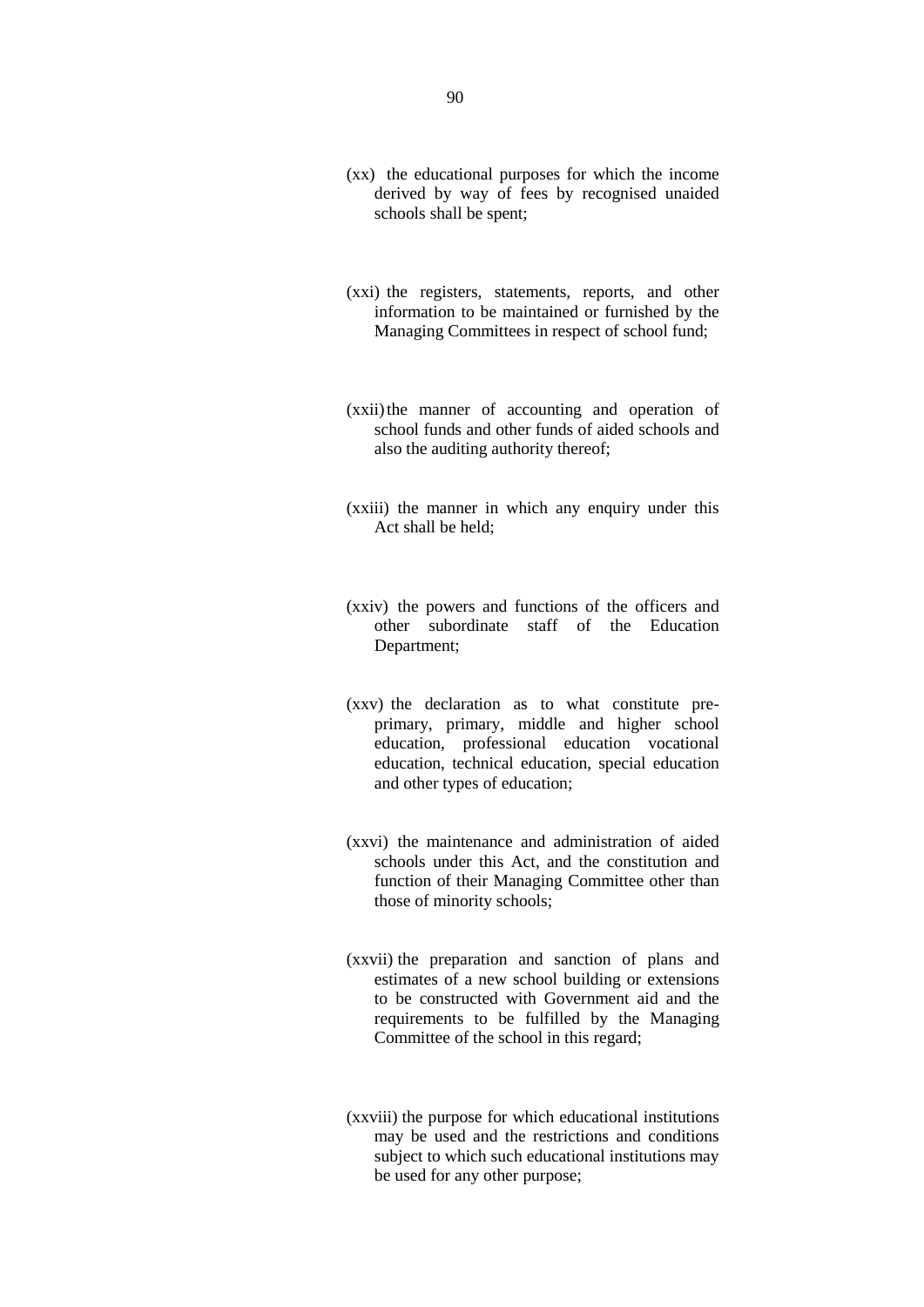- (xxix) the regulation of the user of textbooks, maps, plans, instruments and other laboratory and sports equipments in the institutions;
- (xxx) the opening of special morning or night classes and the conditions for their working and of parallel sections or classes in the institutions for linguistic minorities;
- (xxxi) the scale of fees or charges, or the manner of fixing fees or charges, payable in respect of any certificate, permission, marksheet or other documents for which such fees may be collected; and
- (xxxii) all matters expressly required or allowed by this Act to be prescribed, or in respect of which this Act makes no provision, or opinion of the Government, necessary for the proper implementation of this Act.
- 32. If any difficulty arise in giving effect to the provisions of this Act, the State Government may, by order not inconsistent with the provisions of this Act remove the difficulty:

Provided that no such order shall be made after the expiry of a period of three years from the commencement of this Act.

Member of the Managing Committee, teachers, etc., to be public servants.

Power to remove difficulties.

> 33. Every member of the Magistrate Committee of any educational institution and every member of the teaching and non-teaching staff of such institution shall be deemed to be a public servant within the meaning of Section 21 of the Indian Penal Code when on duty in connection with any public examination or any other examination conducted under this Act.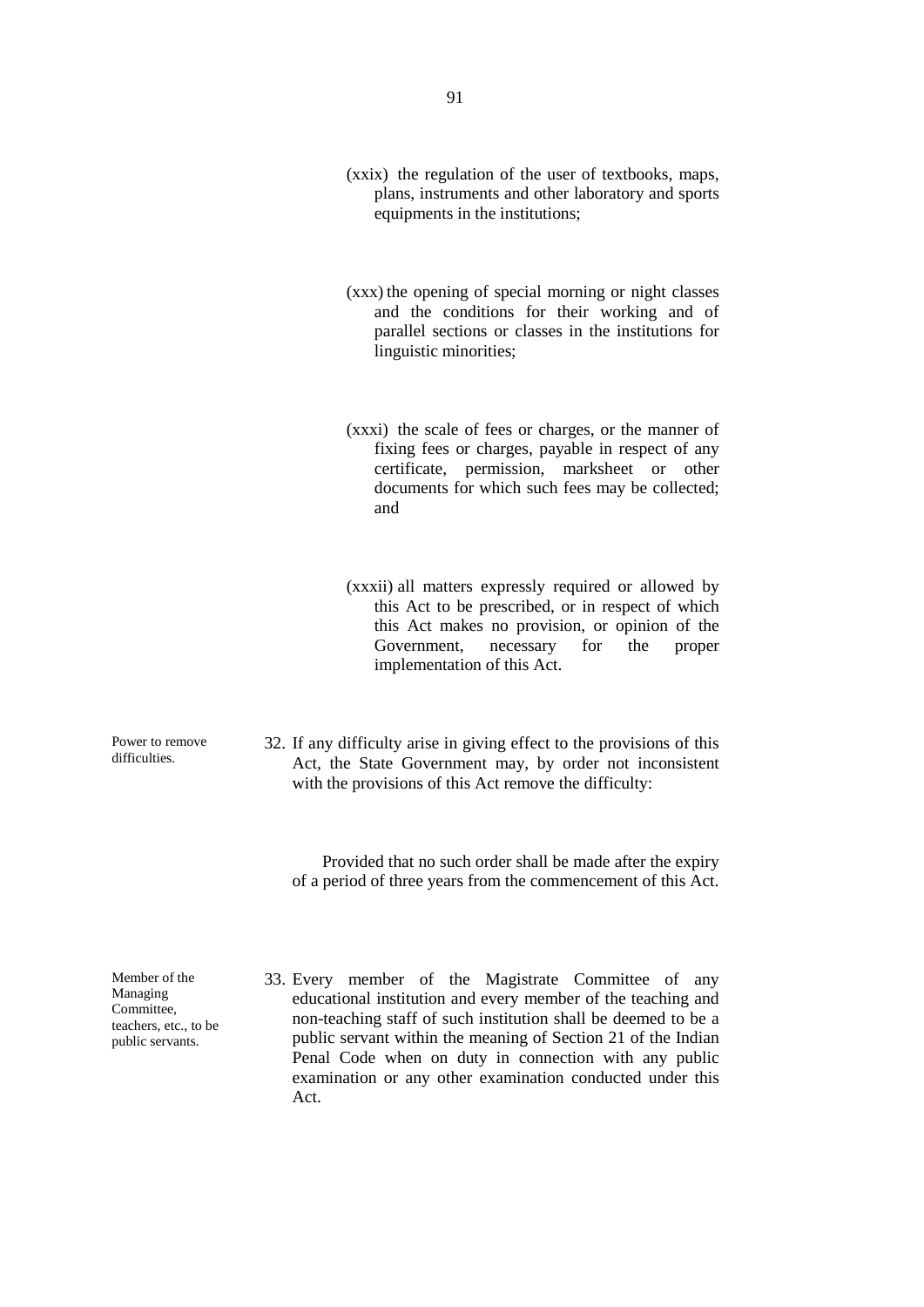#### **MEGHALAYA ACT 17 OF 1981**

## **THE LEGISLATIVE ASSEMBLY OF MEGHALAYA (MEMBERS SALARIES AND ALLOWANCES) (AMENDMENTS) ACT, 1981**

(As passed by the Assembly)

[Received the assent of the Governor on the 30<sup>th</sup> October, 1981]

(Published in the *Gazette of Meghalaya*, Extraordinary dated the 1st December, 1981)

**An**

#### **Act**

## **further to amend the Legislative Assembly of Meghalaya (Members' Salaries and Allowances) Act, 1972.**

Be it enacted by the Legislature of Meghalaya in the Thirty-second Year of the Republic of India as follows:-

| Short title                     |                        |  |  |  |  | 1. (1) This Act may be called the Legislative Assembly of |  |
|---------------------------------|------------------------|--|--|--|--|-----------------------------------------------------------|--|
| application and<br>commencement |                        |  |  |  |  | Meghalaya (Member's Salaries and Allowances)              |  |
|                                 | (Amendment) Act. 1981. |  |  |  |  |                                                           |  |

(2) It shall come into force at once.

Amendment of Section 4 and 6A of Act 8 of 1972. 2. In the Legislative Assembly of Meghalaya (Members' Salaries and Allowances) Act,1972 as amended (hereinafter referred to as the principal Act)-

(a) In Section 4,

- (i) in clause (a), for the words "three hundred" the words "four hundred and fifty" shall be substituted.
- (ii) the full stop "(.)" occurring at the end of clause (c) shall be substituted by a semi-colon "(;)" and after clause (c) the following shall be added as a new clause (d), namely:-

"(d) a postage allowance of rupees one hundred per mensem,"

(b) in Section 6A for the words "one hundred" the words "two hundred" shall be substituted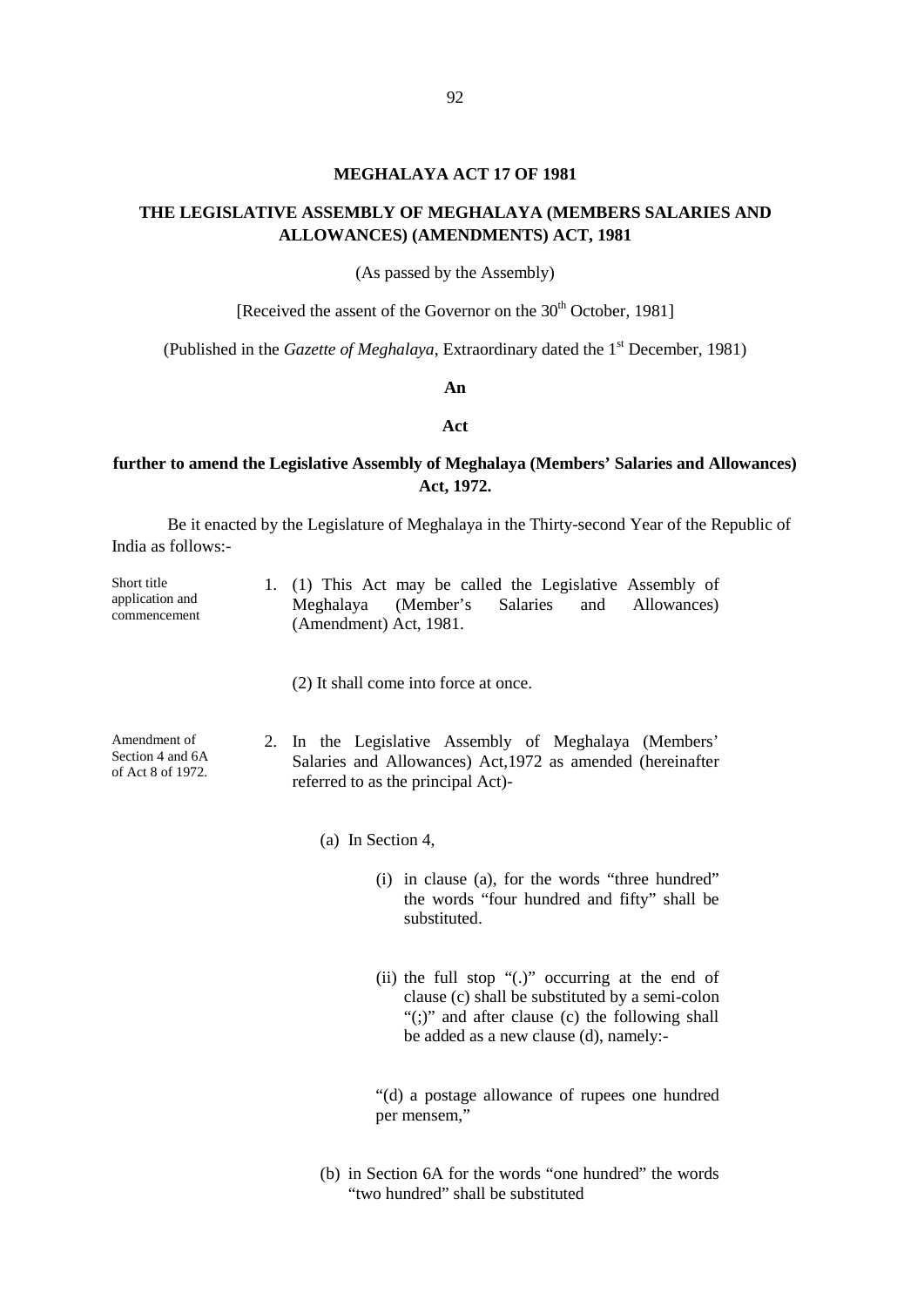| Insertion of new<br>section 6B. | 3. In the principal act, after section 6A, the following section<br>shall be inserted as section 6B, namely:-                                                                                                                                                          |
|---------------------------------|------------------------------------------------------------------------------------------------------------------------------------------------------------------------------------------------------------------------------------------------------------------------|
| "Travel<br>concession,          | 6B. A member and the members of his family not exceeding<br>five, shall during the term of office be entitled to Travel<br>Concession for visiting any place in India, up to the maximum<br>limit of ten thousand kilometres, by rail in first class<br>accommodation. |

**Explanation-** For the purpose of this Section,-

- (i) the expression "member" shall also include the Speaker, Deputy Speaker and a Minister;
- (ii) the expression "term of office" means the period beginning with the date of publication of the notification of election of the person as a member of the Legislative Assembly of Meghalaya and ending with the date on which his seat becomes vacant."